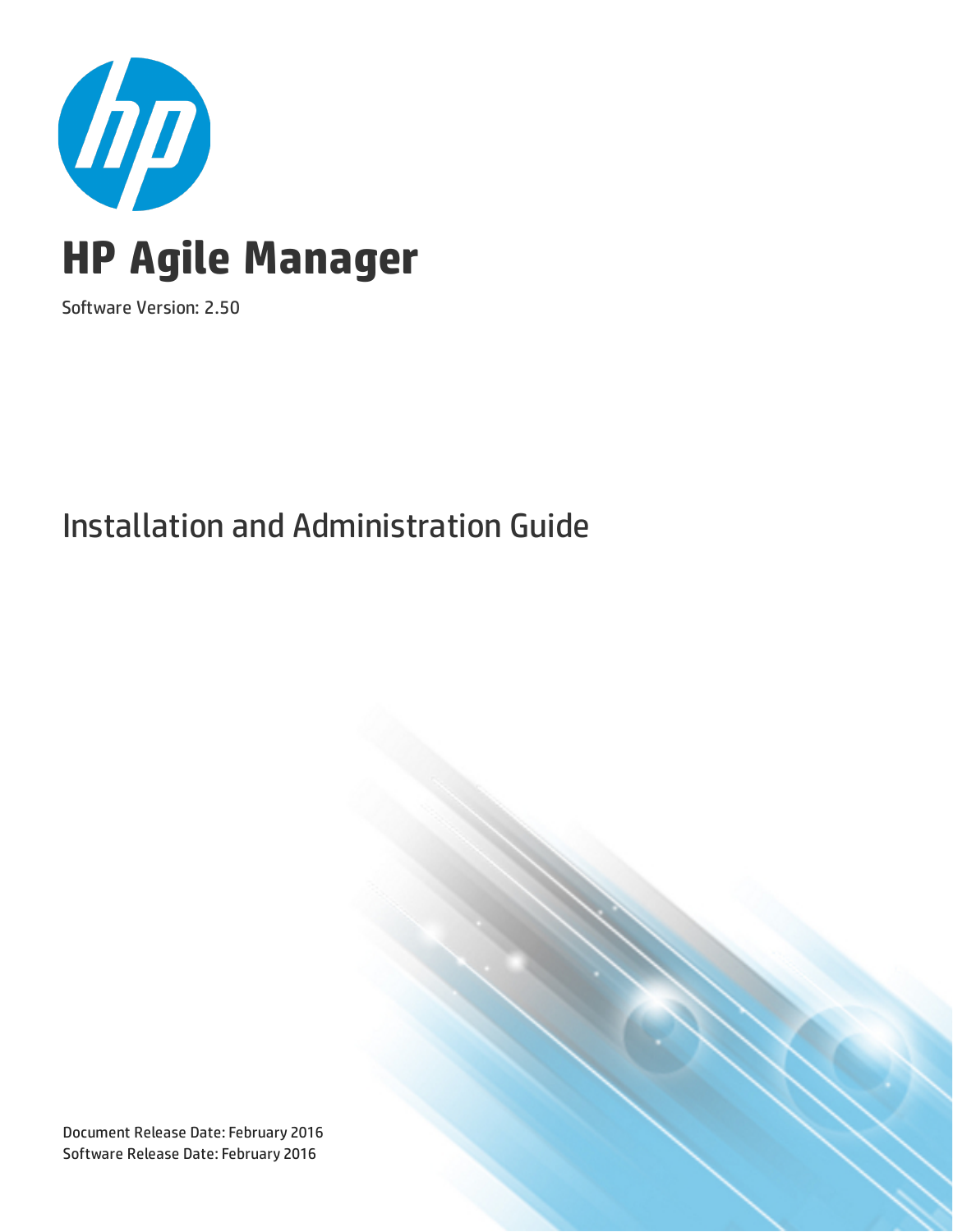### Legal Notices

### **Warranty**

The only warranties for HP products and services are set forth in the express warranty statements accompanying such products and services. Nothing herein should be construed as constituting an additional warranty. HP shall not be liable for technical or editorial errors or omissions contained herein.

The information contained herein is subject to change without notice.

All third party code is managed by HP Software, and is available upon request.

### Restricted Rights Legend

Confidential computer software. Valid license from HP required for possession, use or copying. Consistent with FAR 12.211 and 12.212, Commercial Computer Software, Computer Software Documentation, and Technical Data for Commercial Items are licensed to the U.S. Government under vendor's standard commercial license.

### Copyright Notice

© Copyright 2012-2016 Hewlett-Packard Development Company, L.P.

### Trademark Notices

Adobe™ is a trademark of Adobe Systems Incorporated.

Microsoft® and Windows® are U.S. registered trademarks of Microsoft Corporation.

UNIX® is a registered trademark of The Open Group.

### Documentation Updates

The title page of this document contains the following identifying information:

- Software Version number, which indicates the software version.
- Document Release Date, which changes each time the document is updated.
- Software Release Date, which indicates the release date of this version of the software.

To check for recent updates or to verify that you are using the most recent edition of a document, go to: [https://softwaresupport.hp.com](https://softwaresupport.hp.com/).

This site requires that you register for an HP Passport and sign in. To register for an HP Passport ID, go to [https://softwaresupport.hp.com](https://softwaresupport.hp.com/) and click **Register**.

### **Support**

Visit the HP Software Support Online web site at: [https://softwaresupport.hp.com](https://softwaresupport.hp.com/)

This web site provides contact information and details about the products, services, and support that HP Software offers.

HP Software online support provides customer self-solve capabilities. It provides a fast and efficient way to access interactive technical support tools needed to manage your business. As a valued support customer, you can benefit by using the support web site to: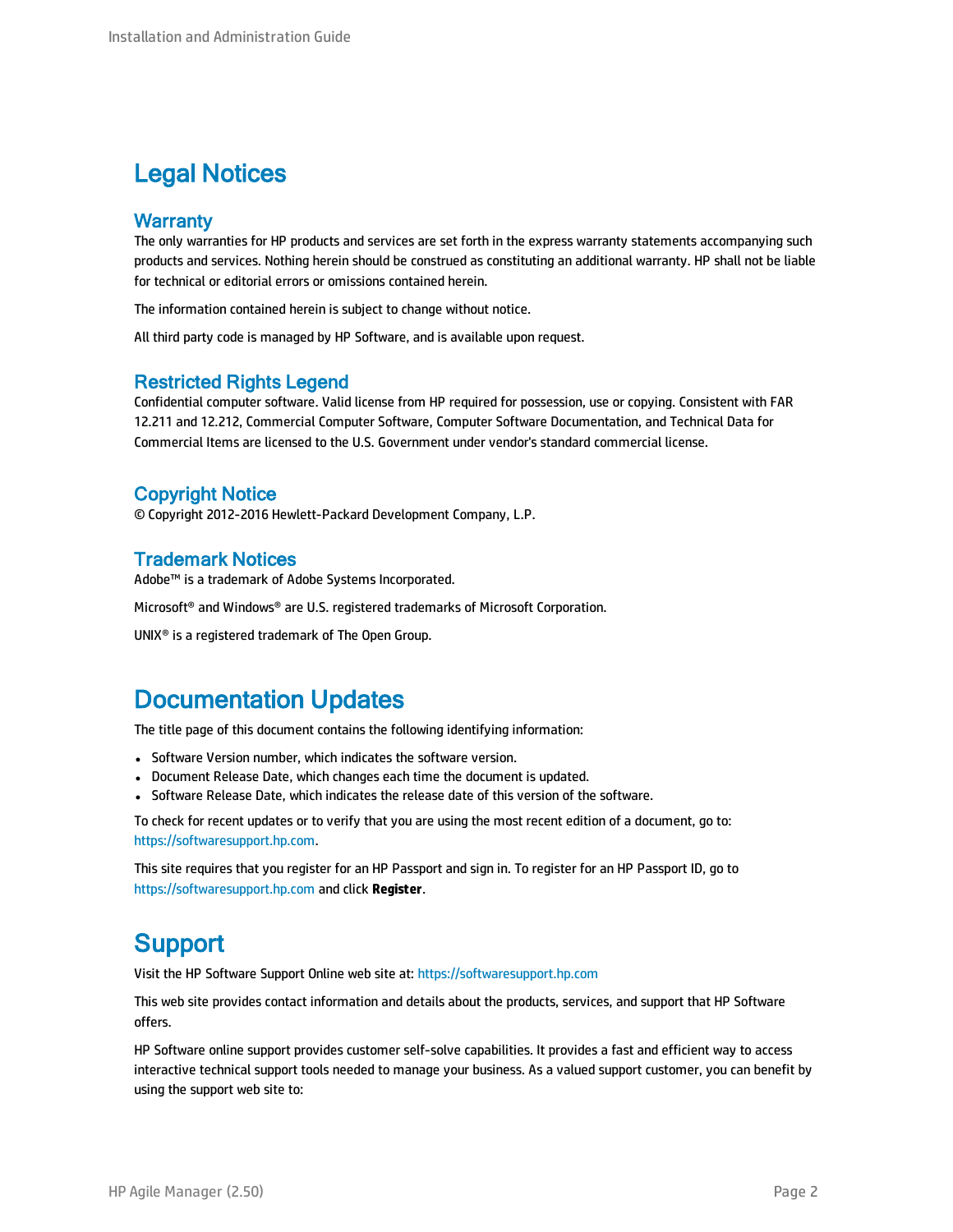- Search for knowledge documents of interest
- Submit and track support cases and enhancement requests
- Download software patches
- Manage support contracts
- Look up HP support contacts
- Review information about available services
- Enter into discussions with other software customers
- Research and register for software training

Most of the support areas require that you register as an HP Passport user and sign in. Many also require a support contract. To register for an HP Passport ID, go to: [https://softwaresupport.hp.com](https://softwaresupport.hp.com/) and click **Register**.

To find more information about access levels, go to: [https://softwaresupport.hp.com/web/softwaresupport/access](https://softwaresupport.hp.com/web/softwaresupport/access-levels)[levels](https://softwaresupport.hp.com/web/softwaresupport/access-levels).

### HP Software Solutions & Integrations and Best Practices

Visit **HP Software Solutions Now** at [https://softwaresupport.hp.com/group/softwaresupport/search-result/-](https://softwaresupport.hp.com/group/softwaresupport/search-result/-/facetsearch/document/KM01702710) [/facetsearch/document/KM01702710](https://softwaresupport.hp.com/group/softwaresupport/search-result/-/facetsearch/document/KM01702710) to explore how the products in the HP Software catalog work together, exchange information, and solve business needs.

Visit the **Cross Portfolio Best Practices Library** at <https://hpln.hp.com/group/best-practices-hpsw> to access a wide variety of best practice documents and materials.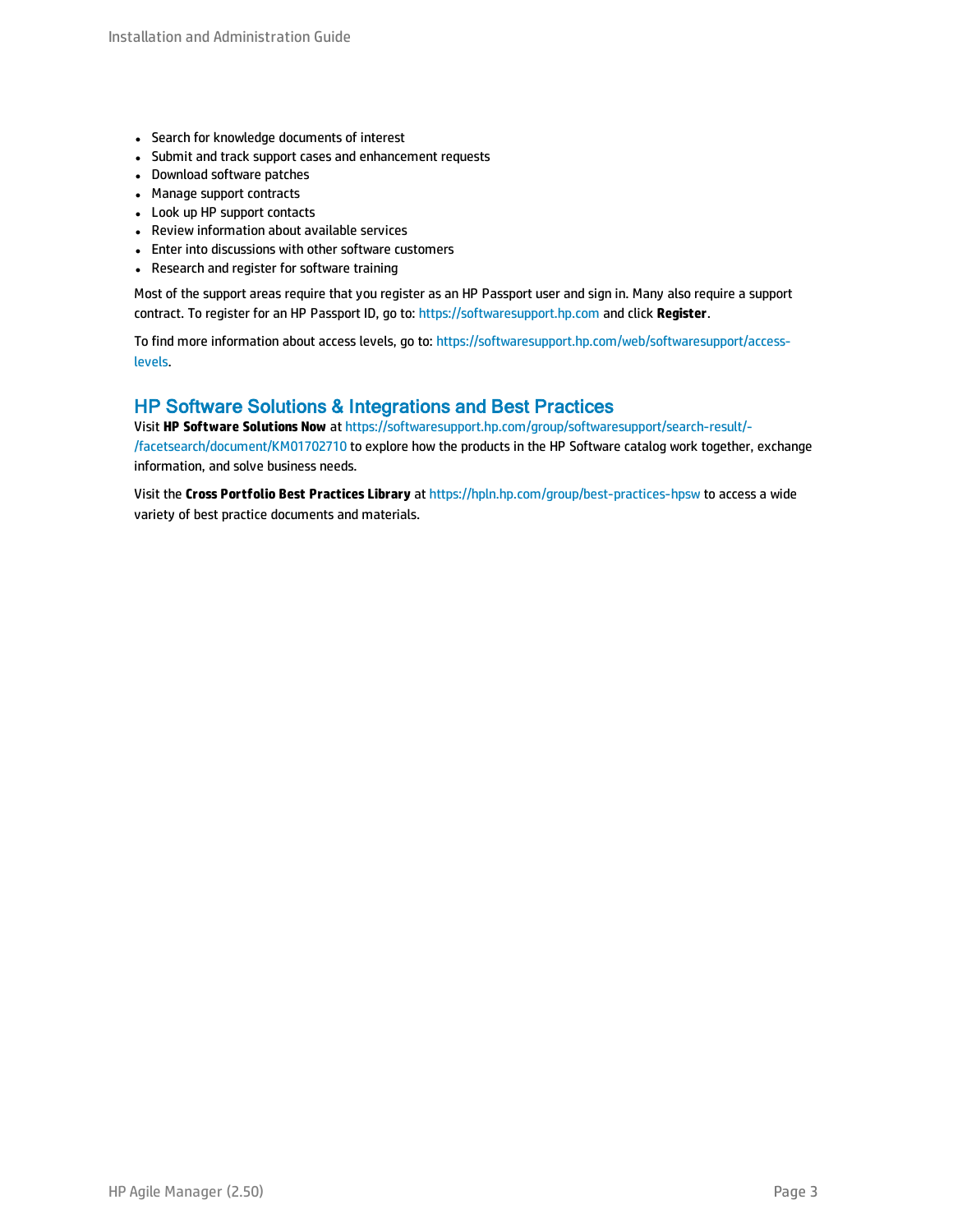# **Contents**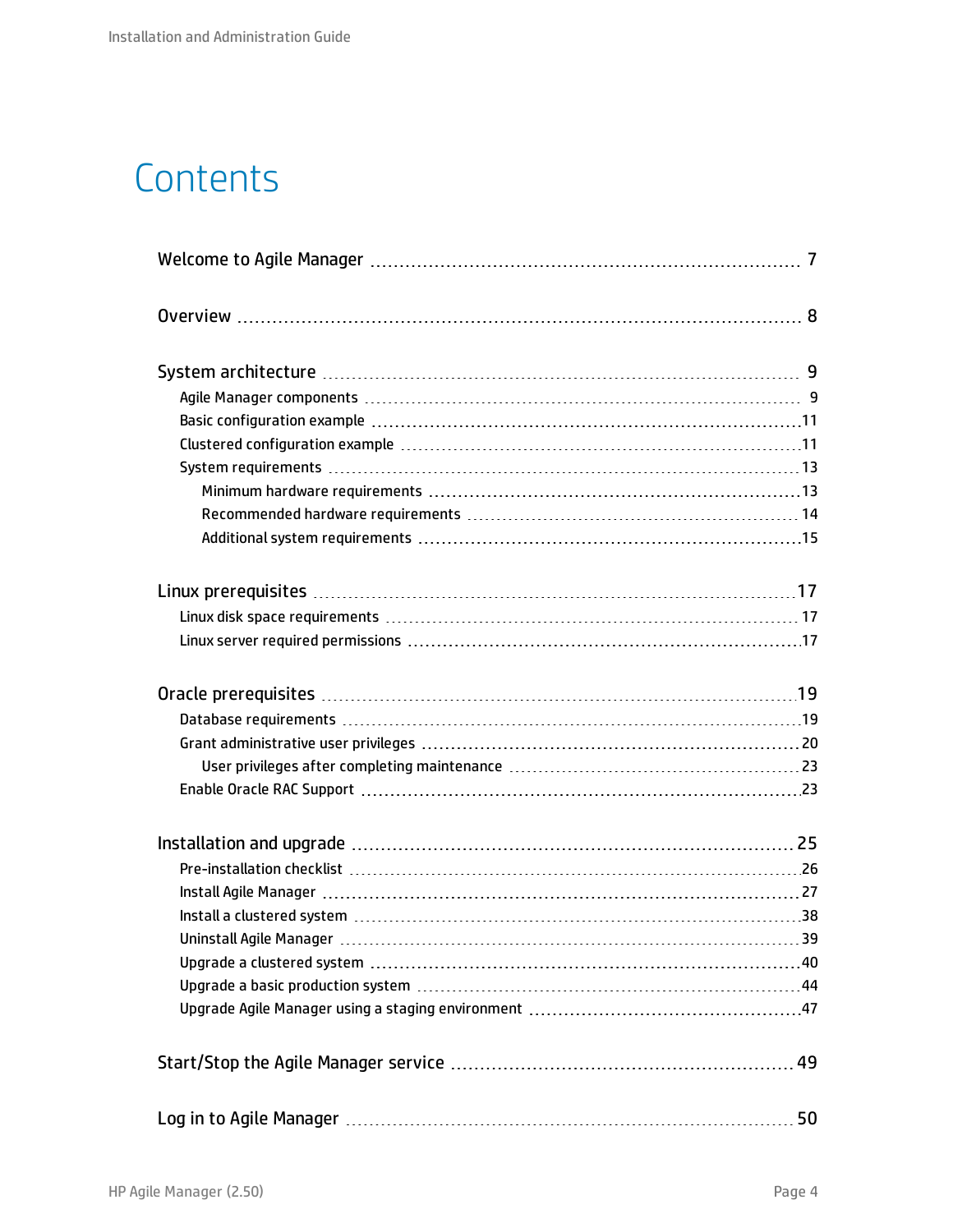| Configure an email notification server manufactured contracts and the continuum server of the Configure and an |  |
|----------------------------------------------------------------------------------------------------------------|--|
|                                                                                                                |  |
|                                                                                                                |  |
|                                                                                                                |  |
|                                                                                                                |  |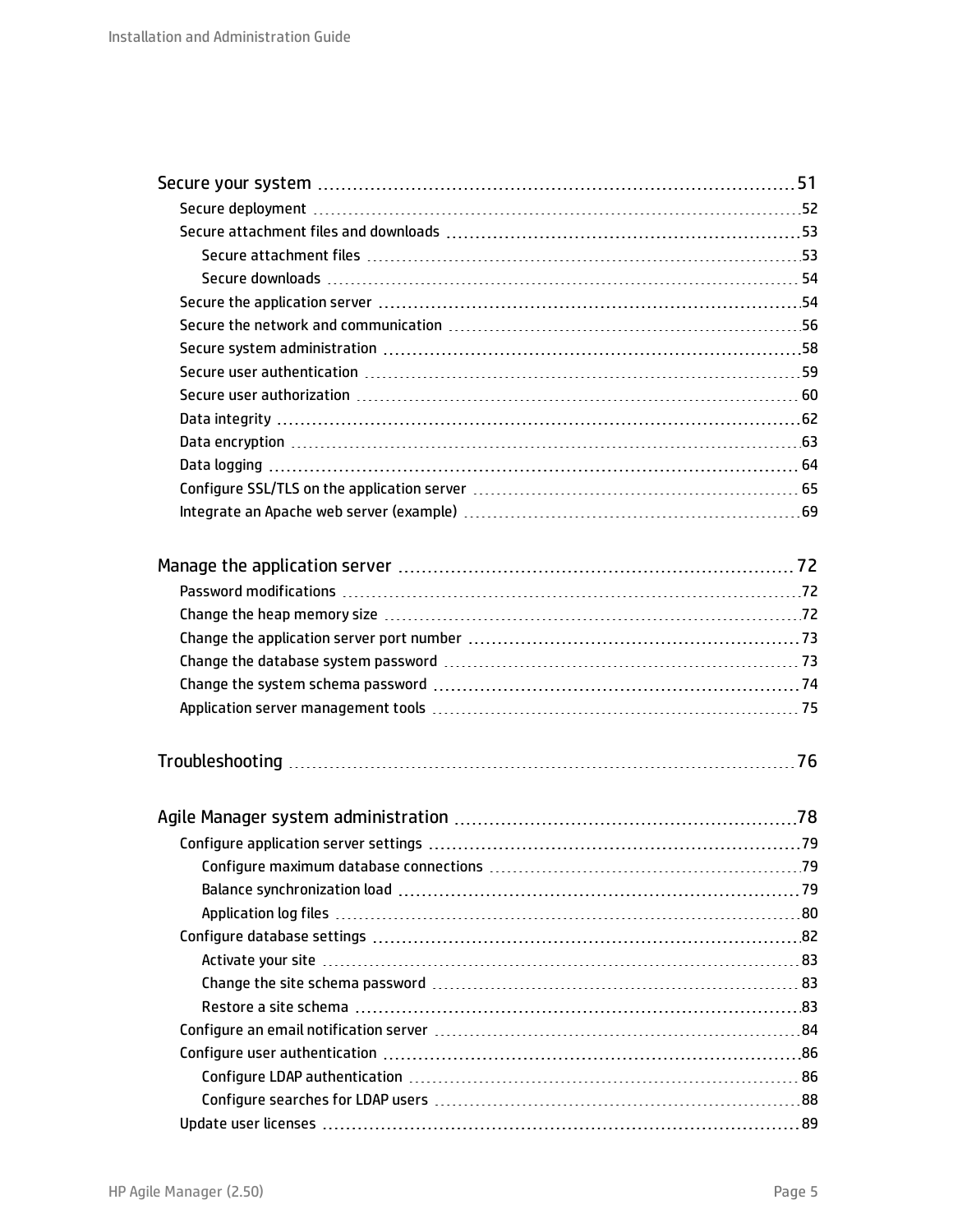| 95 |
|----|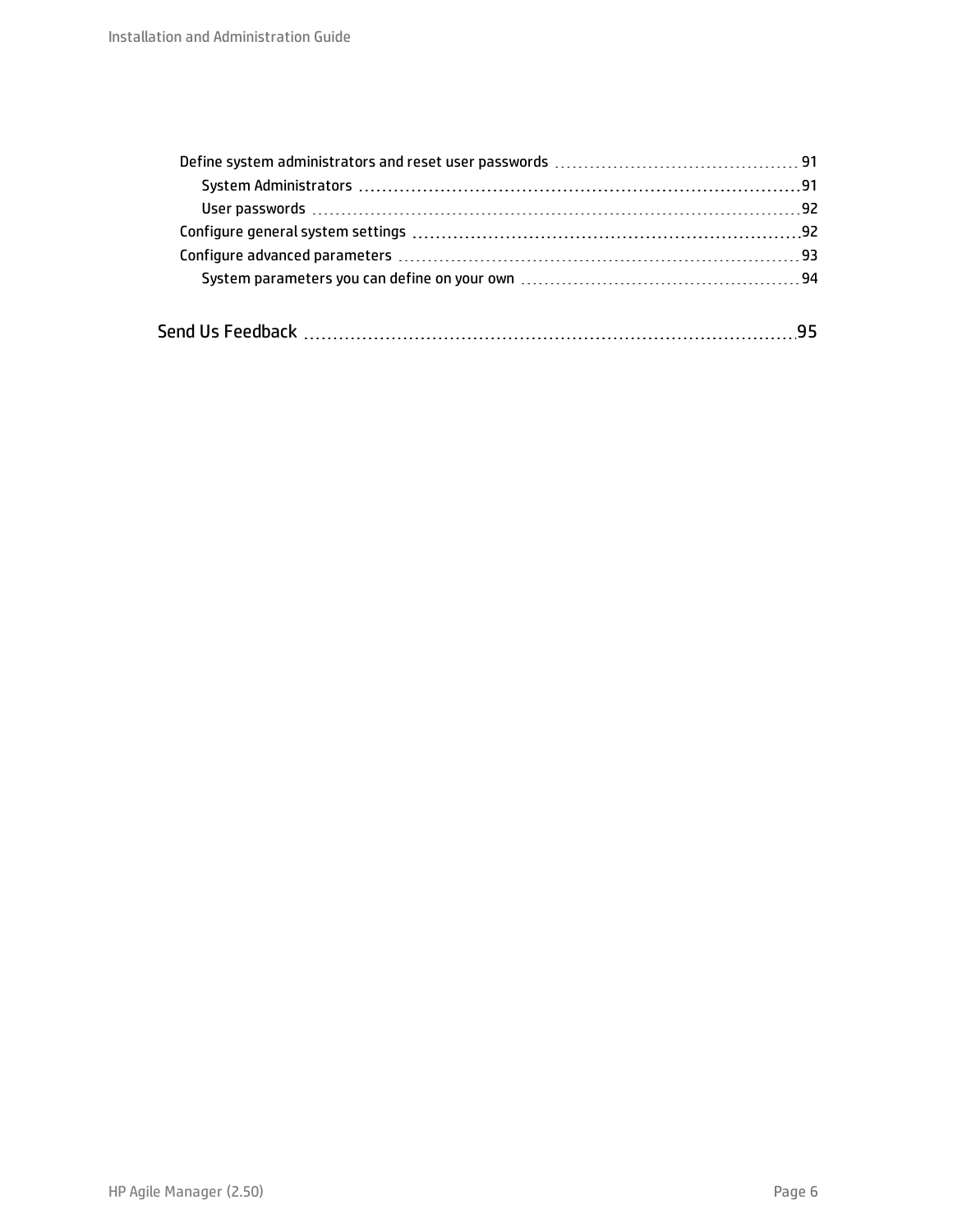# <span id="page-6-0"></span>Welcome to Agile Manager

Agile Manager is an agile management solution for organizing, planning and executing agile projects. It can support single teams or multiple, geographically distributed teams across an enterprise. Agile Manager provides:

- <sup>l</sup> A drag-and-drop interface that enables easy release and sprint planning, task allocation, and capacity management across teams and individuals
- <sup>l</sup> Task and release planning boards that give all team members ready insight into the entire project landscape, the flow of work, and potential issues or bottlenecks
- <sup>l</sup> Real-time feedback on progress through highly customizable dashboards, metrics, and KPIs, minimizing administration while increasing predictability
- Advanced development analytics that aggregate source code and build information to surface meaningful insights into application changes, allowing for precise risk analysis and more informed decisions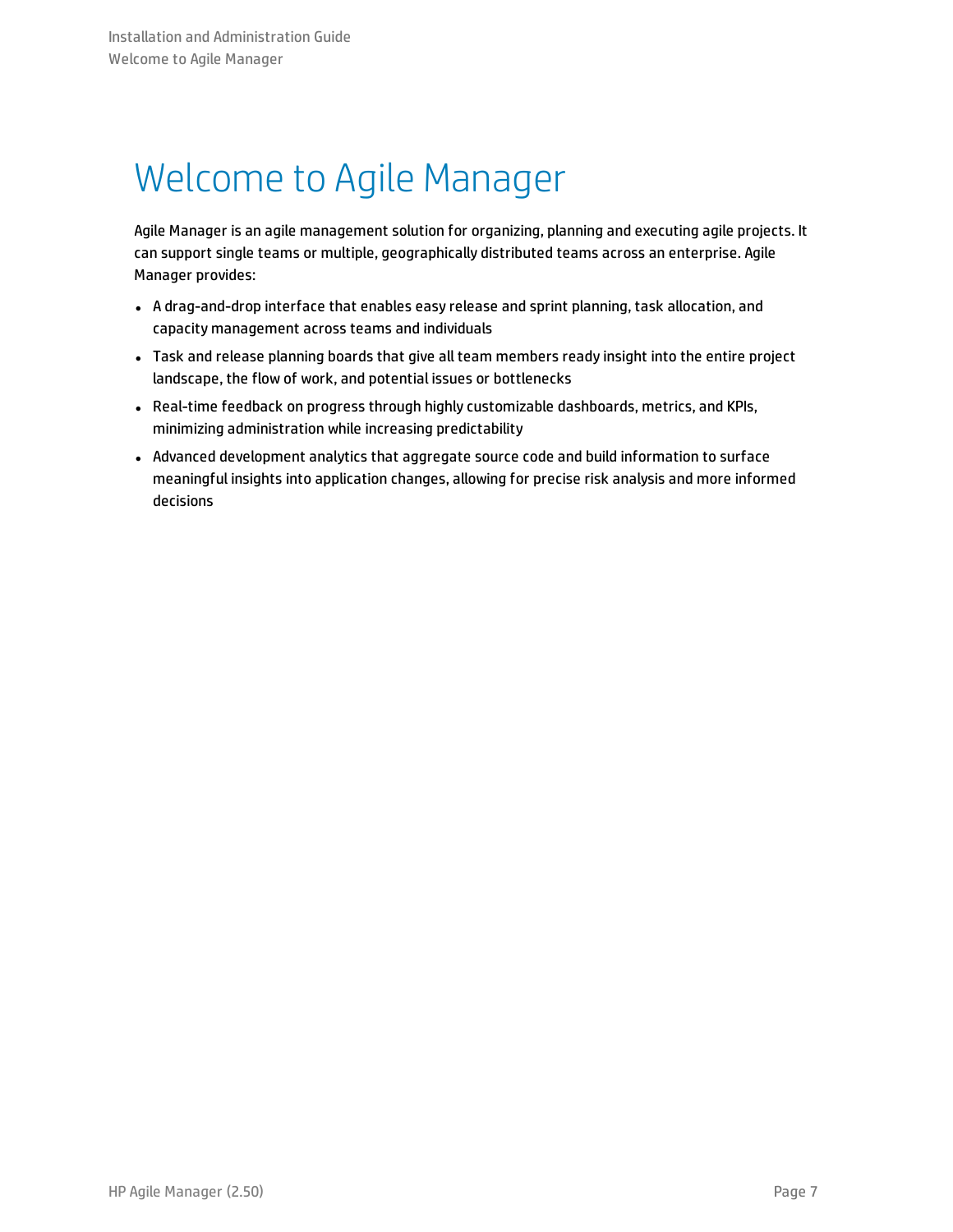## <span id="page-7-0"></span>**Overview**

This document describes the components and supported architectures for an on premise Agile Manager system, as well as procedures for installing the application, managing your servers, and performing system administration tasks.

For details about how to use Agile Manager, see the *Agile Manager Help Center*, available from the application Help menu.

This document includes the following information:

- "System [architecture"](#page-8-0) on the next page. Describes system components in basic and clustered configurations.
- <sup>l</sup> "Linux [prerequisites"](#page-16-0) on page 17. Describes requirements for the Linux application servers and related procedures.
- "Oracle [prerequisites"](#page-18-0) on page 19. Describes requirements for the Oracle database servers and related procedures.
- <sup>l</sup> ["Installation](#page-24-0) and upgrade" on page 25. Describes detailed installation, upgrade, and uninstall procedures.
- <sup>l</sup> ["Start/Stop](#page-48-0) the Agile Manager service" on page 49. Lists commands for starting and stopping the Agile Manager service.
- <sup>l</sup> "Log in to Agile [Manager"](#page-49-0) on page 50. Describes how to access Agile Manager and the Agile Manager Administration site after installation is complete and the server is started.
- <sup>l</sup> "Secure your [system"](#page-50-0) on page 51. Describes best practices and procedures for securing your Agile Manager system.
- <sup>l</sup> "Manage the [application](#page-71-0) server" on page 72. Describes optional procedures that are performed after installation to manage your Linux server.
- <sup>l</sup> ["Troubleshooting"](#page-75-0) on page 76. Describes the log files you should check if you encounter errors during your installation.
- <sup>l</sup> "Agile Manager system [administration"](#page-77-0) on page 78. Describes how to configure servers, users, and other system settings.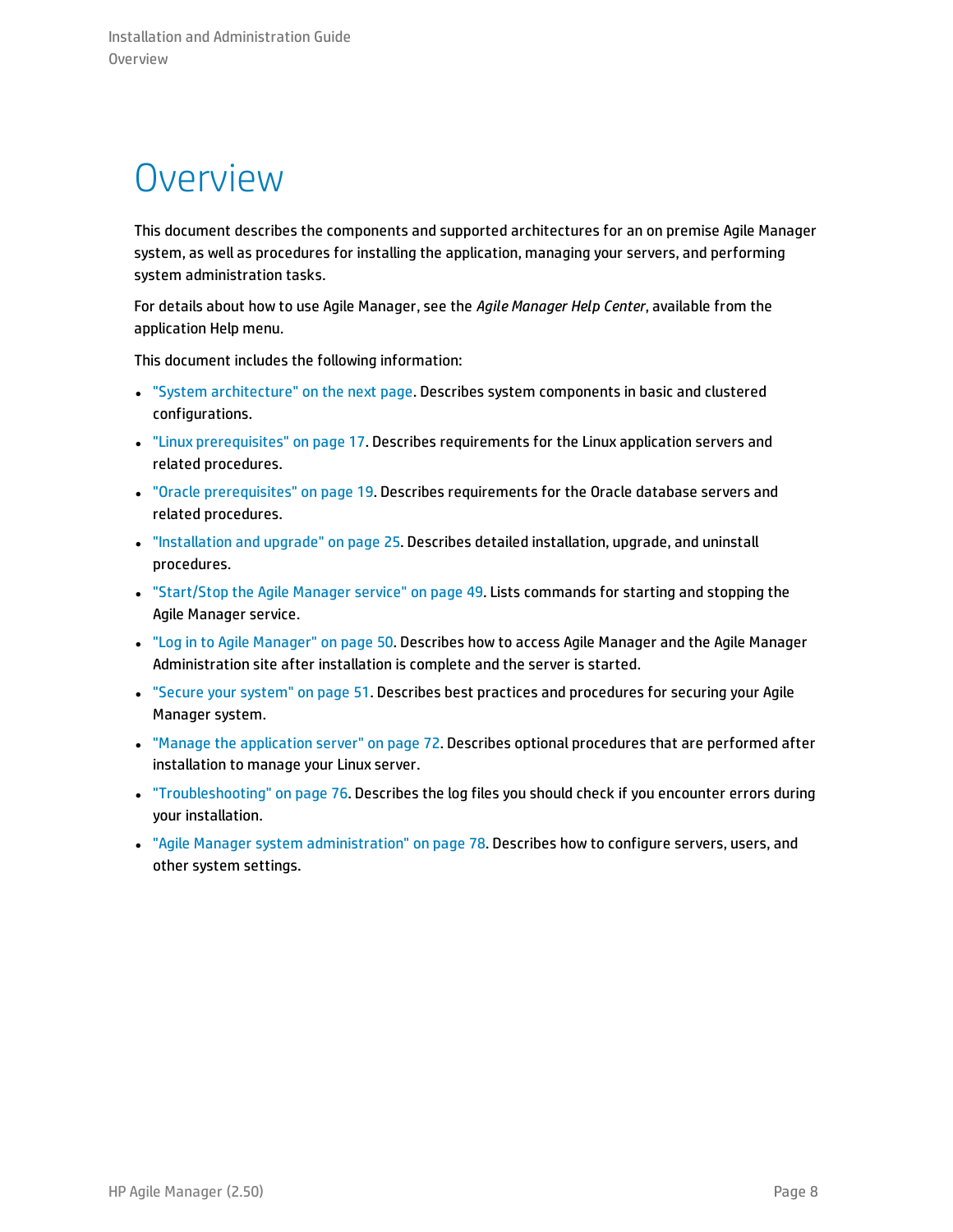# <span id="page-8-0"></span>System architecture

This chapter describes the supported Agile Manager system architectures and system components.

- <sup>l</sup> "Agile Manager [components"](#page-8-1) below
- **.** "Basic [configuration](#page-10-0) example" on page 11
- <sup>l</sup> "Clustered [configuration](#page-10-1) example" on page 11
- <span id="page-8-1"></span>**.** "System [requirements"](#page-12-0) on page 13

### Agile Manager components

The following table describes the Agile Manager system components.

| <b>Component</b>                              | <b>Description</b>                                                                                                                                              |
|-----------------------------------------------|-----------------------------------------------------------------------------------------------------------------------------------------------------------------|
| <b>Agile Manager</b><br>application<br>server | Hosts the Agile Manager application and web server, and runs on a Linux platform.                                                                               |
| <b>Database</b><br>server                     | Stores the following Agile Manager schemas:                                                                                                                     |
|                                               | System Administration schema. Stores information related to the Agile<br>Manager system, such as users and mail notification settings.                          |
|                                               | • Site schema. Stores all site information, such as workspaces, backlog items,<br>and release details.                                                          |
|                                               | The schemas reside on an Oracle server. For details, see "Oracle prerequisites" on<br>page 19.                                                                  |
| <b>Firewall</b>                               | Optional. For increased security, place a firewall between the Web browser (the<br>Agile Manager client) and the Agile Manager application server.              |
| <b>LDAP server</b>                            | Optional. Used when authenticating users via your LDAP system instead of<br>creating users directly in Agile Manager.                                           |
|                                               | LDAP configuration is performed via the Administration site, after installation. For<br>details, see "Configure user authentication" on page 86.                |
| <b>Load balancer</b>                          | For use in a clustered configuration.                                                                                                                           |
|                                               | When working with a load balancer, client requests are transmitted to the load<br>balancer and distributed according to server availability within the cluster. |
| <b>Mail server</b>                            | Used to send mail notifications to users.                                                                                                                       |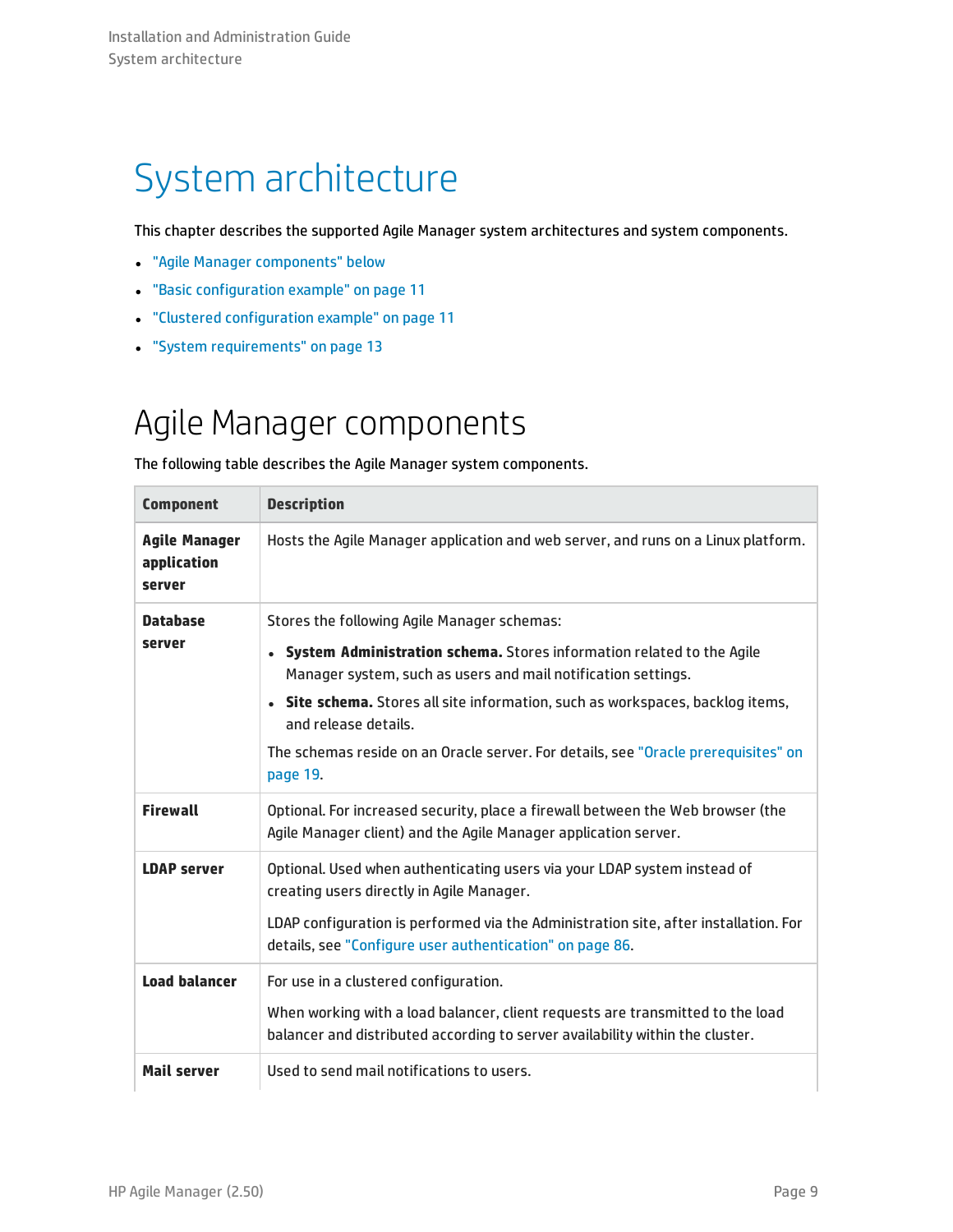| <b>Component</b>                    | <b>Description</b>                                                                                                                                                                                      |
|-------------------------------------|---------------------------------------------------------------------------------------------------------------------------------------------------------------------------------------------------------|
| Site repository                     | Stores site files, such as attachments.                                                                                                                                                                 |
|                                     | By default, the repository is located on the same machine as the application<br>server. This is useful for smaller setups.                                                                              |
|                                     | • For larger organizations, it is <i>advisable</i> to install the repository using a storage<br>solution such as NAS (network-attached storage), SAN (storage area network),<br>or a dedicated machine. |
|                                     | In clustered configurations, it is required to install the repository using a<br>storage solution such as NAS, SAN, or a dedicated machine.                                                             |
| <b>Integration</b><br><b>Bridge</b> | Optional. Used for NextGen Synchronizer. Communicates with ALM via the OTA API.                                                                                                                         |
| Tanuki wrapper                      | A Java service wrapper that allows Agile Manager to be installed and controlled.<br>It also includes advanced fault detection software to monitor Agile Manager.                                        |
| Web browser                         | The Agile Manager web client provides access to the Agile Manager application<br>and Administration site.                                                                                               |

**Note:** To improve system performance, install the Agile Manager application and database servers on separate machines, connected over a LAN network.

Ţ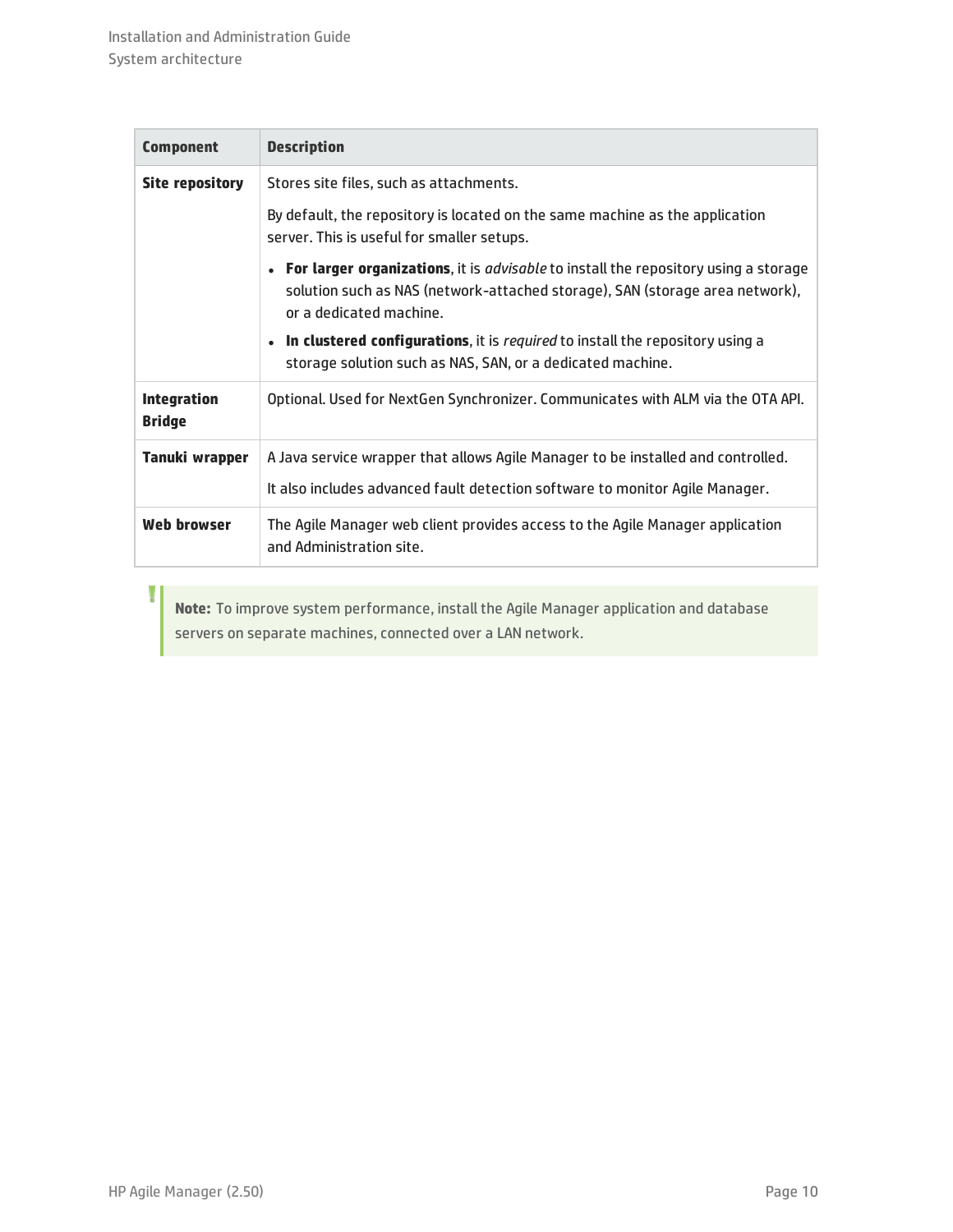### <span id="page-10-0"></span>Basic configuration example

In the basic Agile Manager configuration, the Agile Manager application server and the web server are embedded with the installation, and installed on the same machine.

The following diagram illustrates a basic Agile Manager system configuration.



<span id="page-10-1"></span>For more details, see "Agile Manager [components"](#page-8-1) on page 9 and "Install Agile [Manager"](#page-26-0) on page 27.

## Clustered configuration example

Agile Manager supports clustering. A cluster is a group of application servers that run as if they were a single system. Each application server in a cluster is referred to as a node.

Clusters provide mission-critical services to ensure maximum scalability. The load balancing technique within the cluster is used to distribute client requests across multiple application servers, making it easy to scale to an large number of users.

The following diagram illustrates a clustered Agile Manager system configuration.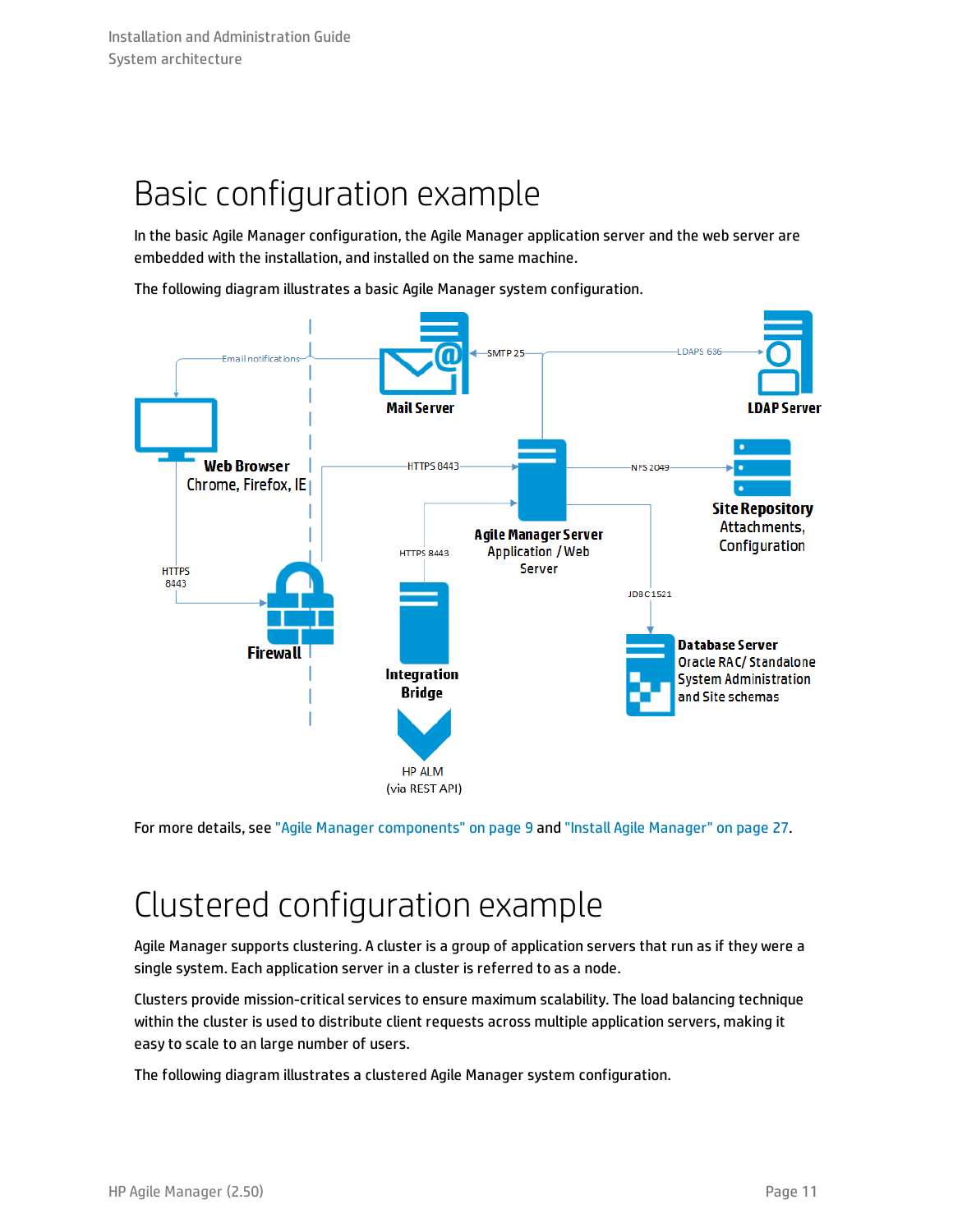

For more details, see "Agile Manager [components"](#page-8-1) on page 9 and "Install a [clustered](#page-37-0) system" on page [38.](#page-37-0)

Consider the following in a clustered environment:

| <b>Cluster considerations</b>                      |                                                                                                        |
|----------------------------------------------------|--------------------------------------------------------------------------------------------------------|
| <b>Operating system</b><br>version                 | Each node must use the same operating system version, including all<br>patches, updates, or hot fixes. |
| Agile Manager<br>version                           | Each node must use the same version of Agile Manager.                                                  |
| <b>System</b><br>administration<br>database schema | All nodes must point to the System Administration database schema.                                     |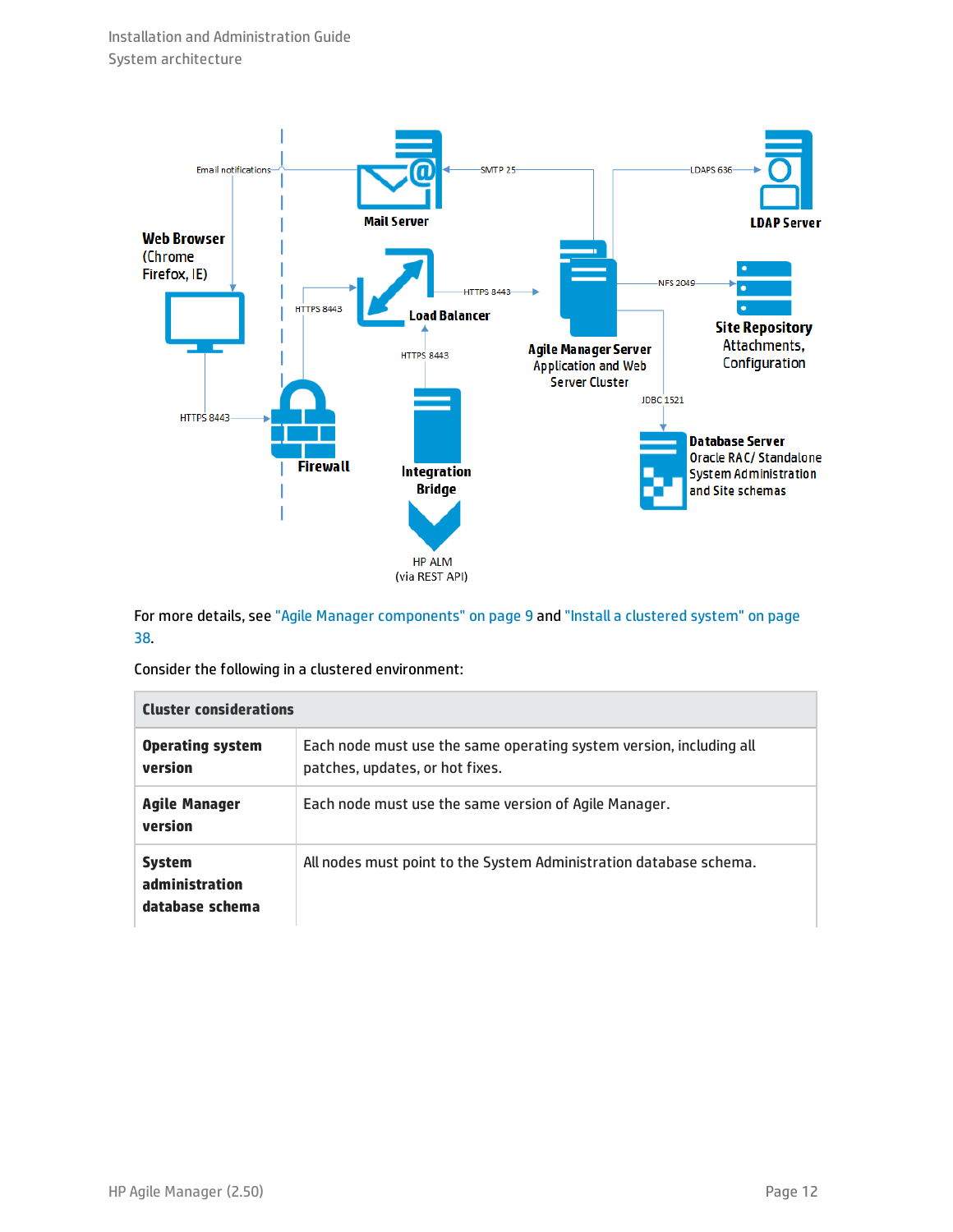| <b>Cluster considerations</b> |                                                                                                                                                                                                                                                      |
|-------------------------------|------------------------------------------------------------------------------------------------------------------------------------------------------------------------------------------------------------------------------------------------------|
| <b>Shared resources</b>       | All nodes must have access to:                                                                                                                                                                                                                       |
|                               | • All database servers                                                                                                                                                                                                                               |
|                               | • The System Administration database schema                                                                                                                                                                                                          |
|                               | • The site repository                                                                                                                                                                                                                                |
|                               | By default, the repository is located on the first node in the cluster, and<br>therefore all other nodes must have access to the first node. If you install<br>the repository on a dedicated machine, each node must have access to that<br>machine. |

## <span id="page-12-0"></span>System requirements

**Note:** Agile Manager can be installed on any virtual machine that has the necessary system requirements.

This section includes details about the following:

### <span id="page-12-1"></span>Minimum hardware requirements

**Note:** Minimum requirements are defined for basic systems and usage, without synchronization or ALI configured.

For details about other configurations, see ["Recommended](#page-13-0) hardware requirements" on the next [page](#page-13-0).

| <b>Component</b>                            | <b>Minimum requirements</b>      |
|---------------------------------------------|----------------------------------|
| <b>Application server   .</b> Dual Core CPU |                                  |
|                                             | • 4 GB Memory (RAM)              |
|                                             | • Maximum 2 GB heap              |
|                                             | • Free disk space: 16 GB minimum |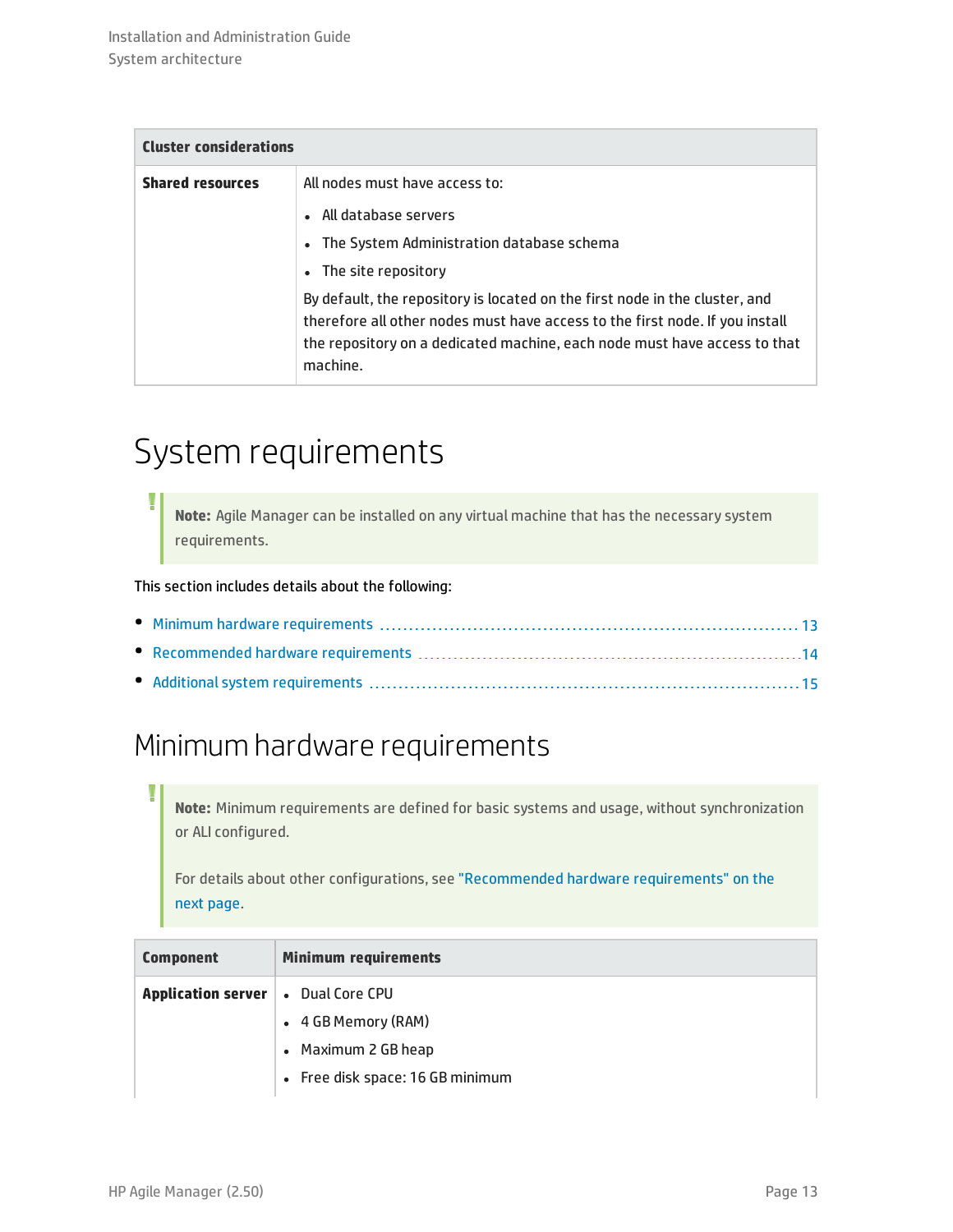| Database server | • Dual Core CPU             |
|-----------------|-----------------------------|
|                 | $\bullet$ 4 GB Memory (RAM) |

### <span id="page-13-0"></span>Recommended hardware requirements

Recommended hardware requirements are defined separately for the following system configurations:

- <sup>l</sup> "Basic Agile Manager, without NextGen [Synchronizer"](#page-13-1) below
- <sup>l</sup> "Basic Agile Manager, with NextGen [Synchronizer"](#page-13-2) below
- <sup>l</sup> "Clustered Agile Manager, with NextGen [Synchronizer"](#page-13-3) below

### <span id="page-13-1"></span>Basic Agile Manager, without NextGen Synchronizer

| <b>Component</b>          | <b>Minimum requirements</b>                                                         |
|---------------------------|-------------------------------------------------------------------------------------|
| <b>Application server</b> | • Quad Core CPU<br>• 8 GB Memory (RAM)<br>• Maximum 4 GB heap                       |
| Database server           | • Free disk space: 16 GB minimum<br>• 8 Core CPU<br>16 GB Memory (RAM)<br>$\bullet$ |

<span id="page-13-2"></span>Basic Agile Manager, with NextGen Synchronizer

| <b>Component</b>          | <b>Minimum requirements</b>                                                                       |
|---------------------------|---------------------------------------------------------------------------------------------------|
| <b>Application server</b> | • 16 Core CPU<br>• 16 GB Memory (RAM)<br>• Maximum 10 GB heap<br>• Free disk space: 16 GB minimum |
| Database server           | • 12 Core CPU<br>32 GB Memory (RAM)<br>$\bullet$                                                  |

### <span id="page-13-3"></span>Clustered Agile Manager, with NextGen Synchronizer

| <b>Component</b> |
|------------------|
|------------------|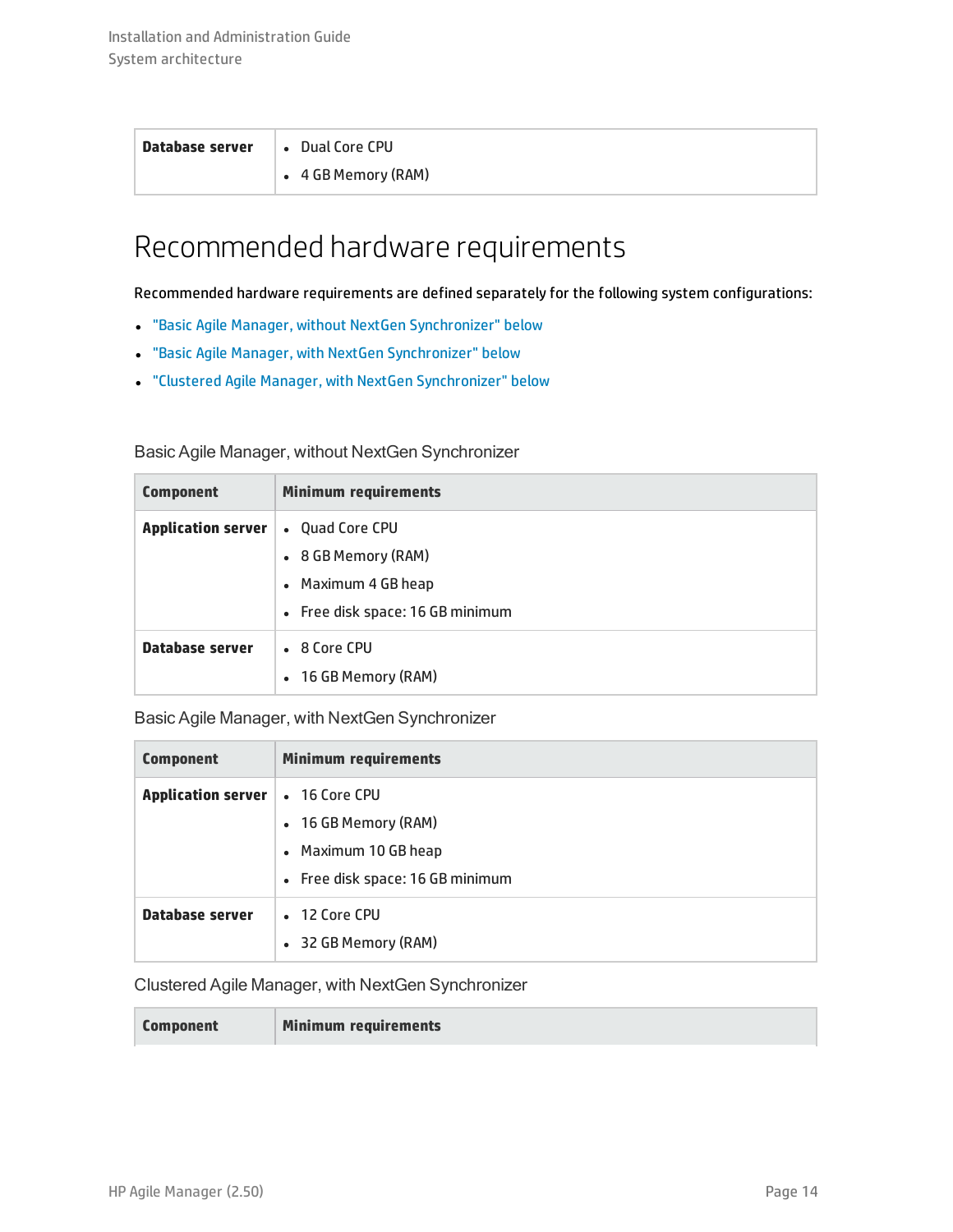| <b>Application server</b> | 4 nodes, clustered. Each node has: |
|---------------------------|------------------------------------|
|                           | • 8 Core CPU                       |
|                           | • 12 GB Memory (RAM)               |
|                           | • Maximum 8 GB heap                |
|                           | • Free disk space: 16 GB minimum   |
| Database server           | • 16 Core CPU                      |
|                           | • 64 GB Memory (RAM)               |

### <span id="page-14-0"></span>Additional system requirements

Agile Manager systems require the following, regardless of system configuration:

- "Application server TCP port [requirements"](#page-14-1) below
- **.** "Database size [requirements"](#page-14-2) below
- <sup>l</sup> "Supported [environments"](#page-15-0) on the next page
- <span id="page-14-1"></span><sup>l</sup> "Client machine [requirements"](#page-15-1) on the next page

Application server TCP port requirements

### 8080 and 8443 are the default ports used for HTTP and HTTPS access.

**Note:** Linux requires secure processes to use port numbers above 1024.

Contact your system administrator to modify the process permissions and use lower ports.

### <span id="page-14-2"></span>Database size requirements

#### Configure your database server with a database sized as follows:

| <b>Configuration</b> | <b>Requirements</b>                                                    |
|----------------------|------------------------------------------------------------------------|
| Without ALI          | 50 MB initial size; average projects may eventually reach 1 GB or more |
| With ALI             | 5 GB initial size                                                      |

Size requirements will vary between projects. Size depends on the number of backlog items expected in the system, and the number of changes expected each day.

If you plan on configuring ALI, size also depends on the number of builds per day, the number of commits, and the number of files.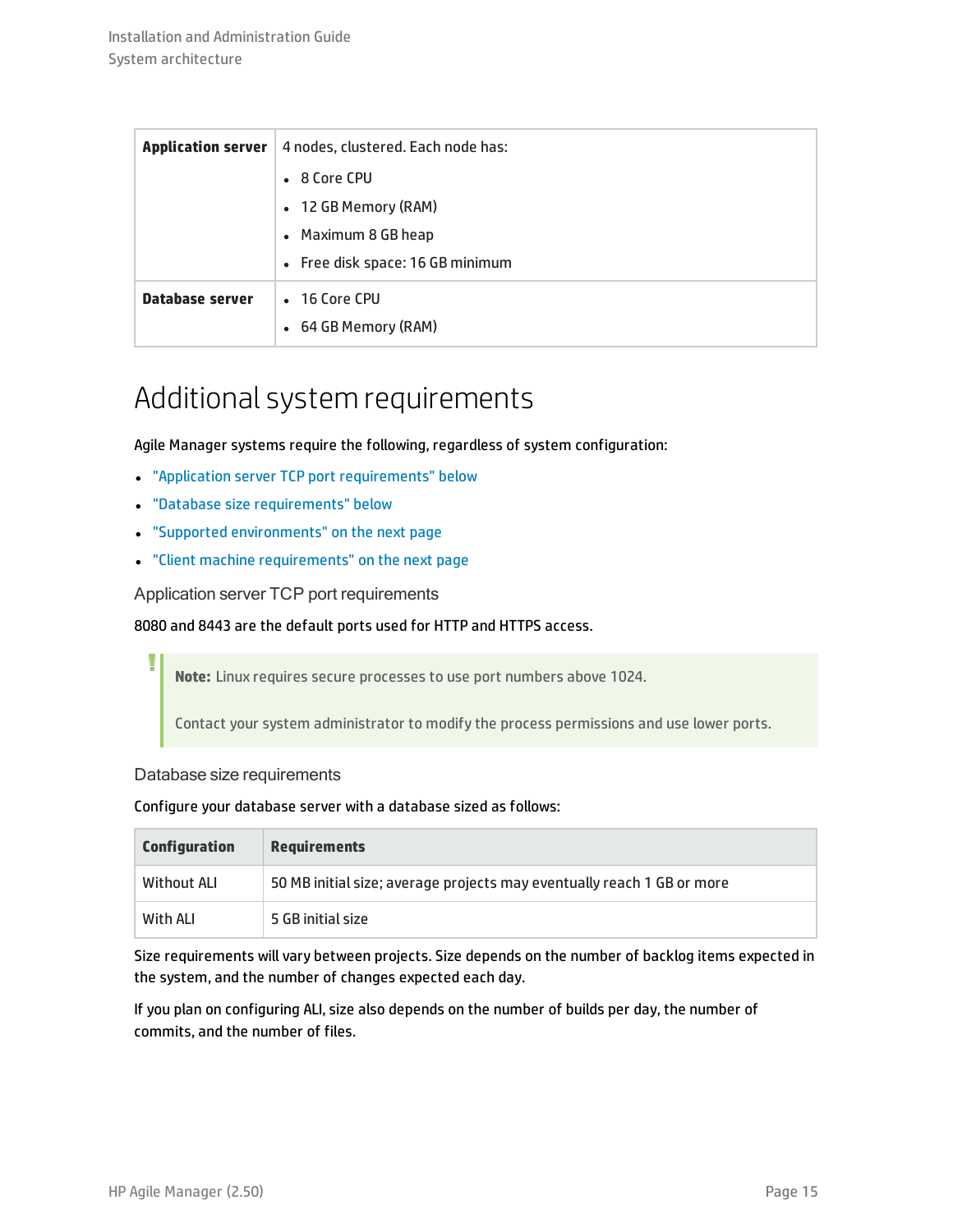### <span id="page-15-0"></span>Supported environments

| Operating system | Red Hat Enterprise Linux 6.2, 6.3, 6.4, or 6.5 (64 Bit)     |
|------------------|-------------------------------------------------------------|
|                  | SUSE Linux Enterprise 11 Service Pack 3                     |
| Database         | Oracle Database 11.2.0.4, Standard and Enterprise Editions. |
|                  | Oracle Database 12.1.0.1, Enterprise Edition.               |
|                  | H<br>Note: PDB is not supported.                            |

### <span id="page-15-1"></span>Client machine requirements

| Supported<br>browsers | Chrome 23 and above<br>Firefox 16 and above<br>Internet Explorer 10 and 11                       |
|-----------------------|--------------------------------------------------------------------------------------------------|
|                       | Note: When working in Internet Explorer, make sure that the Chrome<br>Frame plug-in is disabled. |
| Screen<br>resolution  | 1920x1080 (recommended); 1680x1050 (supported)                                                   |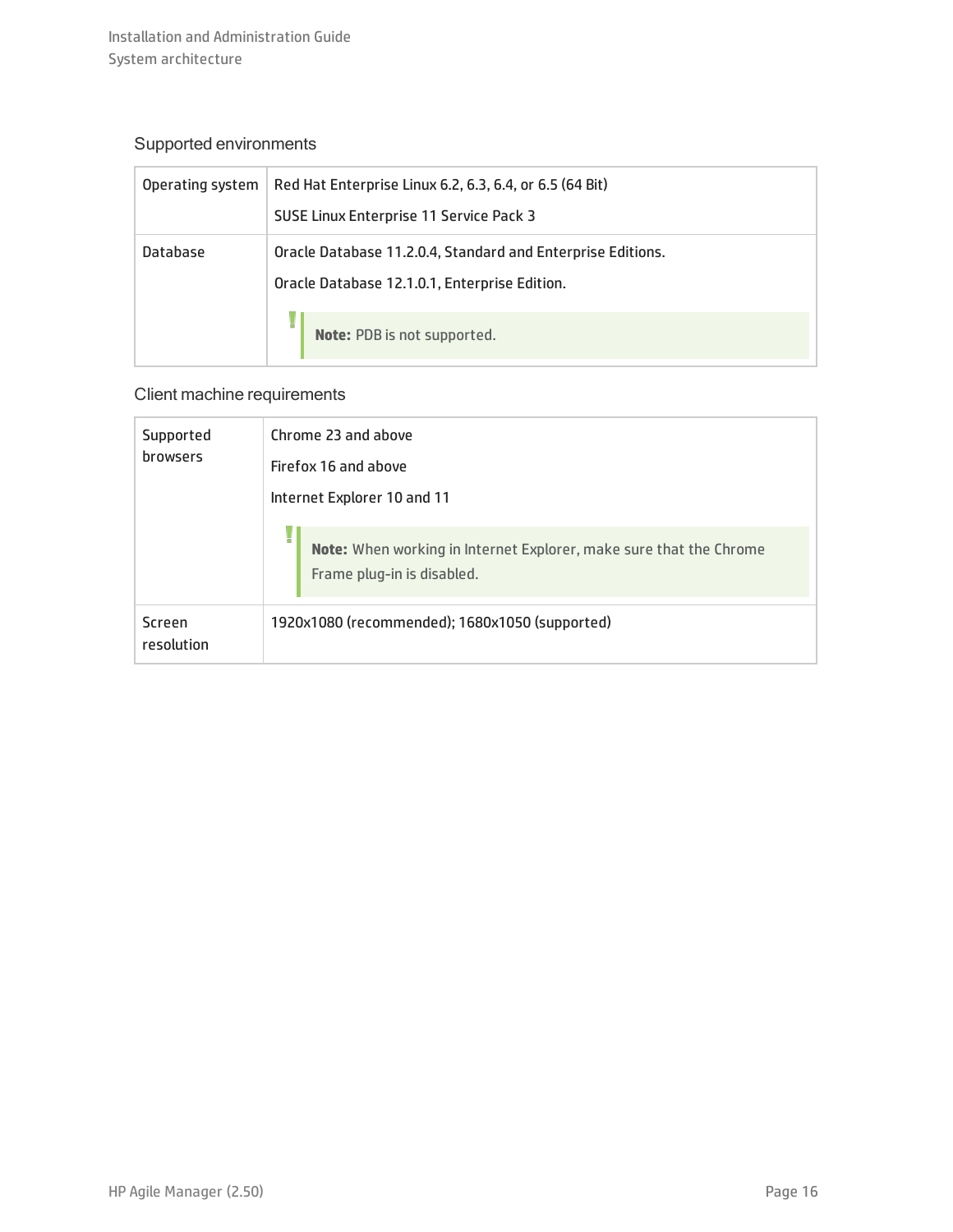## <span id="page-16-0"></span>Linux prerequisites

This chapter describes the following prerequisites for your Linux application server:

"Linux disk space [requirements"](#page-16-1) below

"Linux server required [permissions"](#page-16-2) below

### **See also:**

- **.** "System [requirements"](#page-12-0) on page 13
- <span id="page-16-1"></span>"Oracle [prerequisites"](#page-18-0) on page 19

### Linux disk space requirements

Verify that your server machine meets the Agile Manager disk space requirements listed in ["System](#page-12-0) [requirements"](#page-12-0) on page 13*.*

The **/<root>/opt/hp** directory requires at least enough free space to accommodate the size of Agile Manager after it has been installed, as well as any files created during operation. This directory should have approximately 5 GB of free space.

Verify disk space using the following command:

<span id="page-16-2"></span>df -h

### Linux server required permissions

You must have the following permissions to install Agile Manager on a Linux server machine:

#### **Administrator user permissions**

- You must be logged on as a local or domain user with administrator permissions.
- <sup>l</sup> Your user name cannot include a pound sign (**#**) or accented characters (such as **ä**, **ç**, or **ñ**).
- **.** By default, the Agile Manager installer requires a root user.

If you are unable to install Agile Manager using the **root** user for security reasons, speak to your system administrator about installing as a non-root user with sudo permissions.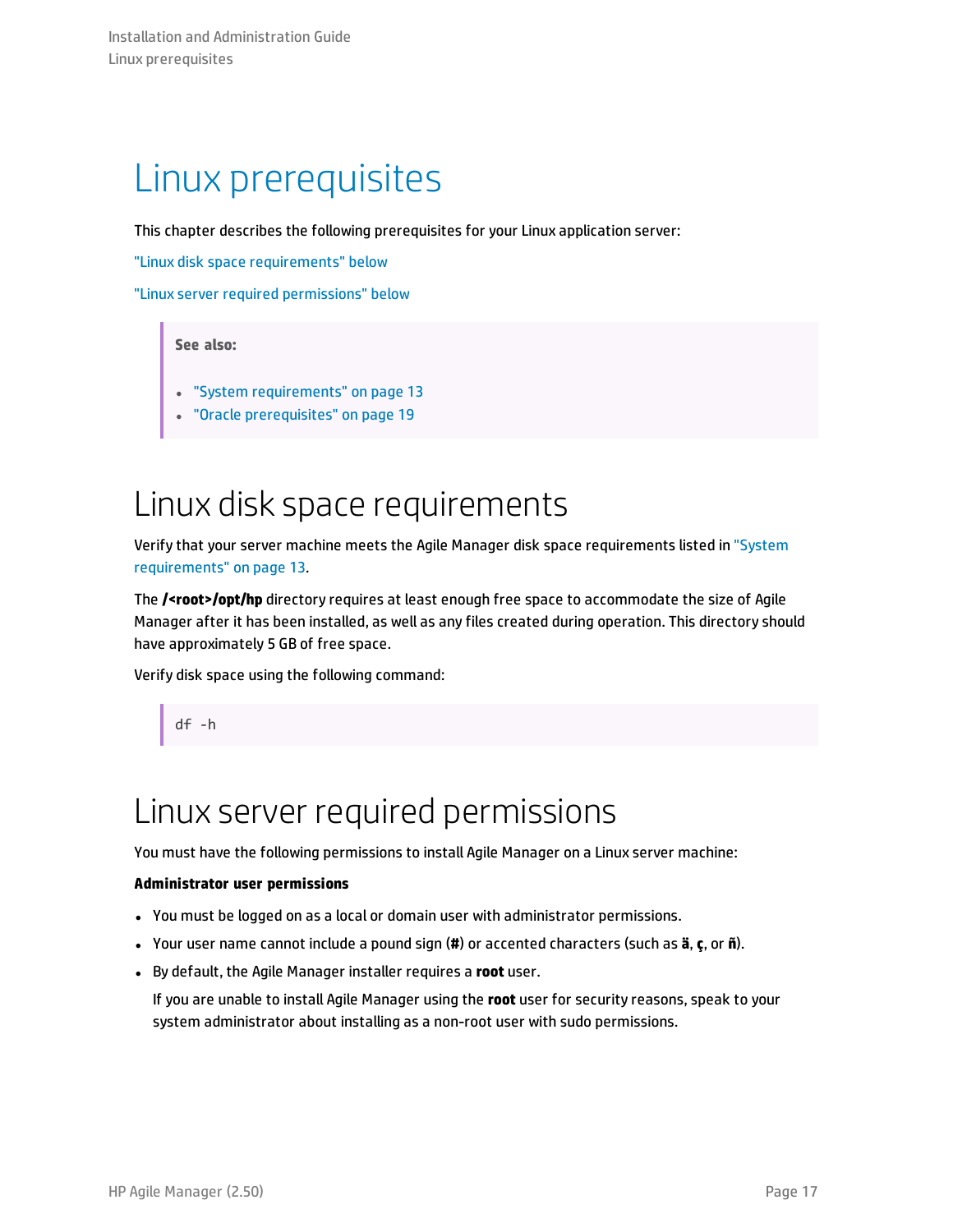This user must have permissions to do the following:

- Run an RPM package installation
- Create local users (Optional. By default, the installation process creates a user who then runs the Agile Manager service. If necessary, you can prevent this creation. For more detail, see ["Run](#page-27-0) the [configuration](#page-27-0) wizard" on page 28.)
- **.** Run the su command to switch users
- Register HPALM as a service in the Linux init system

**Note:** In some environments, such as by default in SUSE, you will still need to provide the **root** user password.

### **File directory permissions**

I

You must have full read and write permissions for the /opt/hp/agm directory and all files and folders underneath it.

### **If the file repository is located on a remote machine:**

- On the file server machine, share the file repository directory so that the user who runs the Agile Manager service is the owner of the files. By default, this is **agml-user**. For more detail, see ["Change](#page-27-1) the name of the service user [\(optional\)"](#page-27-1) on page 28.
- On the Agile Manager machine, or on each cluster node, create a mount directory that points to the file repository directory.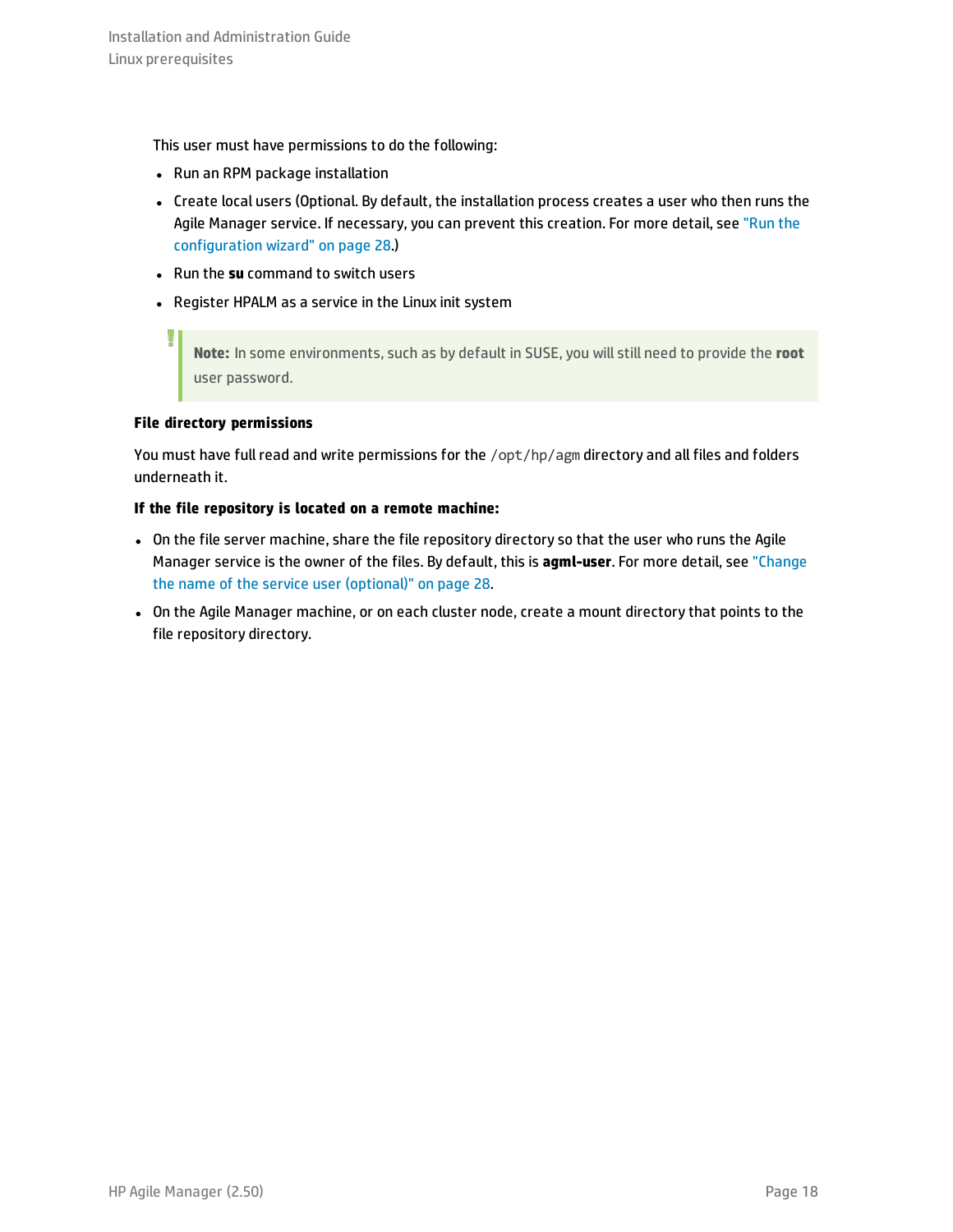# <span id="page-18-0"></span>Oracle prerequisites

This chapter describes prerequisites required for your Oracle database server.

"Database [requirements"](#page-18-1) below

"Grant [administrative](#page-19-0) user privileges" on the next page

"Enable Oracle RAC [Support"](#page-22-1) on page 23

Use Oracle RAC when working with multiple Oracle instances to enhance Oracle database availability and scalability.

### **See also:**

- <sup>l</sup> "System [requirements"](#page-12-0) on page 13
- <span id="page-18-1"></span>• "Linux [prerequisites"](#page-16-0) on page 17

### Database requirements

Before connecting Agile Manager to an Oracle database server, verify the following:

| <b>Requirement</b>            | <b>Description</b>                                                                                                                                                                                   |
|-------------------------------|------------------------------------------------------------------------------------------------------------------------------------------------------------------------------------------------------|
| <b>Database</b><br>connection | • Connection to the database server<br>For details on securing the connection between Agile Manager and the<br>database, see "Use SSL/TLS between system components" on page 56.<br>• DNS resolution |
|                               | Tip: Test the DNS resolution by pinging the database server.                                                                                                                                         |
| Database size                 | <b>Without ALI.</b> 50 MB initial size; average projects may eventually reach 1 GB<br>or more<br><b>With ALI.</b> 5 GB initial size                                                                  |
| <b>Charset</b>                | • Set the database charset to <b>AL32UTF8</b> .<br>• Set the following parameter value: NLS_LENGTH_SEMANTICS=CHAR                                                                                    |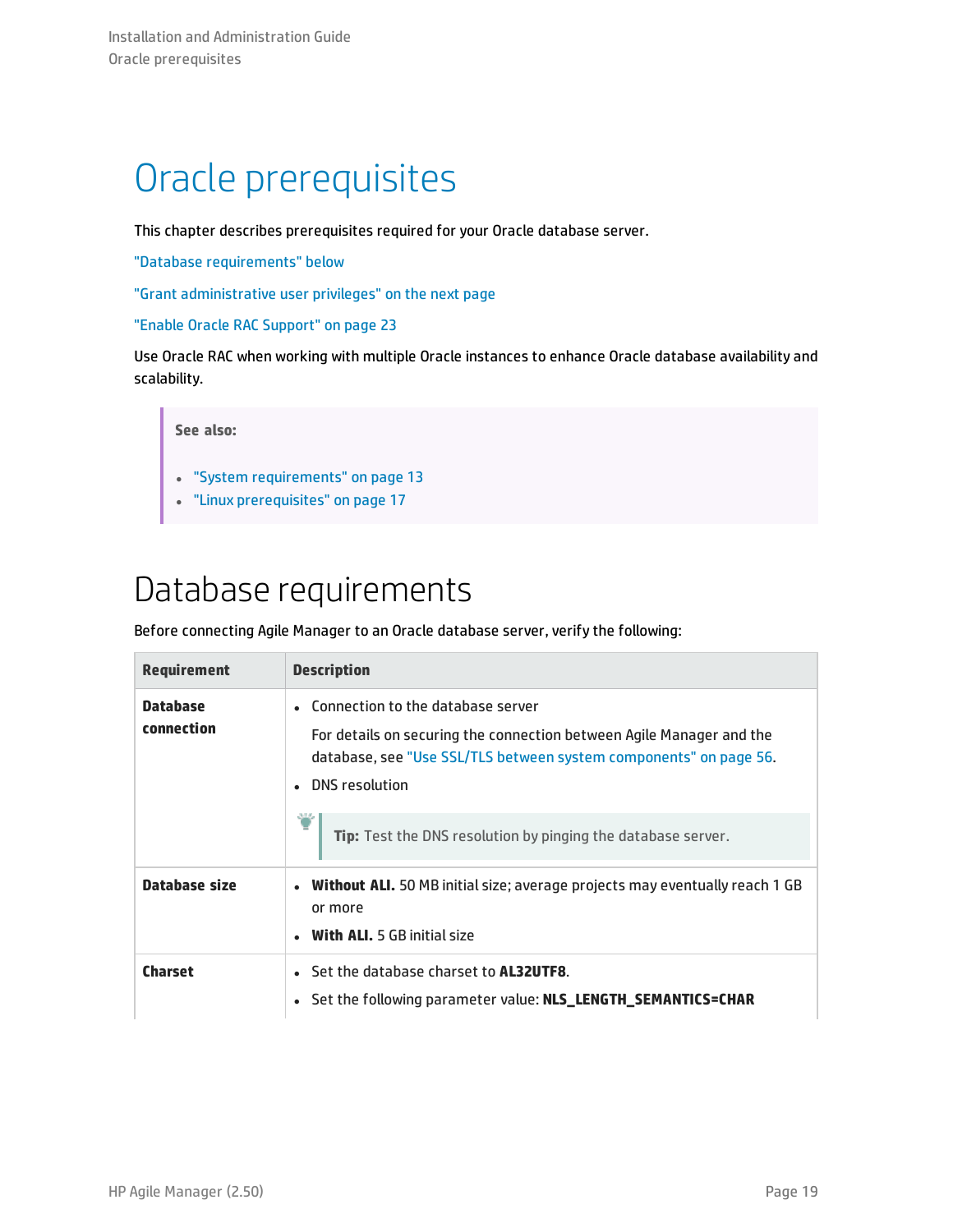| <b>Requirement</b>                              | <b>Description</b>                                                                                                                                                                                                                                                                                                                                                                                                                                                                                                |  |
|-------------------------------------------------|-------------------------------------------------------------------------------------------------------------------------------------------------------------------------------------------------------------------------------------------------------------------------------------------------------------------------------------------------------------------------------------------------------------------------------------------------------------------------------------------------------------------|--|
| <b>Database column</b><br>length semantics      | Column length must be defined according to characters, and not according to<br>bytes.                                                                                                                                                                                                                                                                                                                                                                                                                             |  |
|                                                 | Note: Agile Manager uses the UNICODE character set, which<br>sometimes requires more than 1 byte for each character. Define the<br>column length by character to ensure that each column has the<br>required length.                                                                                                                                                                                                                                                                                              |  |
| <b>Tablespace name</b><br>and size              | The tablespace names:<br>$\bullet$<br>Default. qc_data<br>Temporary. temp<br>The minimum tablespace sizes for storing the System Administration<br>database schema. Initial requirements are:<br>qc_data. 20 MB<br>temp. 50 MB<br>The tablespace must not be locked.                                                                                                                                                                                                                                              |  |
| <b>Clustered</b><br>configuration or<br>upgrade | To install Agile Manager on a second node in a clustered configuration, or<br>when upgrading:<br>The existing database schema name and permissions to connect Agile<br>Manager to the database server.<br>• Full read/write permissions on the existing repository.<br>• Access to the previous system administration schema repository path. The<br>Agile Manager user must have full read/write permissions to this path.<br>• The confidential data passphrase that was used to create the existing<br>schema. |  |

### <span id="page-19-0"></span>Grant administrative user privileges

The installing database user must have sufficient permissions to perform certain administrative tasks in Oracle. For example, these tasks include creating the Agile Manager site user schema, copying data between projects, and checking that there is sufficient storage in a specific tablespace.

**Note:** If you are unable to use the Oracle system user due to security reasons, we recommend that your database administrator create an Agile Manager administrator user, for example **agm\_admin**, with the specific privileges required to install Agile Manager. If you need to install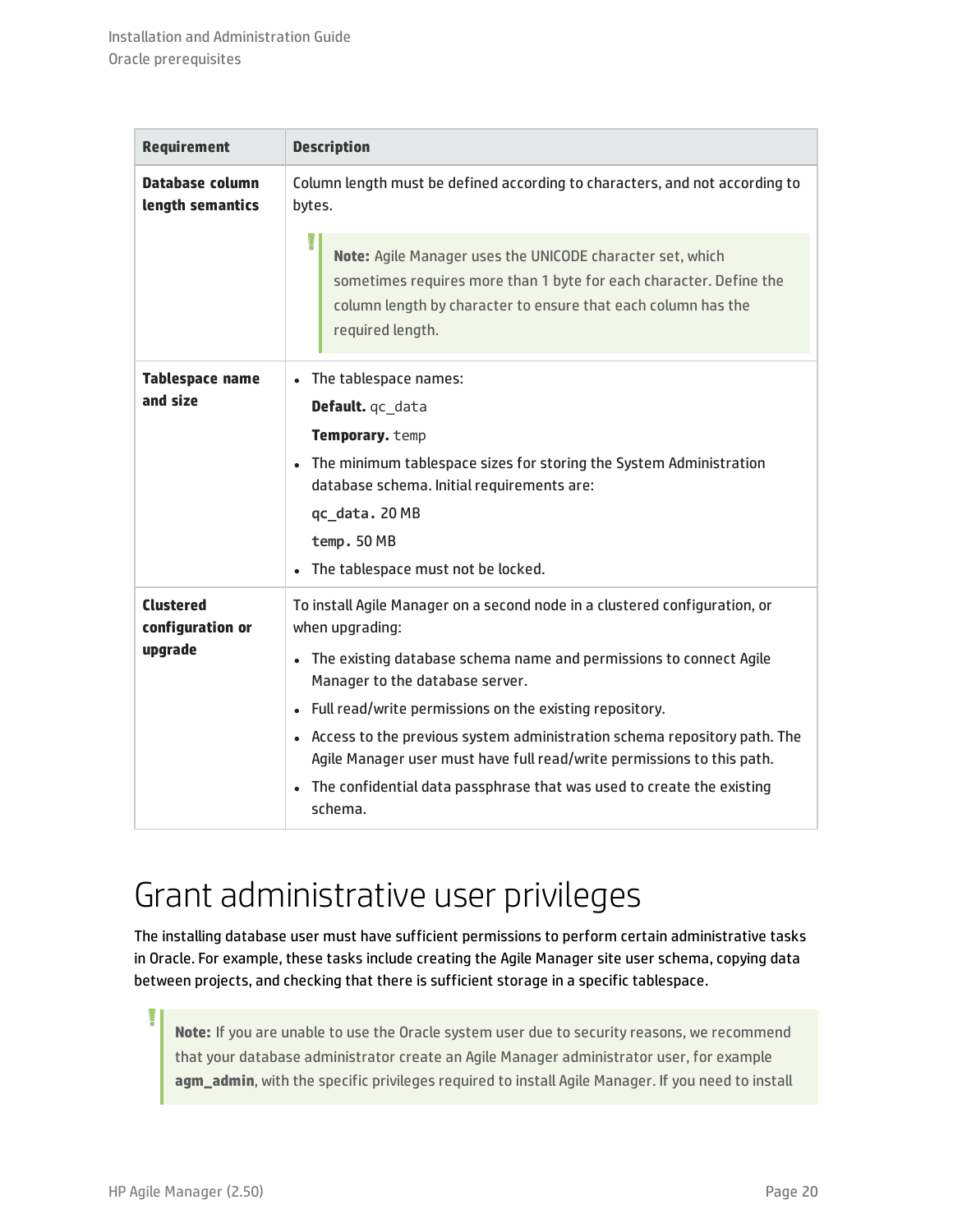Agile Manager with lesser privileges, contact HP Customer Support.

Run the following script on the Oracle database server, as the SYSDBA user, to grant the required database administrative user and role.

For details, see "User [privileges"](#page-21-0) on the next page.

--drop user agm admin cascade; --drop role agm admin role; create user agm\_admin identified by agm\_admin default tablespace qc\_data temporary tablespace temp quota unlimited on qc\_data; grant CTXAPP to agm admin WITH ADMIN OPTION; create role agm admin role; grant CREATE ANY SYNONYM to agm admin role; grant agm admin role to agm admin WITH ADMIN OPTION; grant CREATE SESSION to agm admin role WITH ADMIN OPTION; grant CREATE USER to agm admin role; grant DROP USER to agm admin role; grant CREATE TABLE to agm admin role WITH ADMIN OPTION; grant CREATE VIEW to agm admin role WITH ADMIN OPTION; grant CREATE TRIGGER to agm admin role WITH ADMIN OPTION; grant CREATE SEQUENCE to agm admin role WITH ADMIN OPTION; grant CREATE PROCEDURE to agm\_admin\_role WITH ADMIN OPTION; grant SELECT ANY TABLE to agm\_admin\_role WITH ADMIN OPTION; grant INSERT ANY TABLE to agm admin role; grant SELECT ON DBA FREE SPACE to agm admin role; grant SELECT ON SYS.DBA\_TABLESPACES to agm\_admin\_role; grant SELECT ON SYS.DBA USERS to agm admin role; grant SELECT ON SYS.DBA REGISTRY to agm admin role; grant SELECT ON SYS.DBA ROLES to agm admin role;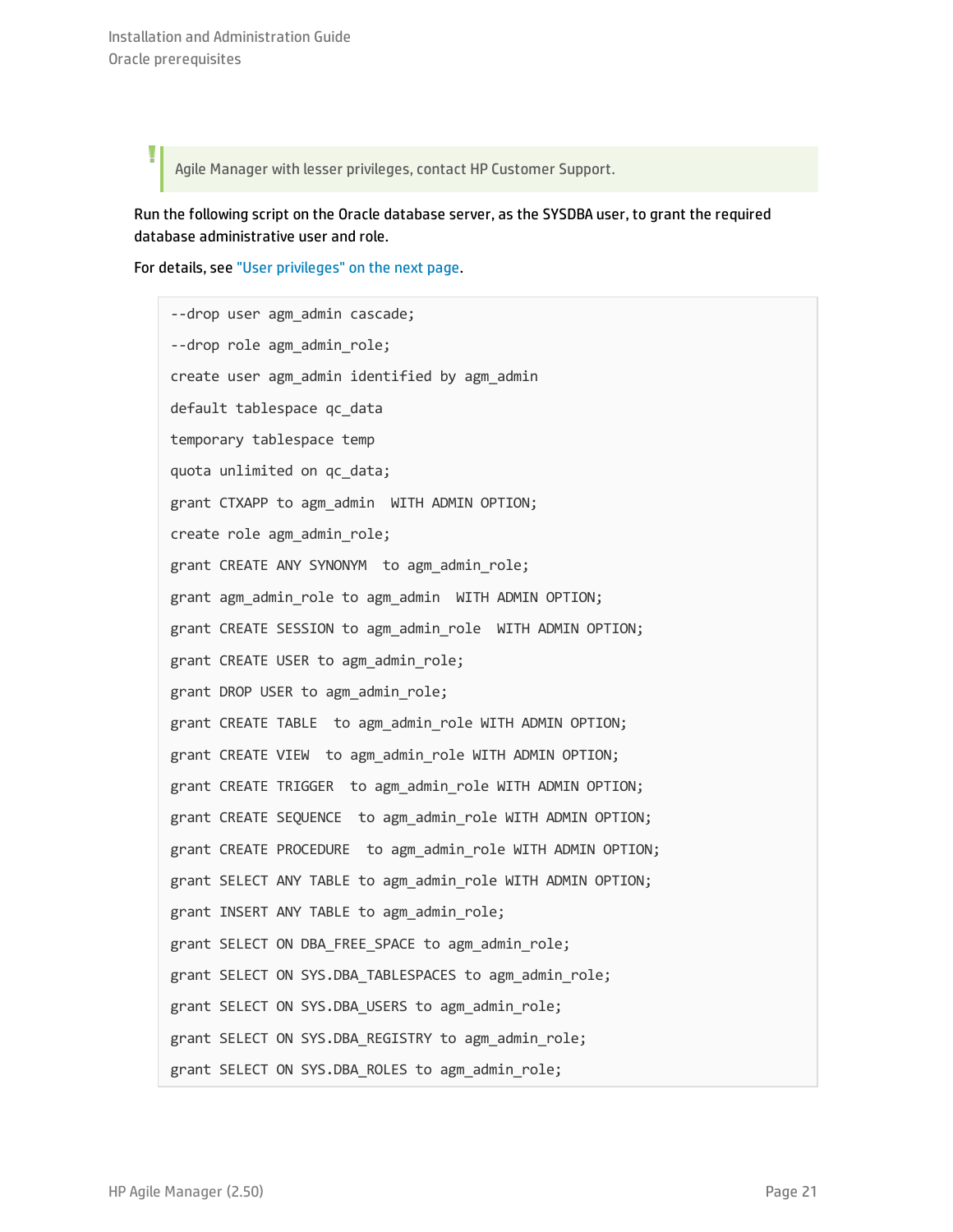<span id="page-21-0"></span>

| <b>User privileges</b>                                                                    |                                                                                                                                                                                   |
|-------------------------------------------------------------------------------------------|-----------------------------------------------------------------------------------------------------------------------------------------------------------------------------------|
| <b>CREATE ANY SYNONYM WITH</b><br><b>ADMIN OPTION (1)</b>                                 | Required to view an object in a different schema without using the<br><owner.> prefix.</owner.>                                                                                   |
| <b>CREATE PROCEDURE WITH</b><br><b>ADMIN OPTION (1)</b>                                   | Required to create stored packages for an Agile Manager site. Agile<br>Manager uses packages to collect change history for specific tables.                                       |
| <b>CREATE SEQUENCE WITH</b><br><b>ADMIN OPTION (1)</b>                                    | Required to create sequences for an Agile Manager project.                                                                                                                        |
| <b>CREATE SESSION WITH</b><br><b>ADMIN OPTION (1)</b>                                     | Required to connect to the database as the Agile Manager database<br>administrative user.                                                                                         |
| <b>CREATE TABLE WITH ADMIN</b><br><b>OPTION (1)</b>                                       | Required to grant this permission to a newly created Agile Manager<br>site user schema.                                                                                           |
| <b>CREATE TRIGGER WITH</b><br><b>ADMIN OPTION (1)</b>                                     | Required to create triggers for an Agile Manager project. Agile<br>Manager uses database triggers to collect change history for specific<br>tables.                               |
| <b>CREATE USER</b>                                                                        | Required to create a new system user schema when creating a new<br>Agile Manager site.                                                                                            |
| <b>CREATE VIEW WITH ADMIN</b><br><b>OPTION (1)</b>                                        | Required to create views for an Agile Manager site.                                                                                                                               |
| <b>CTXAPP ROLE WITH ADMIN</b><br><b>OPTION (1)</b>                                        | Enables Agile Manager to use the Oracle text searching feature. This<br>role exists only if the Oracle text search component was installed and<br>enabled on the database server. |
| <b>DROP USER</b>                                                                          | Required to remove a System Administration database schema.                                                                                                                       |
| <b>SELECT ANY TABLE WITH</b><br><b>ADMIN OPTION (1)</b><br>and<br><b>INSERT ANY TABLE</b> | Required to enhance performance when restoring a site.                                                                                                                            |
| <b>SELECT ON DBA_FREE_</b><br><b>SPACE (2)</b>                                            | Required to check free space on the database server prior to<br>creating a new System Administration database schema or a new<br>site.                                            |
| <b>SELECT ON SYS.DBA_</b><br><b>REGISTRY (2)</b>                                          | Required to verify that the text search component is installed on the<br>database server.                                                                                         |
| <b>SELECT ON SYS.DBA_ROLES</b><br>(2)                                                     | Required to verify that the text search role (CTXAPP) is installed on<br>the database server.                                                                                     |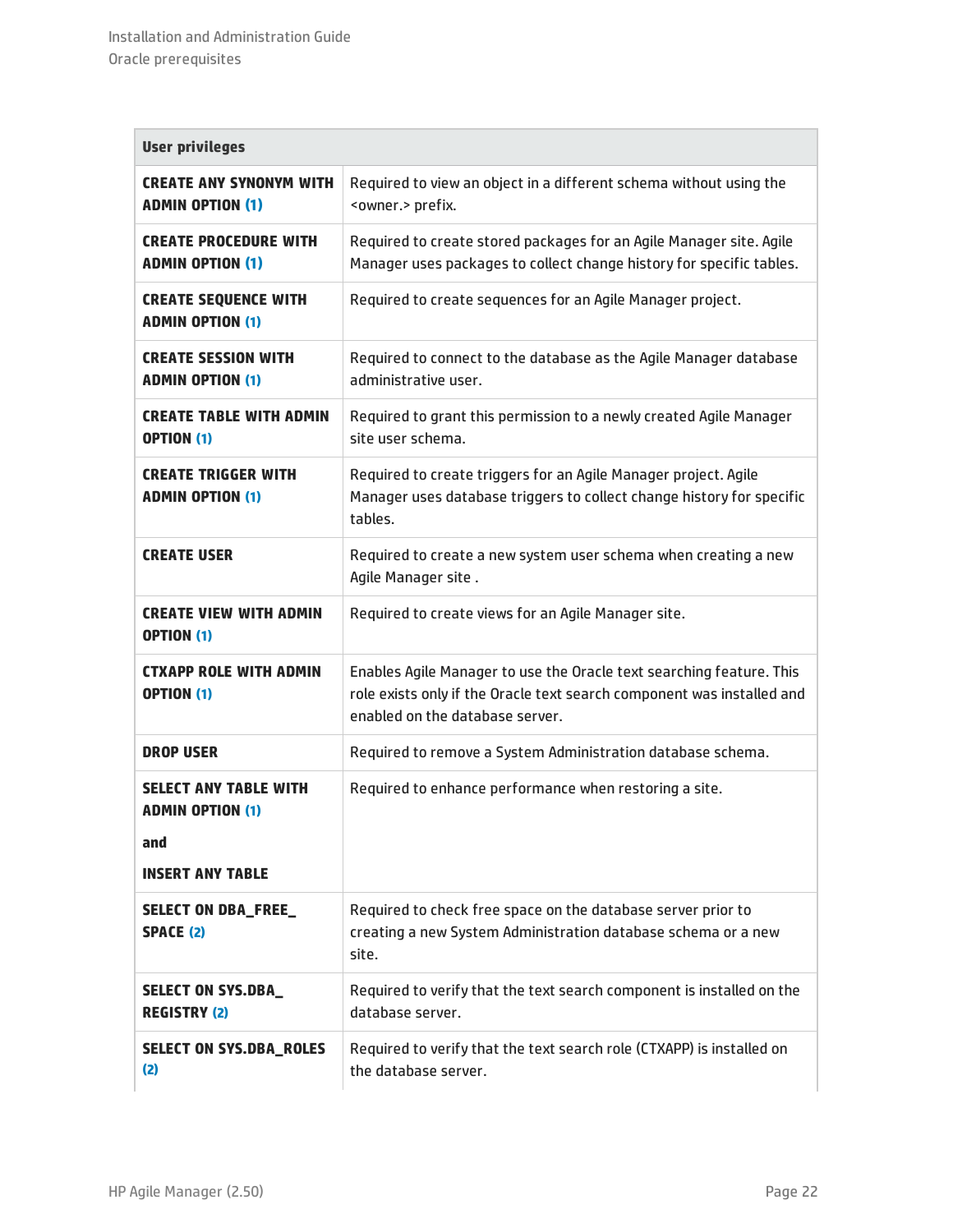| <b>User privileges</b>                              |                                                                                                                                                                                                |
|-----------------------------------------------------|------------------------------------------------------------------------------------------------------------------------------------------------------------------------------------------------|
| <b>SELECT ON SYS.DBA_</b><br><b>TABLESPACES (2)</b> | Required to collect a list of tablespaces that exist on the database<br>server prior to creating a new System Administration database<br>schema or a new site.                                 |
| <b>SELECT ON SYS.DBA_USERS</b><br>(2)               | Required to verify the existence of specific database site users. For<br>example, you might want to verify the existence of an Oracle CTXSYS<br>user before creating a new Agile Manager site. |

### **Note:**

- <span id="page-22-3"></span><span id="page-22-2"></span>l (1) The Agile Manager admin user must have privileges with **Admin Option**.
- <sup>(2)</sup> The **SELECT ON SYS.\*** privileges can be given directly by the table owner, or through a database application role. To avoid giving these privileges each time, you can grant this role to the Agile Manager admin user. The recommended name for this role is **AGM\_SELECT\_ON\_ SYS\_OBJECTS**.

### <span id="page-22-0"></span>User privileges after completing maintenance

- We recommend leaving permissions in place after completing installation, upgrade, or other maintenance procedures. ADMIN options can be removed.
- <sup>l</sup> The CREATE SESSION permission is *required* for Agile Manager day-to-day functionality, although you can remove the ADMIN option for this permission as well.
- To perform any subsequent upgrades or other maintenance procedures, be sure to return any permissions and ADMIN options you have removed.

### <span id="page-22-1"></span>Enable Oracle RAC Support

Use Oracle RAC to enhance Oracle database availability and scalability, allowing it to interact with more than one database instance.

Agile Manager RAC support includes load balancing between Oracle instances, and failover between all specified Oracle RAC nodes at the initial connection.

**Note:** TAF (Transparent Application Failover) is *not* supported.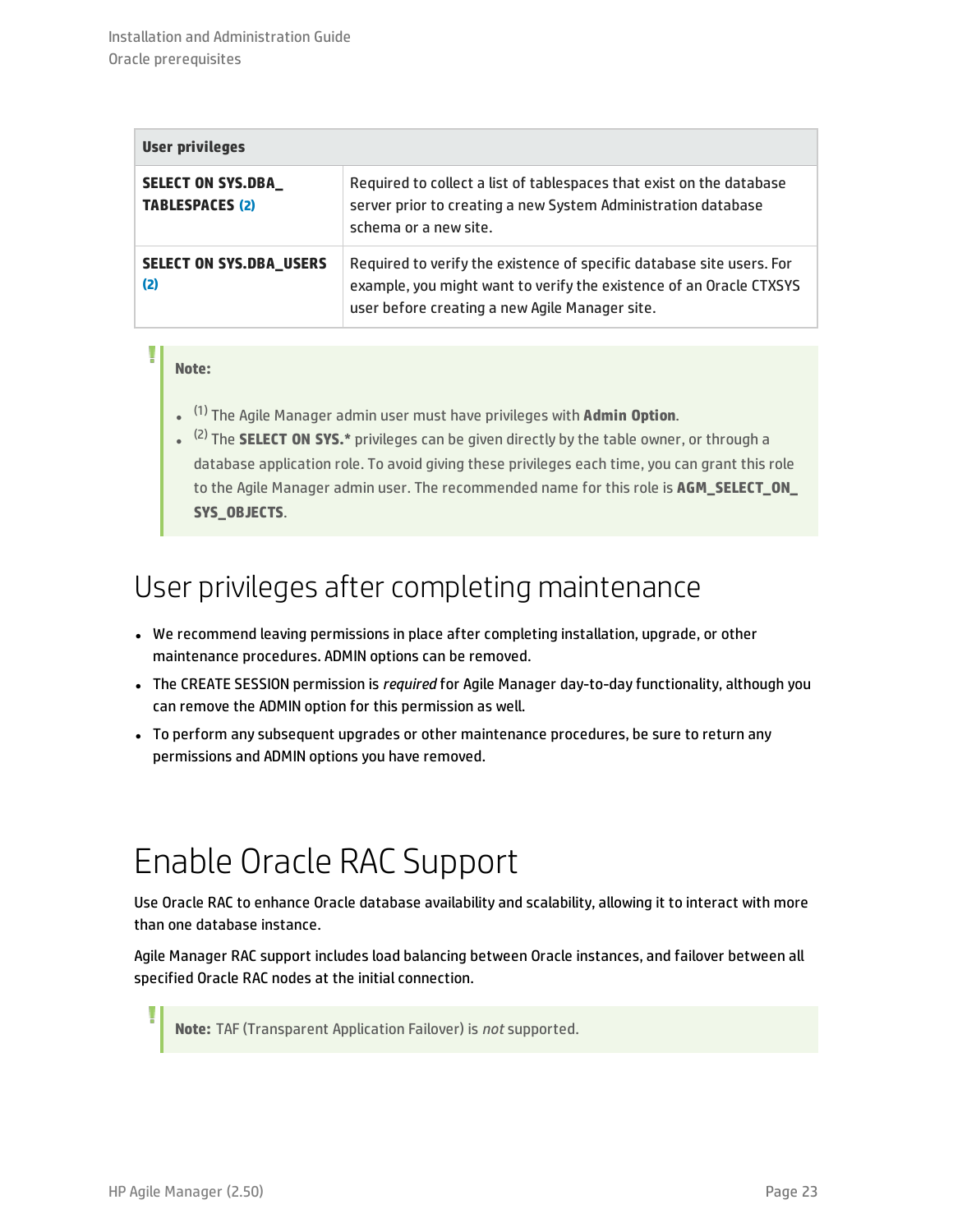A user failing to complete a request after an Oracle instance crash is required to perform the activity again with a working Oracle instance.

#### **To enable Oracle RAC support:**

1. Verify that the **tnsnames.ora** file is saved on your Agile Manager server.

This file should contain Oracle database addresses, similar to the examples below:

- . "RAC TNS Alias using all cluster nodes in the ADDRESS [sub-section"](#page-23-0) below
- "RAC TNS Alias using Single Client Access Name [\(SCAN\)"](#page-23-1) below
- 2. Verify that you have the address of the TNS server to which Agile Manager should refer, for example, OrgRAC.

#### <span id="page-23-0"></span>**Examples:**

Ī

#### **RAC TNS Alias using all cluster nodes in the ADDRESS sub-section**

This example also utilizes the Load balance and Failover features.

```
OrgRAC =
(DESCRIPTION =
       (ADDRESS_LIST=
               (FAILOVER = on)
               (LOAD_BALANCE = on)
               (ADDRESS= (PROTOCOL = TCP)(HOST = server1)(PORT = 1521))
               (ADDRESS= (PROTOCOL = TCP)(HOST = server2)(PORT = 1521))
               (ADDRESS= (PROTOCOL = TCP)(HOST = server3)(PORT = 1521))
       )
       (CONNECT_DATA=
       (SERVICE_NAME = myrac.yourcompany.com)
       )
)
```
### <span id="page-23-1"></span>**RAC TNS Alias using Single Client Access Name (SCAN)**

This example enables Oracle 11gR2 clients to connect to the database with the ability to resolve multiple IP addresses, reflect multiple listeners in the cluster, and handle public client connections.

```
OrgRAC_Scan =
(DESCRIPTION =
       (ADDRESS_LIST=
               (FAILOVER = on)
               (LOAD_BALANCE = on)
               (ADDRESS= (PROTOCOL = TCP)(HOST = myrac-cluster-scan)(PORT = 1521))
       (CONNECT_DATA=
       (SERVICE_NAME = myrac.yourcompany.com)
       )
)
```
For more information on working with RAC SCAN, refer to the Oracle documentation.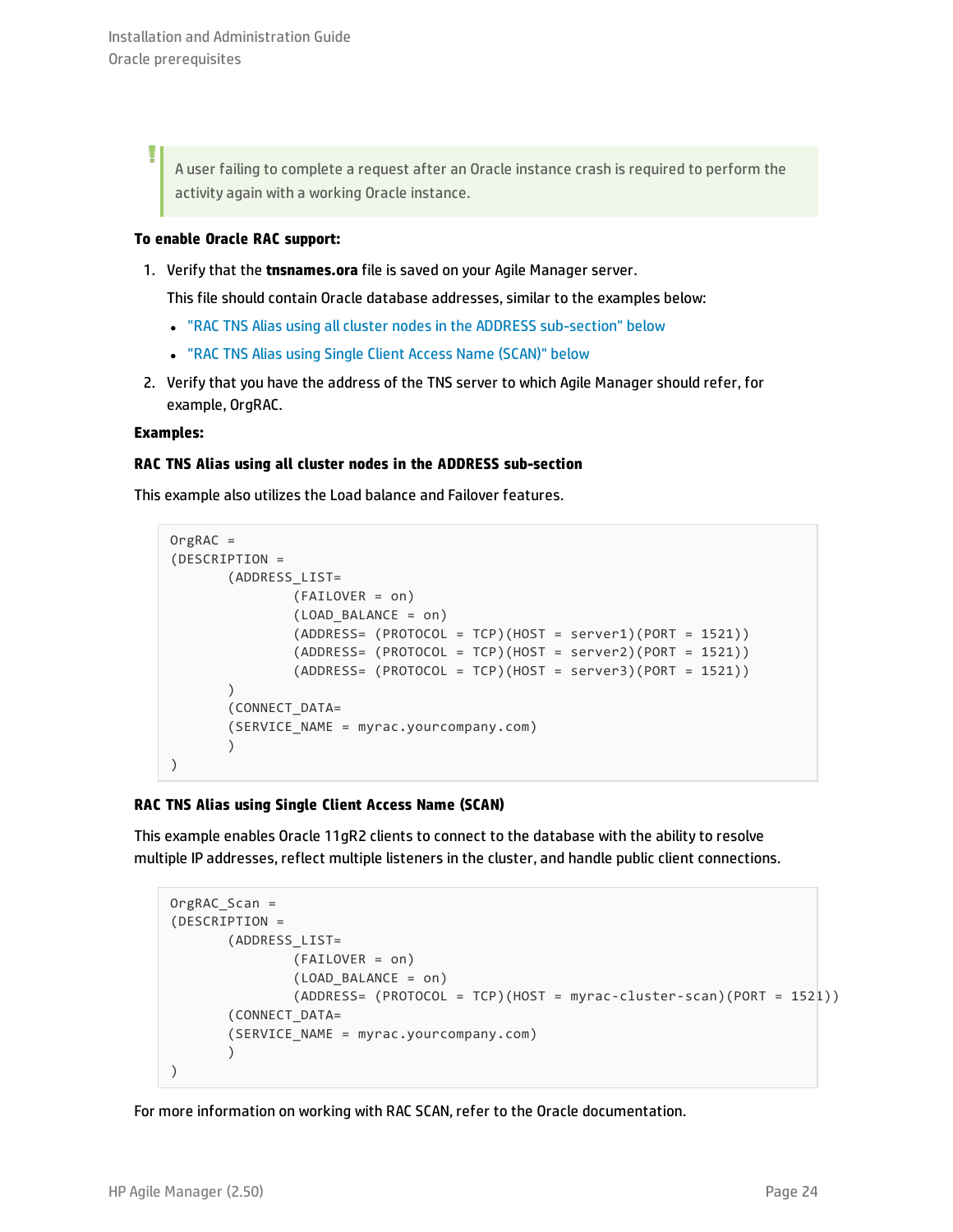# <span id="page-24-0"></span>Installation and upgrade

**Note:** Before you start any installation or upgrade procedure, use the ["Pre-installation](#page-25-0) [checklist"](#page-25-0) on the next page to verify that you have all the details you need.

| Standalone,<br>first-time<br>installation               | If you are installing Agile Manager on a standalone system for the first time, go<br>directly to "Install Agile Manager" on page 27.                                                                                                               |
|---------------------------------------------------------|----------------------------------------------------------------------------------------------------------------------------------------------------------------------------------------------------------------------------------------------------|
| <b>Clustered</b><br>installation                        | When installing a clustered system, you'll need to install Agile Manager on each<br>node in the cluster.<br>Start with "Install a clustered system" on page 38.                                                                                    |
| Upgrade a<br>clustered<br>production<br>system          | When upgrading a clustered production system, you'll need to upgrade Agile<br>Manager on each node in the cluster.<br>Start with "Upgrade a clustered system" on page 40.                                                                          |
| Upgrade a basic<br>production<br>system                 | When upgrading your production system directly (without using a staging system),<br>you'll need to follow steps and perform prerequisites specific to upgrades.<br>Start with "Upgrade a basic production system" on page 44                       |
| <b>Upgrade by</b><br>first creating a<br>staging system | When upgrading using a staging system, you'll need to manually copy files before<br>and during the upgrade, and manually connect your staging system to those files.<br>Start with "Upgrade Agile Manager using a staging environment" on page 47. |

This guide describes the following types of installation procedures:

**See also**: "Uninstall Agile [Manager"](#page-38-0) on page 39

### Security enhancements for upgrades

To run Agile Manager as a simple user, with no special permissions, previous versions of Agile Manager required you to create an additional user for this purpose, named **agmuser**.

If you did this, and are now upgrading, you can delete this **agmuser** user as instructed during the upgrade.

Our upgraded installation process now creates its own non-root user, named **agml-user**. This user has limited privileges and is responsible for running the Agile Manager service.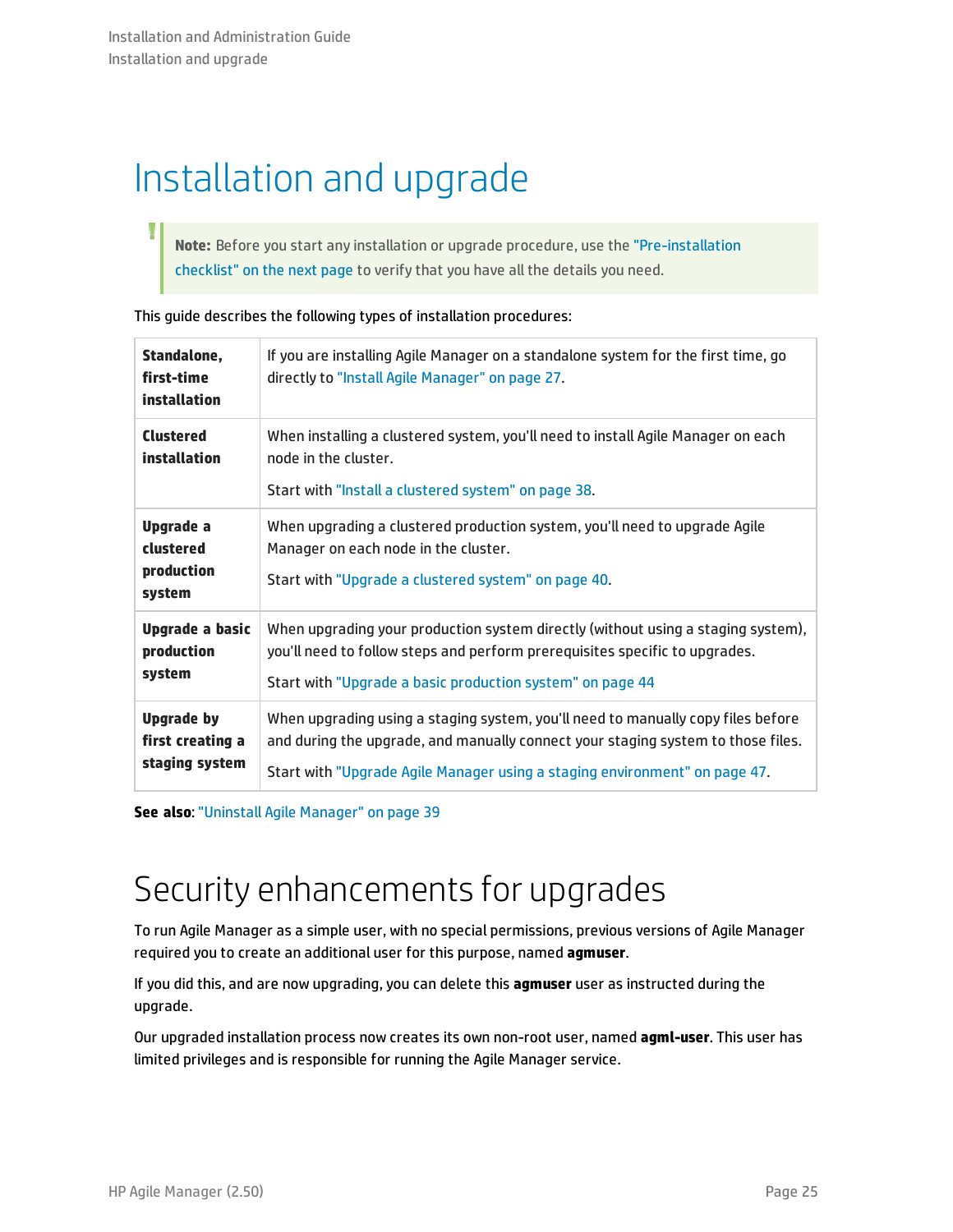١

Ø

V)

- If you have a clustered configuration, you will need to create a network user with this name, and change the owner of the shared repository folder to this user, as instructed during the upgrade.
- **•** To use a username other than **agml-user**, modify installation and configuration files after deploying. For details, see "Change the name of the service user [\(optional\)"](#page-27-1) on page 28.

**Note:** Upgrades support a user named **agml-user** only. If you modify this name, you will need to perform these steps again during any subsequent upgrades.

**Caution:** The **agml-user** user is internal and should not be used explicitly, such as for login or running scripts of any kind.

## <span id="page-25-0"></span>Pre-installation checklist

Review and verify the following checklist before installing Agile Manager. This checklist outlines the information that you must have available during the installation process.

**Caution:** Always change default passwords to secure your system.

For a list of the supported system environments, see "System [requirements"](#page-12-0) on page 13*.*

More details and optional pre-installation procedures are described in "Linux [prerequisites"](#page-16-0) on page 17 and "Oracle [prerequisites"](#page-18-0) on page 19.

| <b>Pre-installation checklist</b> |                                                                |
|-----------------------------------|----------------------------------------------------------------|
| <b>Clusters</b>                   | Cluster host names                                             |
|                                   | Required only if you are using a clustered configuration.      |
| <b>Encryption</b><br>passphrase   | Confidential data passphrase                                   |
|                                   | <b>Default.</b> Seashells Grow Like Misty Tunas                |
|                                   | In a cluster, you will use the same passphrase on all nodes.   |
|                                   | Note: Make a note of the passphrase you use for support calls. |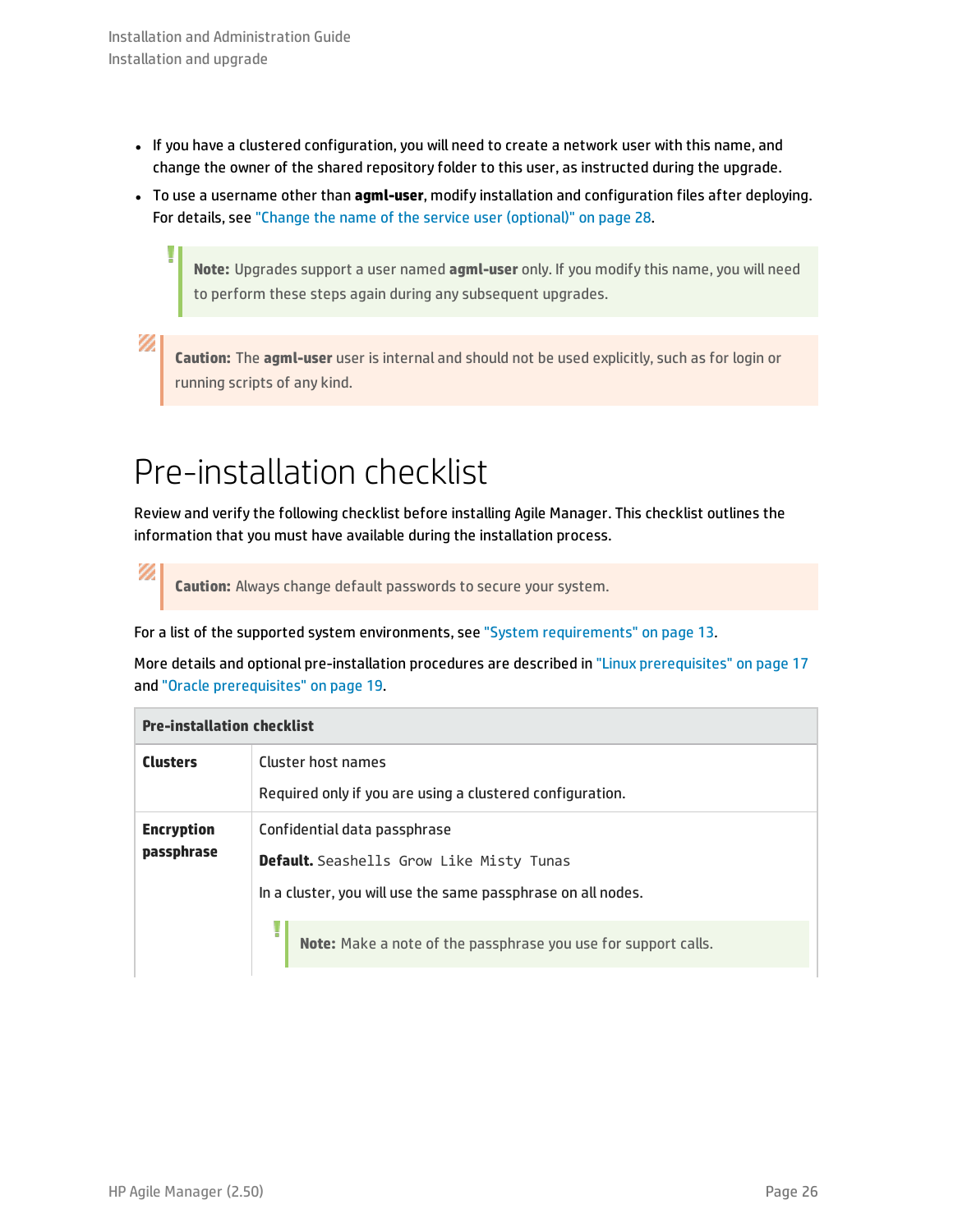| <b>Pre-installation checklist</b> |                                                                                                                                                                                                                  |
|-----------------------------------|------------------------------------------------------------------------------------------------------------------------------------------------------------------------------------------------------------------|
| <b>Database</b><br>server         | Database. Host name, port, system identifier (SID), and administrator user name<br>and password.                                                                                                                 |
|                                   | The Oracle SID identifies the specific Oracle instance on the Oracle server host<br>machine.                                                                                                                     |
|                                   | Tablespace. Default tablespace selection.                                                                                                                                                                        |
| <b>System</b>                     | <b>System administration</b>                                                                                                                                                                                     |
| <b>Administration</b>             | System administration password. The default password is empty. You can modify<br>this password during installation.                                                                                              |
|                                   | The default system administrator user name is sa. This cannot be changed. You can<br>later define additional users as system administrators in the Agile Manager<br>Administration site (Configuration > Users). |
|                                   | For details, see "Define system administrators and reset user passwords" on page<br>91.                                                                                                                          |
|                                   | System administration database schema                                                                                                                                                                            |
|                                   | System administration database schema user name and password.                                                                                                                                                    |
|                                   | The default System Administration database schema name is agm_siteadmin_db,<br>and the default password is <b>tdtdtd</b> . You can modify both of these defaults during<br>installation.                         |
| <b>File repository</b>            | Repository path                                                                                                                                                                                                  |
|                                   | • By default, the repository is configured in the deployment folder.                                                                                                                                             |
|                                   | . The user who runs Agile Manager must be the owner of the repository folder.                                                                                                                                    |
|                                   | In clustered configurations, we recommend you create a network user named<br>agml-user to be the owner of this folder and to run the Agile Manager service.                                                      |
|                                   | For details, see "Install a clustered system" on page 38.                                                                                                                                                        |
|                                   |                                                                                                                                                                                                                  |

## <span id="page-26-0"></span>Install Agile Manager

This section describes how to install and configure Agile Manager.

If you are installing a clustered system or upgrading, first see:

- <sup>l</sup> "Install a [clustered](#page-37-0) system" on page 38
- <sup>l</sup> "Upgrade a basic [production](#page-43-0) system" on page 44
- **.** "Upgrade Agile Manager using a staging [environment"](#page-46-0) on page 47
- <sup>l</sup> "Upgrade a [clustered](#page-39-0) system" on page 40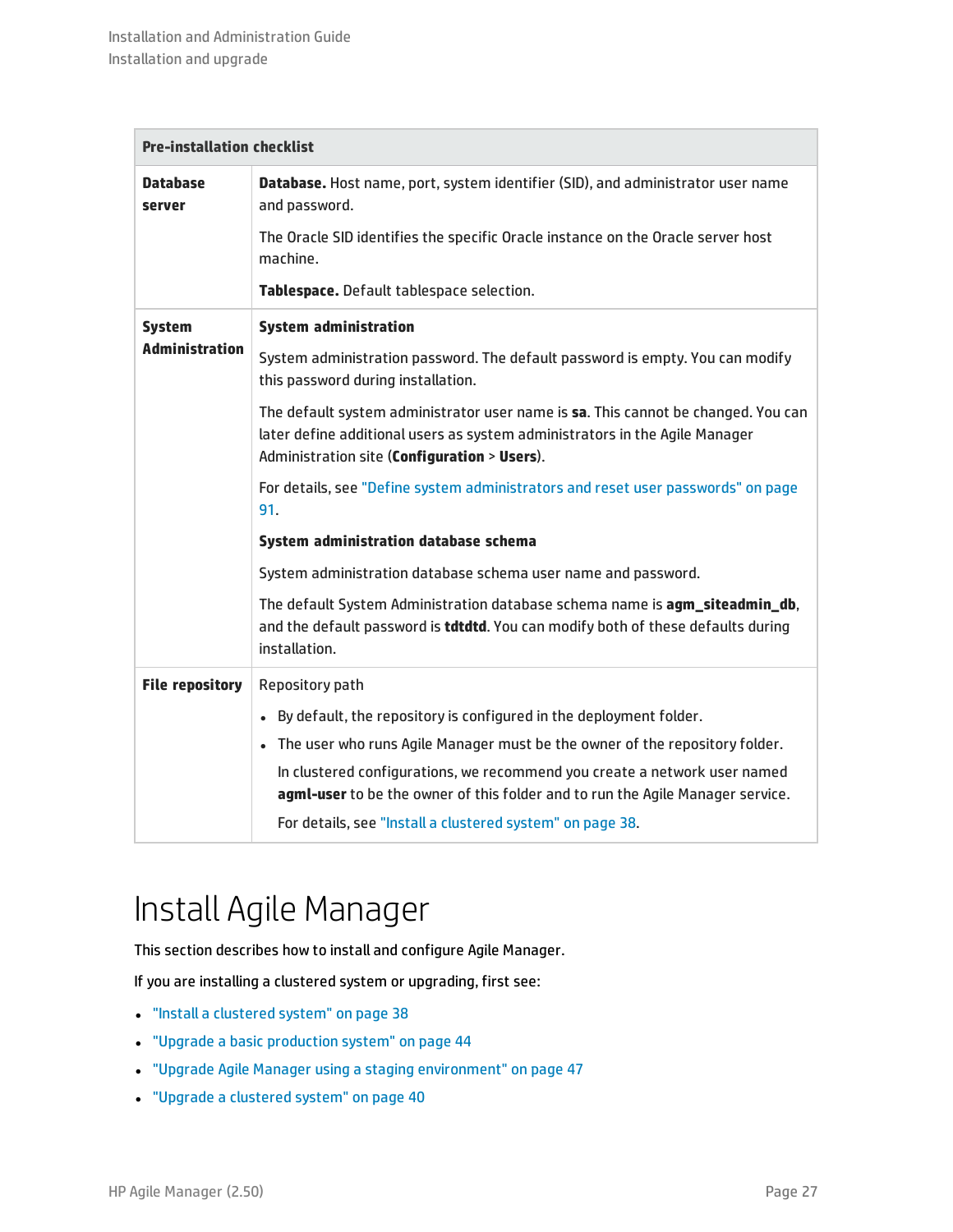If you are installing Agile Manager as a non-root, sudo user, first see "Linux server required [permissions"](#page-16-2) on [page](#page-16-2) 17.

If you encounter problems during the installation process, see ["Troubleshooting"](#page-75-0) on page 76 for suggestions.

**Note:** If you have uninstalled Agile Manager and want to reinstall using the same settings you used before, be sure to rename the **qcConfigFile.properties.rpmsave** file to **qcConfigFiles.properties**. For details, see "Uninstall Agile [Manager"](#page-38-0) on page 39.

### 1. **Deploy the installation files**

Navigate to the directory where the rpm file is stored (for example, cd /home), and run one of the following:

| As root | rpm --import keys/*.pub |                                                                                                                    |  |
|---------|-------------------------|--------------------------------------------------------------------------------------------------------------------|--|
| user    |                         | rpm -i Agile-Manager-ONPREM- <version number="">.rpm</version>                                                     |  |
| As sudo |                         | sudo rpm --import $keys/* .pub$                                                                                    |  |
| user    |                         | sudo rpm -i Agile-Manager-ONPREM- <version number="">.rpm</version>                                                |  |
|         | H                       | Note: For details about Agile Manager and sudo permissions, see "Linux<br>server required permissions" on page 17. |  |

<span id="page-27-1"></span>The installation files are deployed under **/opt/hp/agm**.

### 2. **Change the name of the service user** (optional)

By default, Agile Manager creates a user with limited permissions to run Agile Manager. This user is named **agml-user**.

If you would like to modify this username, do the following:

- a. Browse to, and open the **/opt/hp/agm/conf/wrapper-user.conf** file for editing.
- b. Replace the string agml-user with the name of your service user. This can be a local user or an LDAP user.

Agile Manager creates a user by this name. To instruct Agile Manager to use an existing user by this name and not create it, see step #3.

Ø **Caution:** Do not enter root as the user name.

### <span id="page-27-0"></span>3. **Run the configuration wizard**

Open the directory in which the Agile Manager files are deployed

cd /opt/hp/agm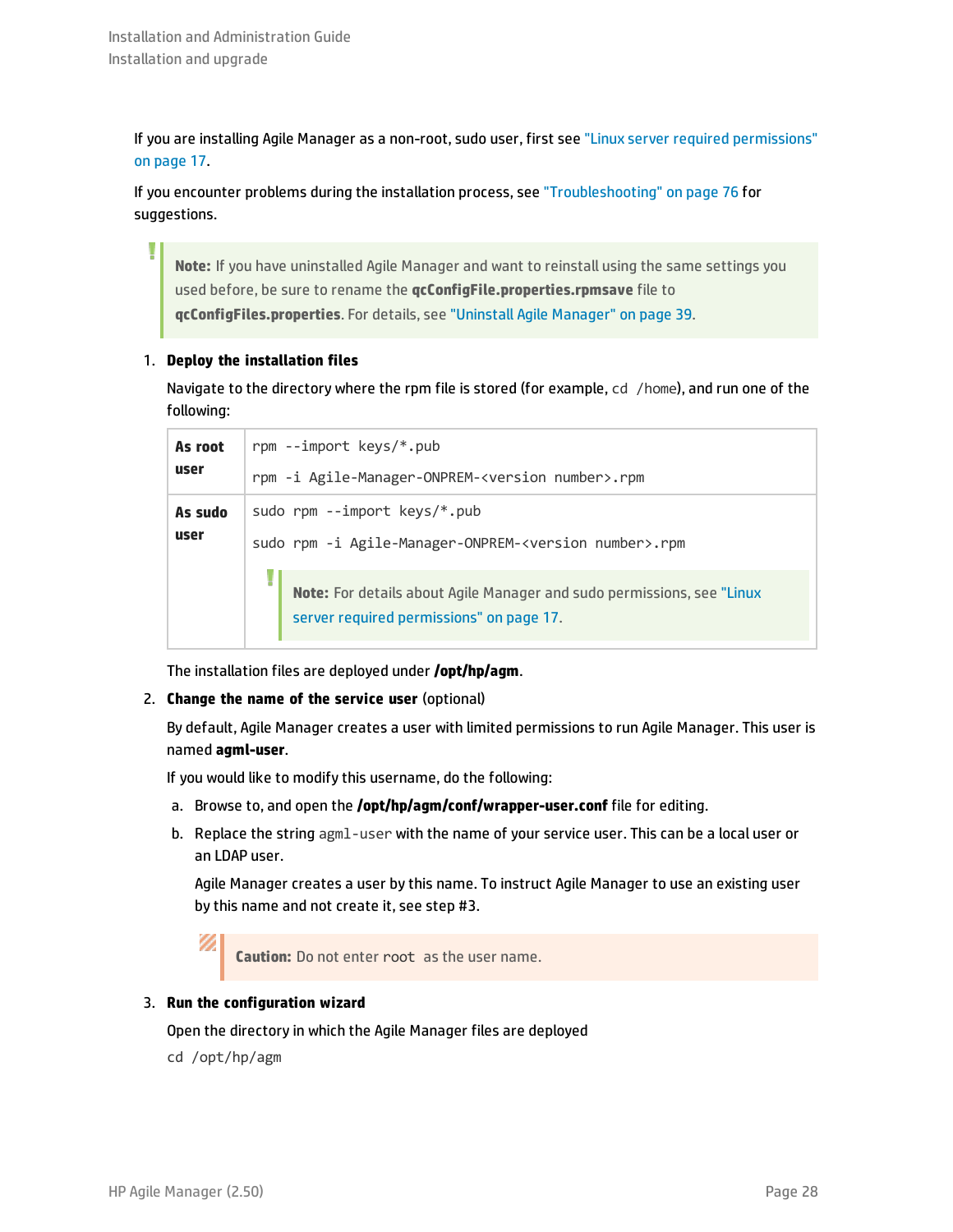#### Run one of the following commands:

| As root user | ./run_config.sh      |
|--------------|----------------------|
| As sudo user | sudo ./run_config.sh |

#### **Note:**

١

- To instruct Agile Manager to use an existing user to run the service instead of creating a new user, use the **-noUserCreation** flag:
	- ./run\_config.sh -noUserCreation

Agile Manager uses the user that you defined in the **/opt/hp/agm/conf/wrapperuser.conf** file.

• If you are installing Agile Manager on a secondary node of a cluster, some of the steps relevant only to a primary node or a first time configuration are not displayed.

### The Agile Manager configuration wizard opens.



### 4. **Accept the EULA**

The Agile Manager EULA is displayed. Read through the EULA and accept its terms to continue.

End User License Agreement HP End User License Agreement - Enterprise Version 1. Applicability. This end user license agreement (the "Agreement") governs the use of accompanying software, unless it is subject to a separate agreement between you and Hewlett-Packard Company and its subsidiaries ("HP"). By downloading, copying, or using the software you agree to this Agreement. HP provides translations of this Agreement in certain languages other than English, which may be found at: http://www.hp.com/go/SWLicensing.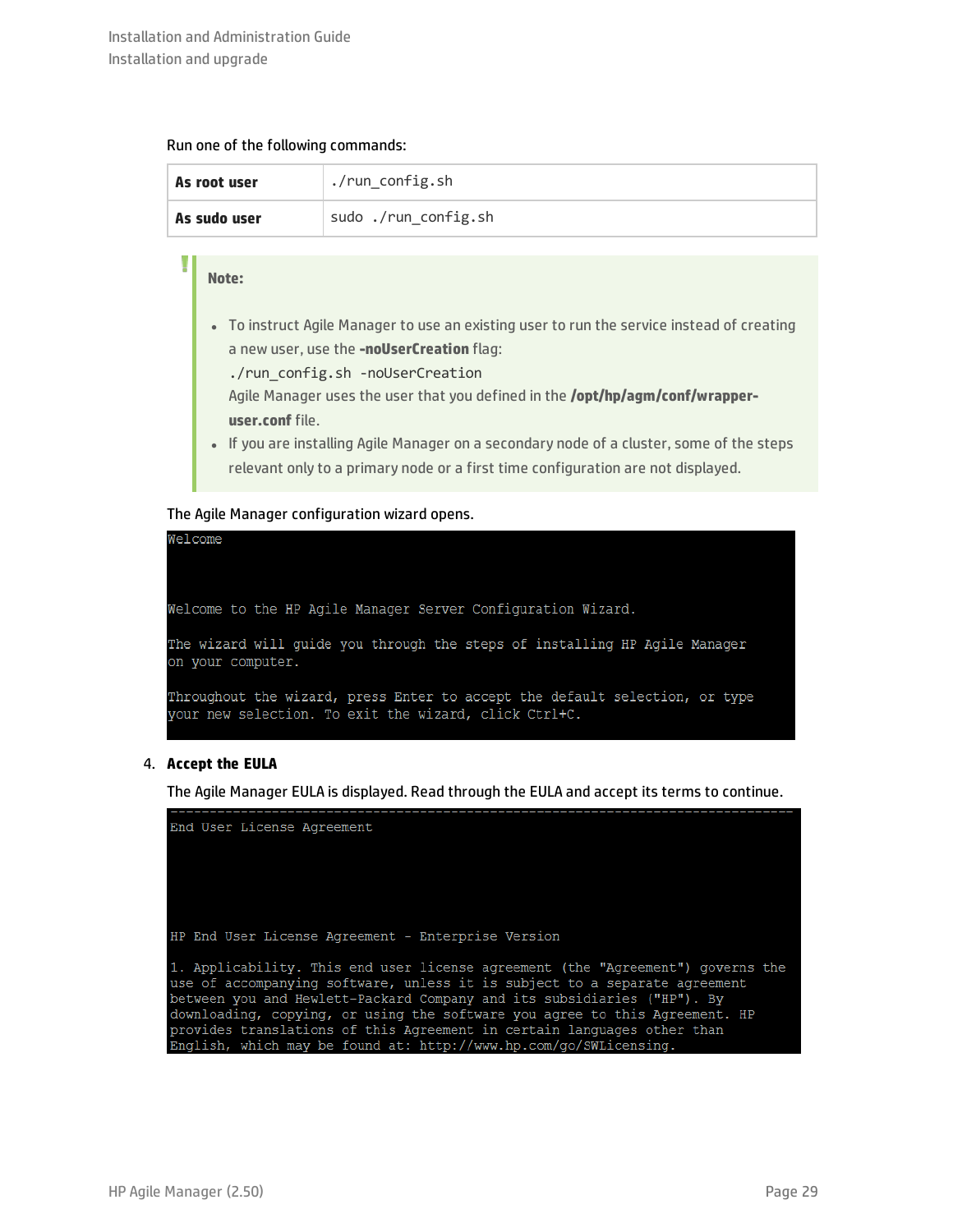### 5. **Reuse detected settings**

T

If you previously configured Agile Manager, you can save detected settings from the previous configuration.

Current Settings The wizard has detected existing configuration settings on this computer. Do you want to keep all current configuration settings? [X] 1 - Yes, I want to keep all current settings [ ] 2 - No, I want to reconfigure server settings Press Enter to keep the current selection, or type selection number:  $\Box$ 

**Note:** This step is displayed only if the **qcConfigFiles.properties** file exists in the **/opt/hp/agm/conf/** directory.

- If you are installing a cluster, you must copy this file from a previous installation before you begin. For details, see "Install a [clustered](#page-37-0) system" on page 38.
- If you are upgrading a system, you must have uninstalled the previous version of Agile Manager and renamed this file. For details, see "Upgrade a basic [production](#page-43-0) system" on [page](#page-43-0) 44.

Select whether to keep or clear the existing settings. If you select **Yes**, existing settings are used as defaults in subsequent wizard parameters. You can make changes to any of the settings.

### 6. **Enter database parameters**

Select whether you want to enter your database parameters as a connection string, or individually. To configure SSL, as described below, select Connection String.

| Database Connection                                      |  |  |
|----------------------------------------------------------|--|--|
| [ ] 1 - Connection String<br>[X] 2 - Database Parameters |  |  |

Then enter the connection data, as a string, or as prompted.

When entering data as parameters, press **ENTER** after entering each of the following:

| <b>Parameter</b>    | <b>Description</b>                                       |
|---------------------|----------------------------------------------------------|
| <b>DB</b> host name | Database server host name                                |
| DB port number      | Database server port number. You can accept the default. |
| Oracle SID          | Oracle system identifier.                                |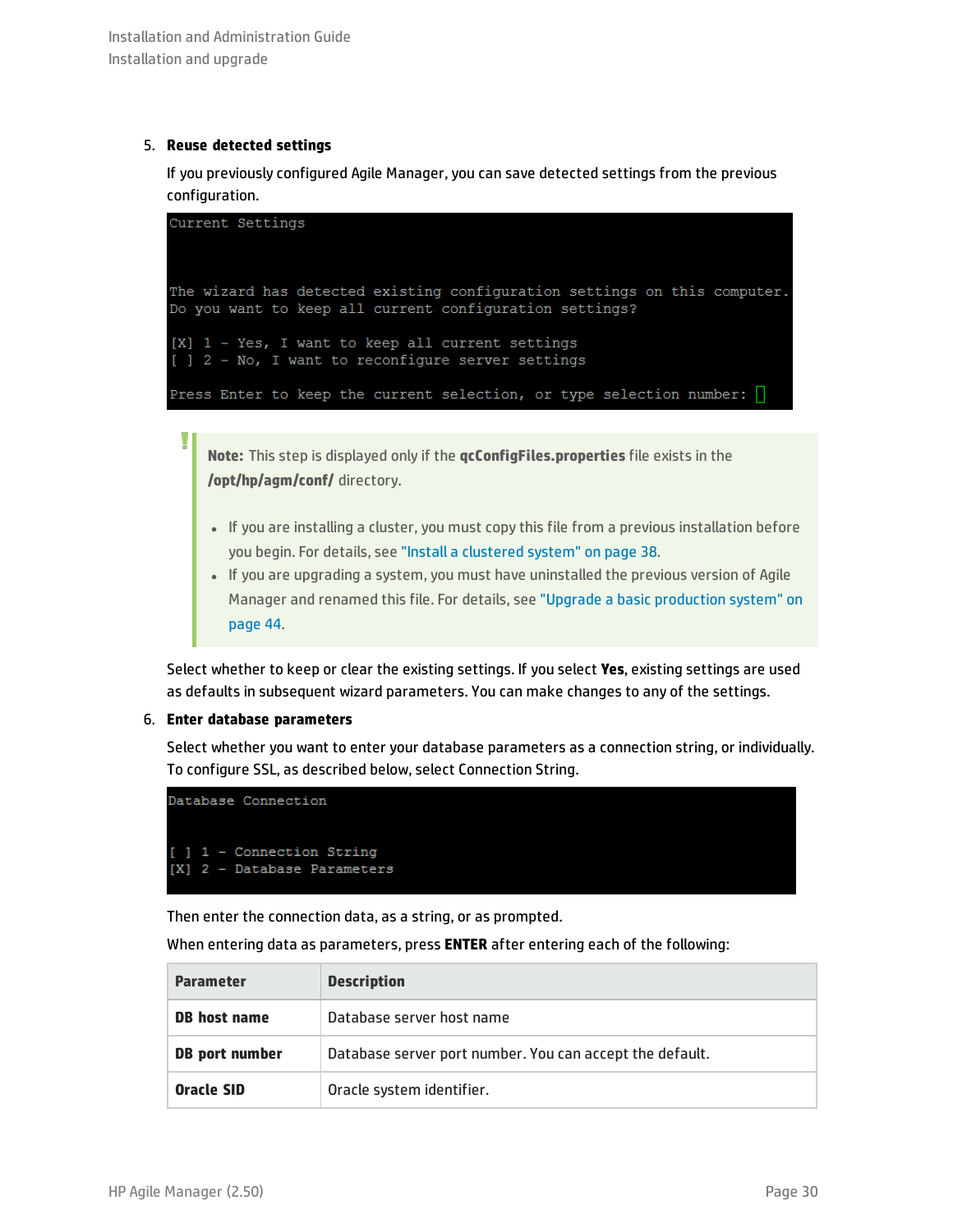If you use an ORA configuration file to define your database addresses, use a connection string for this step.

The following is an example of a connection string built from an ORA file and service name:

jdbc:mercury:oracle:TNSNamesFile=/<path>;TNSServerName=<name>

where:

- jdbc:mercury:oracle is required
- $\bullet$  <path> = the path to the tnsnames.ora file
- $\bullet$  <name> = the name of the TNS server

You can configure a secured connection between Agile Manager and the Oracle database. For details, see "Use SSL/TLS between system [components"](#page-55-1) on page 56.

In this case, use a connection string for this step, and add the following parameters:

| <b>Parameter</b>        | <b>Description</b>                                                                                        |
|-------------------------|-----------------------------------------------------------------------------------------------------------|
| <b>EncryptionMethod</b> | <b>SSL</b>                                                                                                |
| <b>TrustStore</b>       | The full path to the client certificate (wallet) file. For<br>example:/Wallets/client wallet/ewallet.p12. |
| TrustStorePassword      | The password used to protect the certificate.                                                             |

The following is an example of a connection string used for an SSL connection with the database:

jdbc:mercury:oracle://<DBHostname>:2484;sid=<SID>;EncryptionMethod=SSL;Tr ustStore=<certificate\_folder>/ewallet.p12;TrustStorePassword=<password>

where:

- jdbc:mercury: oracle is required
- $\bullet$  <DBHostname> = the database server host name
- $\cdot$  <SID> = the Oracle system identifier
- certificate\_folder = the folder containing the certificate file
- <sup>l</sup> <password> = the key-store password for the certificate file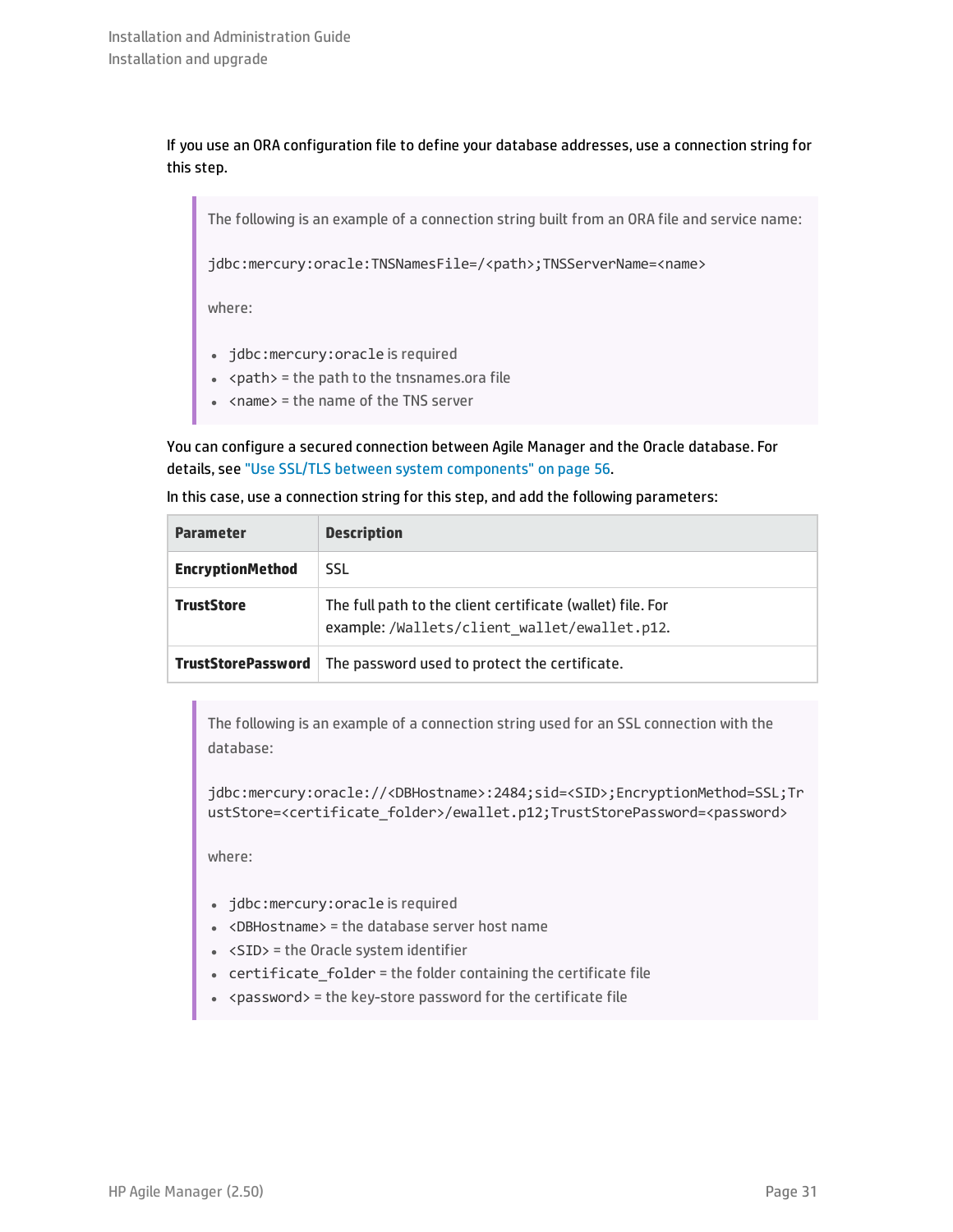### 7. **Enter database administrator login information**

| Database Administrator Login |  |
|------------------------------|--|
| DB admin user name:          |  |

Specify the following. Press **ENTER** after each entry.

| <b>Parameter</b>            | <b>Description</b>                                                                                                    |
|-----------------------------|-----------------------------------------------------------------------------------------------------------------------|
| DB admin<br>user name       | The name of the user with the administrative permissions required to connect<br>Agile Manager to the database server. |
| <b>DB</b> admin<br>password | The database administrator password.                                                                                  |

### 8. **Select a database schema option**

```
System Administration Database Schema
Select an option. See the Installation and Administration Guide for details
about each option.
[X] 1 - Create a new schema
[ ] 2 - Connect to existing schema/second node
 ] 3 - Upgrade production
 ] 4 - Create and upgrade staging
Type a number to change the selection or press Enter to continue:
```
Select one of the options displayed. Click the relevant link below to jump to more details about each option.

- "Create a new [schema"](#page-31-0) below
- ["Connect](#page-31-1) to existing schema / second node" below
- <sup>l</sup> "Upgrade [production"](#page-32-0) on the next page
- <span id="page-31-0"></span><sup>l</sup> "Create and upgrade [staging"](#page-32-1) on the next page
- <sup>l</sup> **Create a new schema**

U

Creates a new System Administration database schema.

**Note:** The following warning can be ignored: Schema differences were found

This warning is generated as part of the schema extension and upgrade mechanisms.

### <span id="page-31-1"></span><sup>l</sup> **Connect to existing schema / second node**

Enables you to connect to an existing System Administration database schema.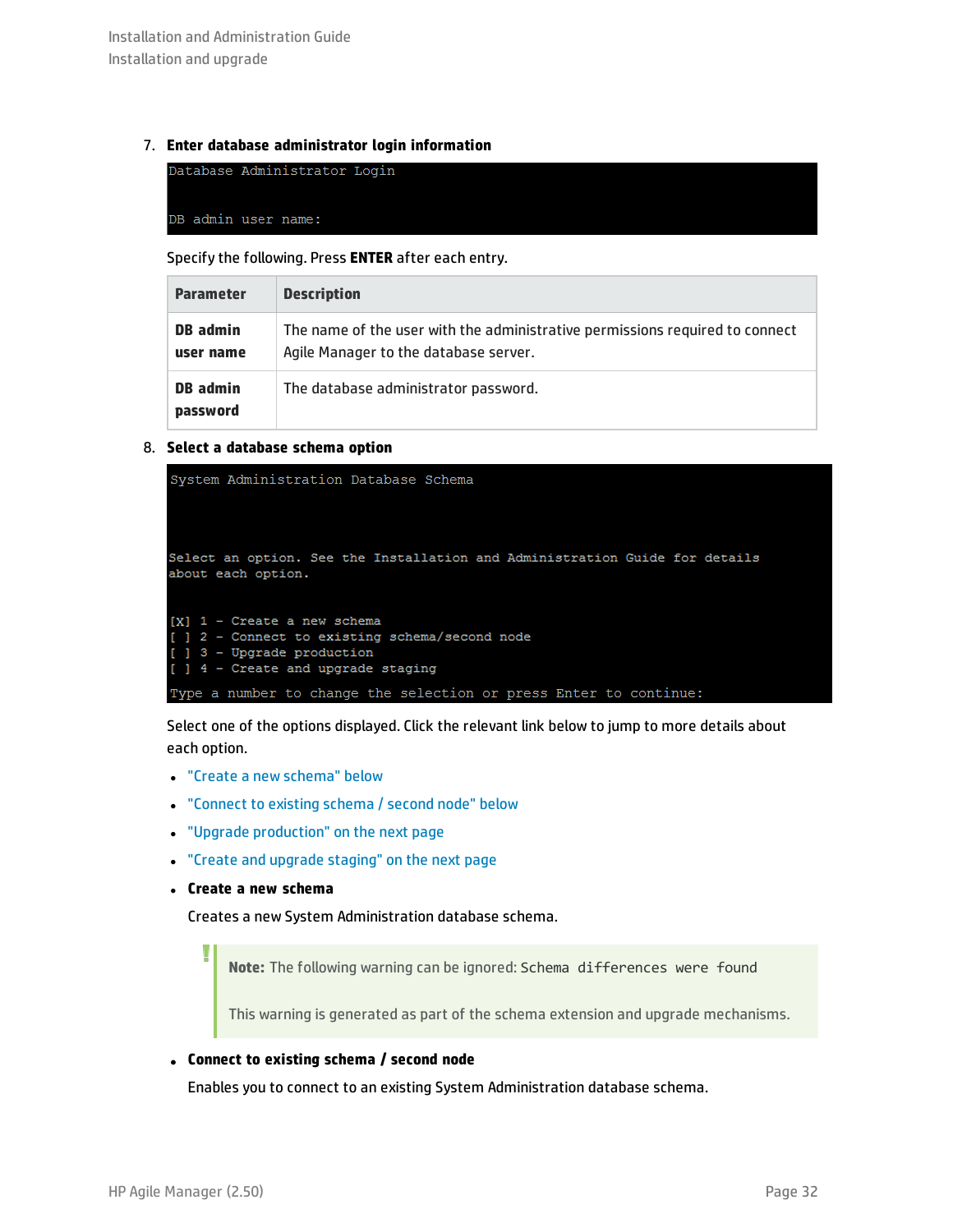V)

Ø

This option is mainly relevant when you are configuring a second node in a cluster. In such cases, this option is valid only when all nodes are installed with the same version.

**Caution:** If you are installing or upgrading a cluster, first see "Install a [clustered](#page-37-0) [system"](#page-37-0) on page 38 or "Upgrade a [clustered](#page-39-0) system" on page 40.

In the rest of the configuration wizard, continue to use the existing data, except when defining the confidential data passphrase. Continue with "Enter a confidential data [passphrase"](#page-34-0) on page [35](#page-34-0) and then "Review the [settings"](#page-36-0) on page 37.

### <span id="page-32-0"></span><sup>l</sup> **Upgrade production**

Creates a copy of the existing system administration database schema and upgrades the copy, and automatically connects to the existing Agile Manager site.

**Caution:** This option is relevant for upgrades to production systems only.

Do *not* select this option if you would like to test the upgrades on a separate system before upgrading your production system.

If you are performing "Upgrade Agile Manager using a staging [environment"](#page-46-0) on page 47, select "Create and upgrade [staging"](#page-32-1) below instead.

After selecting **Upgrade production**, do the following when prompted:

- i. Enter or accept the provided values for the old system administration schema name and password.
- ii. Enter a name for the new system administration schema.

In the rest of the configuration wizard, continue to use the existing data, except when defining the confidential data passphrase. Continue with "Enter a confidential data [passphrase"](#page-34-0) on page [35](#page-34-0) and then "Review the [settings"](#page-36-0) on page 37.

### <span id="page-32-1"></span><sup>l</sup> **Create and upgrade staging**

Creates a copy of the existing system administration database schema and upgrades the copy, but does not connect to any Agile Manager site.

Instead, this option creates a blank system that you can use as a staging environment before upgrading your production environment.

Ø

**Caution:** Select this option *only* while performing the ["Upgrade](#page-46-0) Agile Manager using a staging [environment"](#page-46-0) on page 47 procedure.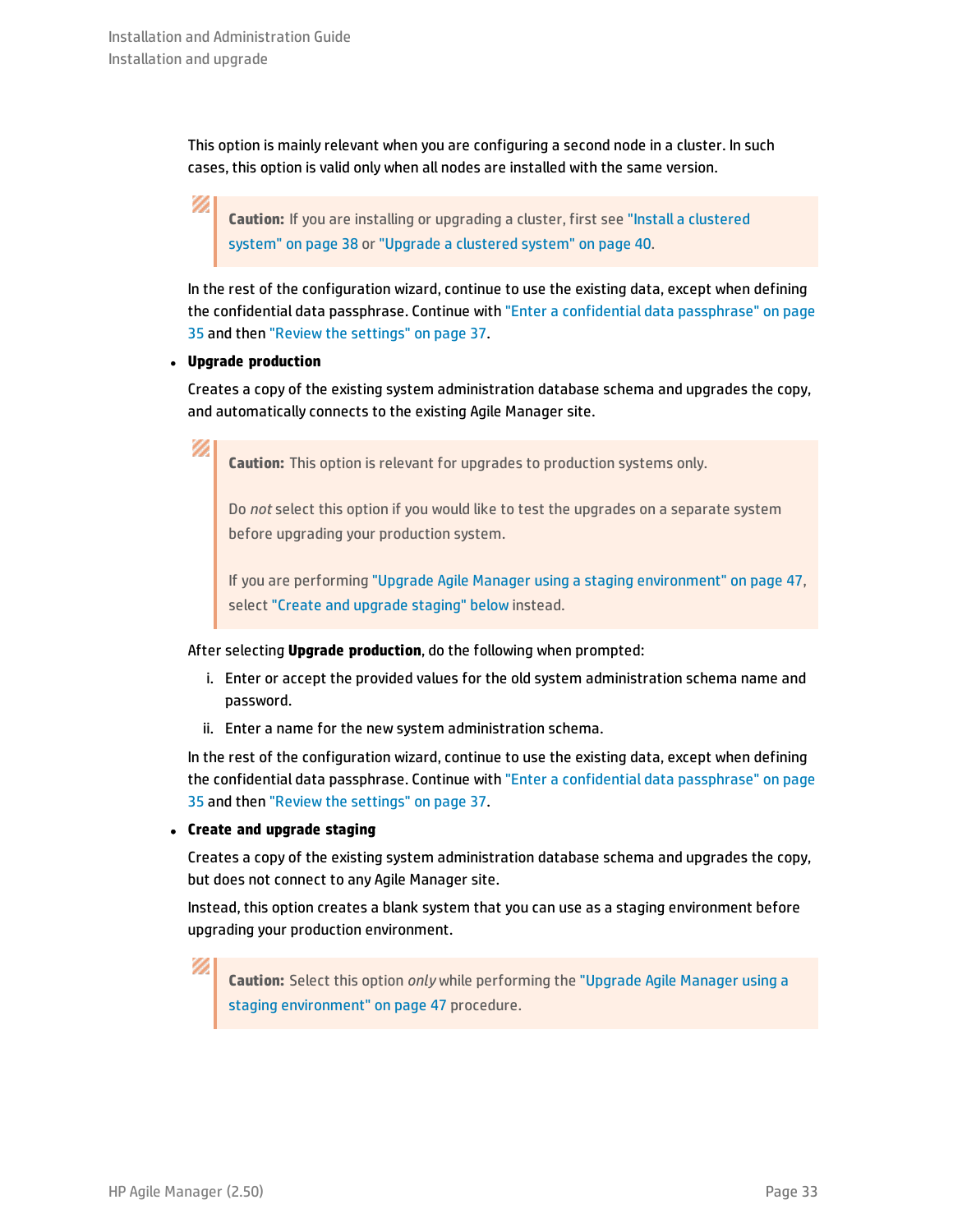After selecting **Create and upgrade staging**, do the following when prompted:

- i. Enter or accept the provided values for the old system administration schema name and password.
- ii. Enter a name for the new system administration schema.

In the rest of the configuration wizard, continue to use the existing data, except when defining the confidential data passphrase. Continue with "Enter a confidential data [passphrase"](#page-34-0) on the next [page](#page-34-0) and then "Review the [settings"](#page-36-0) on page 37.

### 9. **Enter Oracle temporary tablespace information**

The temporary tablespace is the location on the database where temporary tables are created to facilitate internal database functionality, such as large sorting tasks.

Oracle Tablespaces Select the default and temporary tablespaces that will be used to store the Agile Manager Server Site Administration database schema. Temporary Tablespace:  $[X]$  1 - TEMP

Press **ENTER** to select the default **TEMP** directory.

### 10. **Enter Oracle default tablespace information**

The Default tablespace is the location on the database where database objects will be created.

**Note:** If you are installing Agile Manager on a secondary node or if the System Administration database already exists, the new System Administration database schema is created in the same tablespace as the existing schema. In such cases, continue with "Enter system [administrator](#page-35-0) login information" on page 36.

The following screenshot is an example. Outputs will vary depending on your database structure.



Select a default tablespace.

11. **Enter system administration database schema details**



J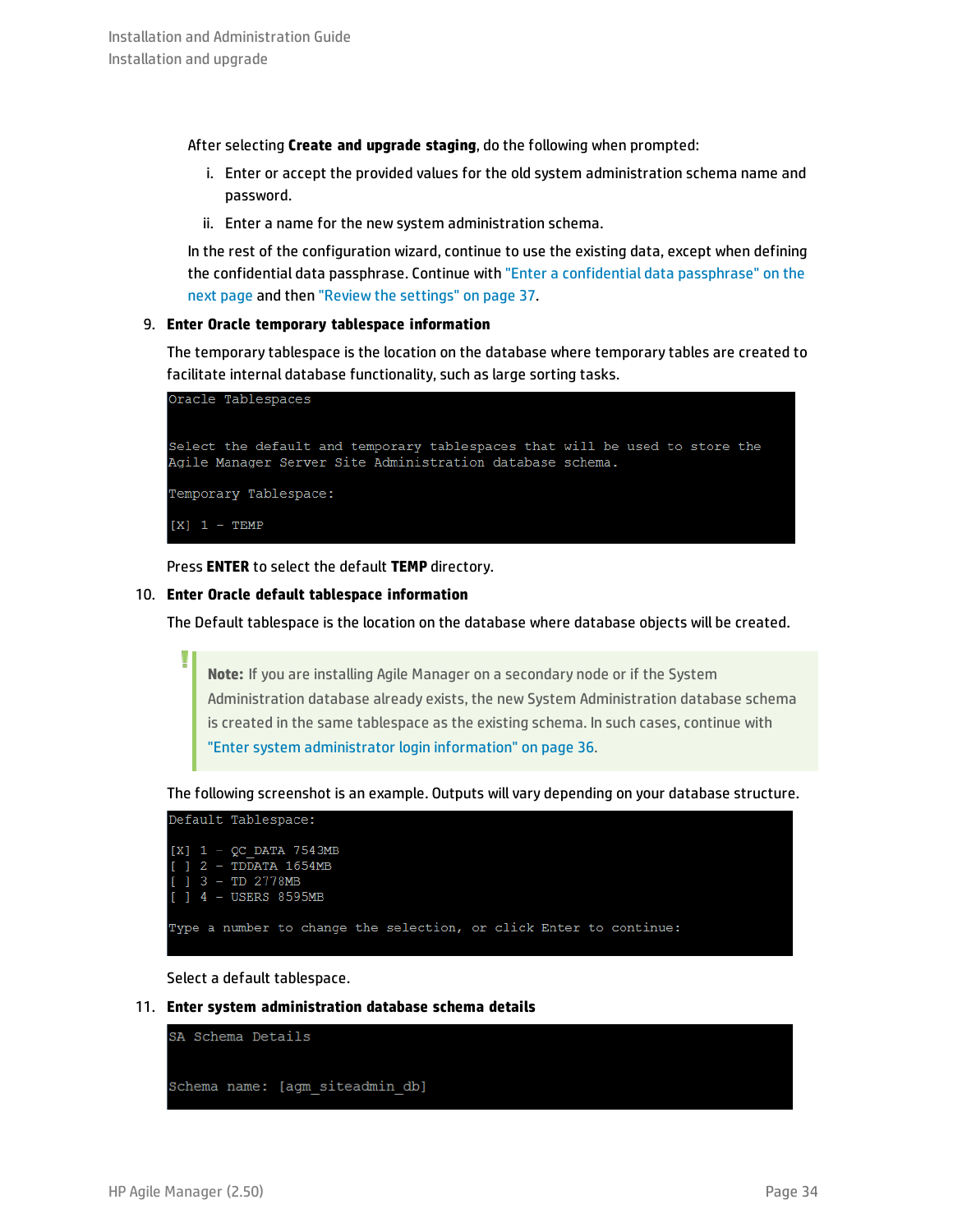a. Enter a name for the System Administration database schema, or accept the default. If you selected **Upgrade production** above, the **New Schema Name** option appears. Type a name for the upgraded copy of the System Administration database schema.

**Note:** When upgrading an existing System Administration database schema to work in Agile Manager, you must use the same name that you used before the upgrade.

b. The wizard prompts you to enter a password, and provides a default of **tdtdtd** (encrypted). Accept the default password, or enter a new one to change it. The wizard validates your settings.

Ø **Caution:** Using the default value is not secure and is not recommended. It can cause encrypted information to be more vulnerable to unauthorized access.

c. If you selected **Create a new schema** above, the licensing option appears.

Agile Manager is installed with a trial **Instant On** license. Select whether you would like this license to support **concurrent** or **named** users.

**Note:** We recommend keeping the default concurrent licenses.

<span id="page-34-0"></span>For more details, see "Update user [licenses"](#page-88-0) on page 89.

### 12. **Enter a confidential data passphrase**

U



Agile Manager uses this passphrase when encrypting and decrypting confidential data, such as passwords to external (DB, LDAP) systems. Therefore, if you are configuring a clustered system, you must use the same passphrase on both nodes.

Keep a record of the passphrase you choose.

You can also select to use the default value of Seashells Grow Like Misty Tunas.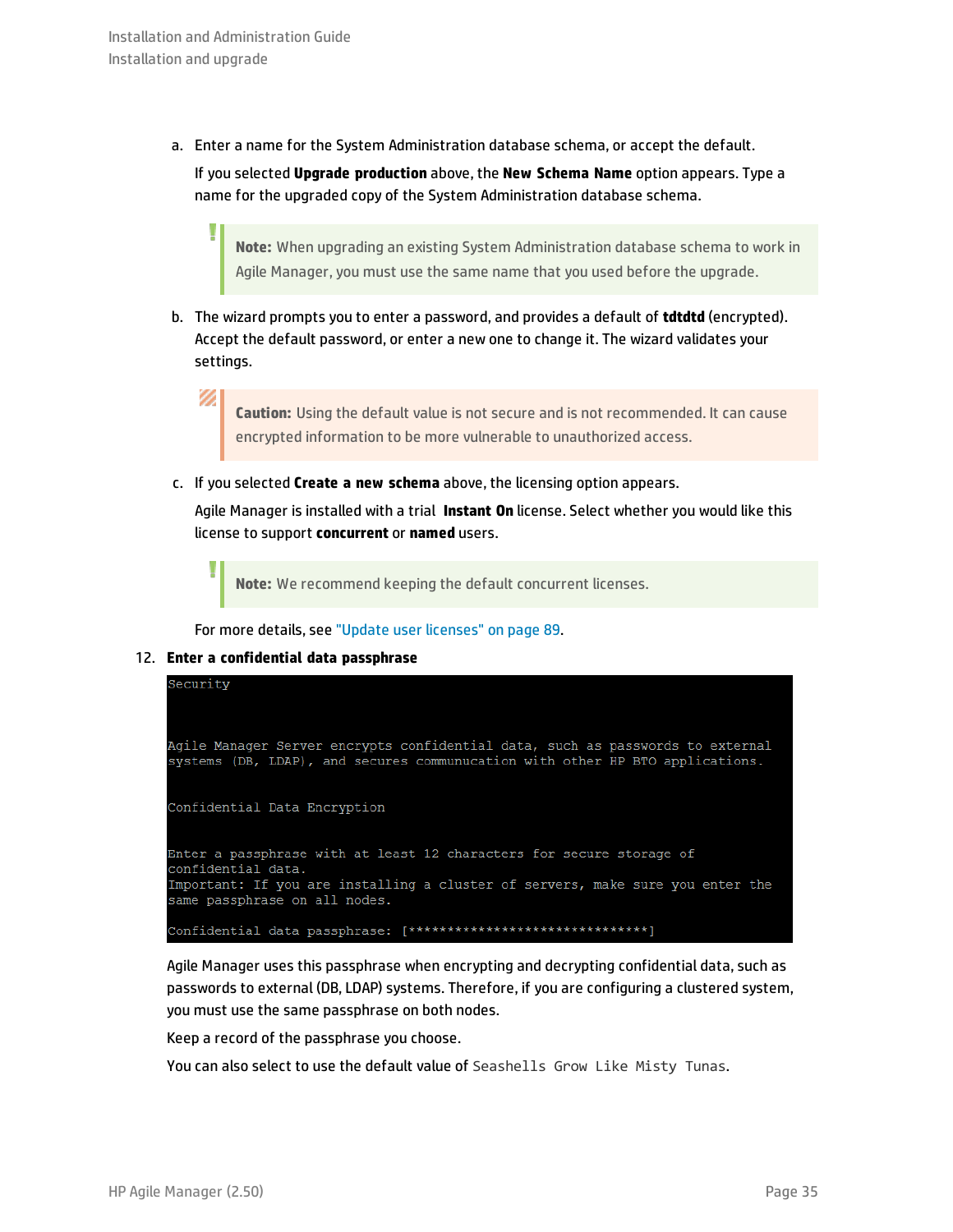N

**Caution:** Using the default value is not secure and is not recommended. It can cause encrypted information to be more vulnerable to unauthorized access.

| Considerations when selecting a Confidential Data Passphrase |  |  |  |  |
|--------------------------------------------------------------|--|--|--|--|
|--------------------------------------------------------------|--|--|--|--|

| Consideration               | <b>Details</b>                                                                                                                                                                                                            |
|-----------------------------|---------------------------------------------------------------------------------------------------------------------------------------------------------------------------------------------------------------------------|
| <b>Password is constant</b> | You cannot change or reset a confidential data encryption<br>passphrase after the configuration wizard is complete.                                                                                                       |
| <b>Password syntax</b>      | The passphrase is case-sensitive.<br>The passphrase must not have empty spaces before or after the<br>passphrase.<br>The passphrase may contain only alphanumeric characters.                                             |
| When upgrading              | When upgrading the version of the System Administration<br>database schema, you must enter the same passphrase that was<br>used for the previous installation.<br>By default, the wizard supplies the encrypted password. |
| Installing on a cluster     | If you are installing Agile Manager on a cluster, you must use the<br>same passphrase for all nodes.                                                                                                                      |

### <span id="page-35-0"></span>13. **Enter system administrator login information**

```
Site Administrator User
Type the password to be used when logging in to Agile Manager Administration.
Note: The default administrator user name is 'sa'. To add or change
administrators, after the configuration is complete, log in to the Agile
Manager Administration.
Password:
```
Define the password the **sa** user will use to log in to the Agile Manager Administration site. The wizard prompts you to retype the password.

**Caution:** Using the default password value is not secure and is not recommended. It can cause encrypted information to be more vulnerable to unauthorized access.

**Note:** The default administrator user name is **sa**. You cannot change this value.

V)

Ţ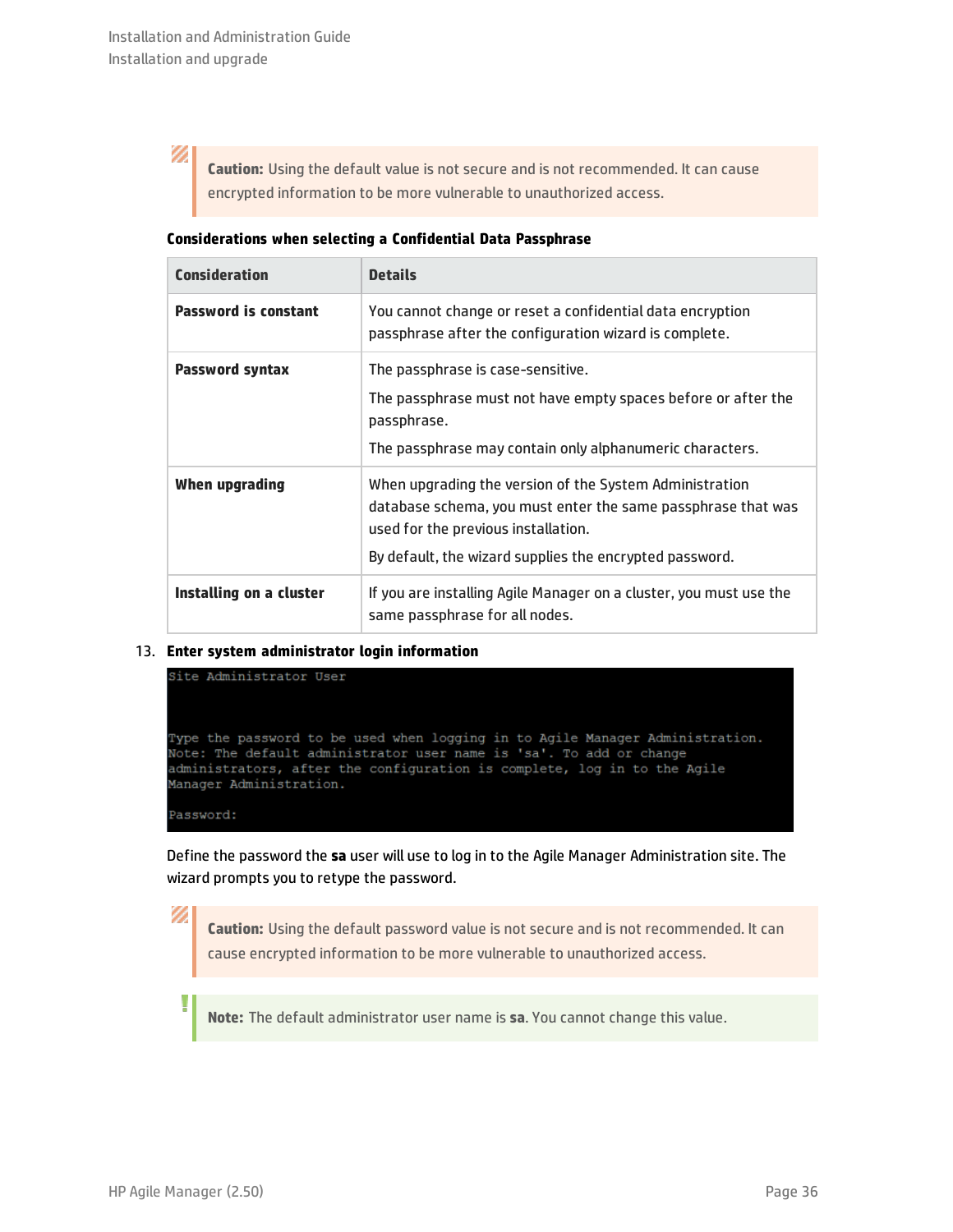### 14. **Enter the file repository path**



Accept the default path or enter a new path.

<span id="page-36-0"></span>**Tip:** See "File [repository"](#page-26-0) on page 27 for guidelines about defining this path.

#### 15. **Verify that the application server port is free**



Accept the default (8080), or enter a new one.

**Note:** If you modify this port number, note that Linux requires secure processes to use port numbers above 1024.

Contact your system administrator to modify the process permissions and use lower ports.

#### 16. **Review the settings**

I



Review the information displayed. Select **Continue** to apply the settings.

### 17. **Complete the configuration**



Start the server as prompted. For more details, see ["Start/Stop](#page-48-0) the Agile Manager service" on page [49.](#page-48-0)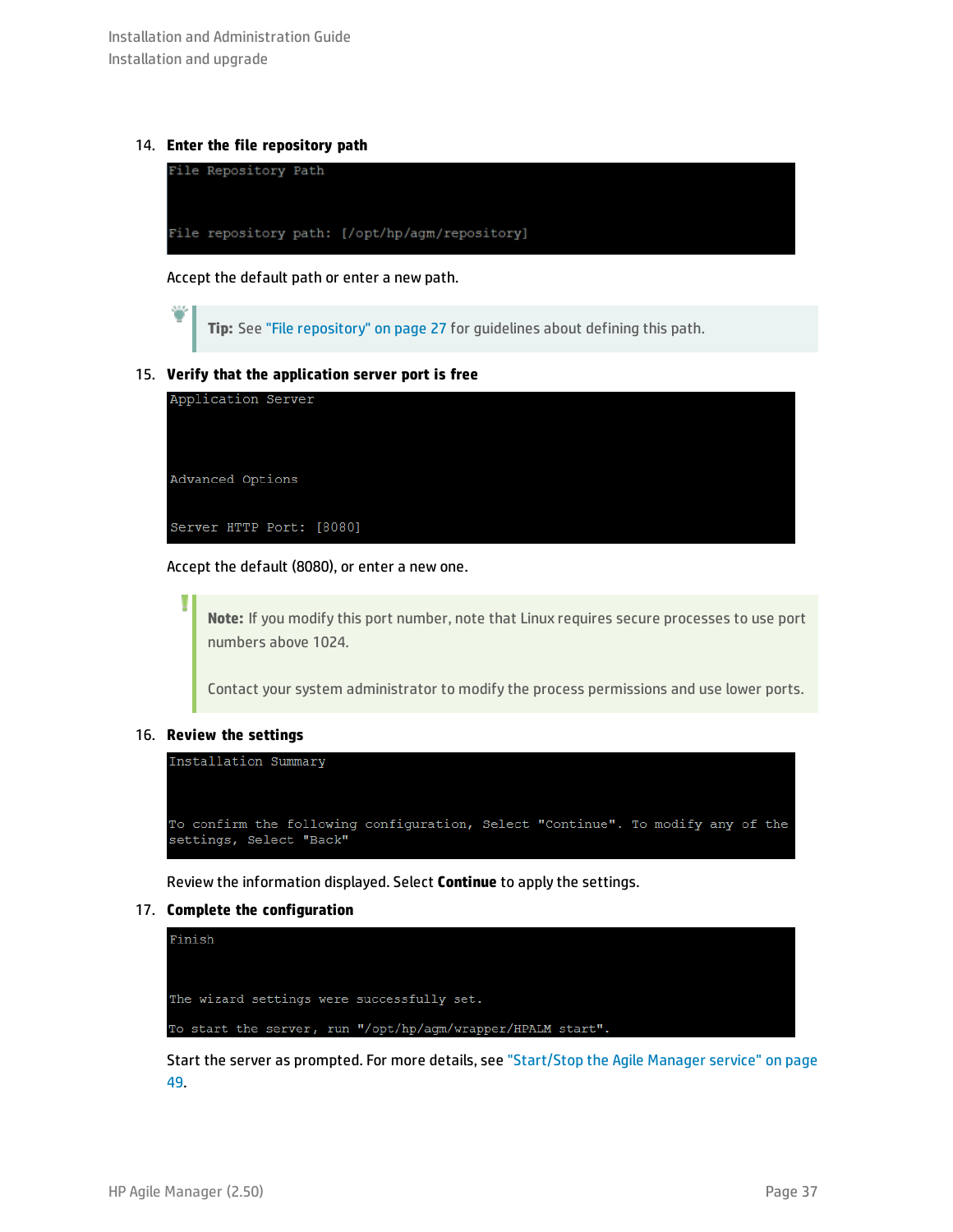Ţ

**Note:** The first time that the server is started, a new database schema is created for Agile Manager. This schema is named **t1 sa main db.** 

- 18. When the service is up, continue by logging in to Agile Manager or the Agile Manager System Administration site. For details, see "Log in to Agile [Manager"](#page-49-0) on page 50.
- For security best practices and procedures, see "Secure your [system"](#page-50-0) on page 51.
- For other server and system management details, see "Manage the [application](#page-71-0) server" on page 72 and "Agile Manager system [administration"](#page-77-0) on page 78.

**Notes after installing:**

- Do not move the following files created by the configuration wizard: **/opt/hp/agm/repository/qc/repid.txt /opt/hp/agm/conf/qcConfigFile.properties**
- Some configuration settings can be modified after running the wizard. For details, see "Manage the [application](#page-71-0) server" on page 72.

## Install a clustered system

This section describes the high-level steps in configuring a clustered Agile Manager system.

Before starting, verify that your server nodes fulfill the Linux and Oracle server prerequisites. For details, see "Linux [prerequisites"](#page-16-0) on page 17 and "Oracle [prerequisites"](#page-18-0) on page 19.

### 1. **Create a shared network user**

Create a network user, such as an NIS or LDAP user, that will be used as the owner of the a shared repository, accessible by all nodes, as well as to run the Agile Manager service.

**Note:** We recommend that this user be named **agml-user**. If you use a different name, be sure to perform "Modify the shared network user in Agile Manager system files [\(optional\)"](#page-38-0) on the next [page.](#page-38-0)

### 2. **Create and mount a shared file repository**

Create a shared repository folder, and define its owner as the user you created in the previous step.

For example, use the following command: chown agml-user -R /opt/hp/agm/repository

• Mount this repository on each node. The mount should not use any cache mechanisms. For details, contact your network administrator.

I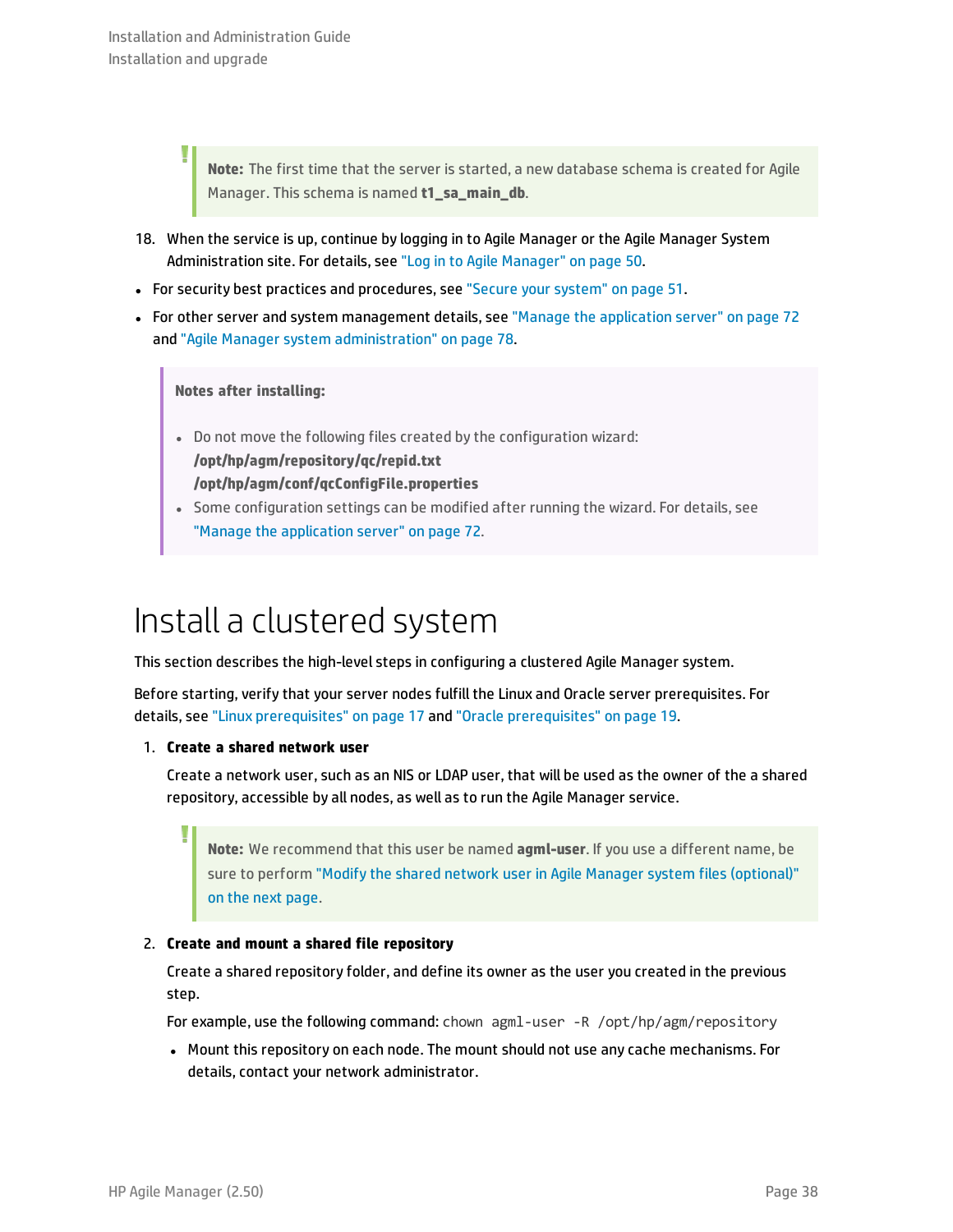• All nodes must mount the shared file server with the same mount name. We recommend using the following mount name on all nodes: **/opt/hp/agm/repository**

### 3. **Deploy the installation files on all nodes**

<span id="page-38-0"></span>For details, see "Deploy the [installation](#page-27-0) files" on page 28.

### 4. **Modify the shared network user in Agile Manager system files** (optional)

We recommend that the name of the shared network user be agml-user.

To use a different name for this user, modify it in the system files **on all nodes** before configuring Agile Manager. For details, see "Change the name of the service user [\(optional\)"](#page-27-1) on page 28.

### 5. **Configure Agile Manager on the first node**

For details, see "Run the [configuration](#page-27-2) wizard" on page 28. When defining the repository path, enter the shared folder you created earlier.

### 6. **Configure Agile Manager on all other nodes**

- a. Copy the **/opt/hp/agm/conf/qcConfigFile.properties** file from the first node to the same folder on all other nodes.
- b. On each of the other nodes, run the Agile Manager configuration wizard.

During configuration, do not change any of the settings except for selecting the following options:

- <sup>o</sup> **Keep all current settings**
- <sup>o</sup> **Connect to an existing schema/second node**

For details, see "Run the [configuration](#page-27-2) wizard" on page 28 and ["Connect](#page-31-0) to existing schema / [second](#page-31-0) node" on page 32.

c. Start Agile Manager after configuration is complete.

### 7. **Verify your installation**

Access the Agile Manager Administration site. On the **Servers** > **Application** page, verify that all of your application servers are displayed correctly.

For details, see "Log in to Agile [Manager"](#page-49-0) on page 50.

8. **Configure an external URL for use in emails sent from Agile Manager**

<span id="page-38-1"></span>This step is relevant if you configure an email server for notification emails. For details, see ["Configure](#page-84-0) an external URL for use in emails." on page 85.

### Uninstall Agile Manager

- 1. Log in to the server machine as the same user who installed Agile Manager (either **root** or the **agmadmin** sudo user).
- 2. Uninstall Agile Manager: rpm -e Agile-Manager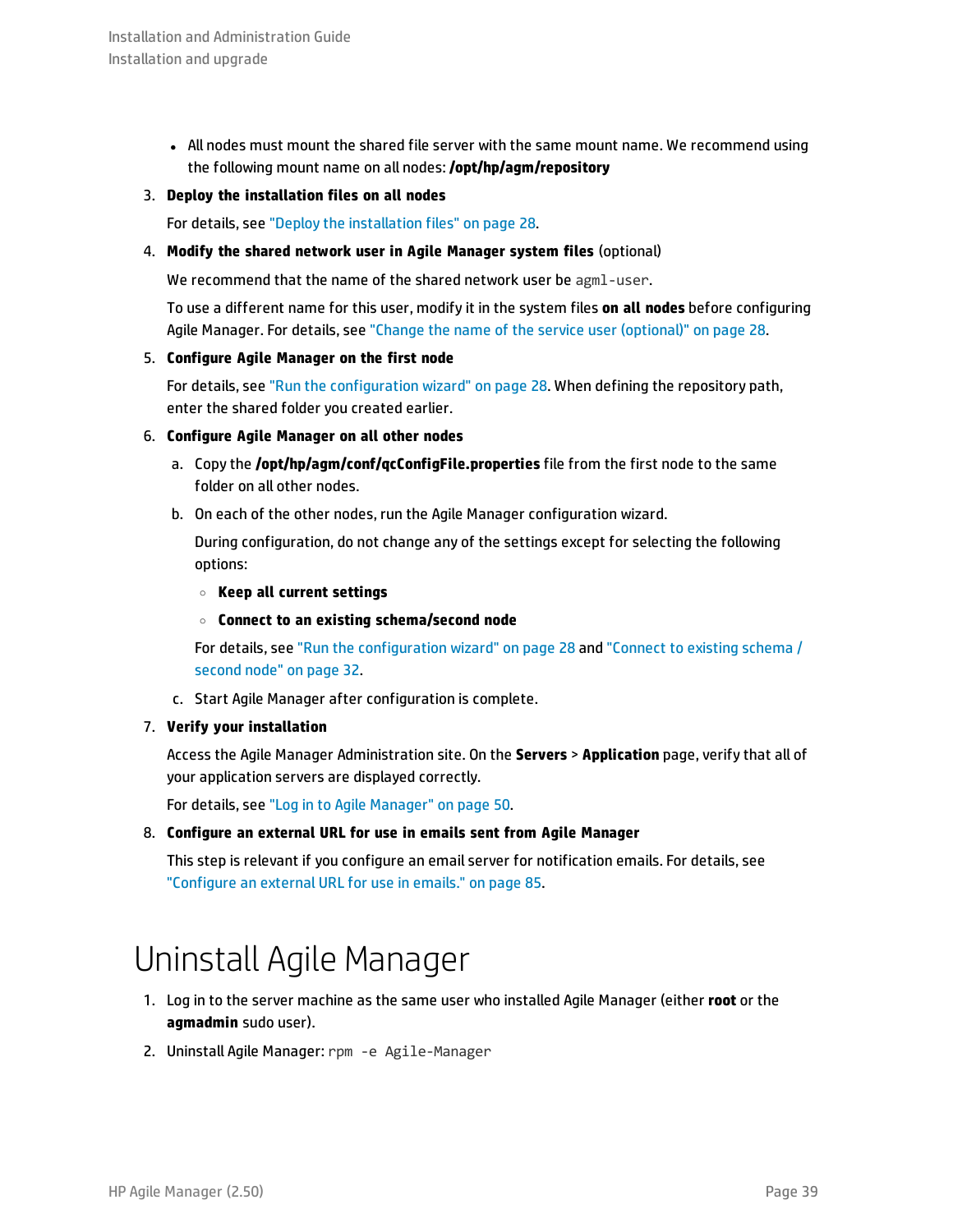J

Ø. **Caution:** By default, the following files and directories are not deleted from your machine:

- <sup>l</sup> the **conf**, **log**, **repository**, and **wrapper** directories
- **.** the webapps/qcbin/WEB-INF/siteadmin.xml file

These files and directories are used during upgrades. Do not delete these files if you have subsequent upgrades planned.

**Note:** When you uninstall Agile Manager, the **qcConfigFile.properties** file is renamed to **qcConfigFile.properties.rpmsave**. This file stores the values you defined the last time you ran the configuration wizard.

If you want to reinstall Agile Manager using the same values as you used before, you must rename this file to **qcConfigFile.properties** before reinstalling.

- 3. (Optional) To remove all traces of Agile Manager from the machine, delete all remaining files in the installation directory as well as the deployment path.
	- <sup>l</sup> Removing the **conf** directory will require you to manually add values the next time you run the configuration wizard.
	- **.** Removing the *repository* directory also removes all site repositories. The database is still retained unless it is specifically deleted.

## <span id="page-39-0"></span>Upgrade a clustered system

This section describes how to upgrade Agile Manager in a clustered configuration. For details about upgrading a basic, standalone system, see "Upgrade a basic [production](#page-43-0) system" on page 44.

If you would like to test the upgrades on a separate system before upgrading your production system, see "Upgrade Agile Manager using a staging [environment"](#page-46-0) on page 47 instead.

This section includes the following:

- 1. ["Prerequisites"](#page-40-0) on the next page
- 2. "Steps to [perform](#page-40-1) on the first node only" on the next page
- 3. "Steps to [perform](#page-42-0) on all nodes other than the first" on page 43

**Note:** If users are logged into Agile Manager during an upgrade, they may need to refresh their browsers to continue working after the upgrade is complete.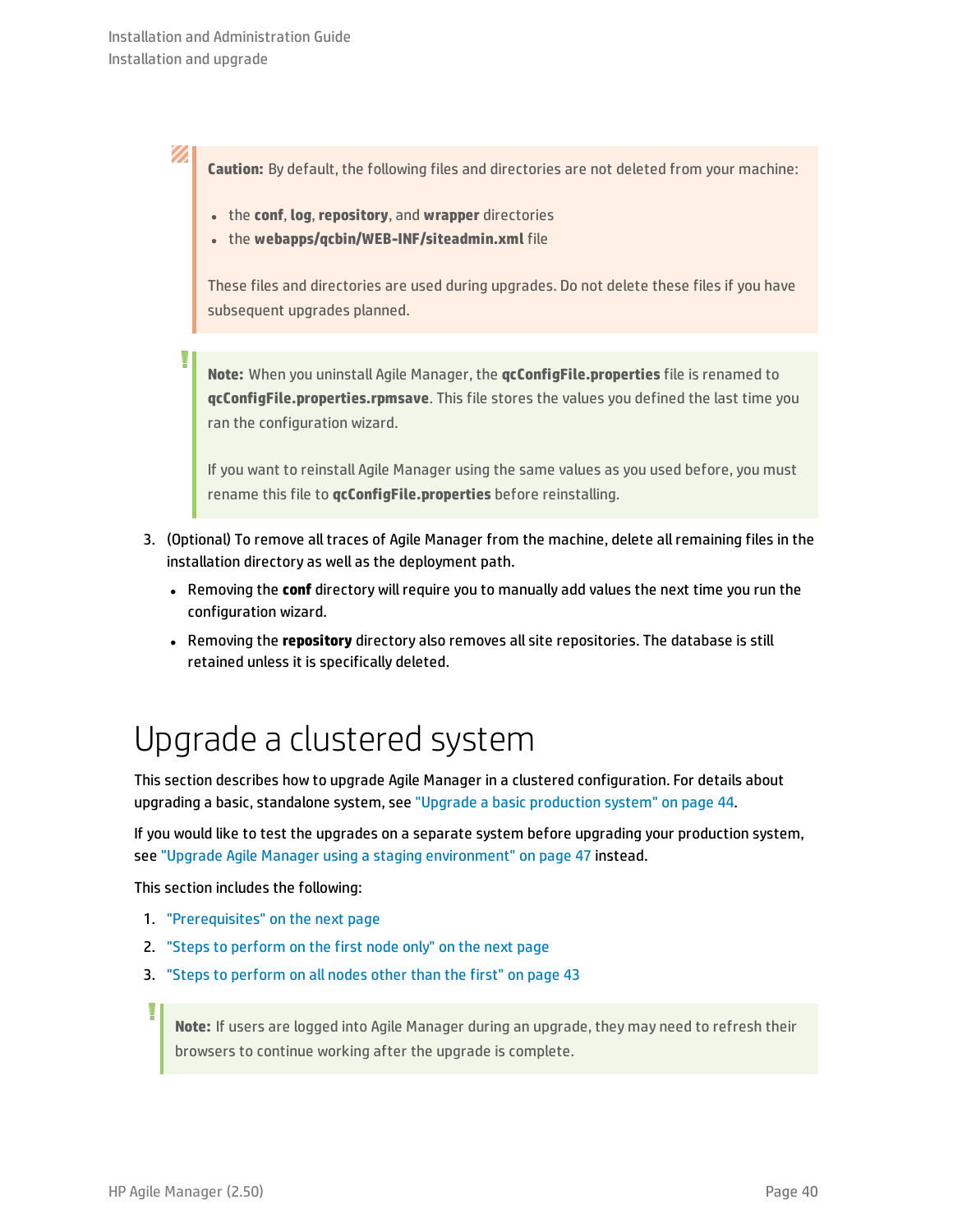### <span id="page-40-0"></span>**Prerequisites**

I

### 1. **Verify the system requirements and server prerequisites.**

Verify that your server nodes fulfill the Linux and Oracle server prerequisites in case of any changes since the previous version. For details, see:

- **.** "System [requirements"](#page-12-0) on page 13
- **.** "Linux [prerequisites"](#page-16-0) on page 17
- **.** "Oracle [prerequisites"](#page-18-0) on page 19

### 2. **Stop Agile Manager.**

Stop the Agile Manager service on all nodes: /opt/hp/agm/wrapper/HPALM stop

**Note:** Customers upgrading from Agile Manager 2.20 installed on SUSE environments may see warnings about non-existent folders after starting or stopping the service. Such warnings can be ignored.

<span id="page-40-1"></span>Steps to perform on the first node only

### 1. **Delete the agmuser user** (optional)

If you previously created a simple user named **agmuser** to run Agile Manager with no special permissions, you can now delete this user. The current installation creates a user, named **agmluser**, which is used as the service user.

To use a different name for this user, or to instruct Agile Manager to use an existing user, follow the relevant instructions during installation and configuration. For details, see ["Change](#page-27-1) the name of the service user [\(optional\)"](#page-27-1) on page 28.

### 2. **Create a shared network user for shared repository access**

a. Create a network user, such as an NIS or LDAP user, that will be used as the owner of the shared repository, accessible by all nodes, as well as to run the Agile Manager service.

**Note:** We recommend that this user be named **agml-user**.

To use a different name for this user, modify it during the installation and configuration procedure. For details, see "Modify the shared [network](#page-42-1) user in Agile Manager system files [\(optional\)"](#page-42-1) on page 43.

a. Define this network user as the owner of the shared repository folder. For example: chown –R agml-user /mnt/sharedfolder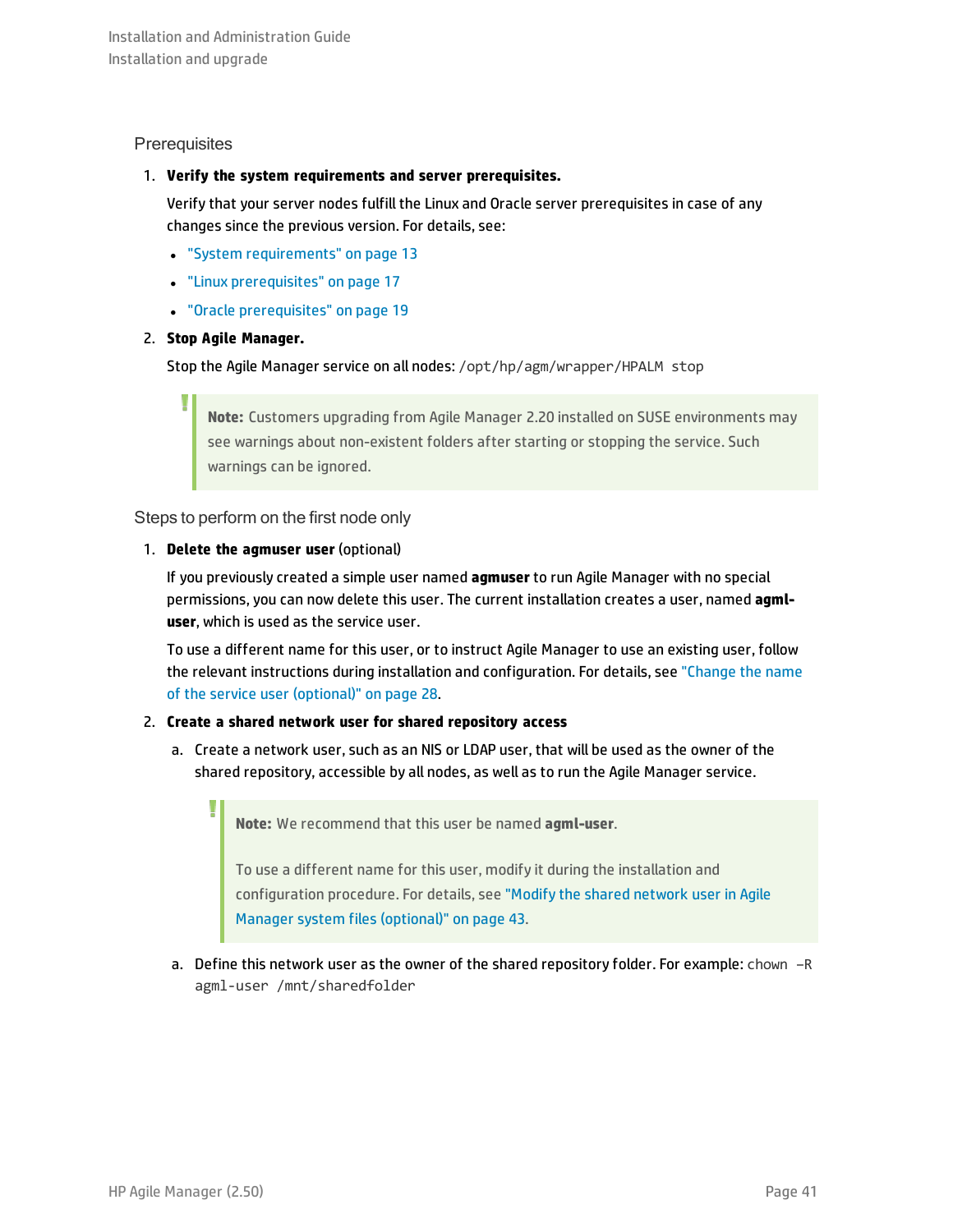### 3. **Back up your data**

Ø

• Back up your database schema and site repository before upgrading.

### **Caution:** We strongly recommend that you deactivate your site before backing it up.

If you must back up while your site is still active, you must first back up the database, and only after back up the file system. We also recommend backing up the file system as soon as possible after backing up the database.

- **Back up the following system files by saving them outside of the <b>/opt/hp** directory:
	- <sup>o</sup> /opt/hp/agm/server/conf/jetty.xml
	- <sup>o</sup> /opt/hp/agm/java/jre/lib/security/cacerts (SSL/TLS configurations only)
- <sup>l</sup> If you have modified the **Max DB Connections** value from the default, record the current value. Upgrades restore the default value and any modifications will be lost.

This value is defined in the Agile Manager System Administration site, on the **Servers** > **Application** tab. For details, see "Configure maximum database [connections"](#page-78-0) on page 79.

### 4. **If you have SSL/TLS configured, locate and/or back up the server.keystore file**

Open the jetty.xml file to determine where the server.keystore is saved.

If this file is saved in the /opt/hp/agm directory, or any of its sub-directories, back up the file by saving it outside of the **/opt/hp** directory.

### 5. **Install the new version of Agile Manager**

Copy the rpm and key files provided in the installation package to the **tmp** folder, or any other accessible folder.

Navigate to the directory where the rpm file is stored (for example, cd /home), and run one of the following:

| As root user | rpm --import keys/*.pub<br>rpm -U AGM-ONPREM <version number="">.rpm</version> |  |
|--------------|--------------------------------------------------------------------------------|--|
|              |                                                                                |  |
| As sudo user | sudo rpm --import keys/*.pub                                                   |  |
|              | sudo rpm -U AGM-ONPREM <version number="">.rpm</version>                       |  |

The installation files are deployed under **/opt/hp/agm**.

### 6. **Restore backed up files**

Restore the following files you backed up earlier:

- /opt/hp/agm/server/conf/jetty.xml
- <sup>l</sup> /opt/hp/agm/java/jre/lib/security/cacerts (SSL/TLS configurations only)
- server. keystore (if needed, for SSL/TLS configurations only)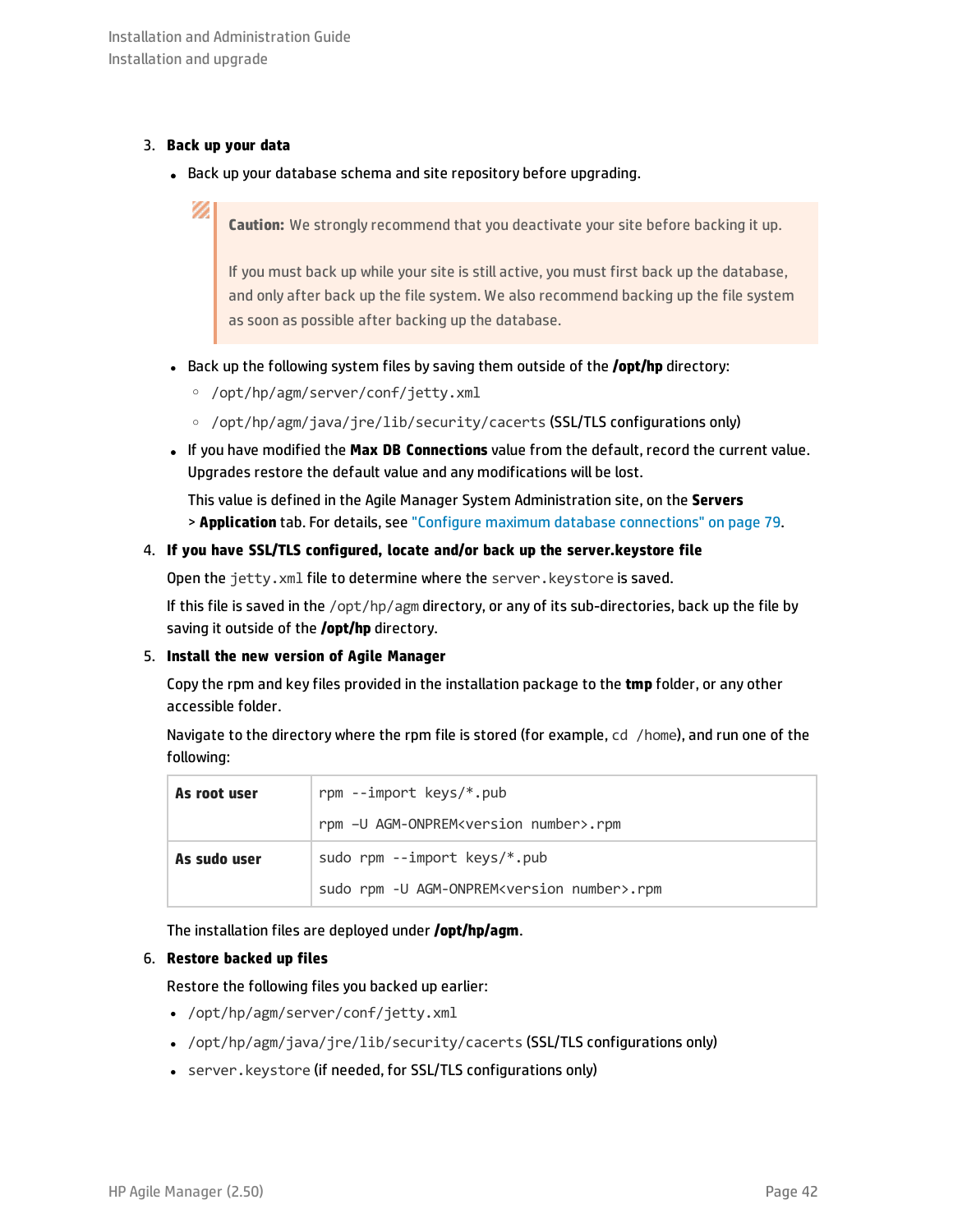V) **Caution:** If you are upgrading from a version earlier than 2.40: If you changed the **wrapper.java.maxmemory** property in the **wrapper.conf** file in the previous release, manually migrate this change to the **/opt/hp/agm/conf/wrapper-install.conf** file.

### <span id="page-42-1"></span>7. **Modify the shared network user in Agile Manager system files** (optional)

We recommend that the name of the shared network user be agml-user.

To use a different name for this user, modify it in the system files **on all nodes** before configuring Agile Manager. For details, see "Change the name of the service user [\(optional\)"](#page-27-1) on page 28.

### 8. **Run the configuration wizard and complete the configuration**

For details, start with "Run the [configuration](#page-27-2) wizard" on page 28.

Use the same configuration details you used in the previous installation, except:

In the **System Administration Database Schema** screen, select **Upgrade production**. For details, see "Upgrade [production"](#page-32-0) on page 33.

Ø

Ţ

**Caution:** Do not select this option if you would like to test the upgrades on a separate system before upgrading your production system. To test the upgrades, start from "Upgrade Agile Manager using a staging [environment"](#page-46-0) on page 47 instead.

**Note:** Note the name of the new, upgraded schema. You will need this name when upgrading the other nodes.

<span id="page-42-0"></span>Steps to perform on all nodes other than the first

1. If you have modified the **Max DB Connections** value from the default, record the current value. Upgrades restore the default value and any modifications will be lost.

This value is defined for each server, in the Agile Manager System Administration site, on the **Servers** > **Application** tab. For details, see "Configure maximum database [connections"](#page-78-0) on page 79.

### 2. **Install the new version of Agile Manager**

Copy the rpm and key files provided in the installation package to the **tmp** folder, or any other accessible folder.

Navigate to the directory where the rpm file is stored (for example, cd /home), and run one of the following:

| As root user | rpm --import keys/*.pub                                  |  |
|--------------|----------------------------------------------------------|--|
|              | rpm -U AGM-ONPREM <version number="">.rpm</version>      |  |
| As sudo user | sudo rpm --import keys/*.pub                             |  |
|              | sudo rpm -U AGM-ONPREM <version number="">.rpm</version> |  |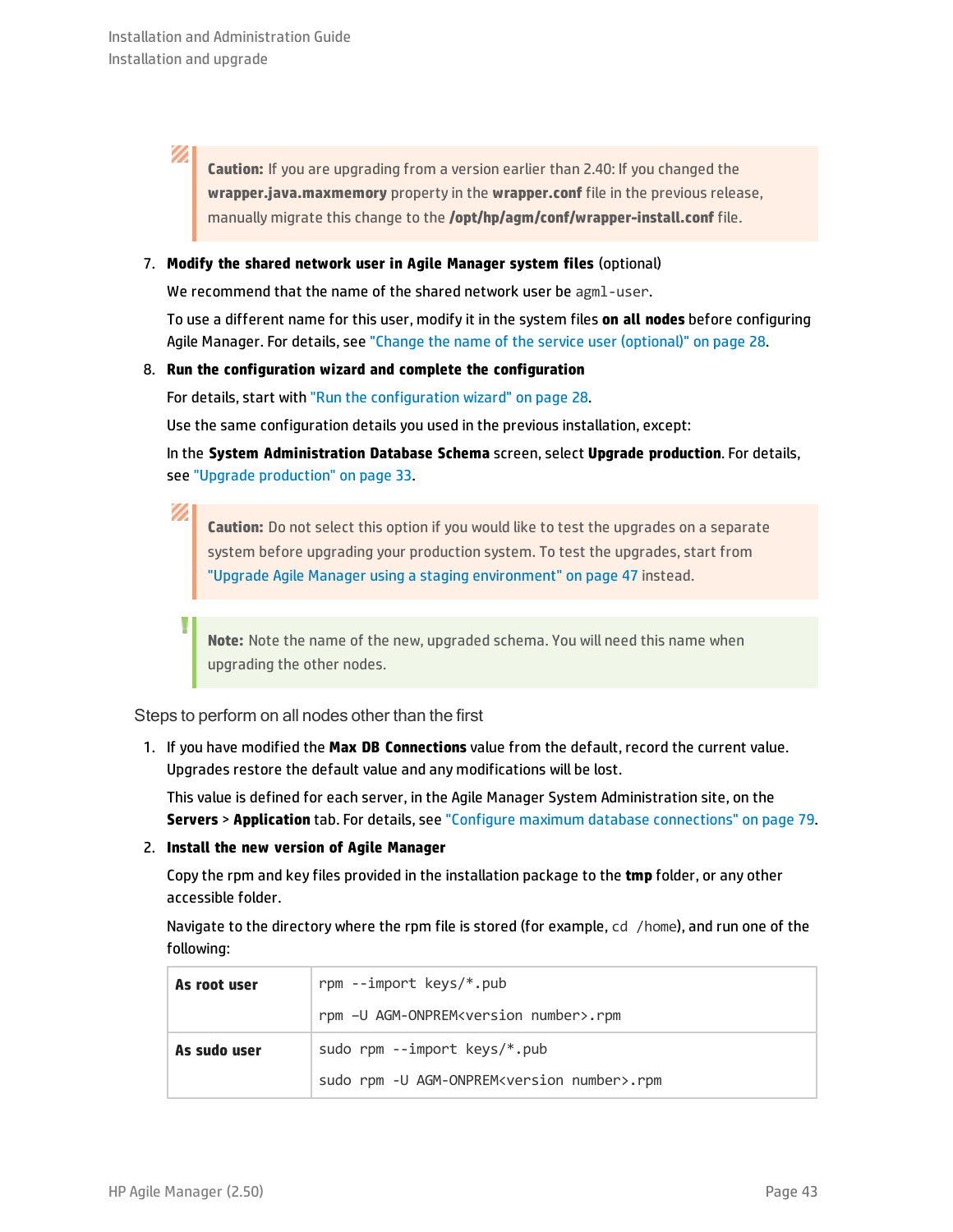The installation files are deployed under **/opt/hp/agm**.

### 3. **Copy files from the first node to all other nodes**

Copy the following files from the first node to the same location on all other nodes:

- /opt/hp/agm/server/conf/jetty.xml
- <sup>l</sup> /opt/hp/agm/java/jre/lib/security/cacerts (SSL/TLS configurations only)
- server. keystore (if needed, for SSL/TLS configurations only). Copy this file to the location defined in the jetty.xml file.
- /opt/hp/agm/conf/qcConfigFile.properties
- /opt/hp/agm/conf/wrapper-install.conf
- /opt/hp/agm/conf/wrapper-user.conf

### 4. **Run the configuration wizard and complete the configuration**

For details, start with "Run the [configuration](#page-27-2) wizard" on page 28.

Use the same configuration details you used in the previous installation, except:

In the **System Administration Database Schema** screen, select **Connect to existing schema / second node**.

For details, see ["Connect](#page-31-0) to existing schema / second node" on page 32.

#### **5. Update your Max DB Connections value** (optional)

If you had previously modified the **Max DB Connections** value, the default value is restored after the upgrade.

Log in to the Agile Manager System Administration site and modify the value on the **Servers** > **Application** page, for each server in the cluster.

For details, see "Configure maximum database [connections"](#page-78-0) on page 79.

**Note:** After the upgrade is complete, if you configure an email server for notifications emails, also configure an external URL for use in those emails.

<span id="page-43-0"></span>For details, see ["Configure](#page-84-0) an external URL for use in emails." on page 85.

## Upgrade a basic production system

This section describes how to upgrade Agile Manager in a basic, standalone configuration.

- For details about upgrading a [clustered](#page-39-0) system, see "Upgrade a clustered system" on page 40.
- If you would like to first create and upgrade a blank system to use as a staging environment, see "Upgrade Agile Manager using a staging [environment"](#page-46-0) on page 47.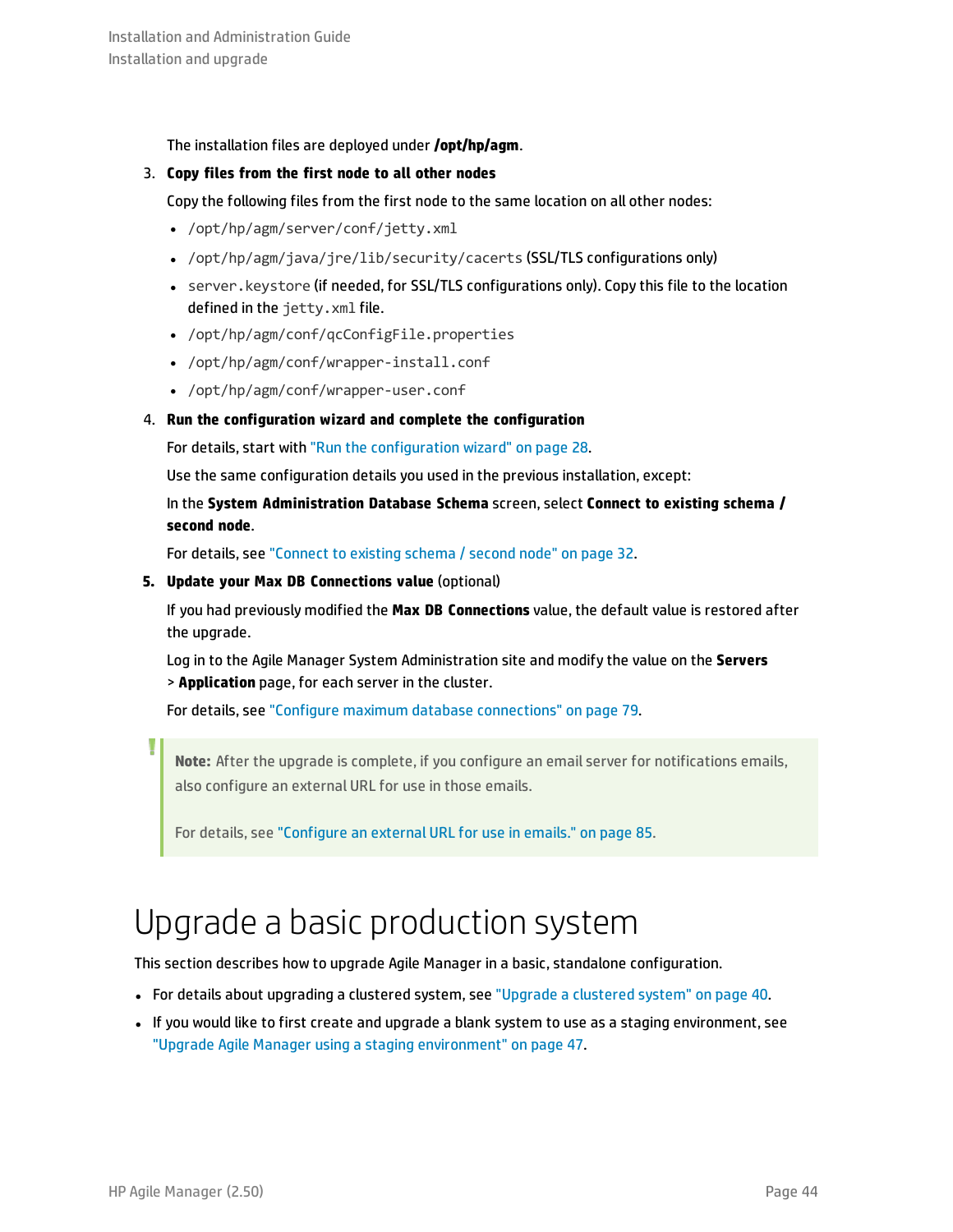Ī

**Note:** If users are logged into Agile Manager during an upgrade, they may need to refresh their browsers to continue working after the upgrade is complete.

### 1. **Verify the system requirements and server prerequisites**

Verify that your server nodes fulfill the Linux and Oracle server prerequisites in case of any changes since the previous version. For details, see:

- **.** "System [requirements"](#page-12-0) on page 13
- **.** "Linux [prerequisites"](#page-16-0) on page 17
- **.** "Oracle [prerequisites"](#page-18-0) on page 19

### 2. **Stop Agile Manager**

Stop the Agile Manager service: /opt/hp/agm/wrapper/HPALM stop

**Note:** Customers upgrading from Agile Manager 2.20 installed on SUSE environments may see warnings about non-existent folders after starting or stopping the service. Such warnings can be ignored.

### 3. **Back up your data**

Ø

• Back up your database schema and site repository before upgrading.

**Caution:** We strongly recommend that you deactivate your site before backing it up.

If you must back up while your site is still active, you must first back up the database, and only after back up the file system. We also recommend backing up the file system as soon as possible after backing up the database.

- Back up the following system files:
	- <sup>o</sup> /opt/hp/agm/server/conf/jetty.xml
	- <sup>o</sup> /opt/hp/agm/java/jre/lib/security/cacerts (SSL/TLS configurations only)
- <sup>l</sup> If you have modified the **Max DB Connections** value from the default, record the current value. Upgrades restore the default value and any modifications will be lost.

This value is defined in the Agile Manager System Administration site, on the **Servers** > **Application** tab. For details, see "Configure maximum database [connections"](#page-78-0) on page 79.

### 4. **If you have SSL/TLS configured, locate and/or move the server.keystore file**

Open the jetty. xml file to determine where the server. keystore is saved.

If this file is saved in the /opt/hp/agm directory, or any of its sub-directories, back up the **server.keystore** file.

5. **Install the new version of Agile Manager**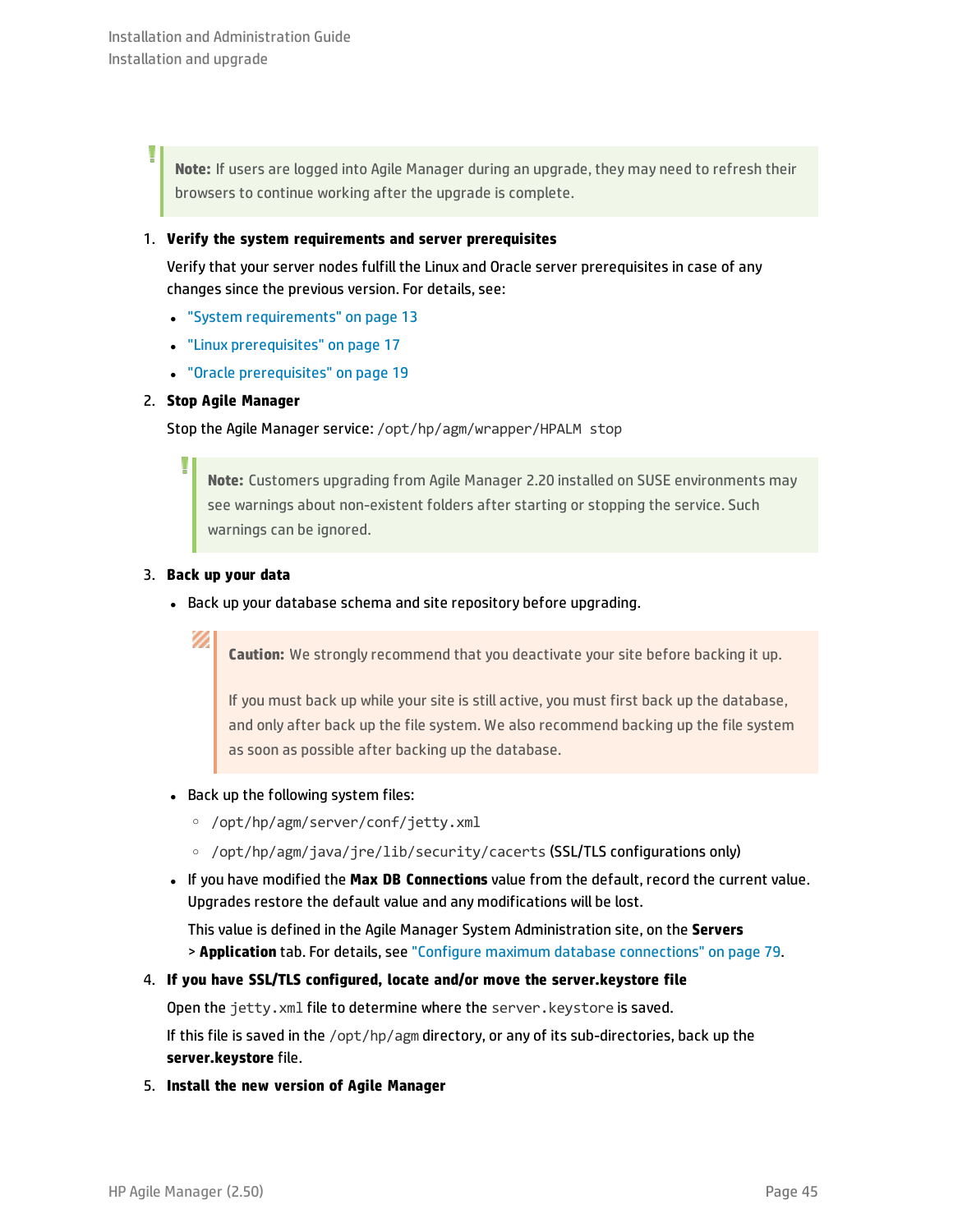Copy the rpm and key files provided in the installation package to the **tmp** folder, or any other accessible folder.

Navigate to the directory where the rpm file is stored (for example, cd /home), and run one of the following:

| As root user | rpm --import keys/*.pub                                  |  |
|--------------|----------------------------------------------------------|--|
|              | rpm -U AGM-ONPREM <version number="">.rpm</version>      |  |
| As sudo user | sudo rpm --import keys/*.pub                             |  |
|              | sudo rpm -U AGM-ONPREM <version number="">.rpm</version> |  |

The installation files are deployed under **/opt/hp/agm**.

6. **Delete the agmuser user** (optional)

If you previously created a simple user named **agmuser** to run Agile Manager with no special permissions, you can now delete this user. The current installation creates a user, named **agmluser**, which is used as the service user.

To use a different name for this user, or to instruct Agile Manager to use an existing user, follow the relevant instructions during installation and configuration. For details, see ["Change](#page-27-1) the name of the service user [\(optional\)"](#page-27-1) on page 28.

### 7. **Restore backed up files**

Restore the following files you backed up earlier:

- /opt/hp/agm/server/conf/jetty.xml
- <sup>l</sup> /opt/hp/agm/java/jre/lib/security/cacerts (SSL/TLS configurations only)
- **.** server. keystore (if needed, for SSL/TLS configurations only)

### Ø

**Caution:** If you are upgrading from a version earlier than 2.40: If you changed the **wrapper.java.maxmemory** property in the **wrapper.conf** file in the previous release, manually migrate this change to the **/opt/hp/agm/conf/wrapper-install.conf** file.

### 8. **Run the configuration wizard and complete the configuration**

For details, start with "Run the [configuration](#page-27-2) wizard" on page 28.

When running the configuration wizard, use the same configuration details you used in the previous installation, with the following exceptions:

**.** In the System Administration Database Schema screen, select Upgrade production. For more details, see "Upgrade [production"](#page-32-0) on page 33.

**Caution:** Do not select this option if you would like to test the upgrades on a separate system before upgrading your production system. To test the upgrades, see ["Upgrade](#page-46-0) Agile Manager using a staging [environment"](#page-46-0) on the next page instead.

D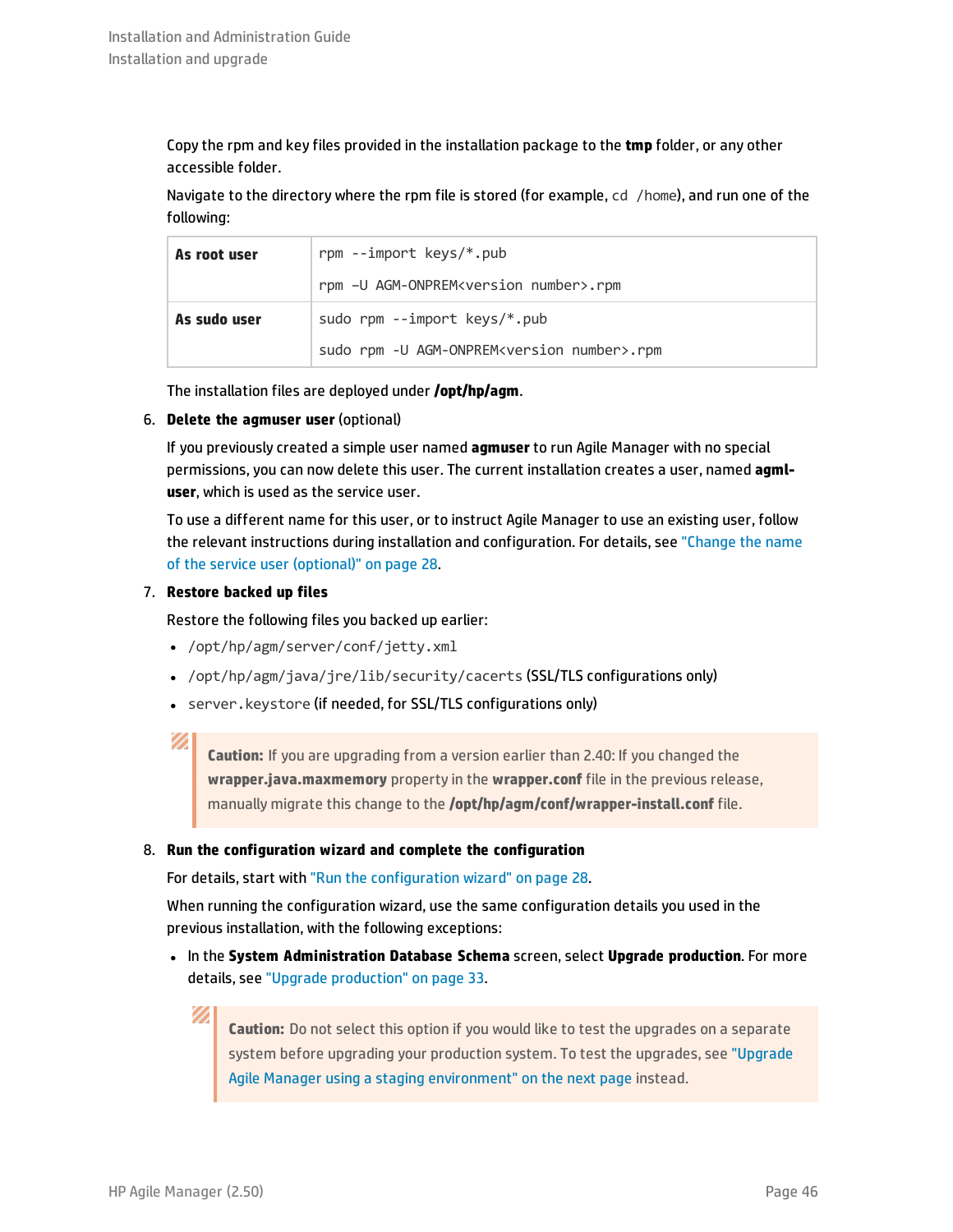• If you previously modified the application port to a number lower than 1024, note that Linux requires secure processes to use port numbers above 1024.

Modify this port number, or contact your system administrator to modify the process permissions and use lower ports. For details, see "Verify that the [application](#page-36-0) server port is free" on [page](#page-36-0) 37.

### 9. **Update your Max DB Connections value** (optional)

If you had previously modified the **Max DB Connections** value, the default value is restored after the upgrade. Log in to the Agile Manager System Administration site and modify the value on the **Servers** > **Application** page.

<span id="page-46-0"></span>For details, see "Configure maximum database [connections"](#page-78-0) on page 79.

## Upgrade Agile Manager using a staging environment

When upgrading your Agile Manager system, you may want to first create a blank system with the new version to use as a staging environment.

To do this, you will need a separate application server. You may also choose to use a separate database server.

1. Manually copy both the system administration schema and site schema to the staging database server.

You can find the names of these schemas listed in the System Administration site, on the **Servers** > **Database** tab, under **General Information**. For details, see ["Configure](#page-81-0) database settings" on page [82.](#page-81-0)

- 2. On the staging application server, deploy Agile Manager. For details, see "Deploy the [installation](#page-27-0) [files"](#page-27-0) on page 28.
- 3. The installation creates a user, named **agml-user** to run the Agile Manager service.

To use a different name for this user, or to instruct Agile Manager to use an existing user, follow the relevant instructions during installation and configuration. For details, see ["Change](#page-27-1) the name of the service user [\(optional\)"](#page-27-1) on page 28.

4. Manually copy the repository to the staging application server.

You can find the path to the repository listed in the System Administration site, on the **Servers** > **Database** tab, under **General Information**. For details, see ["Configure](#page-81-0) database settings" on page [82.](#page-81-0)

On the staging application server, verify that the **repositoryPath** property in the **/opt/hp/agm/conf/qcConfigFile.properties** file points to the correct location in the repository.

If the **qcConfigFile.properties** file does not contain this property, add it manually, with the correct location.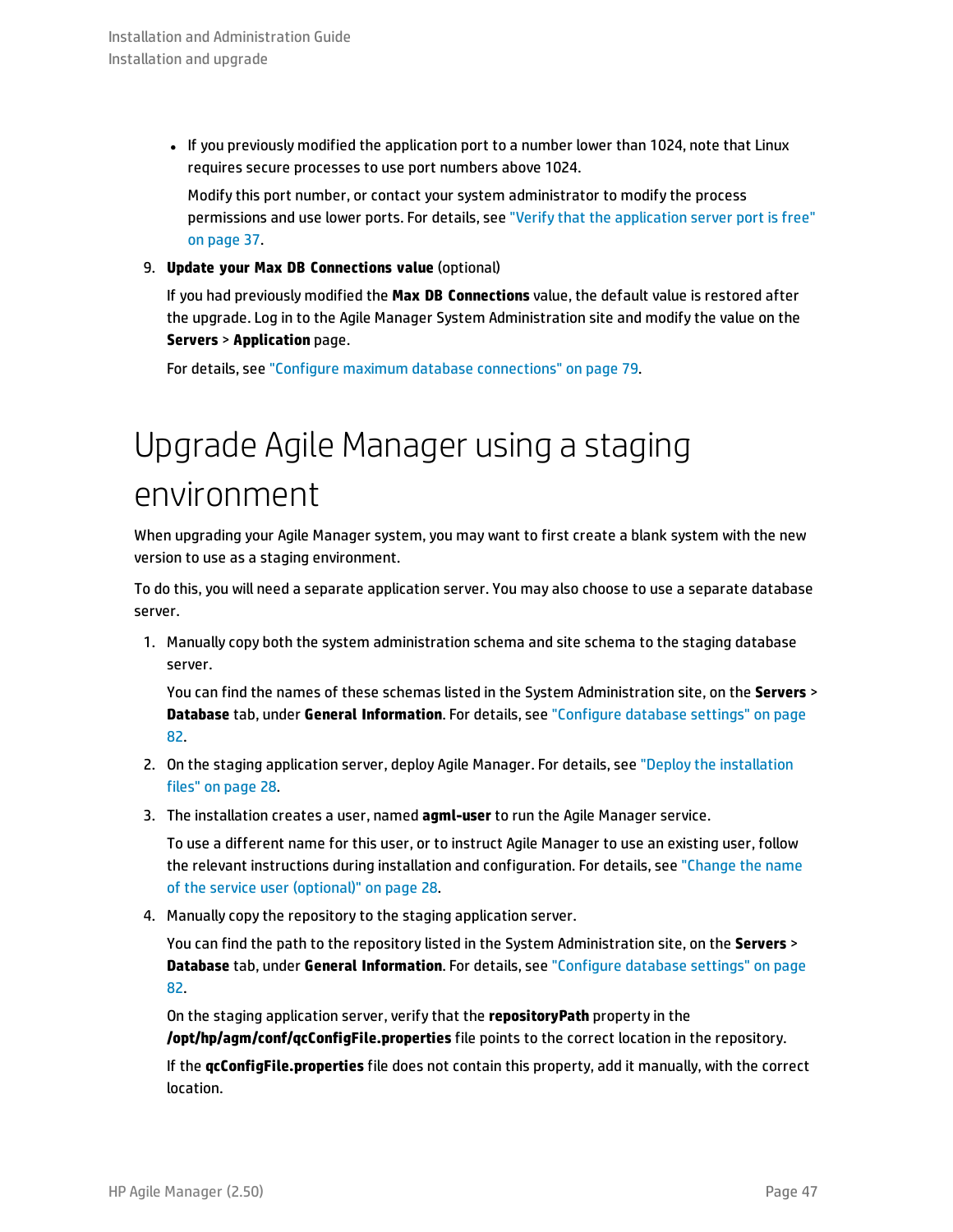5. On the staging application server, run the configuration wizard. For details, see ["Run](#page-27-2) the [configuration](#page-27-2) wizard" on page 28.

While running the configuration wizard, keep the default values, except for the following:

| <b>Wizard screen</b>                                                     | Enter/Select                                                                                                                                                                                                                                |
|--------------------------------------------------------------------------|---------------------------------------------------------------------------------------------------------------------------------------------------------------------------------------------------------------------------------------------|
| <b>Database Connection and</b><br><b>Database Administrator</b><br>Login | Provide details for the staging database server. These may or<br>may not be the same as the original values.<br>For details, see "Enter database parameters" on page 30 and<br>"Enter database administrator login information" on page 32. |
| <b>System Administration</b><br>Database Schema                          | Select Create and upgrade staging.<br>For details, see "Create and upgrade staging" on page 33.                                                                                                                                             |

6. Continue with the steps to complete the configuration wizard, and then start Agile Manager. For details, see ["Start/Stop](#page-48-0) the Agile Manager service" on the next page.

**Note:** After this process, Agile Manager uses the default port number (8080). If necessary, "Change the [application](#page-72-0) server port number" on page 73 before you start Agile Manager.

7. Access the System Administration site, and use the **Restore Site Schema** option to connect your staging environment to the site schema that you copied. For details, see ["Restore](#page-82-0) a site schema" on [page](#page-82-0) 83.

### Deploy installation to an alternate location

Deploying installation files is the first step in installing or upgrading Agile Manager.

By default, installation files are deployed under **/opt/hp/agm**. This is the recommended location.

If you must deploy to a different location, use the  $-$ -prefix option to specify this location.

```
For example:
```
I

rpm -i --prefix /opt/MyInstallPath Agile-Manager-ONPREM-<version number>.rpm

The installation files are deployed under an **agm** folder within the folder that you specify.

For more details, see "Deploy the [installation](#page-27-0) files" on page 28.

**Caution:** When upgrading Agile Manager, always upgrade to the same folder as the previous installation. For example: rpm -U --prefix /opt/MyInstallPath Agile-Manager-ONPREM- <version number>.rpm

Ø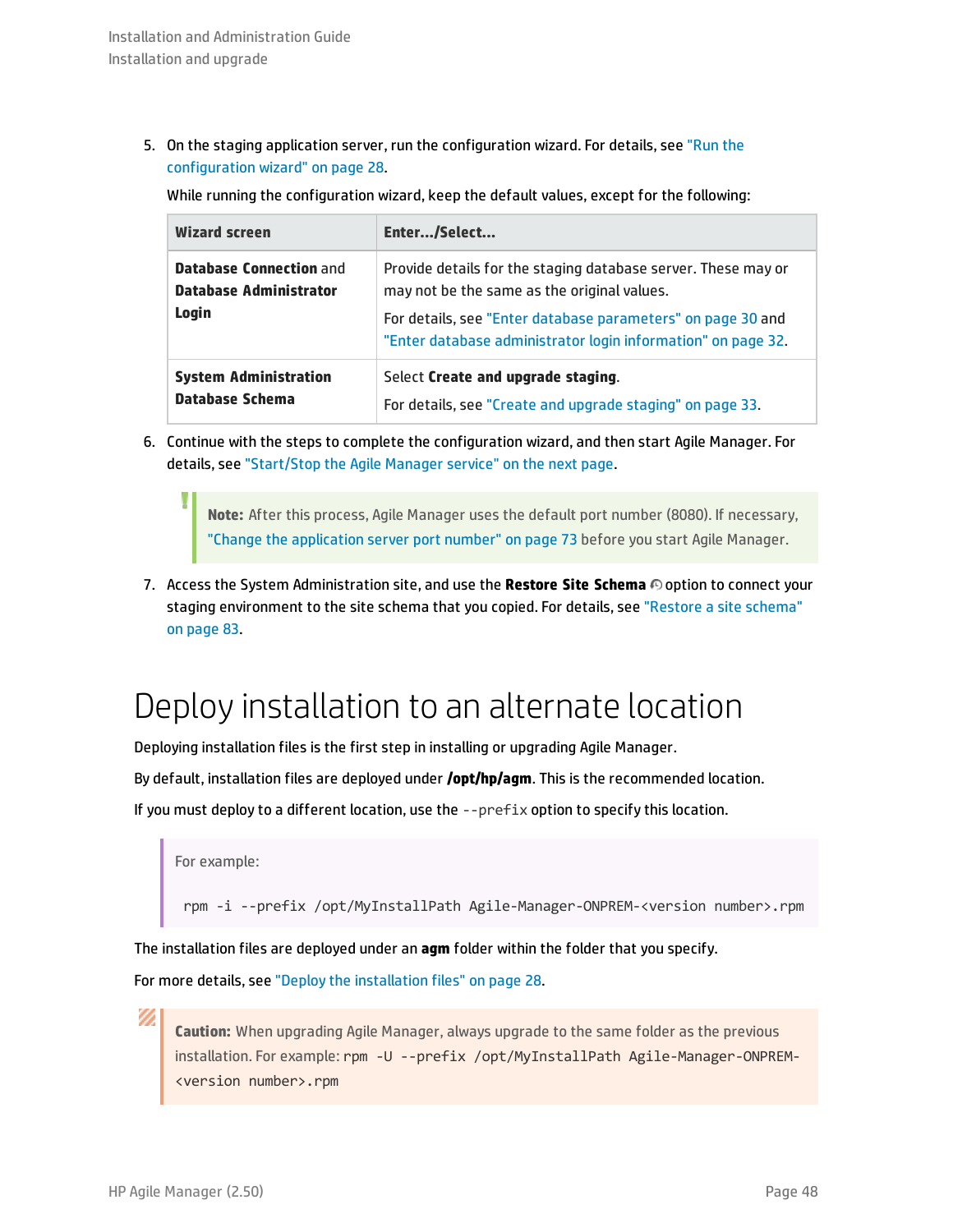# <span id="page-48-0"></span>Start/Stop the Agile Manager service

| <b>Action</b>              | <b>Command (as root or sudo)</b>                |  |
|----------------------------|-------------------------------------------------|--|
| <b>Start the service</b>   | As root./opt/hp/agm/wrapper/HPALM start         |  |
|                            | As sudo. sudo /opt/hp/agm/wrapper/HPALM start   |  |
| <b>Stop the service</b>    | As root./opt/hp/agm/wrapper/HPALM stop          |  |
|                            | As sudo. sudo /opt/hp/agm/wrapper/HPALM stop    |  |
| <b>Restart the service</b> | As root./opt/hp/agm/wrapper/HPALM restart       |  |
|                            | As sudo. sudo /opt/hp/agm/wrapper/HPALM restart |  |

For details about Agile Manager and sudo permissions, see "Linux [prerequisites"](#page-16-0) on page 17.

### **Note:**

- The first time that the server is started, a new database schema is created for Agile Manager. This schema is named **t1\_sa\_main\_db**.
- <sup>l</sup> Customers upgrading from Agile Manager 2.20 installed on SUSE environments may see warnings about non-existent folders after starting or stopping the service. Such warnings can be ignored.

## Start the Agile Manager service after reboot

By default, Agile Manager starts when the system boots.

| To remove this    | As root./opt/hp/agm/wrapper/HPALM remove        |
|-------------------|-------------------------------------------------|
| registration, run | As sudo. sudo /opt/hp/agm/wrapper/HPALM remove  |
| To return this    | As root./opt/hp/agm/wrapper/HPALM install       |
| registration, run | As sudo. sudo /opt/hp/agm/wrapper/HPALM install |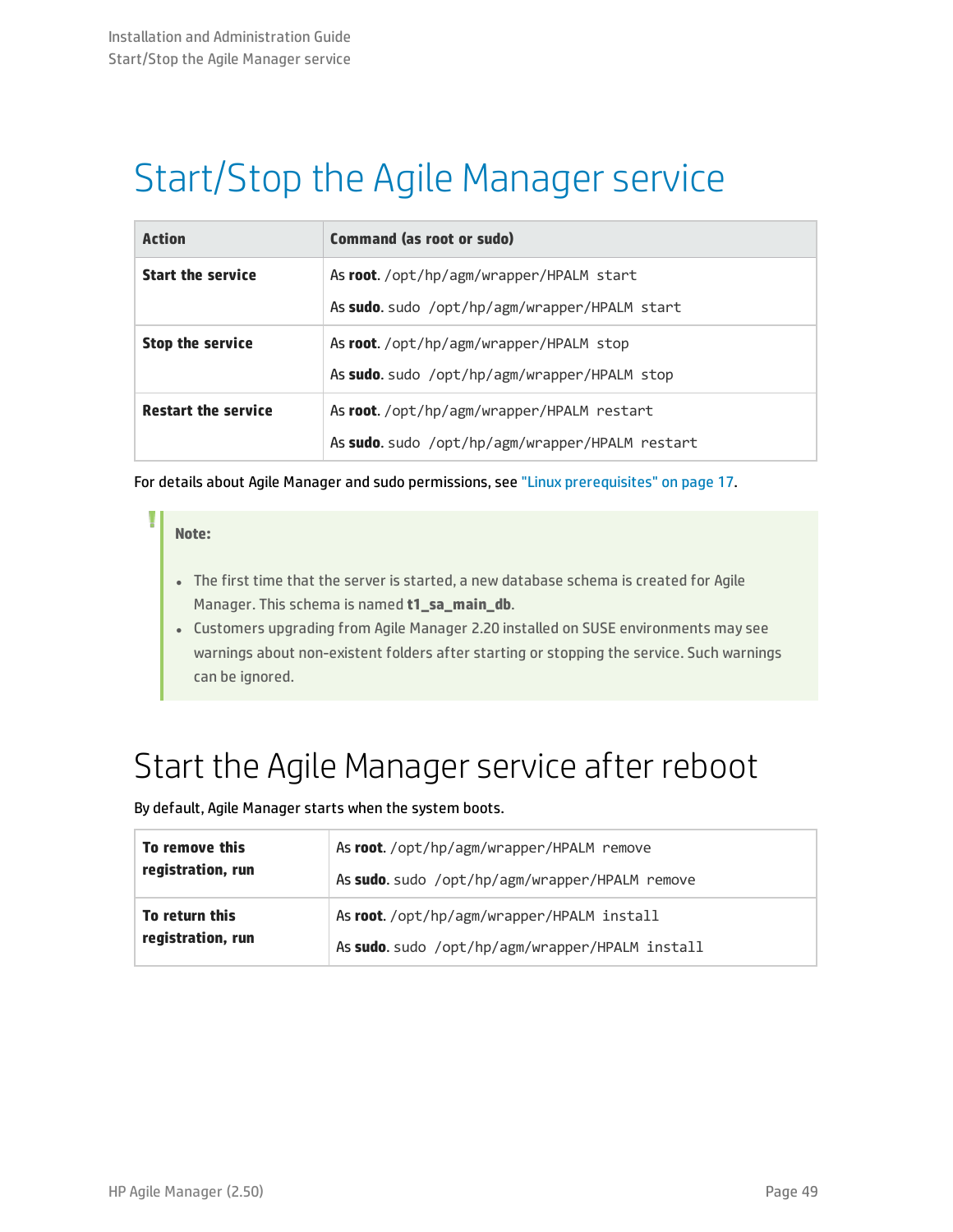# <span id="page-49-0"></span>Log in to Agile Manager

After installing, manage your Agile Manager system using the Agile Manager Administration site. Manage your site and users directly in Agile Manager.

| Agile Manager                     | http:// <server>:<port>/agm/login</port></server> |
|-----------------------------------|---------------------------------------------------|
| Agile Manager Administration site | http:// <server>:<port>/agm/admin</port></server> |

If you access Agile Manager via a reverse proxy, use the proxy address as the server address. For details, see "Integrate an Apache web server [\(example\)"](#page-68-0) on page 69.

The default user installed with Agile Manager is the **sa** user. You defined the **sa** user password during installation (see "Enter system [administrator](#page-35-0) login information" on page 36).

To fully benefit from Agile Manager's rich feature set, access the *Help Center* (in the header, click  $\circledcirc$ ) or join the discussion at Hewlett Packard [Enterprise](http://community.hpe.com/t5/HP-Agile-Manager/ct-p/hp-agile-manager) Software forums and blogs.

### **Note:**

- <sup>l</sup> The *Agile Manager Help Center* is installed together with Agile Manager. Access the help from within Agile Manager using the Help  $\odot$  menu, or open it at this path: http://<server>:<port>/agm/agmdocs/Default.htm.
- <sup>l</sup> If you are upgrading, and selected **Create and upgrade staging** in the configuration wizard, Agile Manager is not accessible. First, perform "Install Agile [Manager"](#page-26-1) on page 27.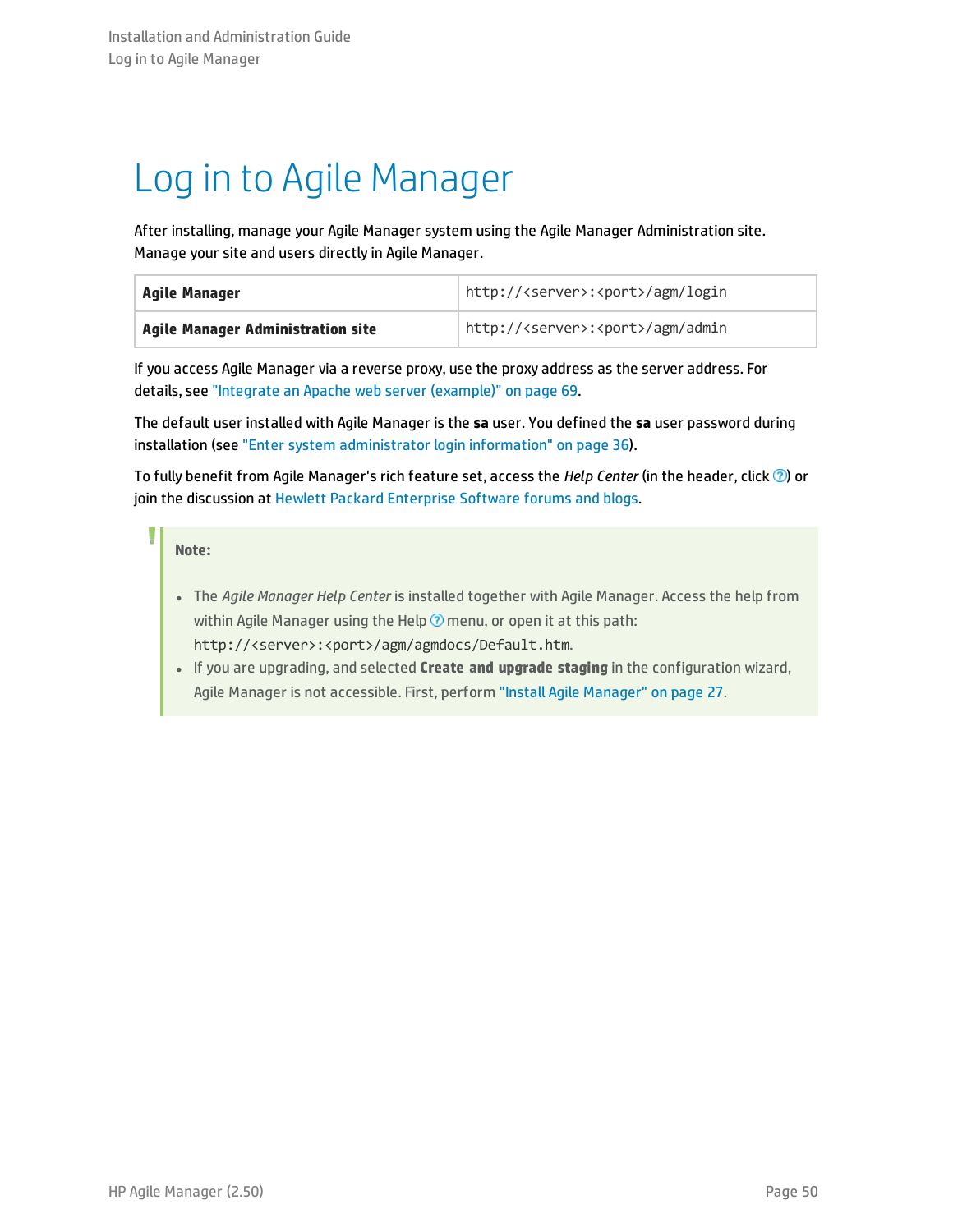## <span id="page-50-0"></span>Secure your system

The Agile Manager platform is designed to be part of a secure architecture, and can meet the challenge of dealing with the security threats to which it could potentially be exposed.

This chapter describes best practices and recommended procedures to enhance the security of your Agile Manager deployment.

We strongly recommend using the latest supported browser version to access Agile Manager. This will help you avoid known security flaws on outdated browser versions. For a list of supported browsers and browser versions, see the *Agile Manager User Guide*.

**Note:** Enterprise security requirements are constantly evolving. If there are additional security requirements that are not covered by this chapter, [contact](mailto:docteam@hpe.com?subject=Agile Manager security request) us about adding them in future versions of this guide.

### **Report security issues:** <https://h41268.www4.hp.com/live/index.aspx?qid=11503>

### **Access latest Agile Manager security information/register for security alerts:**

[https://h20566.www2.hp.com/portal/site/hpsc/public/kb/secBullArchive?ac.admitted=1389784040189.](https://h20566.www2.hp.com/portal/site/hpsc/public/kb/secBullArchive?ac.admitted=1389784040189.876444892.199480143) [876444892.199480143](https://h20566.www2.hp.com/portal/site/hpsc/public/kb/secBullArchive?ac.admitted=1389784040189.876444892.199480143)

This chapter includes:

- 
- 
- "Secure system [administration"](#page-57-0) on page 58 "Secure user [authentication"](#page-58-0) on page 59
- "Secure user [authorization"](#page-59-0) on page 60 **· Pata [integrity"](#page-61-0) on page 62**
- "Secure [deployment"](#page-51-0) on the next page **in the secure [attachment](#page-52-0) files and downloads**" on [page](#page-52-0) 53
- "Secure the [application](#page-53-0) server" on page 54 **.** "Secure the network and [communication"](#page-55-0) on [page](#page-55-0) 56
	-
- 
- 
- "Data [encryption"](#page-62-0) on page 63 **lacks ·** "Data [logging"](#page-63-0) on page 64
- "Integrate an Apache web server [\(example\)"](#page-68-0) on page 69

Additionally, you can configure SSL/TLS connections on the application, LDAP, and SMTP servers. Secure connections to the database server are not supported.

For details, see

- <sup>l</sup> "Configure SSL/TLS on the [application](#page-64-0) server" on page 65
- <sup>l</sup> ["Configure](#page-85-0) SSL/TLS on the LDAP server" on page 86
- "Configure SSL/TLS on the SMTP server [\(optional\)."](#page-83-0) on page 84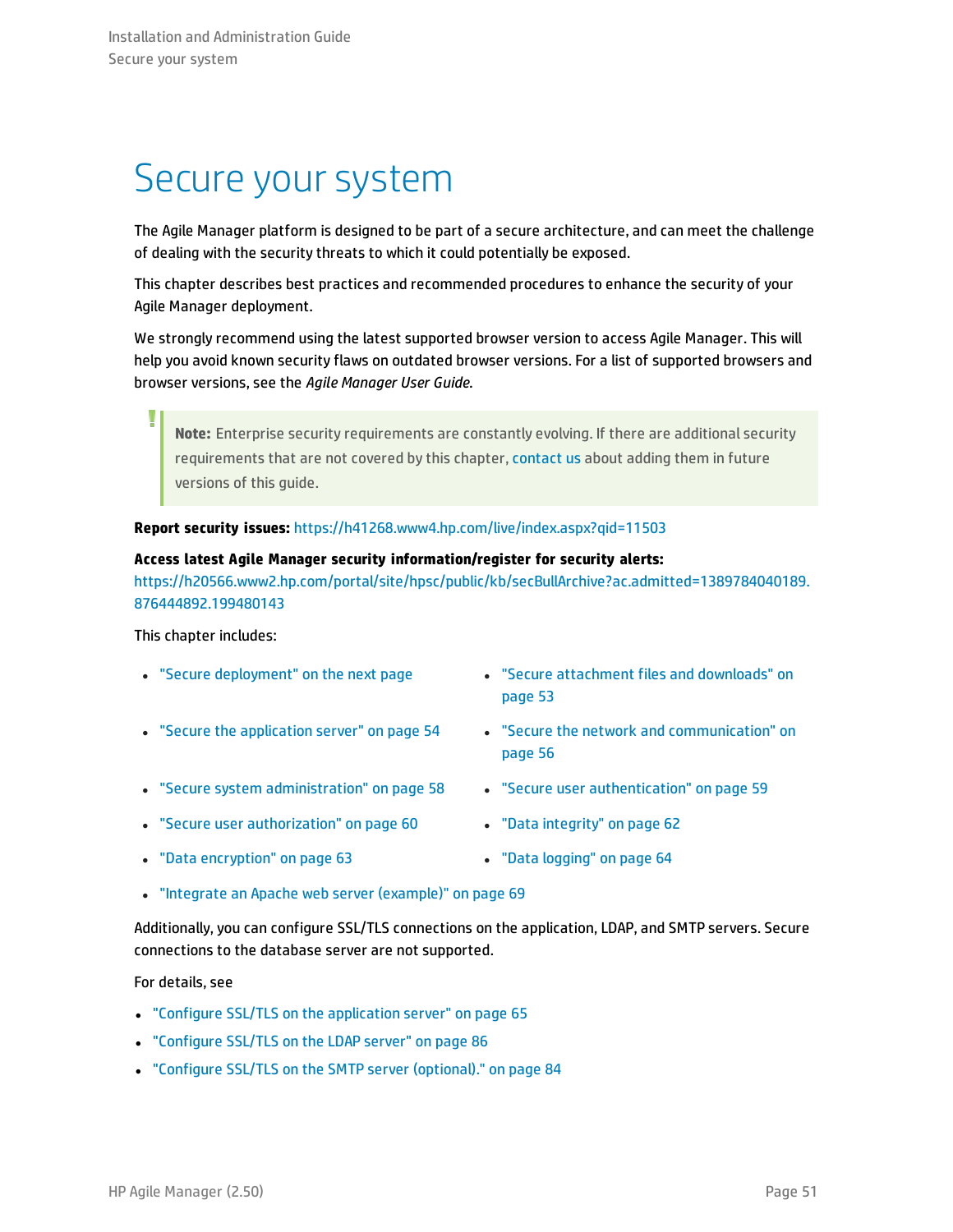By default, the database user installing Agile Manager must have sufficient privileges to perform certain administrative tasks in Oracle. For details, see "Grant [administrative](#page-19-0) user privileges" on page 20. To install Agile Manager with lesser privileges, contact HP Customer Support.

## <span id="page-51-0"></span>Secure deployment

Agile Manager is an enterprise-wide application based on Java 2 Enterprise Edition (J2EE) technology. J2EE technology provides a component-based approach to the design, development, assembly, and deployment of enterprise applications.

Agile Manager is run using a non-root user, created by Agile Manager during installation. By default, this user is named **agml-user**, and has limited privileges for running the Agile Manager service only. You can modify the user name, and you can also instruct Agile Manager to use an existing user rather than creating a new one.

Agile Manager can be configured in a basic configuration or a clustered configuration. Use any of the following methods to enhance security in either configuration:

| <b>Secure deployment methods</b> |                                                                                                                                                                                                          |  |
|----------------------------------|----------------------------------------------------------------------------------------------------------------------------------------------------------------------------------------------------------|--|
| <b>SSL/TLS</b>                   | <b>Basic configuration.</b> Enable SSL/TLS on the Agile Manager Jetty and make it required.                                                                                                              |  |
|                                  | Clustered configuration. Require SSL/TLS for the Agile Manager virtual IP on the load<br>halancer.                                                                                                       |  |
|                                  | For details, see:                                                                                                                                                                                        |  |
|                                  | "Configure SSL/TLS on the application server" on page 65<br>$\bullet$                                                                                                                                    |  |
|                                  | "Configure SSL/TLS on the LDAP server" on page 86<br>$\bullet$                                                                                                                                           |  |
|                                  | • "Configure an email notification server" on page 84                                                                                                                                                    |  |
|                                  | Ţ<br>Note: Secure connections to the database server are not supported.                                                                                                                                  |  |
| <b>Reverse</b><br><b>proxy</b>   | Install a reverse proxy in front of the Agile Manager server, and then configure SSL/TLS on<br>the reverse proxy server.                                                                                 |  |
|                                  | For details, see "Reverse proxy architecture" on page 57 and "Integrate an Apache web<br>server (example)" on page 69.                                                                                   |  |
|                                  | For details about enabling SSL/TLS for all interactions with Apache, see<br>http://httpd.apache.org/docs/current/ssl/ssl_howto.html.                                                                     |  |
|                                  | I<br>Note: When configuring a reverse proxy, also configure an external URL for use in<br>emails sent from Agile Manager. For details, see "Configure an external URL for<br>use in emails." on page 85. |  |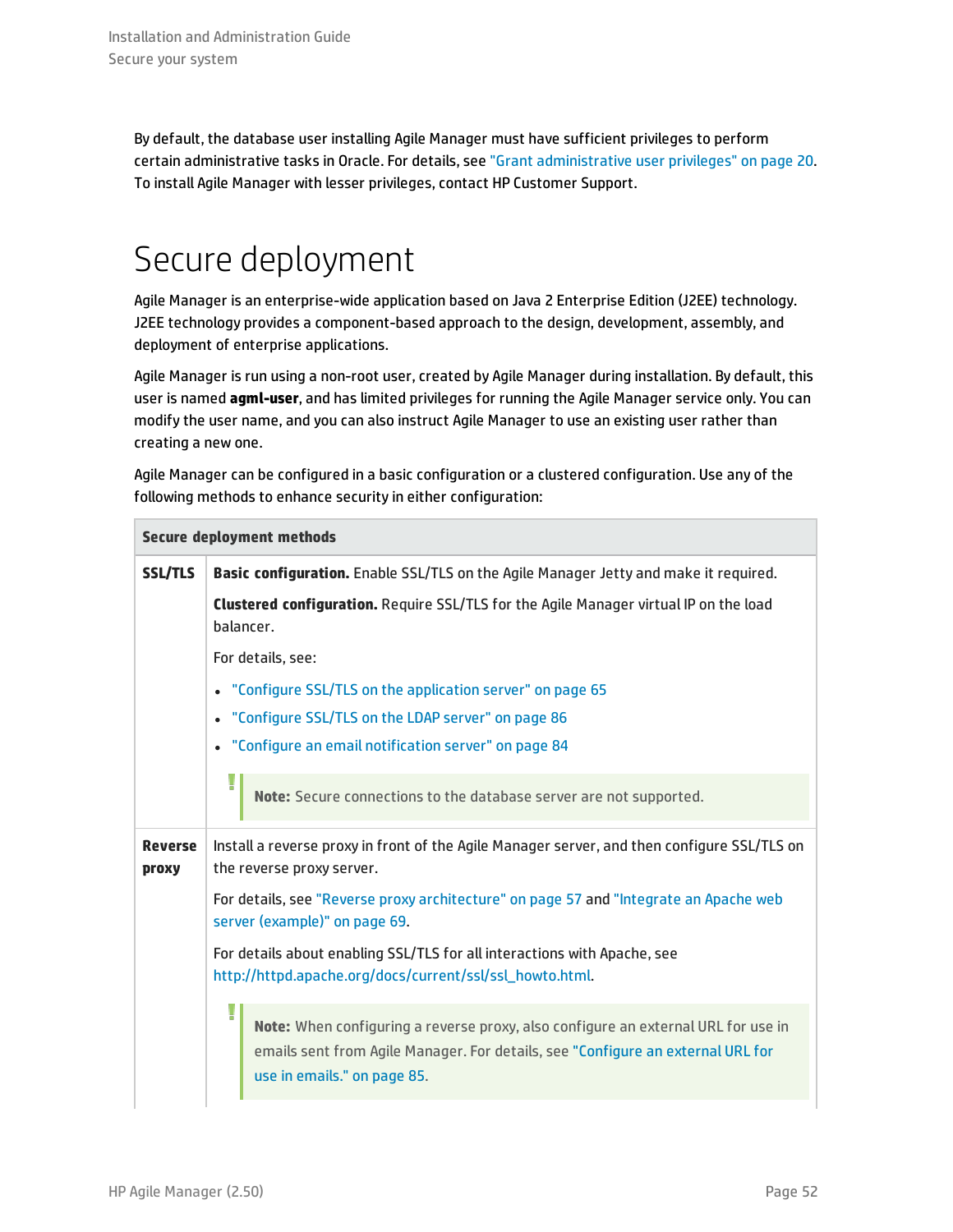#### **Secure deployment methods**

**Firewall** Use a firewall between the client and the other Agile Manager components. On the application server, block access to all incoming traffic except for the HTTP port (8080) or HTTPS port (8443) used by Agile Manager.

**See also:** "Secure the network and [communication"](#page-55-0) on page 56

#### **Common considerations and best practices**

- Thoroughly review the trust boundaries between application, exchange, database, and LDAP servers to minimize the number of hops between the components. Additionally, we recommend using SSL/TLS to secure access to servers located across such boundaries.
- When there is a firewall between any Agile Manager deployment components, ensure the proper configuration according to the vendor recommendation.
- Run periodic trusted root Certificate Authority certificate updates on your clients and servers to ensure that the publisher certificates used in digital code signing are trusted.

**Note:** By default, the Agile Manager application server does not have SSL/TLS enabled. It is expected and recommended that the front end server, either the load balancer or the reverse proxy, will be configured to require SSL/TLS.

<span id="page-52-0"></span>Currently, a secure channel to the database server from Agile Manager is not supported.

## Secure attachment files and downloads

This topic includes:

- "Secure [attachment](#page-52-1) files" below
- <span id="page-52-1"></span>• "Secure [downloads"](#page-53-1) on the next page

### Secure attachment files

Use the Agile Manager Administration site to limit the types of files and file sizes the users can upload as entity attachments. In the Administration site, browse to the **Configuration** > **General** page, and define the following options:

- <sup>l</sup> **Maximum upload file size (MB)**
- <sup>l</sup> **Maximum aggregated size for all attachments (MB)**
- <sup>l</sup> **Blocked file extensions files types**

For details, see "Define [attachment](#page-92-0) settings" on page 93.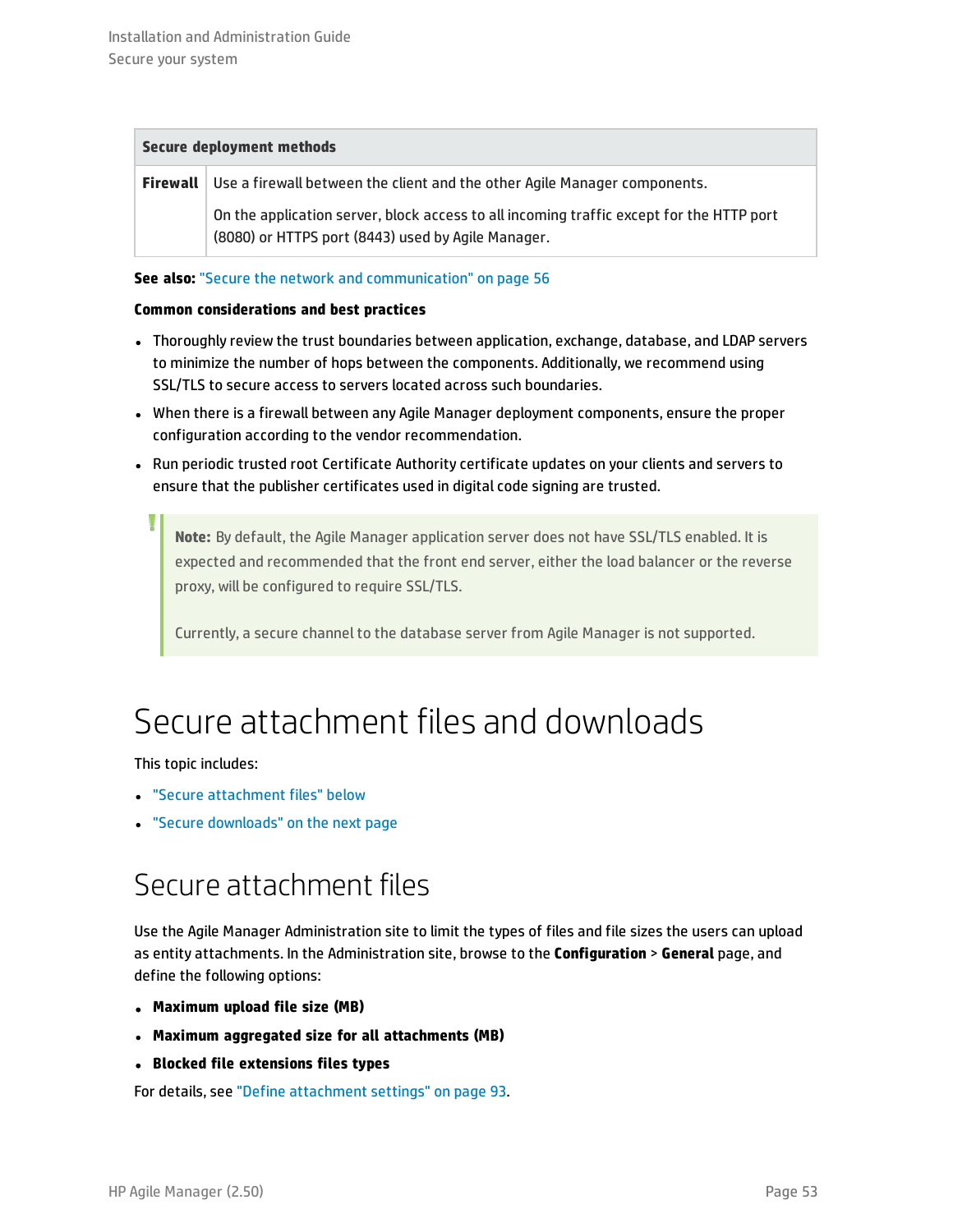### **Caution:**

Ø

Attachment files can contain dangerous content, and must be downloaded and opened with caution.

We strongly recommend implementing anti-virus protection for the file storage allocated for both the Agile Manager server and client machines

### <span id="page-53-1"></span>Secure downloads

NextGen Synchronizer's Integration Bridge supports synchronizing Agile Manager with ALM.

The first time you install the Integration Bridge, download it manually from Agile Manager. Subsequent upgrades take place automatically, downloading the bridge, verifying its authenticity, and upgrading the installation.

For more information, see the *Agile Manager Synchronization Guide*.

If your corporate rules prohibit automatic downloads, you can disable the automatic upgrades by setting the OPB\_ENABLE\_AUTO\_UPGRADE system parameter to N. For details, see ["Configure](#page-92-1) advanced [parameters"](#page-92-1) on page 93.

In this case, whenever a new Agile Manager version includes an upgrade to the Integration Bridge, any existing synchronization bridges will stop running until they are manually upgraded.

### <span id="page-53-0"></span>Secure the application server

The Agile Manager installation process creates a local user, named **agml-user**, which has minimal privileges. This user is unable to log in to the server, and is used for security purposes only.

- **.** The Agile Manager service runs using the **agml-user** user privileges.
- The **agml-user** is the owner of only a minimal set of directories, required for server operation. All other directories are owned by the **root** user.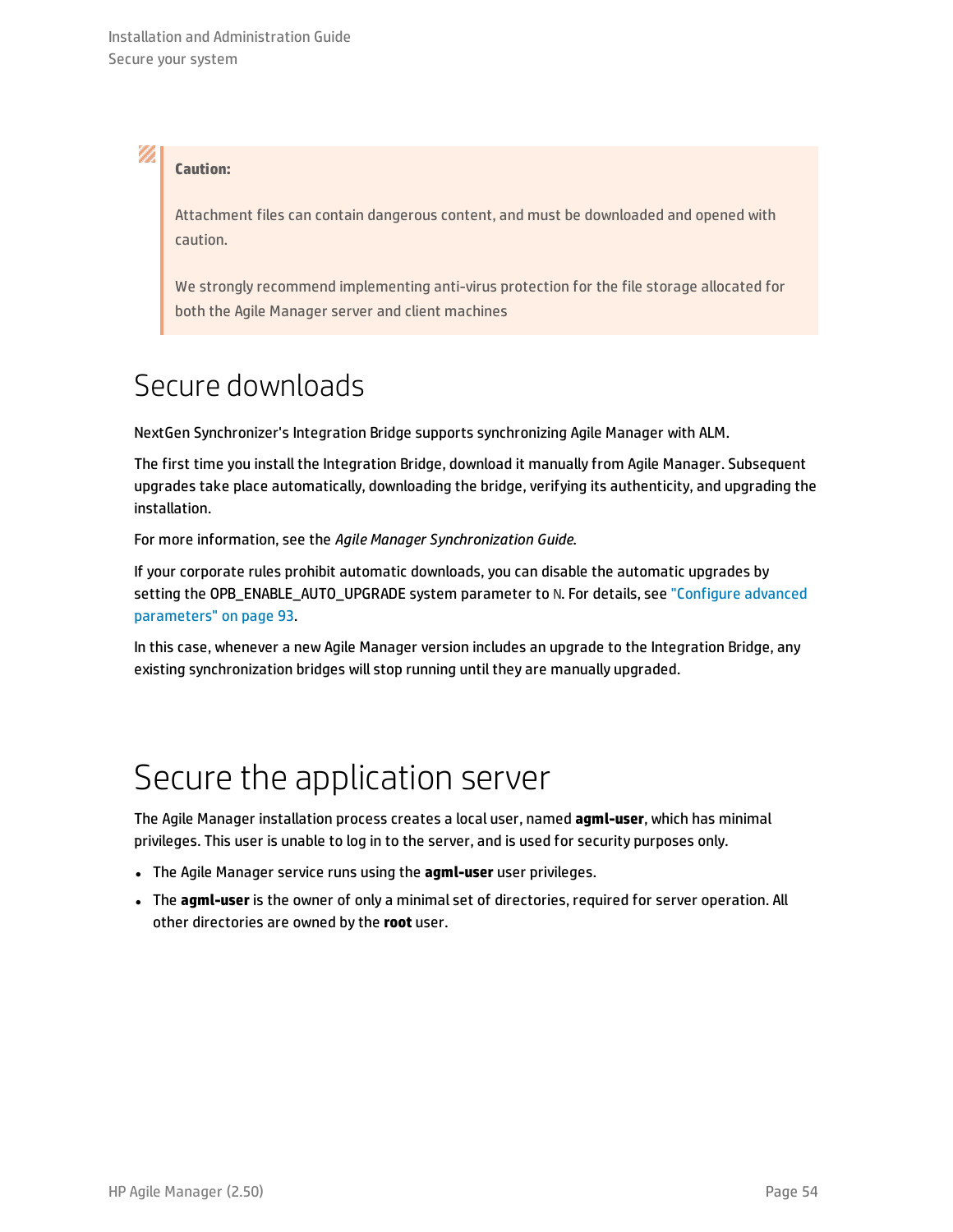### Additional steps

Perform any of the following additional steps to secure your application server:

- When configuring SSL/TLS on the Agile Manager application server, keep your keystore in a private directory with restricted access. Although the Java keystore is password protected, it is vulnerable as long as the password was not changed from its default value of **changeit**. For details, see ["Configure](#page-64-0) SSL/TLS on the [application](#page-64-0) server" on page 65.
- Always obfuscate passwords entered into the **jetty.xml** file. For details, see <http://www.eclipse.org/jetty/documentation/current/configuring-security-secure-passwords.html>.
- <sup>l</sup> Always modify the default passwords when prompted, such as the default **sa** user password, or the confidential data passphrase.
- If you configure a mail server, Agile Manager sends emails to users that include links to Agile Manager. These emails might expose the actual machine names.

Examples of such emails include when users send an entity to another user directly from within Agile Manager, or when new users receive a welcome email, inviting them to log in.

To hide the actual machine names, add the **EXTERNAL\_BASE\_URL** advanced parameter on the **Advanced Parameters** page of the System Administration site. Define the value as the external URL you would like to appear in the emails.

For example: http://my-load-balancer-domain:8080/

**Note:** Do not add agm to the end of the URL.

For more details, see "Configure an email [notification](#page-83-1) server" on page 84 and ["Configure](#page-92-1) advanced [parameters"](#page-92-1) on page 93.

Application server security FAQs

| <b>Question</b>                                | Answer                                       |
|------------------------------------------------|----------------------------------------------|
| Are application resources protected with       | Yes. Only the user with permission to access |
| permission sets that allow only an application | specific directories on the Agile Manager    |
| administrator to modify application resource   | application server machine can modify Agile  |
| configuration files?                           | Manager configuration files.                 |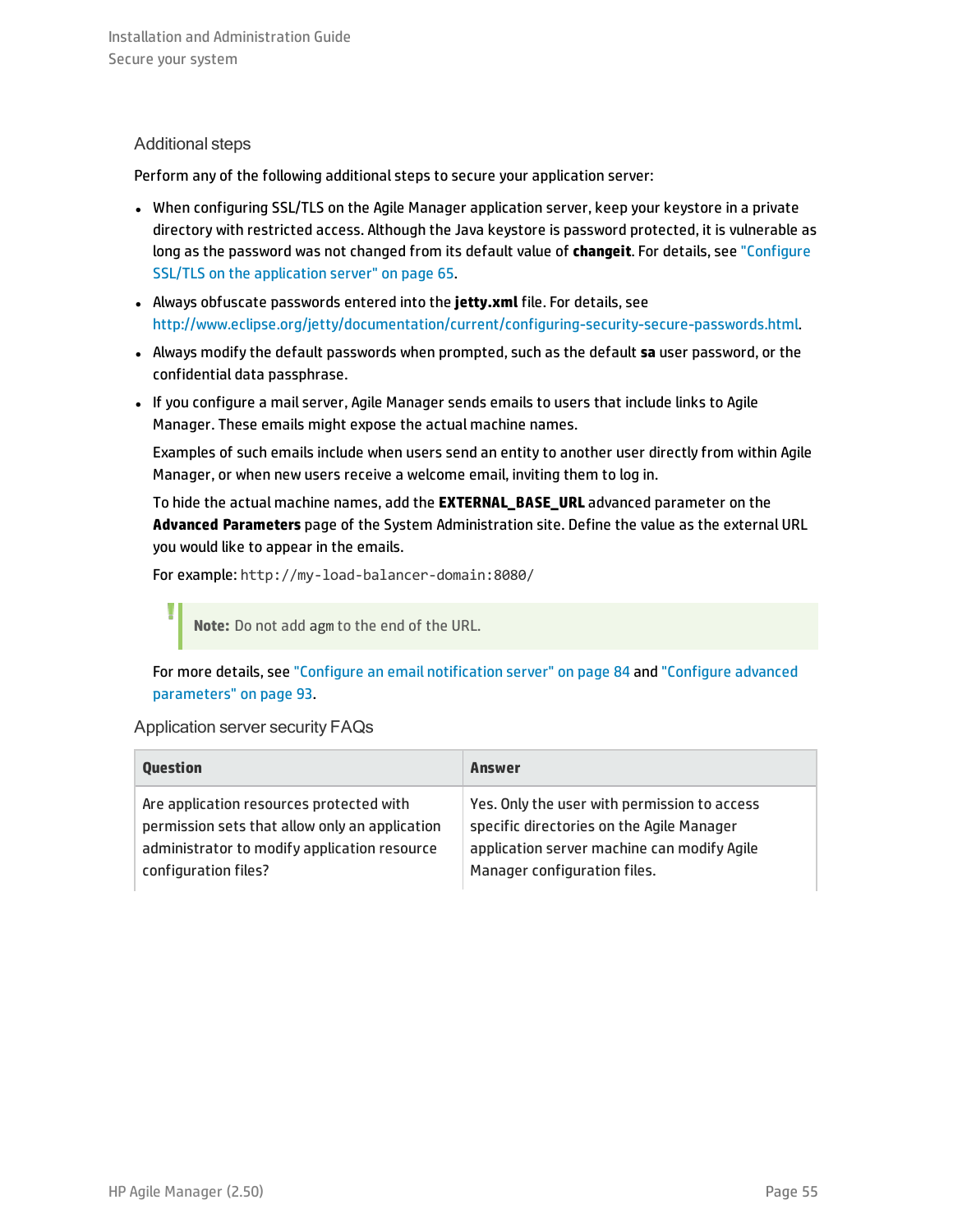| <b>Question</b>                                                                                             | Answer                                                                                                                                                                           |
|-------------------------------------------------------------------------------------------------------------|----------------------------------------------------------------------------------------------------------------------------------------------------------------------------------|
| Does Agile Manager ensure that configuration<br>files are not stored in the same directory as<br>user data? | Administrators can use the Agile Manager<br>Administration site to change the location of the<br>repository and log files to avoid mixing user data<br>with configuration files. |
|                                                                                                             | Change the repository path on the Servers ><br><b>Database</b> page, and the log file path on the <b>Servers</b><br>$>$ Application page.                                        |
|                                                                                                             | For details, see "Configure database settings" on<br>page 82 and "Configure application server settings"<br>on page 79.                                                          |
| Does Agile Manager execute with no more<br>privileges than necessary for proper operation?                  | Yes. The permissions model is constantly reviewed<br>and only necessary permissions are required.                                                                                |

## <span id="page-55-0"></span>Secure the network and communication

The following measures are recommended to secure the communication between Agile Manager system components:

- <sup>l</sup> "Separate and secure system [components"](#page-55-1) below
- <sup>l</sup> "Use SSL/TLS between system [components"](#page-55-2) below
- "DMZ [architecture](#page-56-1) using a firewall" on the next page
- "Reverse proxy [architecture"](#page-56-0) on the next page
- ["Benefits](#page-57-1) to using a reverse proxy:" on page 58
- <span id="page-55-1"></span><sup>l</sup> "Secure [communication](#page-57-2) channels" on page 58

### **Separate and secure system components**

- Separate your web servers, application servers, load balancers, and database servers.
- Follow security guidelines for LDAP servers and Oracle databases.
- <span id="page-55-2"></span>• Run SNMP and SMTP servers with low permissions.

### **Use SSL/TLS between system components**

The SSL/TLS protocols secure the connection between the client and the server. URLs that require a secure connection start with HTTPS instead of HTTP. Agile Manager supports SSLv3 and TLSv1.

For details, see "Configure SSL/TLS on the [application](#page-64-0) server" on page 65.

**Note:** By default, the Agile Manager application server does not have SSL/TLS enabled. It is expected and recommended that the front-end server, either a load balancer or a reverse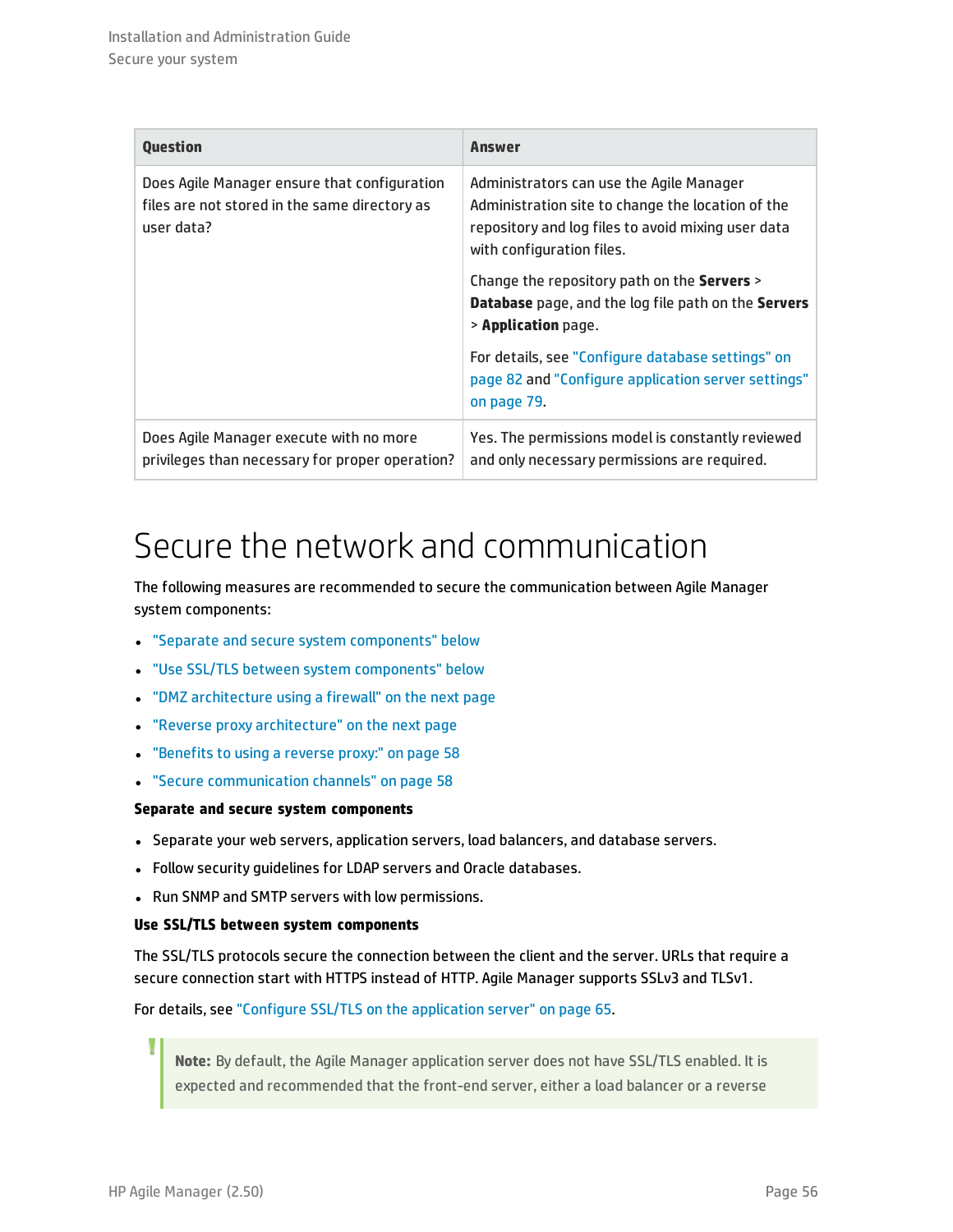proxy, is configured to require SSL/TLS.

If the application server and the database server are not behind the same firewall, you can use SSL to secure the communication between the two:

On the database server (refer to Oracle documentation for details):

- 1. Configure your database to open a TCPS port.
- 2. Create server and client certificates.

On Agile Manager:

- 1. Copy the client certificate (also called Wallet) to a secure location on the Agile Manager computer.
- 2. During the Agile Manager installation, when you enter the database parameters, include the path to the client certificate and the certificate's password. For details, see "Enter [database](#page-29-0) [parameters"](#page-29-0) on page 30.

### <span id="page-56-1"></span>**DMZ architecture using a firewall**

In a DMZ architecture, an additional network is added to the system, enabling you to isolate the internal network from the external network. Use a firewall to create a complete separation, and to avoid direct access, between the Agile Manager clients and servers.

There are a few common DMZ implementations. This guide discusses implementing a DMZ and reverse proxy in a back-to-back topology environment.

**Note:** When using a firewall on the application server, you must leave the port designated for incoming traffic (the jetty port) open. By default, this is port **8080**, or **8443** if you are using a secure connection.

### <span id="page-56-0"></span>**Reverse proxy architecture**

Agile Manager fully supports reverse proxy and secure reverse proxy architecture.

A reverse proxy is a server positioned between the client and the web servers. To the client machine, the reverse proxy looks just like a standard web server that serves the client's HTTP(S) requests, with no additional configuration required.

The client sends web content requests to the reverse proxy, which then forwards it on to a web server. The web server responds in turn, via the reverse proxy. However, the response appears to the client as if it was sent by the reverse proxy instead of the web server.

The reverse proxy functions as a bastion host through all communication with external clients, and is the only machine addressed by external clients, and obscures the rest of the internal network.

For example of how to configure a reverse proxy, see "Integrate an Apache web server [\(example\)"](#page-68-0) on [page](#page-68-0) 69.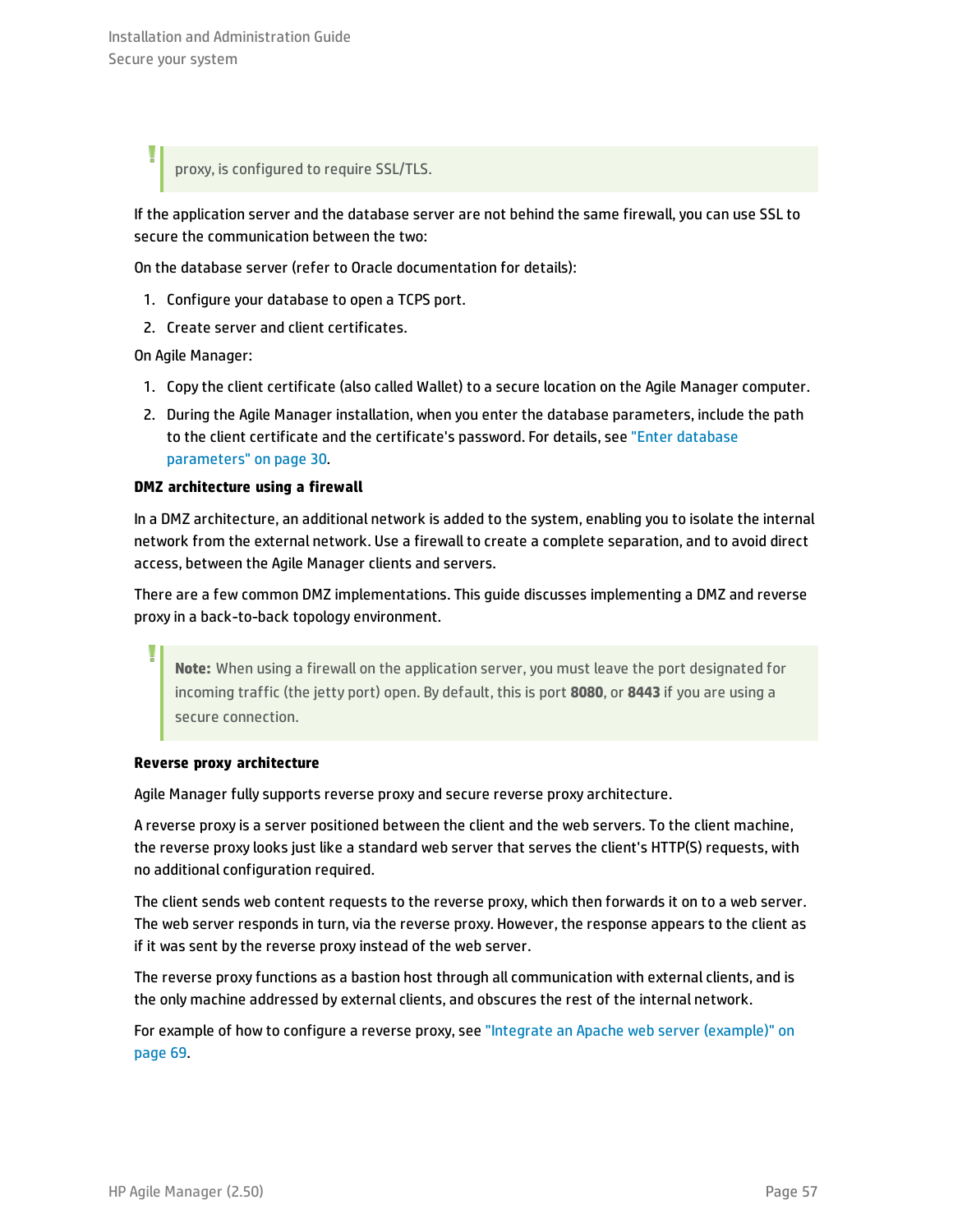<span id="page-57-1"></span>Benefits to using a reverse proxy:

- Ability to place the application server on a separate machine in the internal network.
- No DMZ protocol translation. Incoming and outgoing protocol are identical. Only header changes occur.
- Only http(s) access to the reverse proxy is allowed. This enables improved communication protection by stateful packet inspection firewalls.
- Only http(s) access to the reverse proxy is allowed. This enables improved communication protection by stateful packet inspection firewalls.
- Ability to define a static and restricted set of redirect requests on the reverse proxy.
- Access to most web server security features, such as authentication methods and encryption.
- Screening of server IP addresses, as well as internal network architecture.
- NAT firewall support.
- A minimal number of required open ports in the firewall.
- Ease of maintenance. You can add patches to your reverse proxy as needed.
- The only accessible client of the web server is the reverse proxy.
- <span id="page-57-2"></span>• The reverse proxy provides good performance compared to other bastion solutions.

#### **Secure communication channels**

Agile Manager supports the following secure channels:

- <sup>l</sup> **Client / Application server.** In general, trust is only needed on the client. This is a trust to the authority that issued the server certificate for the Agile Manager application server.
- <sup>l</sup> **Application server / LDAP server.** Configure LDAP settings in the **Configuration** > **Authentication** page in the Agile Manager Administration site. For details, see "Configure LDAP [authentication"](#page-85-1) on [page](#page-85-1) 86.
- <sup>l</sup> **Application server / Mail server.** Specify a secure port when defining the mail server.
- <sup>l</sup> **Reverse proxy or load balancer / Application server.** Configure the Agile Manager application server with SSL/TLS.

<span id="page-57-0"></span>On the reverse proxy or load balancer, use a secure connection to the Agile Manager server, such as **https://<server>:8443/agm**

### Secure system administration

Your Agile Manager site is managed using the Agile Manager Administration site.

• Secure the Administration site by changing the system administrator password during the initial setup (see "Enter system [administrator](#page-35-0) login information" on page 36), or later in the Agile Manager Administration site. Use the Administration site to designate other system administrators.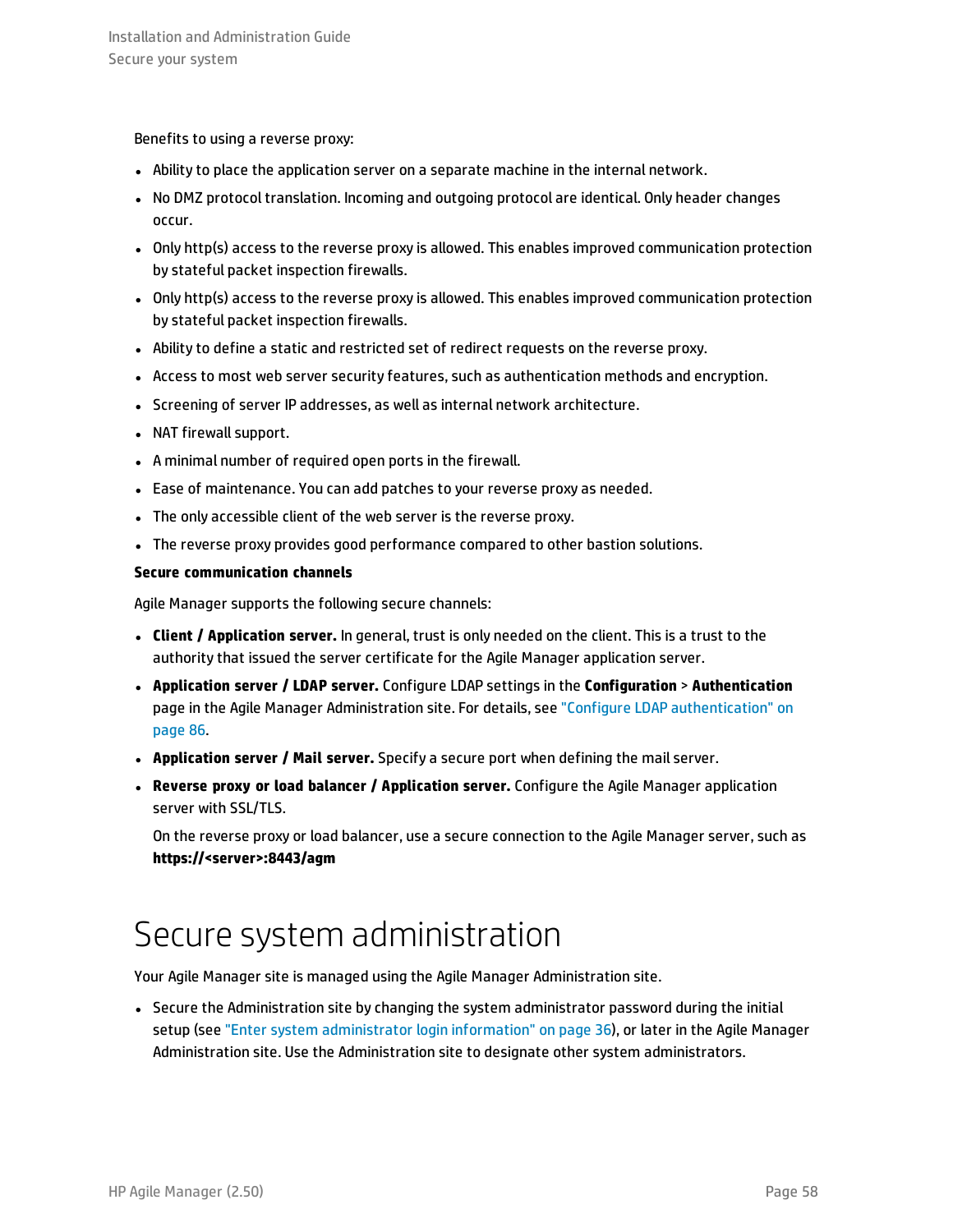To manage system administrators and passwords, see the **Configuration** > **Users** administration page. Use a strong password for the system administrator. For more details, see ["Secure](#page-58-0) user [authentication"](#page-58-0) below.

- Restrict site customization by modifying user permissions in the Agile Manager configuration area (**Site** > **Users**). For details, see the *Agile Manager Help Center*.
- <sup>l</sup> To debug user actions, set the log level to **Debug**. Be sure to revert the log level back to the previous value when you are finished debugging. For details, see the Agile Manager Administration site (**Servers** > **Application**) and "Configure [application](#page-78-1) server settings" on page 79.
- <sup>l</sup> After updating your licenses, store the license file in a secure location to prevent unauthorized access. For more details, see "Update user [licenses"](#page-88-0) on page 89.

<span id="page-58-0"></span>For details see "Log in to Agile [Manager"](#page-49-0) on page 50 and "Agile Manager system [administration"](#page-77-0) on page [78.](#page-77-0)

## Secure user authentication

Agile Manager supports the following authentication methods:

- <sup>l</sup> **Create users directly in Agile Manager.** This option is not secured. For secure access, use external LDAP authentication.
- <sup>l</sup> **LDAP authentication.** Import users from any LDAP provider that supports LDAP3.

Authentication is configured in the Agile Manager Administration site (**Configuration** > **Authentication**). Users are added or imported by site administrators in the Agile Manager configuration area (**Site** > **Users**).

For details see "Log in to Agile [Manager"](#page-49-0) on page 50, "Configure user [authentication"](#page-85-2) on page 86, and the *Agile Manager Help Center*.

### **Secure authentication FAQs**

| <b>Ouestion</b>                             | Answer                                          |
|---------------------------------------------|-------------------------------------------------|
| Can Agile Manager require account passwords | LDAP authentication is the recommended          |
| that conform to corporate policy?           | solution for ensuring password policy support.  |
| Which LDAP providers does Agile Manager     | Agile Manager works with any LDAP provider that |
| support?                                    | supports the LDAP3 protocol.                    |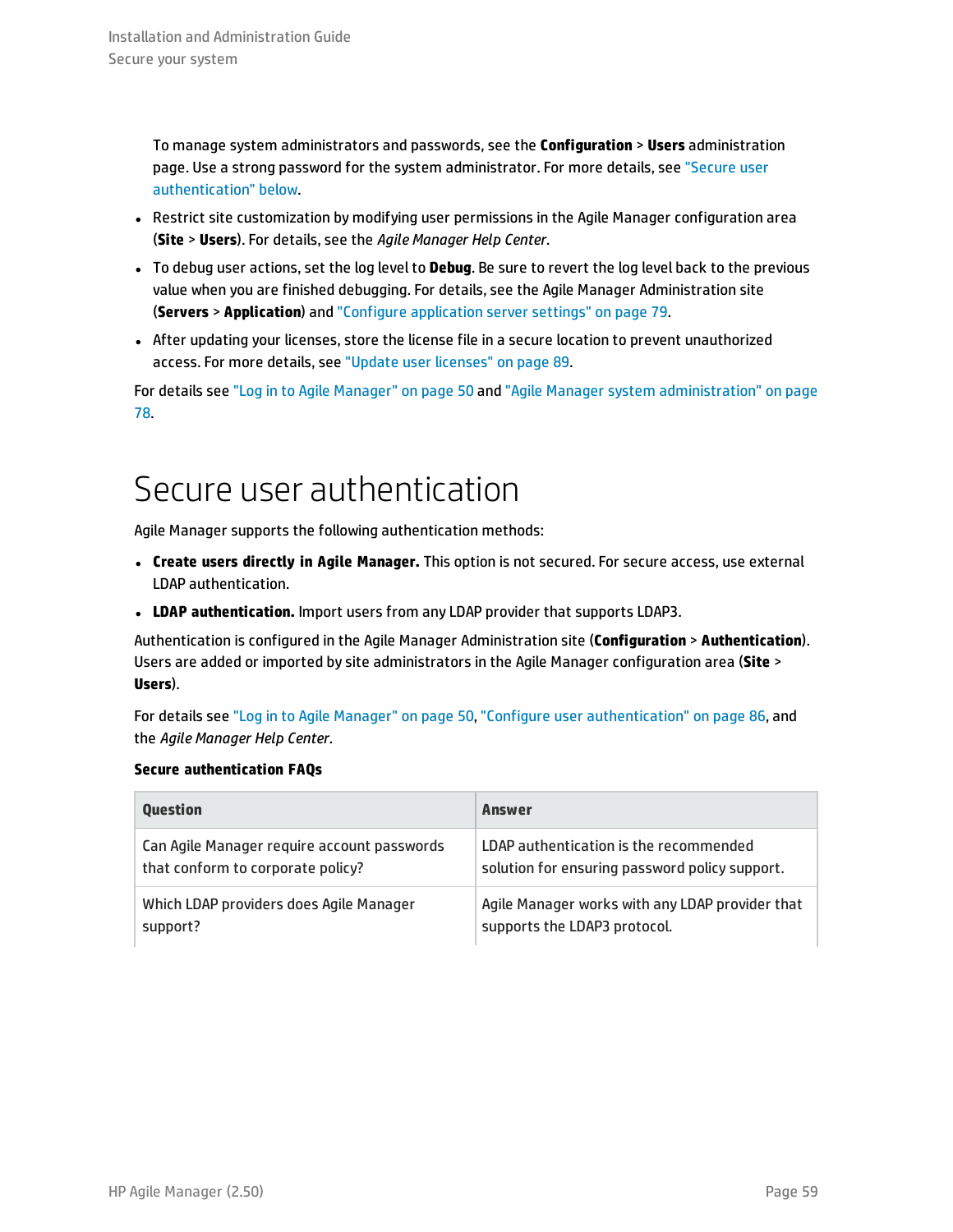| Question                                                                                                                                                                        | <b>Answer</b>                                                                                                                                                                                                                                                                                                                             |
|---------------------------------------------------------------------------------------------------------------------------------------------------------------------------------|-------------------------------------------------------------------------------------------------------------------------------------------------------------------------------------------------------------------------------------------------------------------------------------------------------------------------------------------|
| Describe the session management and session<br>lockout mechanisms.<br>How does Agile Manager respond if verification<br>fails? Is the user locked out? Can it be<br>configured? | Agile Manager manages sessions at the user<br>level. Inactivity timeouts can be configured by<br>system administrators using the Agile Manager<br>Administration site (Site Configuration ><br>General).<br>LDAP configuration only: Users who attempt a<br>series of incorrect logins are locked out of Agile<br>Manager for 30 minutes. |

### <span id="page-59-0"></span>Secure user authorization

User access to Agile Manager resources is authorized based on the user's role and permissions.

Before accessing Agile Manager, users must be added or imported in Agile Manager and activated. Users are automatically activated as long as you have available licenses.

| Users can have any of the following roles: |  |
|--------------------------------------------|--|
|--------------------------------------------|--|

| Role name                             | <b>Description</b>                                                                                                                                                                                  | Configure on                                                                                        |
|---------------------------------------|-----------------------------------------------------------------------------------------------------------------------------------------------------------------------------------------------------|-----------------------------------------------------------------------------------------------------|
| <b>System</b><br><b>Administrator</b> | Has read and write access to the Agile Manager On Premise<br>System Administration site.<br>No default privileges in the Agile Manager application.                                                 | The System<br>Administration<br>Configuration ><br><b>Users</b> page.                               |
|                                       |                                                                                                                                                                                                     | For details, see<br>"Define system<br>administrators and<br>reset user<br>passwords" on<br>page 91. |
| <b>Site</b><br><b>Administrator</b>   | Has read and write access to Site configuration pages and<br>the <b>Workspace</b> > Users configuration page.<br>Site administrators can restrict the workspaces that site<br>users have access to. | The Site > Users<br>configuration page.                                                             |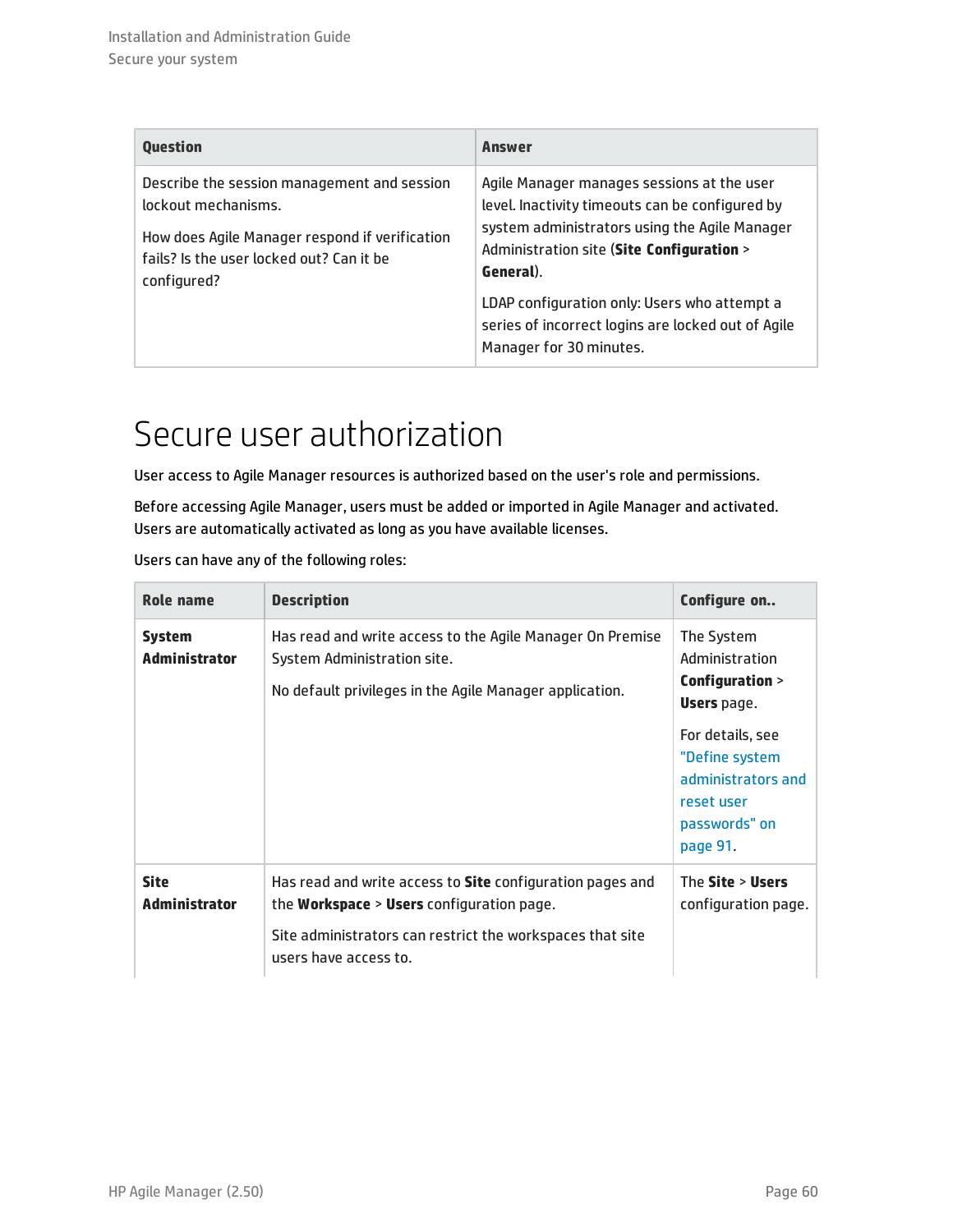| <b>Role name</b>                         | <b>Description</b>                                                                                                                                                                                                                                                                                                                                                                                                                                                                                                                                                                                                                                                                                                                                                                                                                                                                       | Configure on                                                                  |
|------------------------------------------|------------------------------------------------------------------------------------------------------------------------------------------------------------------------------------------------------------------------------------------------------------------------------------------------------------------------------------------------------------------------------------------------------------------------------------------------------------------------------------------------------------------------------------------------------------------------------------------------------------------------------------------------------------------------------------------------------------------------------------------------------------------------------------------------------------------------------------------------------------------------------------------|-------------------------------------------------------------------------------|
| <b>Workspace</b><br><b>Administrator</b> | Has read and write access to all application pages and<br>functions, as well as the Workspace and Integrations<br>configuration areas.<br>Workspace administrators can restrict the applications<br>that workspace users have access to.                                                                                                                                                                                                                                                                                                                                                                                                                                                                                                                                                                                                                                                 | The Site > Users or<br><b>Workspace &gt; Users</b><br>configuration<br>pages. |
| <b>Team Member</b>                       | Users can view only items associated with the applications<br>to which they have access.<br>Has read and write access to all application pages and<br>functions for the applications to which they have access.<br>The following exceptions apply:<br>• Workspace administrators can set permissions to<br>prevent team members from deleting items created by<br>others.<br>When the Allow Team Members to delete backlog<br>items created by others option is cleared, team<br>members can only delete themes, features, and backlog<br>items that they author. By default, this option is<br>selected, and team members can delete any items.<br>Regardless of configuration, Team Members can modify<br>tasks and acceptance tests, regardless of who the<br>author is.<br>• Team members have read-only access to the Author<br>field. This field can be modified only by Workspace | The Site > Users or<br><b>Workspace &gt; Users</b><br>configuration<br>pages. |
|                                          | Administrators.                                                                                                                                                                                                                                                                                                                                                                                                                                                                                                                                                                                                                                                                                                                                                                                                                                                                          |                                                                               |
|                                          | Team members have view access only to public favorites<br>on grid pages, to public Dashboard favorites, and to the<br>public Dashboard gallery. Team members can no longer<br>create, update, or delete these items.<br><b>Team members</b> can also make only the following<br>$\bullet$<br>configuration changes:<br>• Modify team work hours per day and working days in<br>sprint for their team, from the bucket in the Release<br><b>Backlog only.</b><br>Modify ALI configurations.                                                                                                                                                                                                                                                                                                                                                                                               |                                                                               |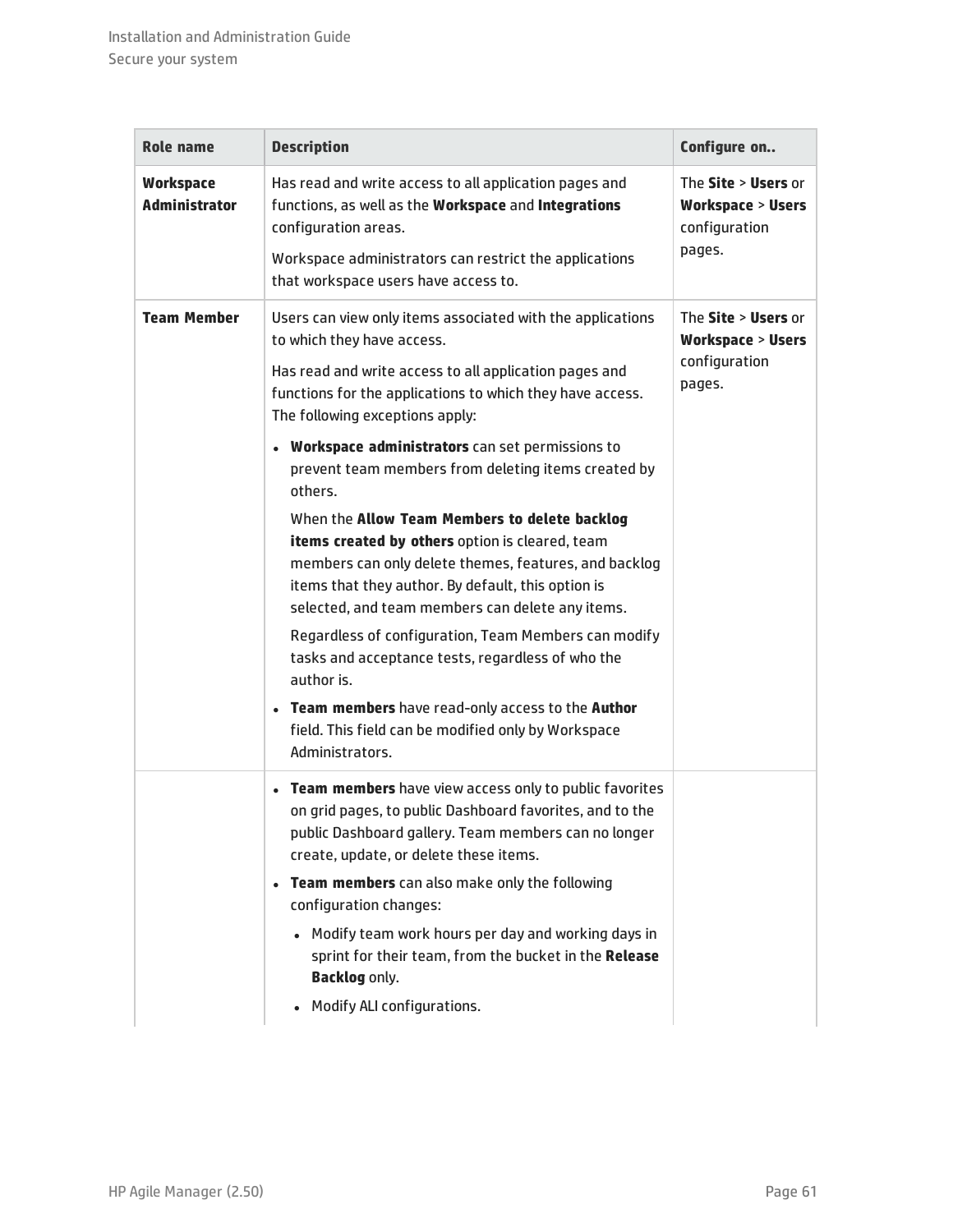| <b>Role name</b>                           | <b>Description</b>                                                                                                                                                                                                                                                                                                                                                                                                                         | Configure on                                                                  |
|--------------------------------------------|--------------------------------------------------------------------------------------------------------------------------------------------------------------------------------------------------------------------------------------------------------------------------------------------------------------------------------------------------------------------------------------------------------------------------------------------|-------------------------------------------------------------------------------|
| <b>Viewer</b>                              | Has read access only for all backlog items, grid pages, and<br>the Sprint Closure page. Can also watch backlog items to<br>receive notifications about status updates.<br>Additionally:<br>Has read and write access to private favorites on grid<br>pages.<br>• Can create private buckets on the Defect Management<br>page.<br>Has read access on the Dashboard, and read and write<br>access for private Dashboard items and favorites. | The Site > Users or<br><b>Workspace &gt; Users</b><br>configuration<br>pages. |
| <b>Integration</b><br><b>Administrator</b> | Has read and write access to the Integrations configuration<br>area to configure NextGen Synchronizer.                                                                                                                                                                                                                                                                                                                                     | The Site > Users or<br><b>Workspace &gt; Users</b><br>configuration<br>pages. |
| <b>Integration</b><br><b>Bridge</b>        | Manages communication between Agile Manager and the<br>Integration Bridge.                                                                                                                                                                                                                                                                                                                                                                 | The Site > Users<br>configuration page.                                       |
|                                            | Note:<br>• For security purposes, this user should have no<br>other roles.<br>This role is supported for backward compatibility<br>only.<br>It is used for existing Integration Bridges that<br>still connect to Agile Manager using Agile<br>Manager user credentials.                                                                                                                                                                    |                                                                               |

<span id="page-61-0"></span>For details about defining site and workspace users and ALI, see the *Agile Manager Help Center*.

## Data integrity

Data integrity is a critical security requirement, and the data backup procedure is an integral part of this requirement. Agile Manager does not provide backup capabilities. Backup is the responsibility of the Oracle database administrator.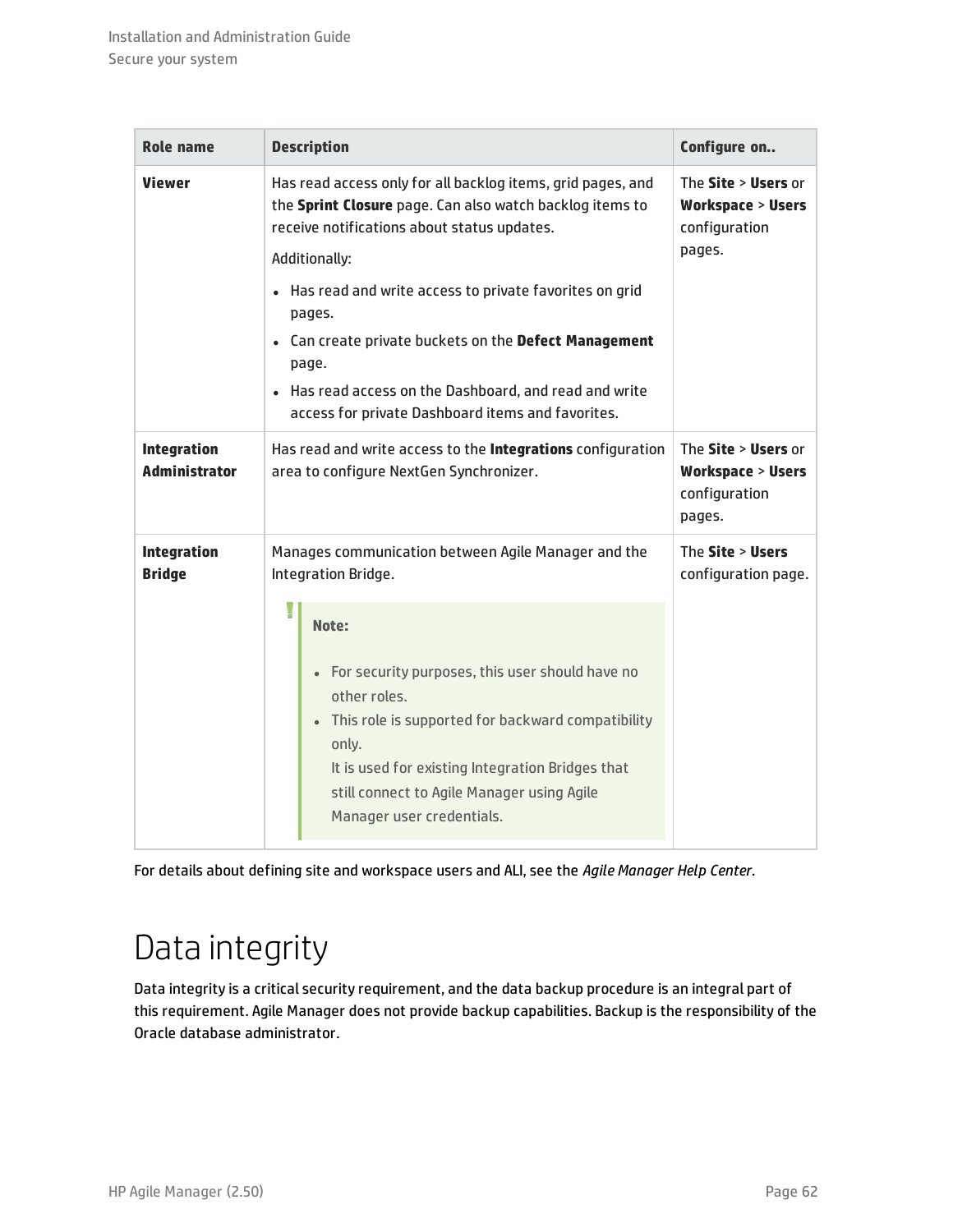Consider the following when backing up your system:

• Backup is especially important before critical actions such as upgrade.

You can restore your site to a specific backup file using the Agile Manager Administration site (**Servers** > **Database Server**). For details, see ["Configure](#page-81-0) database settings" on page 82.

- Backup files should be stored properly according to the industry best practices to avoid unauthorized access.
- Data backup consumes a lot of resources. It is strongly recommended to avoid running backups during peak demand times.

**Note:** When backing up the database, ensure that the file repository is backed up at the same time to reflect the same system state.

## <span id="page-62-0"></span>Data encryption

I

Agile Manager supports the following types of encryption:

<sup>l</sup> **Agile Manager encryption.** Agile Manager stores sensitive credentials, encrypted, in the database.

Examples of sensitive data include credentials to the database server used by Agile Manager, credentials to the LDAP and SMTP servers that Agile Manager integrates with, and credentials for machines that contain user data.

Agile Manager uses the following security configuration:

JCE crypto source, Symmetric block cipher, 3DES engine, 192 key size LW crypto source, Symmetric block cipher, AES engine, 256 key size

- <sup>l</sup> **Password encryption.** User passwords are never stored.Only the hash versions of passwords are stored.
- <sup>l</sup> **Transparent Data Encryption (TDE).** Agile Manager is certified to work with TDE for Oracle databases.
- <sup>l</sup> **Full Disk Encryption (FDE).** FDE is supported for all system components, including database, server, repository server, and client machines.

**Caution:** Implementing TDE or FDE can impact system performance. For details, contact the vendor providing your encryption.

Ø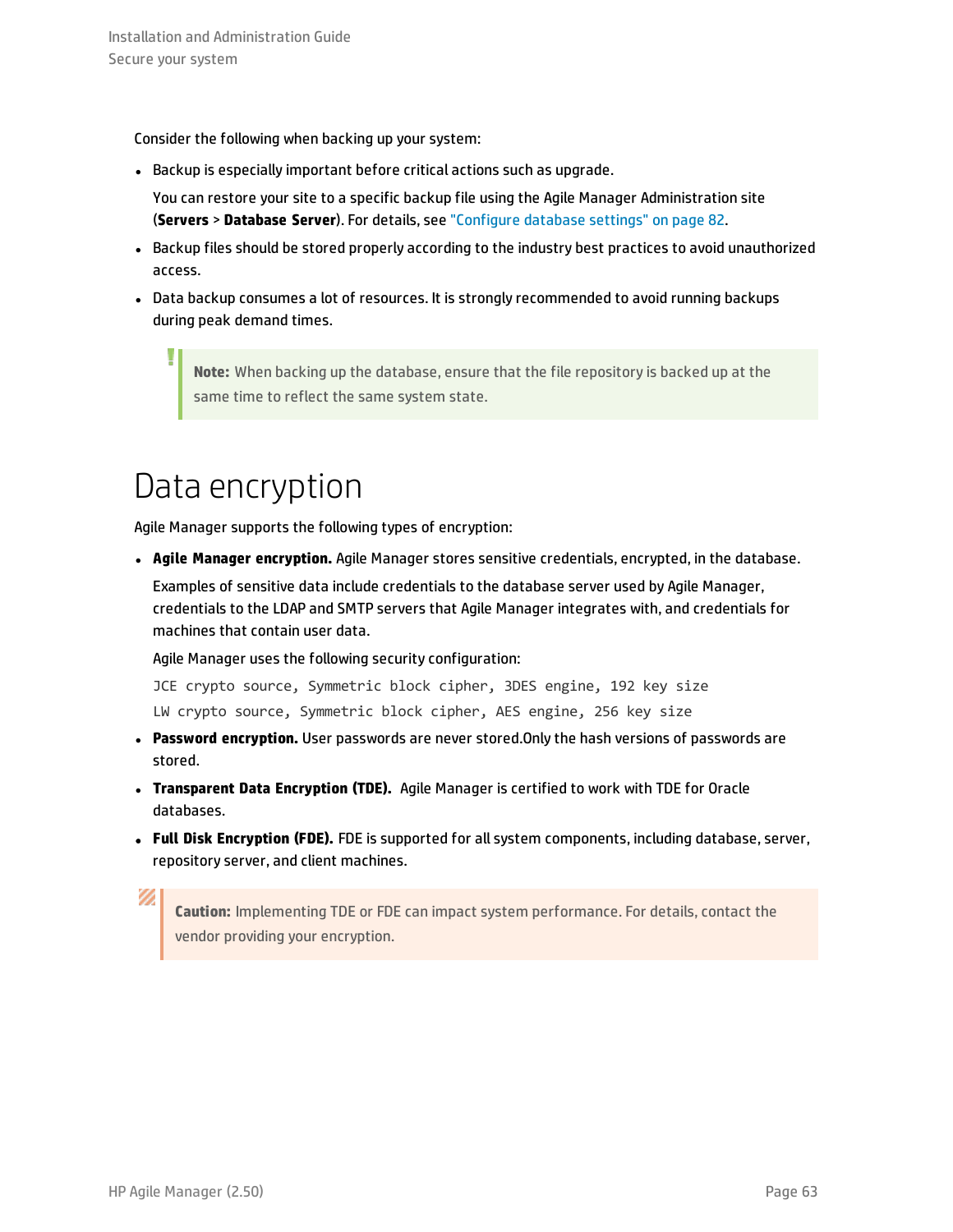### **Encryption FAQs**

| <b>Question</b>                                                                                                                                                                                                                              | Answer                                                                                                                                   |
|----------------------------------------------------------------------------------------------------------------------------------------------------------------------------------------------------------------------------------------------|------------------------------------------------------------------------------------------------------------------------------------------|
| Does Agile Manager transmit account passwords<br>in an approved encrypted format?                                                                                                                                                            | It is strongly recommended to enable SSL/TLS on<br>the Agile Manager and LDAP servers to ensure<br>secure account password transmission. |
|                                                                                                                                                                                                                                              | For details, see "Uninstall Agile Manager" on page<br>39 and "Configure LDAP authentication" on page<br>86.                              |
| Does Agile Manager store account passwords in<br>approved encrypted format?                                                                                                                                                                  | User passwords are not stored at all, only the<br>hash versions.                                                                         |
|                                                                                                                                                                                                                                              | Internal system passwords are stored in AES 256.                                                                                         |
| Does Agile Manager use the Federal Information<br>Processing Standard (FIPS) 140-2 validated<br>cryptographic modules and random number<br>generator to implement encryption, key<br>exchange, digital signature, and hash<br>functionality? | The cryptography provider used by Agile Manager<br>is not FIPS validated.                                                                |
| What base product and service authentication<br>methods are provided?                                                                                                                                                                        | Agile Manager can be configured to support the<br>following authentication methods:                                                      |
|                                                                                                                                                                                                                                              | Username/password                                                                                                                        |
|                                                                                                                                                                                                                                              | • LDAP authentication                                                                                                                    |
|                                                                                                                                                                                                                                              | For details, see "Secure user authentication" on<br>page 59.                                                                             |
| Are there any default vendor-supplied passwords<br>or other security parameters embedded in Agile<br>Manager?                                                                                                                                | Yes. Default passwords can be replaced during<br>installation and configuration.                                                         |
|                                                                                                                                                                                                                                              | Installation and configuration is described in<br>"Install Agile Manager" on page 27.                                                    |

## <span id="page-63-0"></span>Data logging

Agile Manager provides the following types of logs:

["Application](#page-64-1) logs" on the next page

["Entity](#page-64-2) logs" on the next page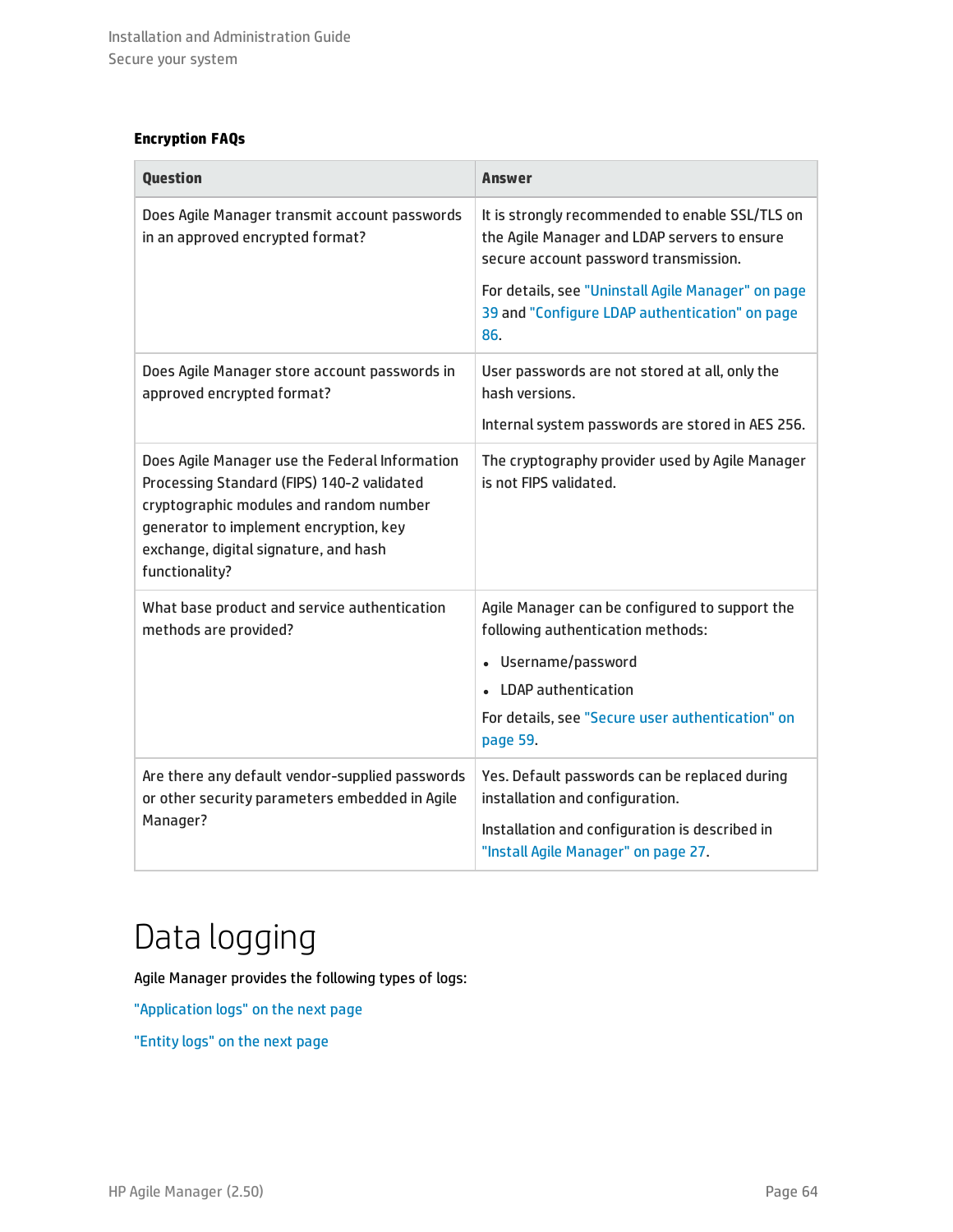### <span id="page-64-1"></span>**Application logs**

Application log files can report all system events, depending on the log level configured in the Agile Manager Administration site (**Servers** > **Application**). The period of time that log data is kept is configurable, and the default is unlimited.

<span id="page-64-2"></span>For details, see "Configure [application](#page-78-1) server settings" on page 79.

### **Entity logs**

Changes to existing entities, such as defects and user stories, are stored in the database as entity history. You can view entity history from the **Details** page in Agile Manager.

Entity history is kept as long as the entity itself is not deleted. For this reason, we recommend assigning backlog items to a dedicated release, feature, or theme as an alternative to permanent deletion. Administrators can also archive themes and features to remove them from backlog grids and graphs.

### For details, see the *Agile Manager Help Center*.

**Note:** It is the user's responsibility not to insert unprotected and sensitive data into regular Agile Manager entity fields.

### **Log file FAQs**

| <b>Ouestion</b>                                                                                      | <b>Answer</b>                                                                                             |
|------------------------------------------------------------------------------------------------------|-----------------------------------------------------------------------------------------------------------|
| Does Agile Manager audit access to need-to-<br>know information and key application events?          | The information can be obtained from the<br>application log files or the Agile Manager entity<br>history. |
| Does Agile Manager display the user's time and<br>date of the last change in data content?           | This information is available in Agile Manager<br>entity history.                                         |
| Does Agile Manager support the creation of<br>transaction logs for access and change to the<br>data? | This information can be found in the application<br>logs, depending on log level.                         |

## <span id="page-64-0"></span>Configure SSL/TLS on the application server

The following procedure describes how to configure a Secure Socket Layer (SSL) or Transport Layer Security (TLS) connection to Agile Manager, on the Agile Manager application server.

**See also:** ["Configure](#page-85-0) SSL/TLS on the LDAP server" on page 86 and ["Configure](#page-83-1) an email [notification](#page-83-1) server" on page 84.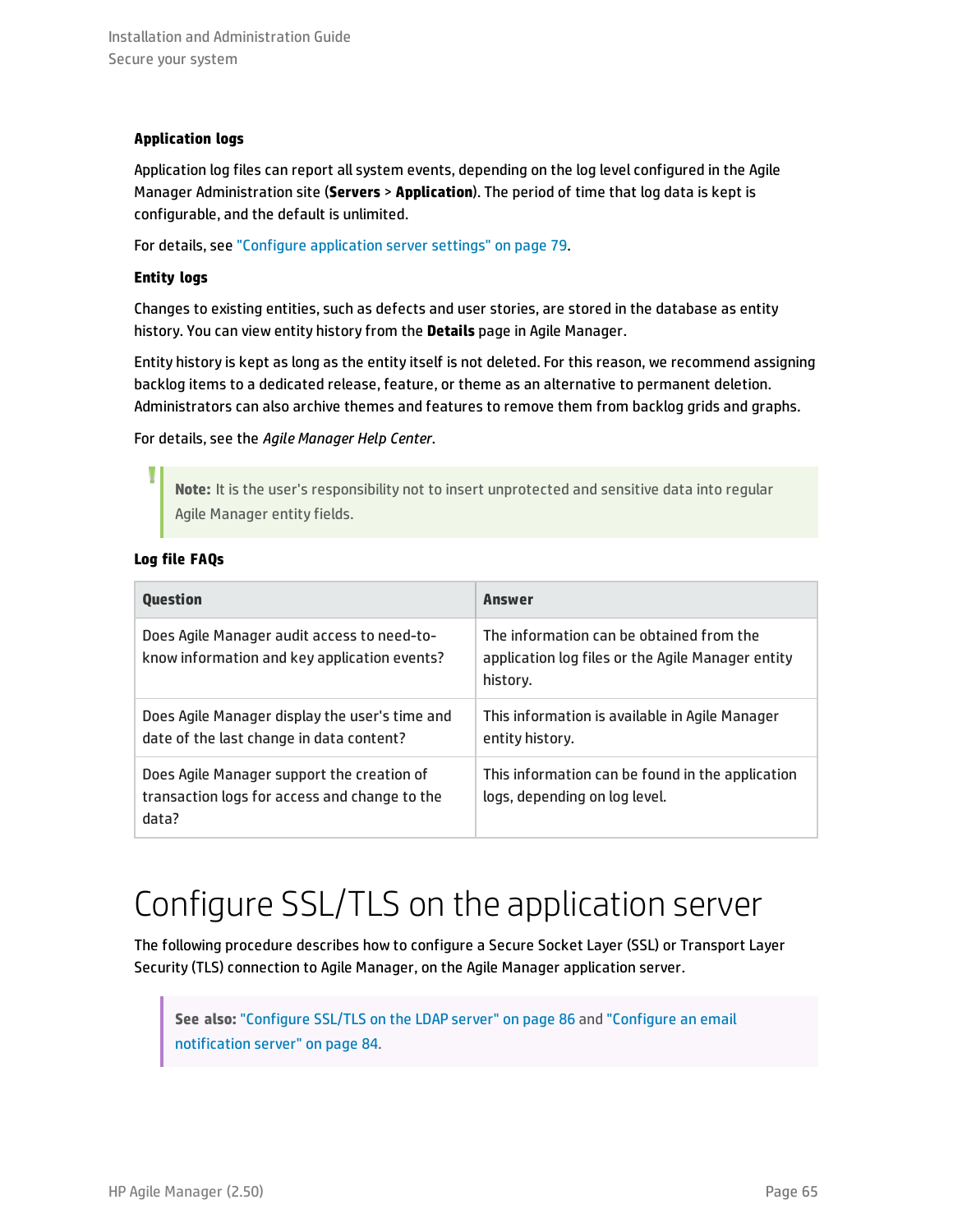V)

**Caution:** This procedure must be performed only after installing Agile Manager. For details, see "Install Agile [Manager"](#page-26-1) on page 27.

- 1. Log in to the server machine as the same user who installed Agile Manager (either **root** or the **agmadmin** sudo user).
- 2. Obtain the server certificate issued to the name of this server in java keystore format. It must contain a private key and the certificate authority that issued it.

Copy the certificate to the **/opt/hp/agm/server/conf/** folder and rename to **server.keystore**.

Alternatively, *for non-production purposes only*, you can create this certificate by yourself as follows:

Run the following commands one by one (where **<server>** is the fully qualified name of the Agile Manager application server).

```
cd \simexport SERVER_DN="CN=<server>,OU=X,O=Y,L=Z,S=XY,C=YZ"
export KSDEFAULTS="-storepass changeit"
export KEYINFO="-keyalg RSA"
/opt/hp/agm/java/jre/bin/keytool -genkey -alias tomcat -dname $SERVER_DN
$KSDEFAULTS -keystore server.keystore $KEYINFO -keypass changeit
cp ~/server.keystore /opt/hp/agm/conf/server.keystore
/opt/hp/agm/java/jre/bin/keytool -export -alias tomcat -file temp_
server.cer $KSDEFAULTS -keystore server.keystore
/opt/hp/agm/java/jre/bin/keytool -import -keystore
/opt/hp/agm/java/jre/lib/security/cacerts $KSDEFAULTS -alias tomcat -file
temp_server.cer
```
- 3. Verify that all users have logged out of Agile Manager, and stop the Agile Manager service: /opt/hp/agm/wrapper/HPALM stop
- 4. Navigate to the **/opt/hp/agm/server/conf/** directory and open the **jetty.xml** file.

Under the **Configure** element, add the section below.

**Note:** As a best practice, we recommend including the bold lines in the section below. This restricts the use of certain cryptographic algorithms and protocols in Agile Manager, and ensures that only the most secure protocols and ciphers are used.

Before you do this, [download](http://www.oracle.com/technetwork/java/javase/downloads/jce-7-download-432124.html) Java Cryptography Extension (JCE) Unlimited Strength policy files to get full strength ciphers like AES-256. Download the files from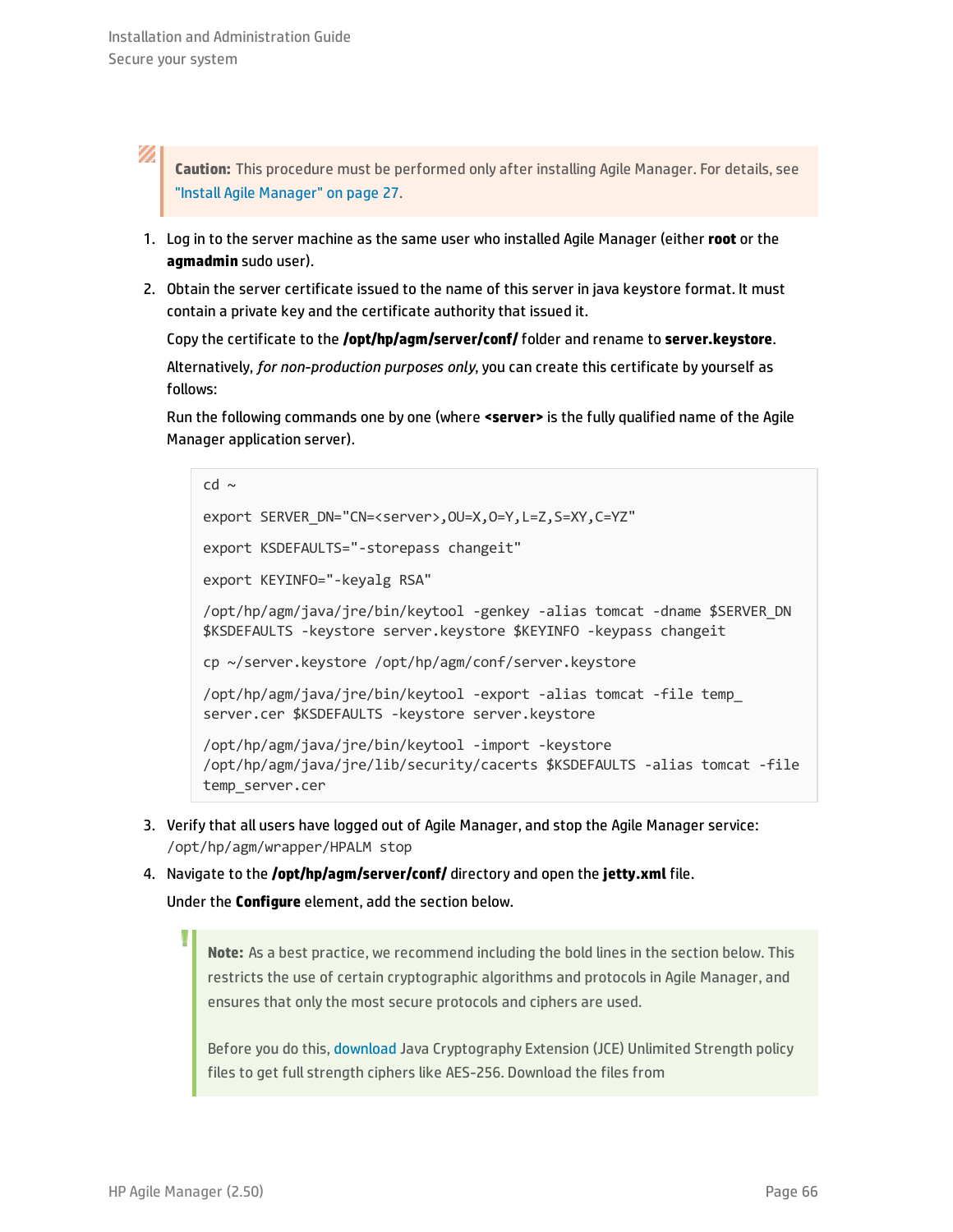I

**http://www.oracle.com/technetwork/java/javase/downloads/jce-7-download-432124.html**.

Unzip and copy the two JAR files to this location: **<Agile Manager installation folder>/java/jre/lib/security**

```
<New id="sslContextFactory"
class="org.eclipse.jetty.http.ssl.SslContextFactory">
    <Set name="ExcludeProtocols">
        <Array type="java.lang.String">
              <Item>SSLv3</Item>
        </Array>
    </Set>
</New>
<Call name="addConnector">
 <Arg>
    <New class="org.eclipse.jetty.server.ssl.SslSocketConnector">
       <Arg><Ref id="sslContextFactory" /></Arg>
       <Set name="host"><Property name="jetty.host" /></Set>
       <Set name="Port">8443</Set>
       <Set name="maxIdleTime">30000</Set>
       <Set name="keystore">/opt/hp/agm/conf/server.keystore</Set>
       <Set name="password">changeit</Set>
       <Set name="keyPassword">changeit</Set>
       <Set
name="truststore">/opt/hp/agm/java/jre/lib/security/cacerts</Set>
       <Set name="trustPassword">changeit</Set>
       <Set name="IncludeCipherSuites">
            <Array type="java.lang.String">
                  <Item>TLS_RSA_WITH_AES_256_CBC_SHA</Item>
                  <Item>TLS_RSA_WITH_AES_128_CBC_SHA</Item>
                  <Item>TLS_ECDHE_RSA_WITH_AES_256_CBC_SHA</Item>
                  <Item>TLS_ECDHE_RSA_WITH_AES_128_CBC_SHA</Item>
            </Array>
       </Set>
    </New>
 </Arg>
</Call>
```
- 5. In the added section, do the following:
	- If you want to change the port number, replace 8443 with the new port number.
	- <sup>l</sup> If you have changed the default keystore password (recommended), replace **changeit** with the new password.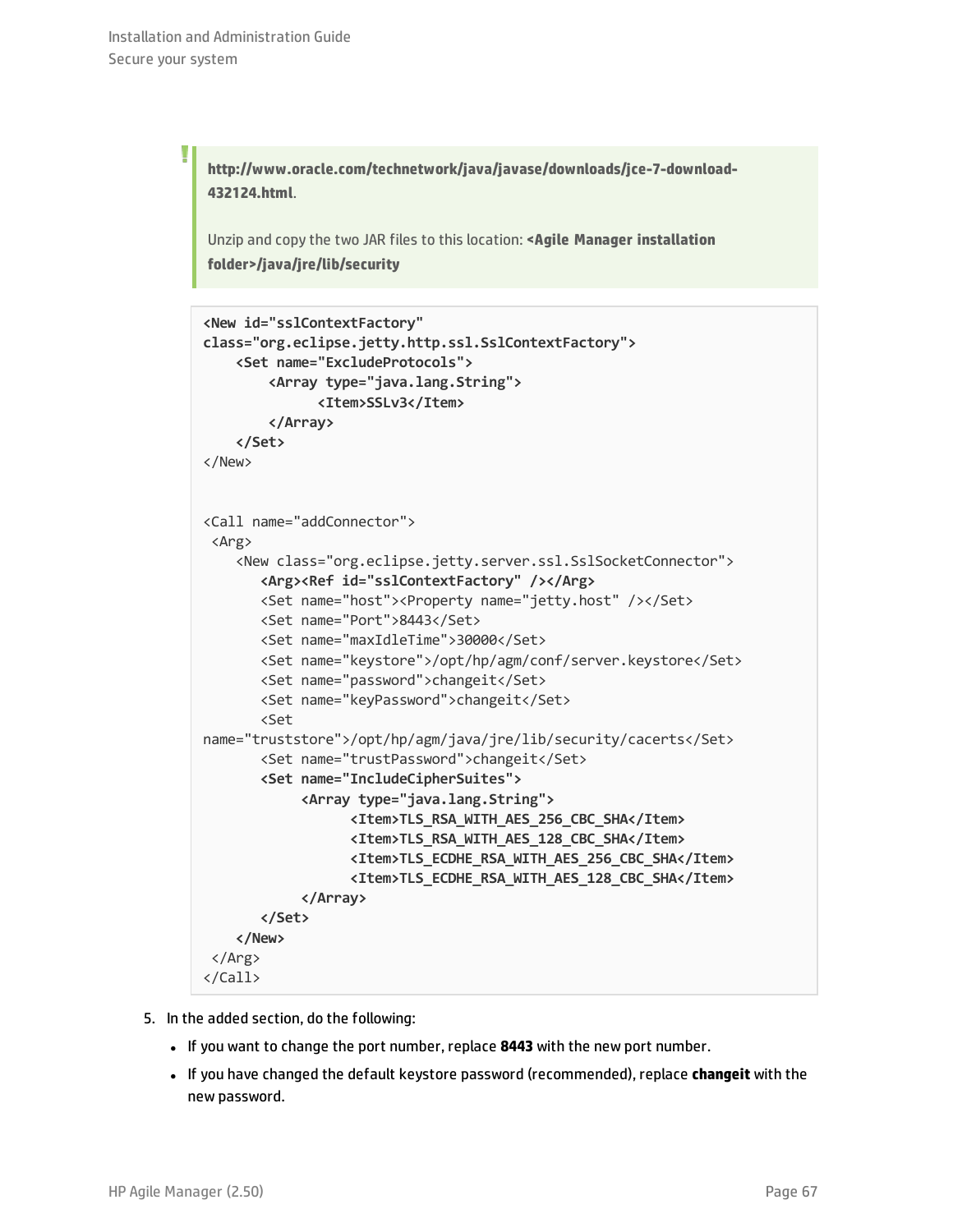- 6. (Optional) To encrypt the password, perform the following steps:
	- a. Run: /opt/hp/agm/java/jre/bin/java -cp ".:/opt/hp/agm/server/lib/\*:/opt/hp/agm/server/lib/ext/" org.eclipse.jetty.http.security.Password <password>

For example, if you run the following command:

/opt/hp/agm/java/jre/bin/java -cp ".:/opt/hp/agm/server/lib/\*:/opt/hp/agm/server/lib/ext/" org.eclipse.jetty.http.security.Password changeit

The output will appear as follows:

changeit OBF:1vn21ugu1saj1v9i1v941sar1ugw1vo0 MD5:b91cd1a54781790beaa2baf741fa6789

- b. In the **jetty.xml** file, replace the plain text password with the encrypted output, including the **OBF** and **MD5** prefix.
- 7. After ensuring that the SSL/TLS connection works, disable non-HTTP access to the Agile Manager application server. In the **jetty.xml** file, locate the following section and comment it out by placing **<!--** at the beginning of the section, and **-->** at the end.

```
For example:
```

```
\lt!! -<Call name="addConnector">
<Arg>
<New class="org.eclipse.jetty.server.nio.SelectChannelConnector">
<Set name="host"><Property name="jetty.host" /></Set>
<Set name="port"><Property name="jetty.port" default="8080"/></Set>
<Set name="maxIdleTime">300000</Set>
<Set name="Acceptors">2</Set>
<Set name="statsOn">false</Set>
<Set name="confidentialPort">8443</Set>
<Set name="lowResourcesConnections">20000</Set>
<Set name="lowResourcesMaxIdleTime">5000</Set>
</New>
```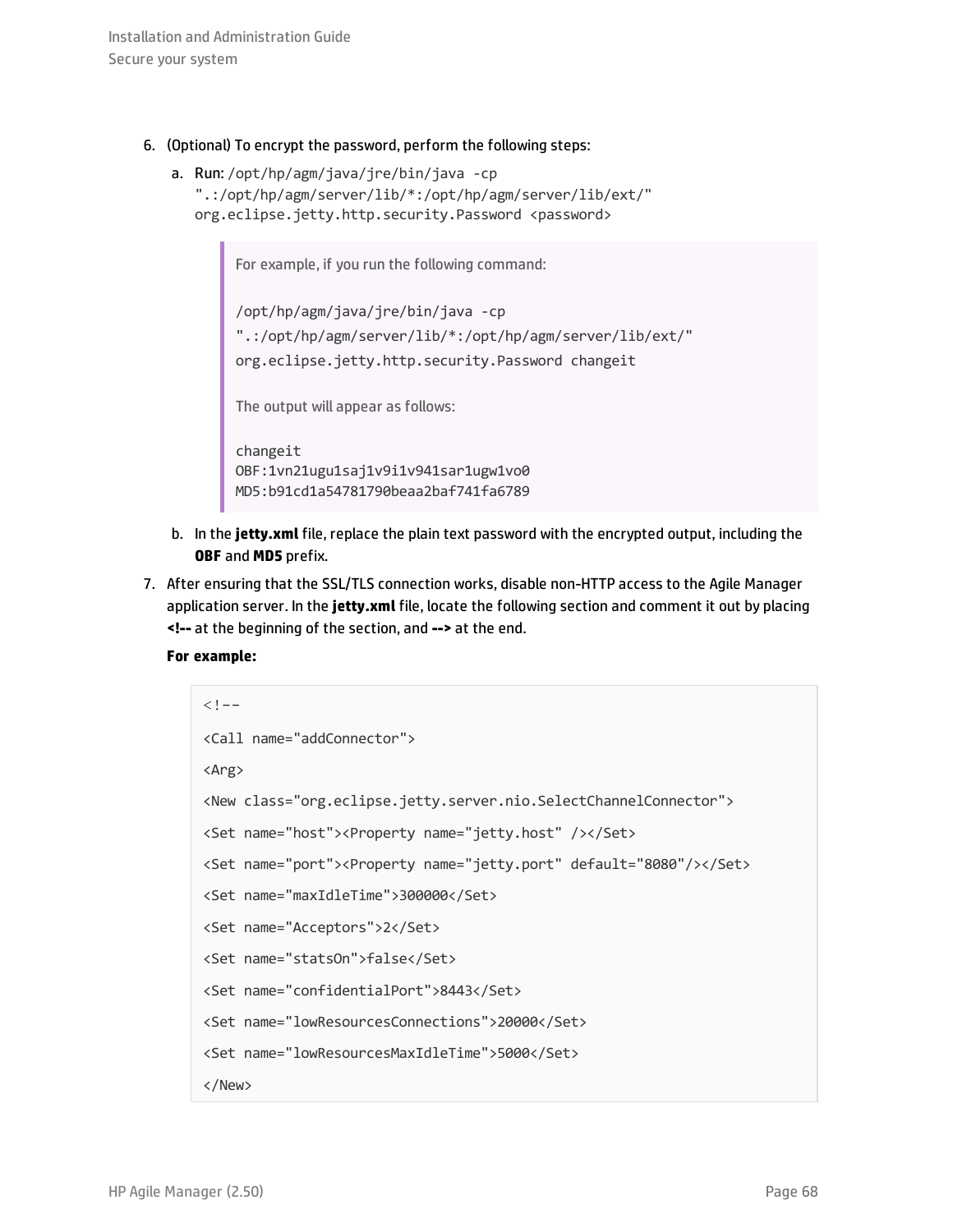```
</Arg>
</Call>
-->
```
**Note:** It is possible that this section in your **jetty.xml** file is slightly different.

8. Save the **jetty.xml** file.

Ī

- 9. Restart the Agile Manager service: /opt/hp/agm/wrapper/HPALM restart
- 10. Connect to Agile Manager using port 8443, or the number of the new port if you changed it above. Connect to Agile Manager as described in using the following URLs:

| <b>Agile Manager</b>              | https:// <server>:<port>/agm/login</port></server> |
|-----------------------------------|----------------------------------------------------|
| Agile Manager Administration site | http:// <server>:<port>/agm/admin</port></server>  |

## <span id="page-68-0"></span>Integrate an Apache web server (example)

To support external authentication or to increase security, place the Agile Manager application server behind a secure reverse proxy. For details, see "Reverse proxy [architecture"](#page-56-0) on page 57.

This section describes one way to do this, by configuring the Apache Web server to redirect requests to the Agile Manager application server.

**Note:** Configure the Apache Web server to work in proxy HTTP mode. We recommend using Apache HTTP Server version 2.4.

- 1. Verify that the Apache Web server is stopped.
- 2. Navigate to the **<Apache Home directory>\conf** directory.
- 3. Open the **httpd.conf** file.
- 4. Uncomment or add the following load module commands:

LoadModule proxy\_module modules/mod\_proxy.so LoadModule proxy\_http\_module modules/mod\_proxy\_http.so LoadModule rewrite\_module modules/mod\_rewrite.so

**Note:** Make sure that all of the above modules exist in your Apache installation.

5. Add the following section to the end of the file (see [note](#page-70-0) below).

I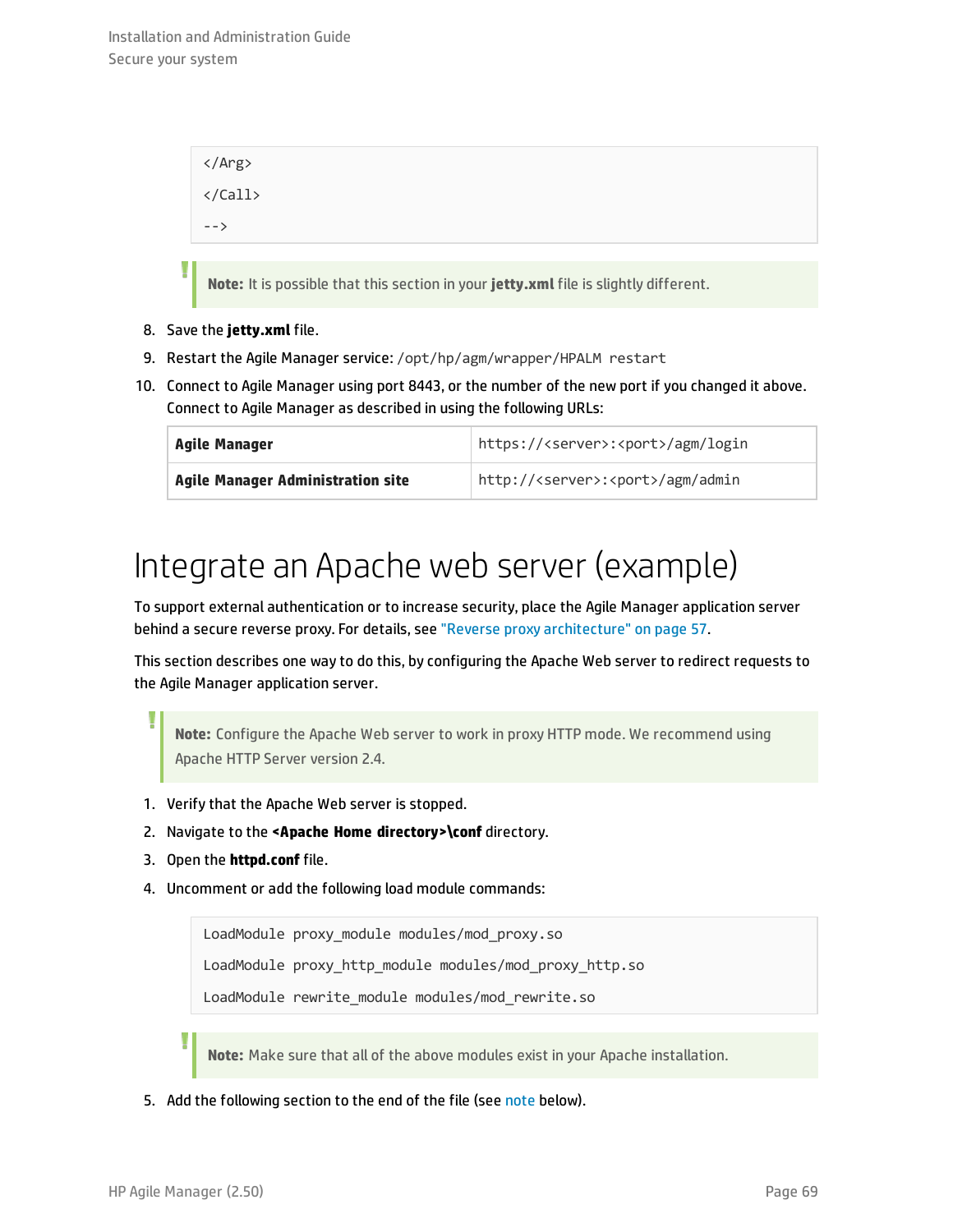# Turn off support for true Proxy behavior as we are acting as a reverse proxy ProxyRequests Off # Turn off VIA header as we know where the requests are proxied ProxyVia Off # Set the permissions for the proxy <Proxy \*> AddDefaultCharset off Order deny,allow Allow from all </Proxy> # Turn on Proxy status reporting at /status # This should be better protected than: Allow from all ProxyStatus On <Location /status> SetHandler server-status Order Deny,Allow Allow from all </Location> # Configuring mod\_proxy\_http # To connect to servlet container with HTTP protocol, the # ProxyPass directive can be used to send requests received on a # particular URL to a Jetty instance. ProxyPreserveHost off ProxyPass /qcbin http://<server>:<port>/qcbin ProxyPassReverse /qcbin http://<server>:<port>/qcbin ProxyPass /agm http://<server>:<port>/agm ProxyPassReverse /agm http://<server>:<port>/agm # Rewrite rule trailing slash must be used in the VirtualHost # sectionLoadModule rewrite module modules/mod rewrite.so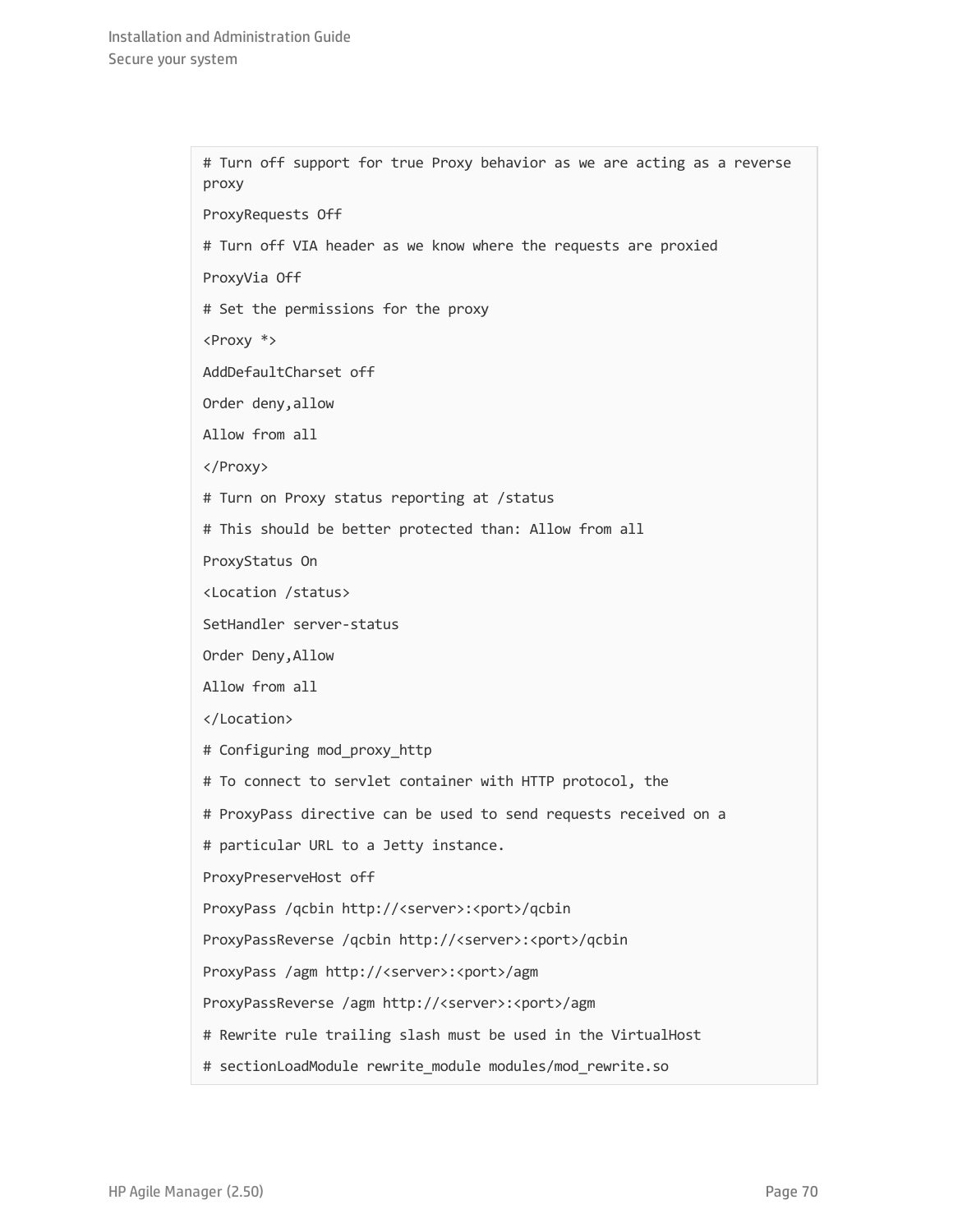### RewriteEngine On

### <span id="page-70-0"></span>**Note:**

Ţ

١

- **.** Replace <server> with the fully qualified host name of the Agile Manager application server.
- Modify the port number and protocol as needed.
- 6. Save the changes to the file.
- 7. Restart the Apache Web server.

Connect to Agile Manager using the URLs listed in "Log in to Agile [Manager"](#page-49-0) on page 50, using the apache port in the URL.

**Note:** If you configure an email server for notifications emails, also configure an external URL for use in those emails.

For details, see ["Configure](#page-84-0) an external URL for use in emails." on page 85.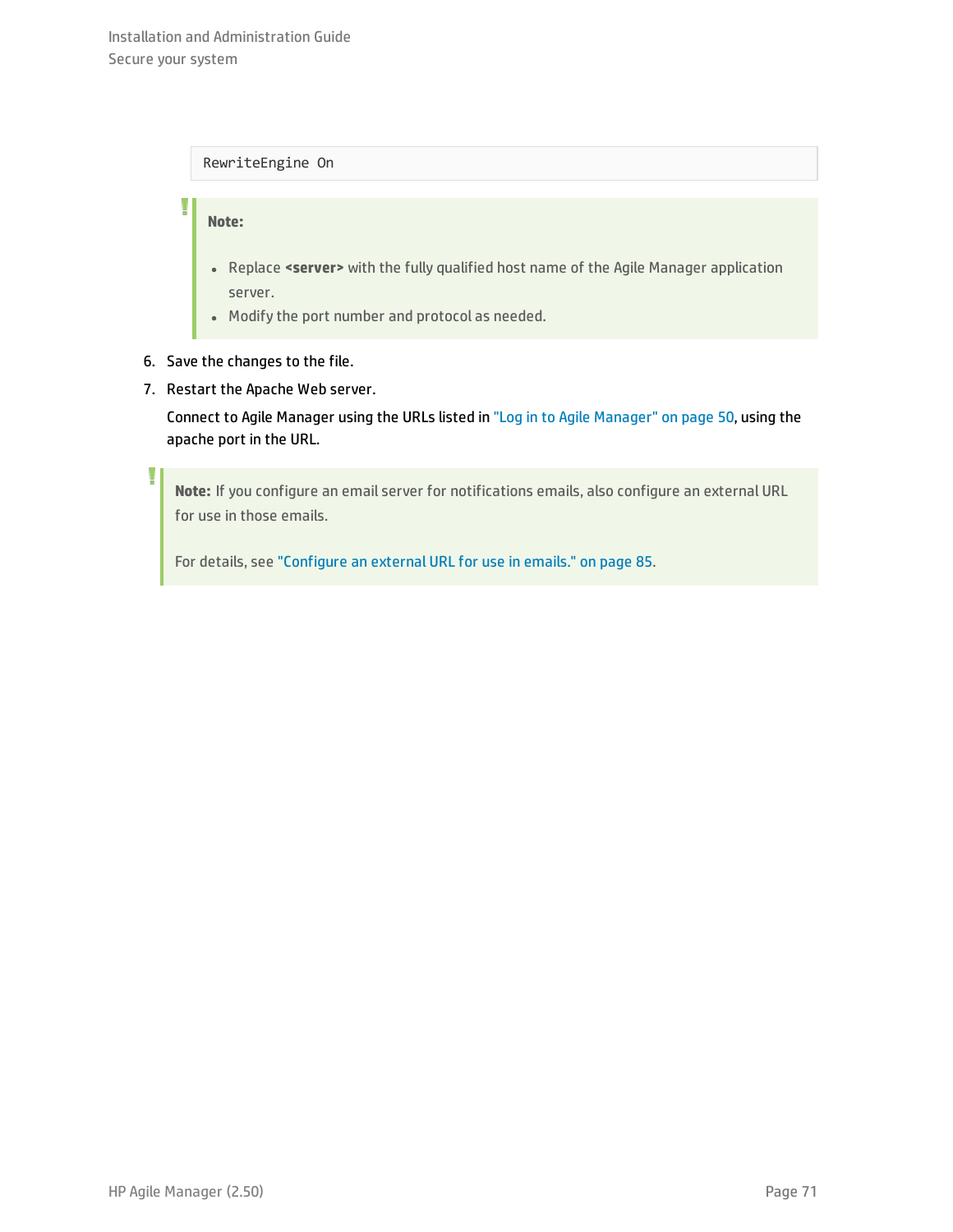## <span id="page-71-0"></span>Manage the application server

This chapter contains information relating to managing the Agile Manager application server, as well as information regarding general Java management tools.

- <sup>l</sup> "Password [modifications"](#page-71-1) below
- "Change the heap [memory](#page-71-2) size" below
- "Change the [application](#page-72-0) server port number" on the next page
- "Application server [management](#page-74-0) tools" on page 75

<span id="page-71-1"></span>**Note:** You may also need to move the repository. If you do this, you must also modify the repository path configured in Agile Manager. Use the **Restore Site Schema** option in the Agile Manager Administration site (**Servers** > **Database**). For details, see ["Restore](#page-82-0) a site schema" on [page](#page-82-0) 83.

### Password modifications

Passwords used to connect to various system components will change over time. Use the following procedures to modify those password definitions in your Agile Manager system:

- "Change the database system [password"](#page-72-1) on the next page
- "Change the system schema [password"](#page-73-0) on page 74
- <span id="page-71-2"></span><sup>l</sup> "Change the site schema [password"](#page-82-1) on page 83

### Change the heap memory size

After you install Agile Manager, you may need to change the heap memory values. For example, you may want to increase the heap size if there is an increase in the number of concurrent user sessions.

### **Note:**

- . The maximum heap value cannot exceed your maximum memory (RAM) size.
- On a machine running on a 32-bit operating system, the heap memory size should not exceed 1024 MB.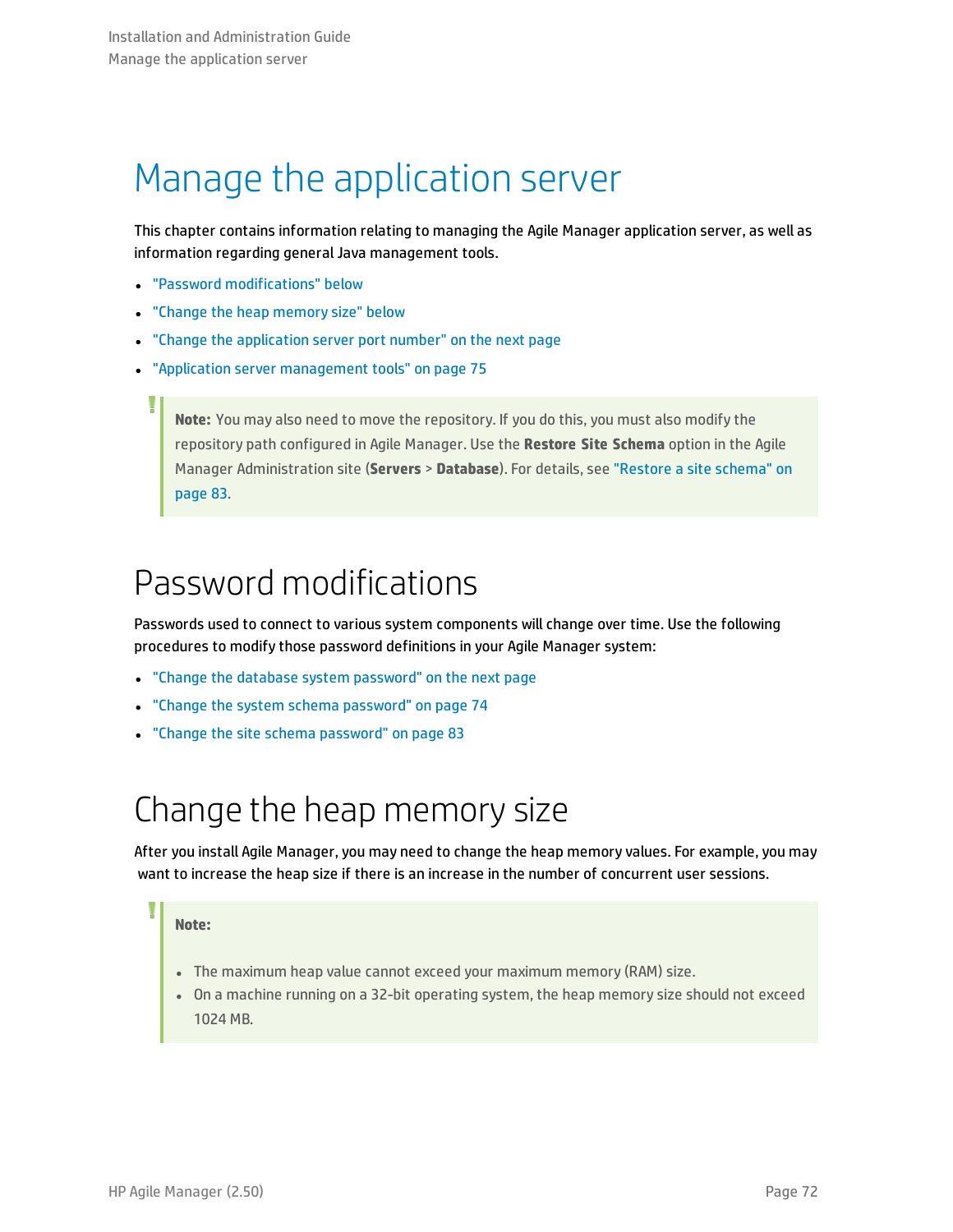- 1. Verify that all users have logged out of Agile Manager and stop the Agile Manager service: /opt/hp/agm/wrapper/HPALM stop
- 2. In the Agile Manager deployment path, open the **/opt/hp/agm/conf/wrapper-install.conf** file.
- 3. Change the **wrapper.java.maxmemory** value as necessary.
- <span id="page-72-0"></span>4. Restart the Agile Manager service: /opt/hp/agm/wrapper/HPALM restart

## Change the application server port number

After you install Agile Manager, you may need to change the application server port number.

It is possible that the default application server port may be in use by another application that is running on the same machine.

In this case, you can either locate the application that is using the port and stop it, or you can change the Agile Manager server port.

The default port is **8080**, or **8443** for secure connections.

**Note:** If you modify this port number, note that Linux requires secure processes to use port numbers above 1024. Contact your system administrator to modify the process permissions and use lower ports.

- 1. Verify that all users have logged out of Agile Manager and stop the Agile Manager service: /opt/hp/agm/wrapper/HPALM stop
- 2. Navigate to the **/opt/hp/agm/server/conf/jetty.xml** file.
- 3. Change the **jetty.port** value.
- 4. Restart the Agile Manager service: /opt/hp/agm/wrapper/HPALM restart

## Change the database system password

Change the database system password routinely to maintain system security. When you do, modify the password defined in Agile Manager as well.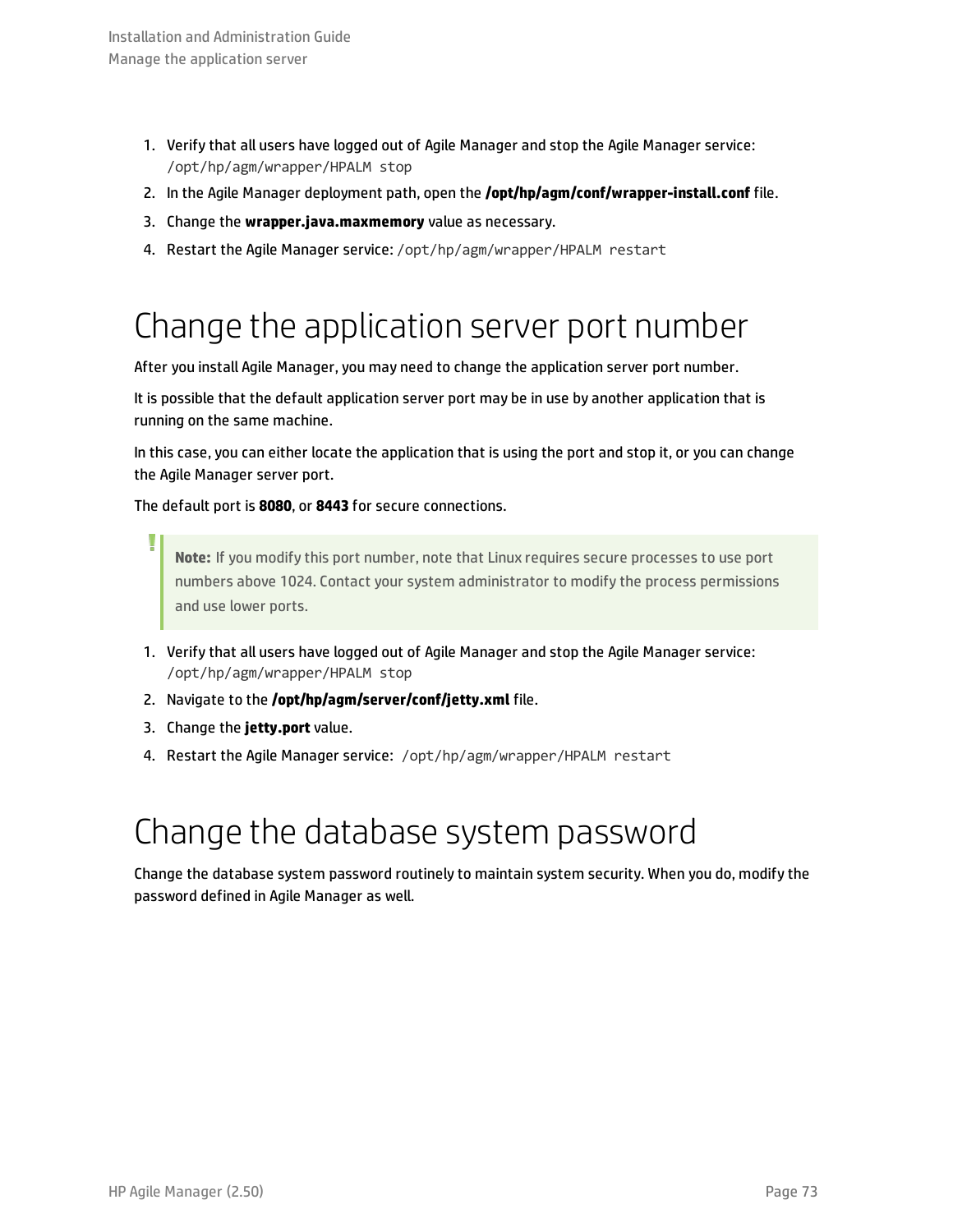- 1. Verify that all users have logged out of Agile Manager, and stop the Agile Manager service: /opt/hp/agm/wrapper/HPALM stop
- 2. Run the configuration wizard again, as described in "Install Agile [Manager"](#page-26-0) on page 27.

During installation, keep all current settings and make only the following modifications:

| <b>Wizard page</b>                                     | <b>Selection option</b>                                          |
|--------------------------------------------------------|------------------------------------------------------------------|
| <b>Current Settings</b>                                | Select Keep all current settings. Example                        |
| <b>Database Administrator Login</b>                    | Enter the new password when prompted. Details                    |
| <b>System Administration Database</b><br><b>Schema</b> | Select Connect to existing schema/second node.<br><b>Details</b> |

- 3. Start Agile Manager. For details, see ["Start/Stop](#page-48-0) the Agile Manager service" on page 49.
- <span id="page-73-0"></span>4. When the service is up, continue with "Log in to Agile [Manager"](#page-49-0) on page 50.

## Change the system schema password

Change the password used to access the system schema routinely to maintain system security. When you do, modify the password defined in Agile Manager as well.

- 1. Verify that all users have logged out of Agile Manager, and stop the Agile Manager service: /opt/hp/agm/wrapper/HPALM stop
- 2. Run the configuration wizard again, as described in "Install Agile [Manager"](#page-26-0) on page 27.

During installation, keep all current settings and make only the following modifications:

| <b>Wizard page</b>                                     | <b>Selection option</b>                                          |
|--------------------------------------------------------|------------------------------------------------------------------|
| <b>Current Settings</b>                                | Select Keep all current settings. Example                        |
| <b>System Administration Database</b><br><b>Schema</b> | Select Connect to existing schema/second node.<br><b>Details</b> |
| SA Schema details                                      | Enter the new password when prompted. Details                    |

- 3. Start Agile Manager. For details, see ["Start/Stop](#page-48-0) the Agile Manager service" on page 49.
- 4. When the service is up, continue with "Log in to Agile [Manager"](#page-49-0) on page 50.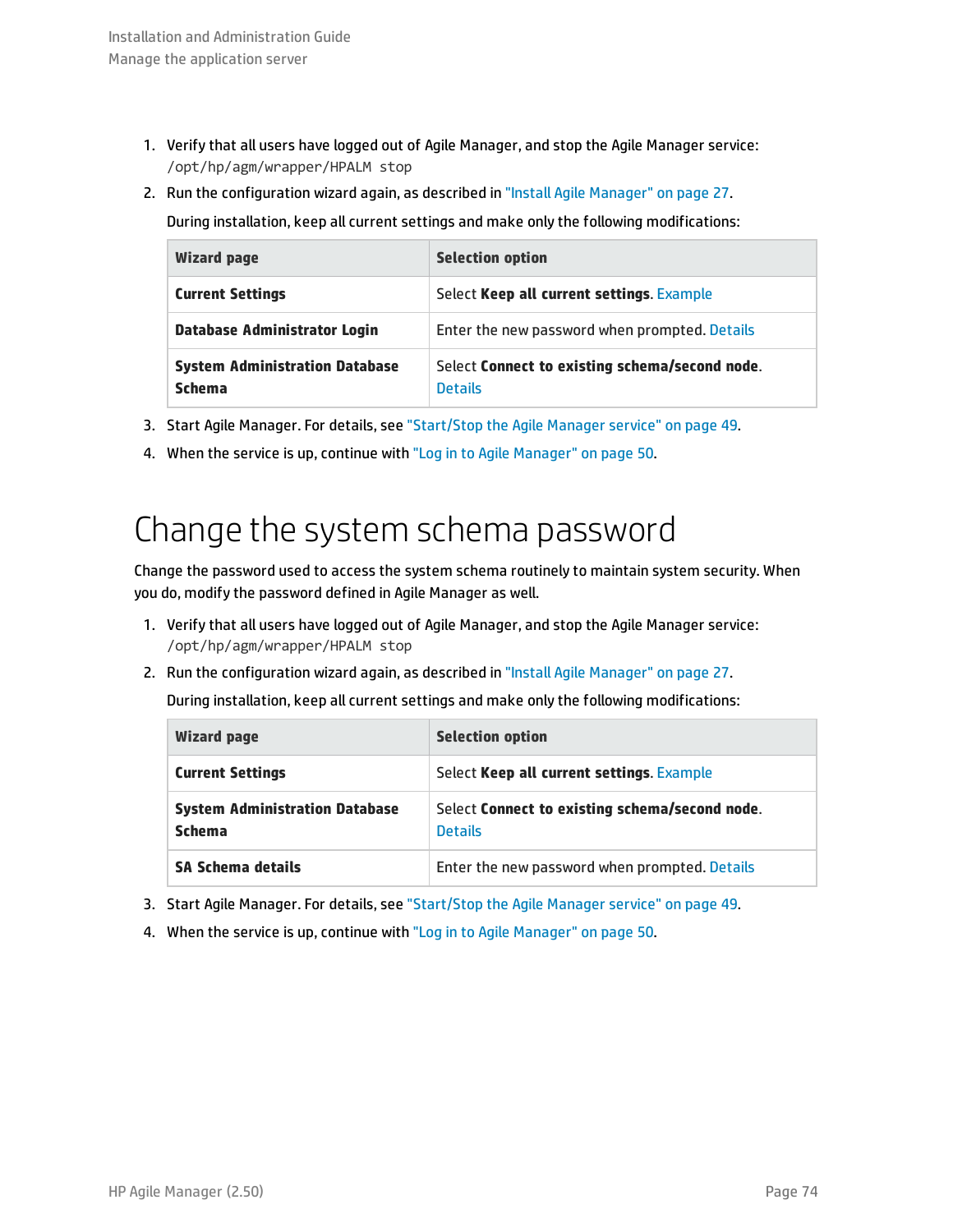# Application server management tools

The Agile Manager application server is Java-based. We recommend the following Java tools for effectively managing your Agile Manager server:

| <b>Tool</b> | <b>Address</b>                                                                                                   |
|-------------|------------------------------------------------------------------------------------------------------------------|
| jconsole    | http://docs.oracle.com/javase/8/docs/technotes/guides/<br>management/jconsole.html                               |
|             | To connect to jconsole using a remote process, use the following URL syntax:                                     |
|             | service:jmx:rmi:// <server>:29601/jndi/rmi://<br/><server>:9999/server</server></server>                         |
|             | If you do not want to expose this console, you must close the relevant ports<br>(29601 and 9999) on your server. |
| jstack      | http://download.oracle.com/javase/1.5.0/docs/tooldocs/<br>share/jstack.html                                      |
| jmap        | http://download.oracle.com/javase/1.5.0/docs/tooldocs/<br>share/jmap.html                                        |
| ivisualvm   | http://download.oracle.com/javase/6/docs/<br>technotes/tools/share/jvisualvm.html                                |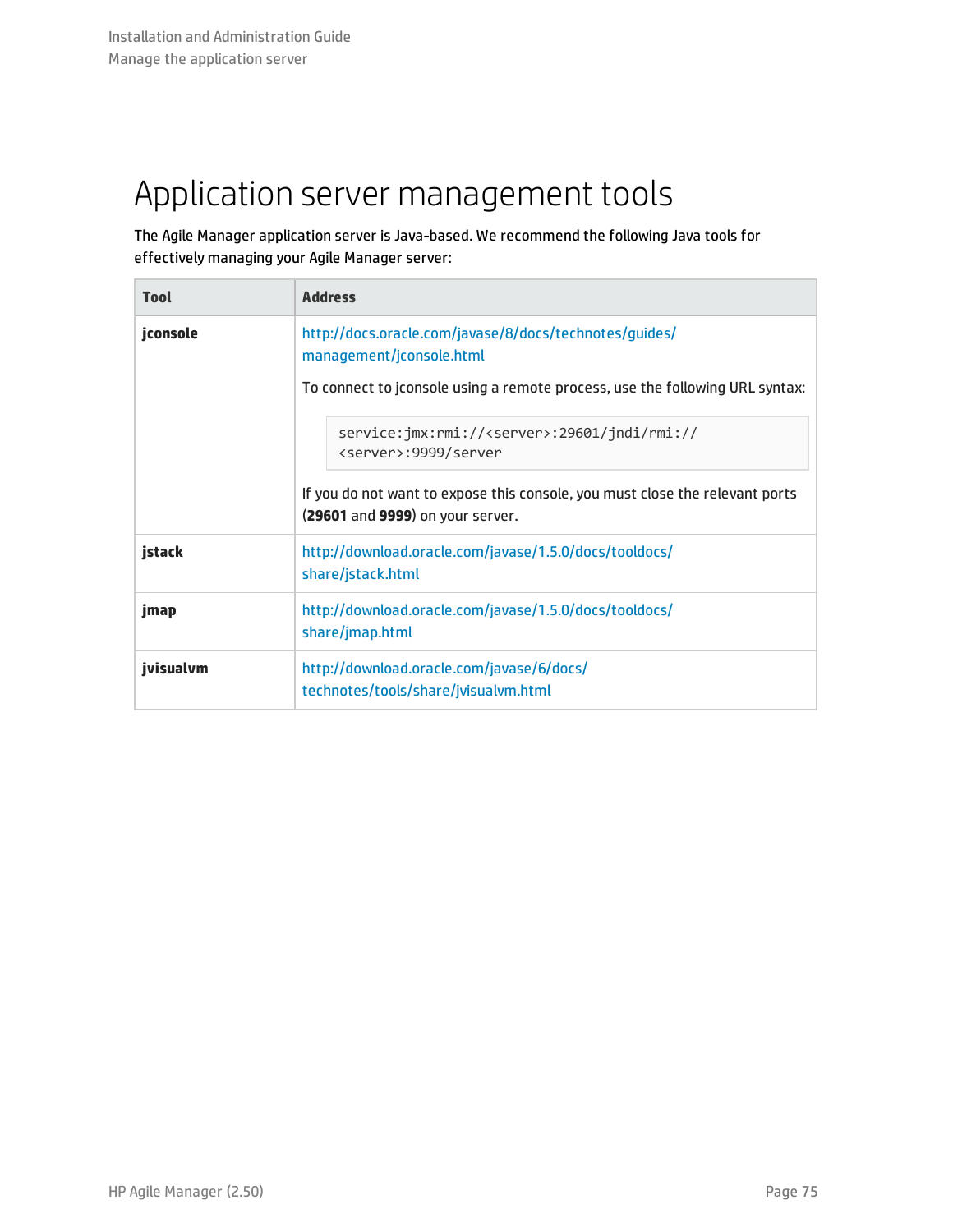# Troubleshooting

If you encounter problems installing or upgrading Agile Manager, check for errors in the following log files:

| Log                                                      | Path                                                               |
|----------------------------------------------------------|--------------------------------------------------------------------|
| Installation and configuration                           | /opt/hp/agm/log/InstallationLog_ <date and="" time="">.html</date> |
| <b>System administration</b><br>database schema creation | /opt/hp/agm/log/sa                                                 |

### **Error: An Agile Manager installation already exists**

Uninstall the existing Agile Manager installation and remove all traces of it from the server machine. Then try installing Agile Manager again.

V)

**Caution:** If a log file is deleted while the Agile Manager server is running, it is not recreated until the server is restarted.

For details, see "Uninstall Agile [Manager"](#page-38-0) on page 39.

### **Error: Agile Manager server isn't started because RMI port is in use**

In such cases, an error will appear in the **wrapper.log** file.

**For example:**

```
INFO | jvm 5 | 2014/07/15 14:00:09.497 | WrapperSimpleApp Error: Caused
by: java.rmi.server.ExportException: Port already in use: 29601; nested
exception is:
INFO | jvm 5 | 2014/07/15 14:00:09.497 | java.net.BindException:
Address already in use
```
**Workaround:** Do one of the following:

- Release the Linux process that is using the port.
- Change the RMI port used by Agile Manager. For details, see "Change the [application](#page-72-0) server port [number"](#page-72-0) on page 73.

### **Error: Couldn't flush system prefs**

If you upgraded from Agile Manager 2.10 to Agile Manager 2.50, the **wrapper.log** contains errors that read: Couldn't flush system prefs.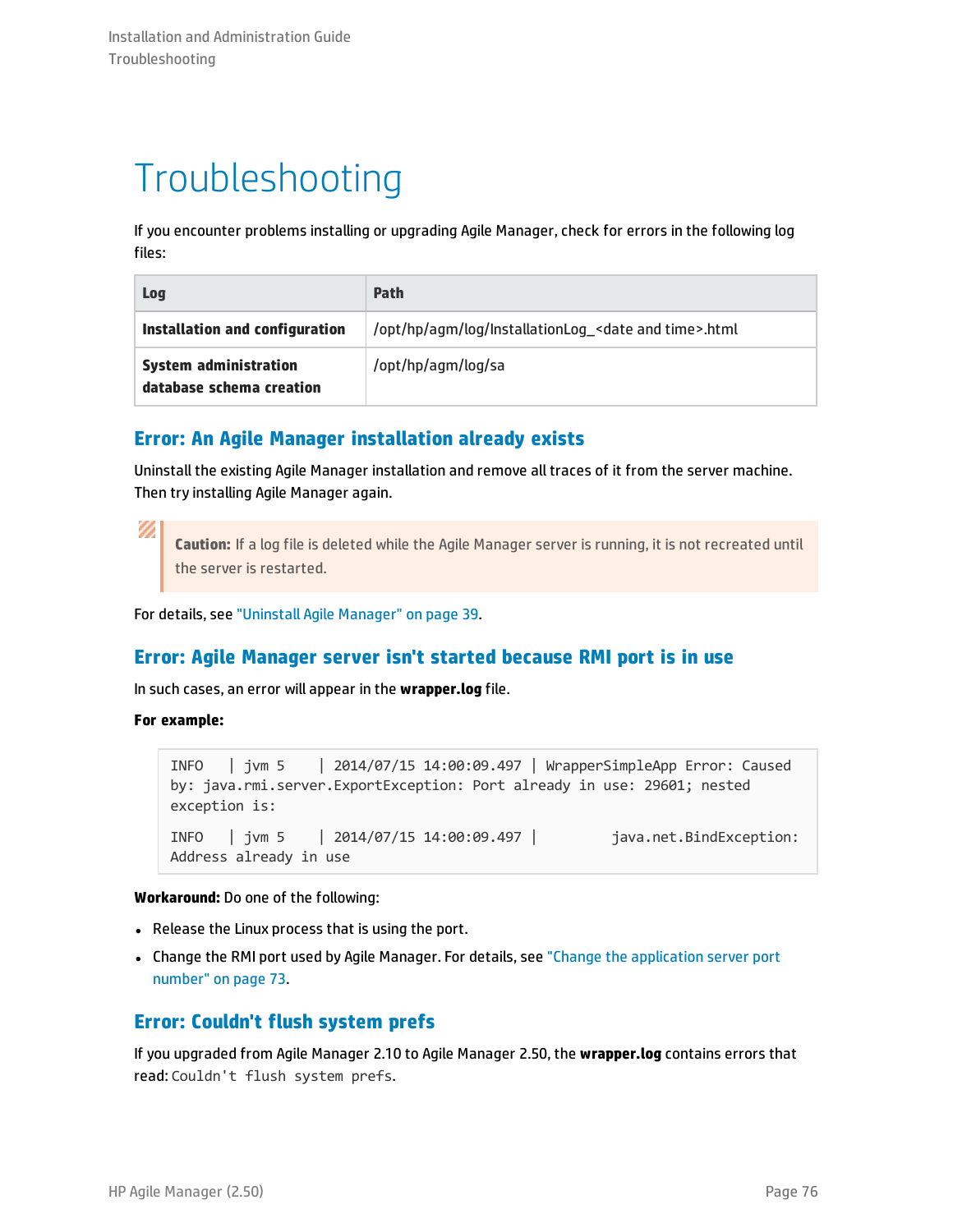#### **Fix**:

I

- 1. Back up the **/opt/hp/agm/wrapper/wrapper.conf** file.
- 2. In the same folder, rename the **wrapper.conf.rpmnew** file to **wrapper.conf**.
- 3. Run the configuration wizard again. This time, in the **System Administration Database Schema** screen in the configuration wizard, select **Connect to existing schema / second node**.

For details, see "Install Agile [Manager"](#page-26-0) on page 27 and ["Connect](#page-31-1) to existing schema / second node" on [page](#page-31-1) 32.

**Note:** If you previously changed the **wrapper.java.maxmemory** property in the **wrapper.conf** file, manually migrate this change to the **/opt/hp/agm/conf/wrapper-install.conf** file.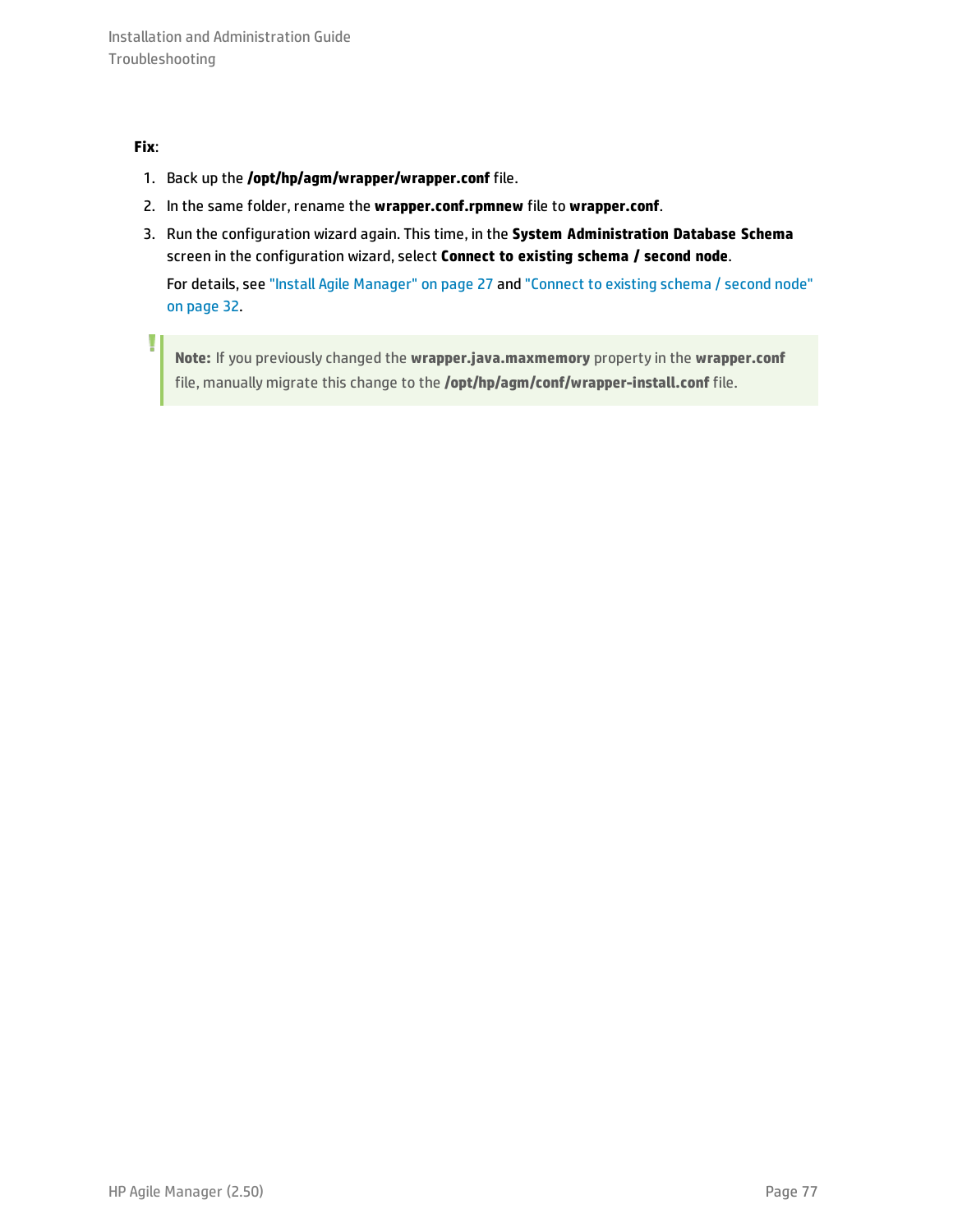# Agile Manager system administration

This section of the Agile Manager Installation and Administration Guide is intended for system administrators who need to configure servers, users, and other system settings.

**Note:** The functions described in this section are only available from the Agile Manager Administration site.

You must be defined as an Agile Manager system administrator to access the Administration site. For access details, see "Log in to Agile [Manager"](#page-49-0) on page 50.

The Administration Home page provides a checklist of configurations you must perform before setting up your Agile Manager site.



Green check marks indicate that the configuration step is complete.



Blue edit icons indicate that configuration information is required.

Each page in the Administration site enables you to save your changes, or undo changes since the last save. Hover over tooltips  $\oslash$  to display additional details about each field.

# About this PDF Version of Online Help

This section of the document is a PDF version of the online help. This PDF file is provided so you can easily print multiple topics from the help information or read the online help in PDF format. Because this content was originally created to be viewed as online help in a web browser, some topics may not be formatted properly. Some interactive topics may not be present in this PDF version. Those topics can be successfully printed from within the online help.

# What do you want to do?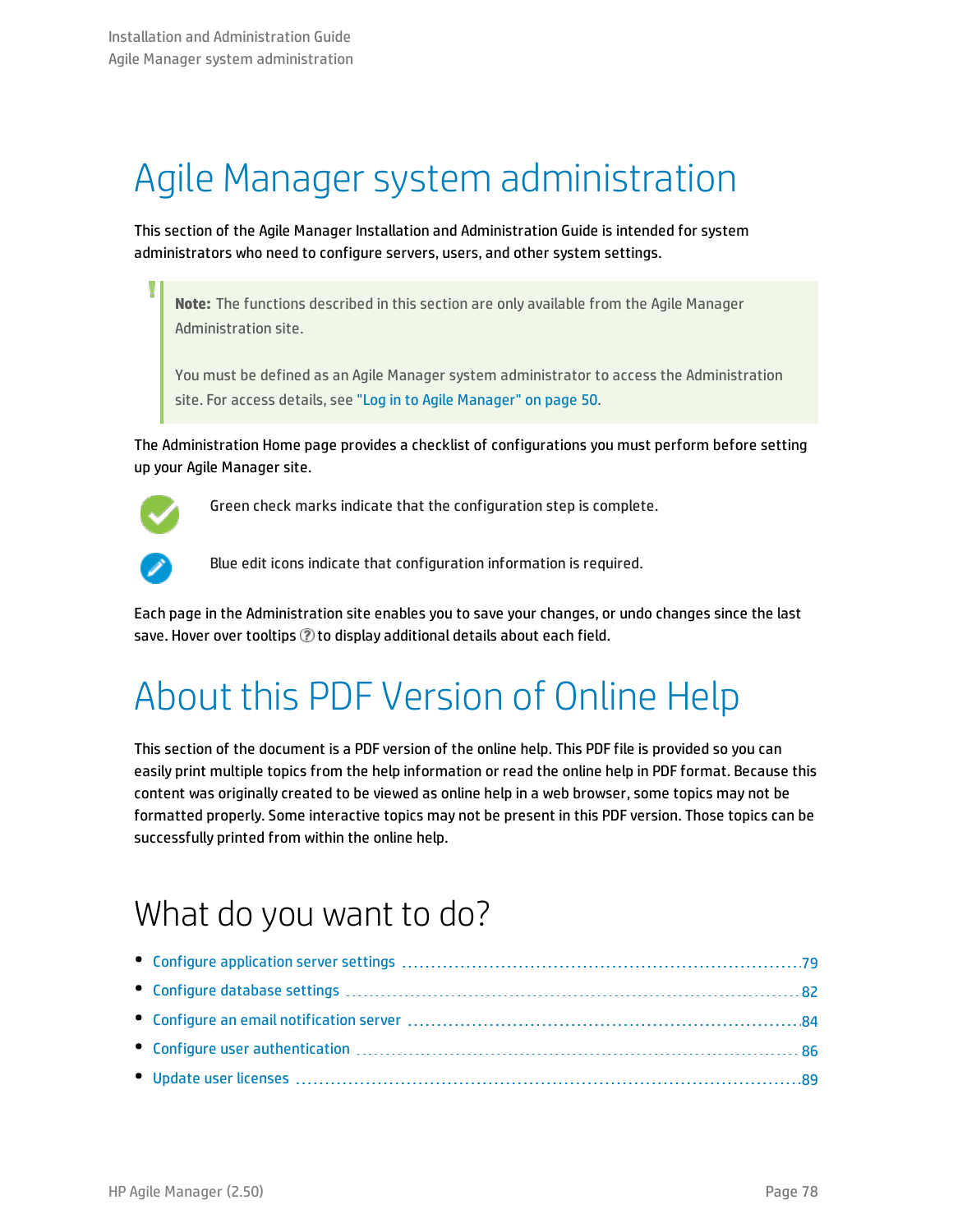# <span id="page-78-0"></span>Configure application server settings

#### **Tab:** Servers > Application

This page displays data for the application server selected on the left. If you have a clustered configuration with multiple application servers, select a server to configure and view data relevant to that server.

For more details about clustered configurations, see "Clustered [configuration](#page-10-0) example" on page 11.

## Configure maximum database connections

Modify the **Max DB Connections** value to set the maximum number of simultaneous connections to the database from the selected application server.

The default value is **100**.

#### **Note:**

- You must restart the server after modifying this value for any change to take effect.
- This value is set back to the default after upgrading. If you modify this value and then upgrade, modify the value again after the upgrade is complete.

## Balance synchronization load

If you are using NextGen Synchronizer on a clustered system, you can prevent the automatic synchronization from causing extra load on your main Agile Manager server.

Divide the server load by designating nodes for Agile Manager user activity that will not handle synchronization processes. Data from all nodes is still synchronized.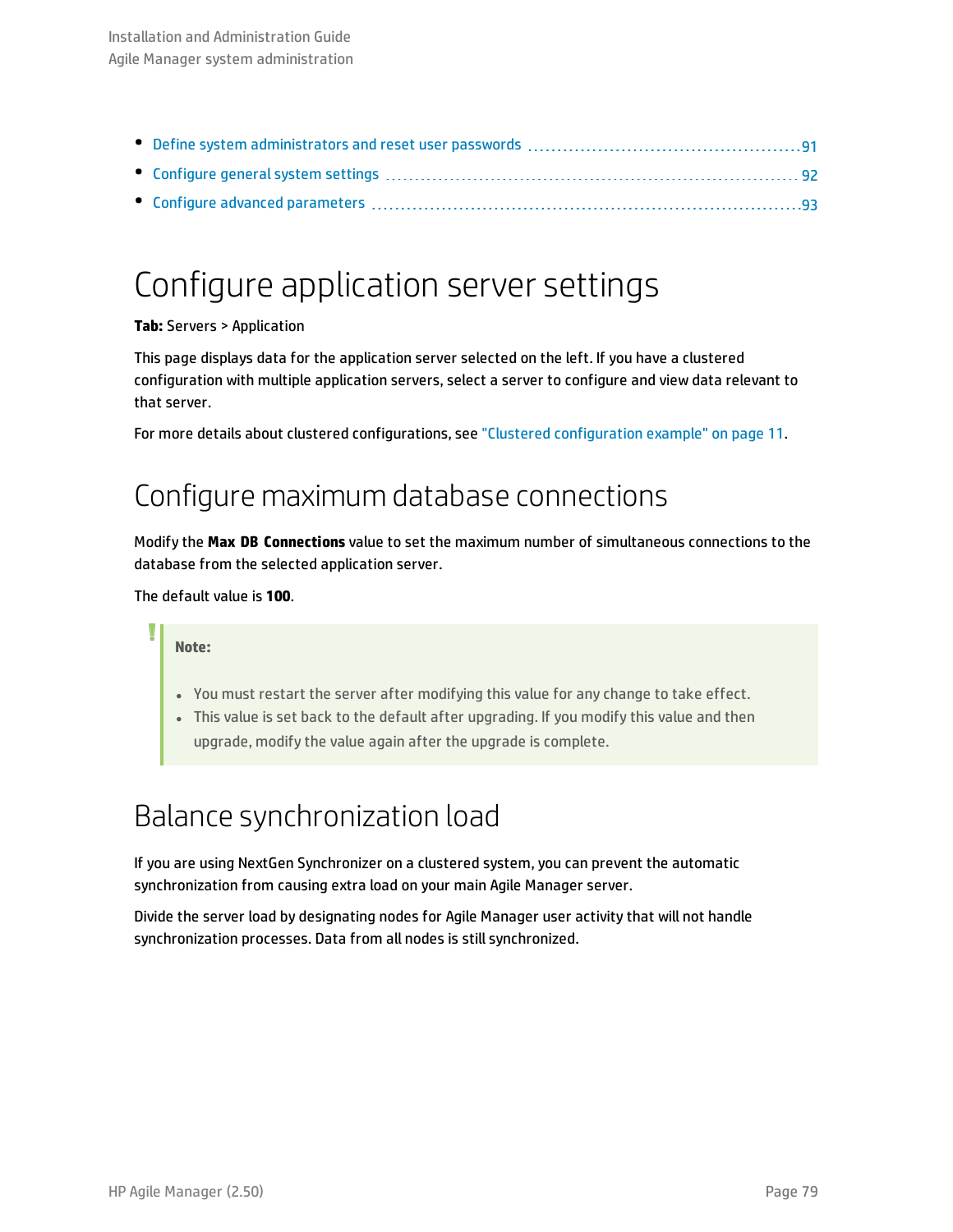#### Do the following:

1. On a node that should be used only for Agile Manager user activity:

On the Servers > Application tab, select **Disable NextGen Synchronizer processes**.

**Note:** You must restart the server after modifying this setting for the change to take effect.

- 2. In the **Configuration > Advanced Parameters** tab:
	- a. Add a system parameter named OPB\_AGM\_SERVER\_URL.
	- b. Set the parameter's value to the URL used to access the node(s) that will be running synchronization processes. This might be the URL of the Agile Manager node or the URL of a load balancer.

Use this format: http(s)://<server hostname or IP address>:<port>/agm

This ensures that when the Integration Bridge is downloaded, it is set up by default to access the Agile Manager node(s) that handle synchronization.

**Tip:** A **server-connection.conf** file is downloaded with the Integration Bridge. This file contains the URL and site ID that the bridge will use to access Agile Manager.

3. Any Integration Bridges previously downloaded from the node on which you now disabled NextGen Synchronizer processes need to be modified.

The Integration Bridge is set up by default to access the node from which is was downloaded. To make sure that it communicates with a node that will be running synchronization processes, do the following:

- a. Navigate to the **<HP Integration Bridge installation folder>\product\conf** folder (on Linux, reverse the slashes).
- b. Open the **server-connection.conf** file for editing.
- c. In the **agm.base.url** property, replace the hostname/IP address with the hostname/IP address of the relevant Agile Manager node or the load balancer.
- d. Restart the bridge.

## Application log files

The following standard log4j files are generated by Agile Manager and stored on the application server:

**agm.logger.txt** Records events that occur in the Agile Manager application. Stored in the **/opt/hp/agm/log/qc** directory.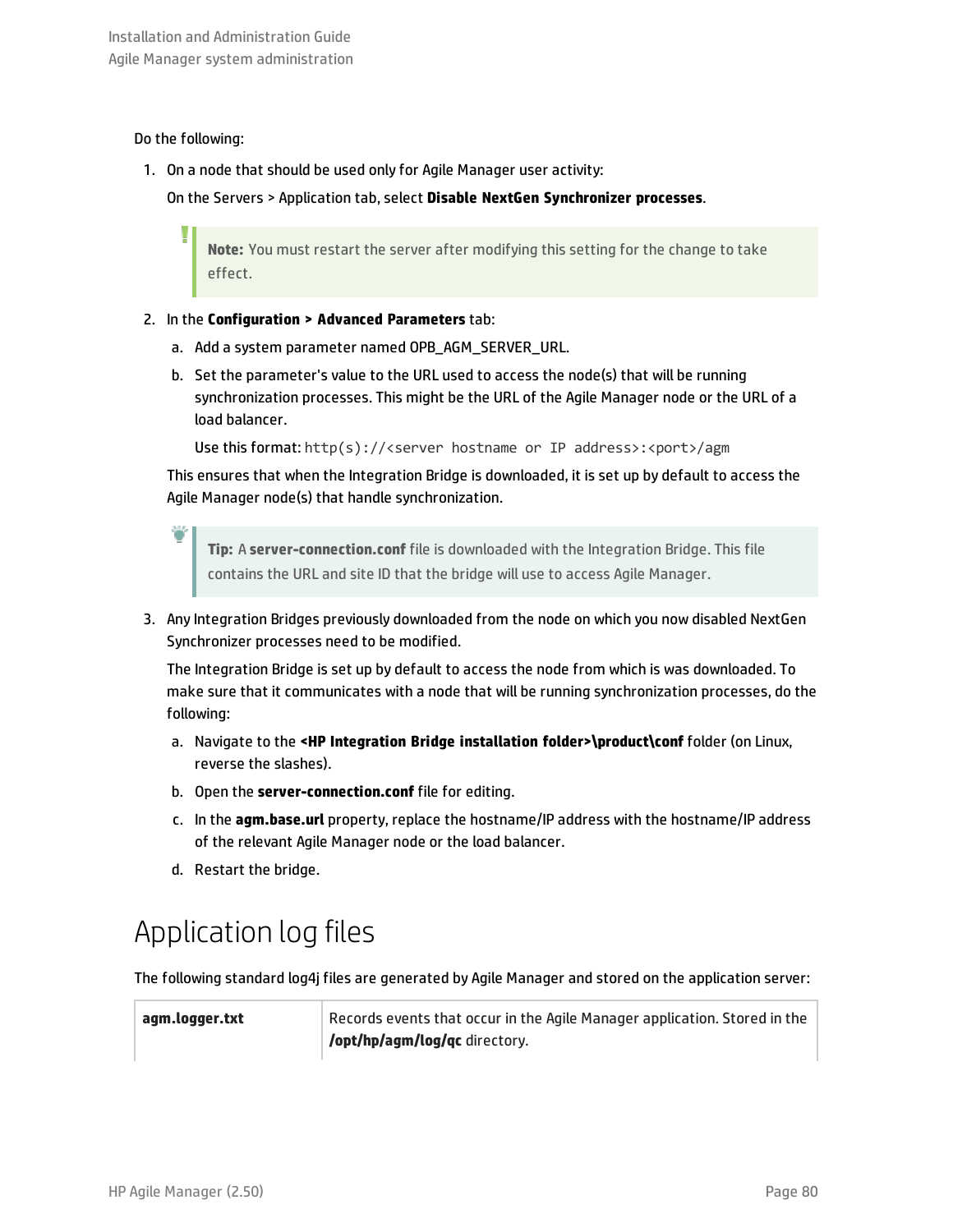| sa.logger.txt             | Records events that occur in the Administration site. Stored in the<br>/opt/hp/agm/log/sa directory.                                        |
|---------------------------|---------------------------------------------------------------------------------------------------------------------------------------------|
| PublicApiAudit.logger.txt | Records public API REST calls, including the user name of the user who<br>made the call. Stored in the <b>/opt/hp/agm/log/qc</b> directory. |
| PublicApi.logger.txt      | Records events that occur during a specific public API session. Stored in<br>the <b>/opt/hp/agm/log/qc</b> directory.                       |

#### Default values

By default:

- Log levels for both files are set to WARN.
- Log files are limited to 10000 KB, after which the current log entries are copied to a different file, which is appended with a sequential number. This sequential number is updated each time a new log file is created, until the defined maximum number of files is reached.
- 10 log files are kept at a time, including one current log file, and nine log files with earlier entries.

See the table below for additional details about specific parameter default values.

#### Configure log settings

You can configure the log settings by modifying values in the **log4j.properties** file. This file is located on the application server, in the **/opt/hp/agm/webapps/qcbin/WEB-INF/classes** directory.

**Note:** The application log server name is listed at the top of the page. If you are working in a clustered environment, select a server name from the list on the left.

#### Changes to the log settings do not require you to restart the server.

#### Configure the following log values:

| <b>Parameter</b>    | <b>Description</b>                                                                                                         |
|---------------------|----------------------------------------------------------------------------------------------------------------------------|
| Log level           | Defined in the first line of the file.                                                                                     |
|                     | <b>Default. WARN</b>                                                                                                       |
|                     | <b>Note:</b> If you change the log level to <b>Debug</b> , make sure to change it<br>back when you are finished debugging. |
| <b>FileAppender</b> | Defines the appender added to each file name when the log file reaches the<br>maximum configured size.                     |
|                     | <b>Default.</b> RollingFileAppender (standard log4j value)                                                                 |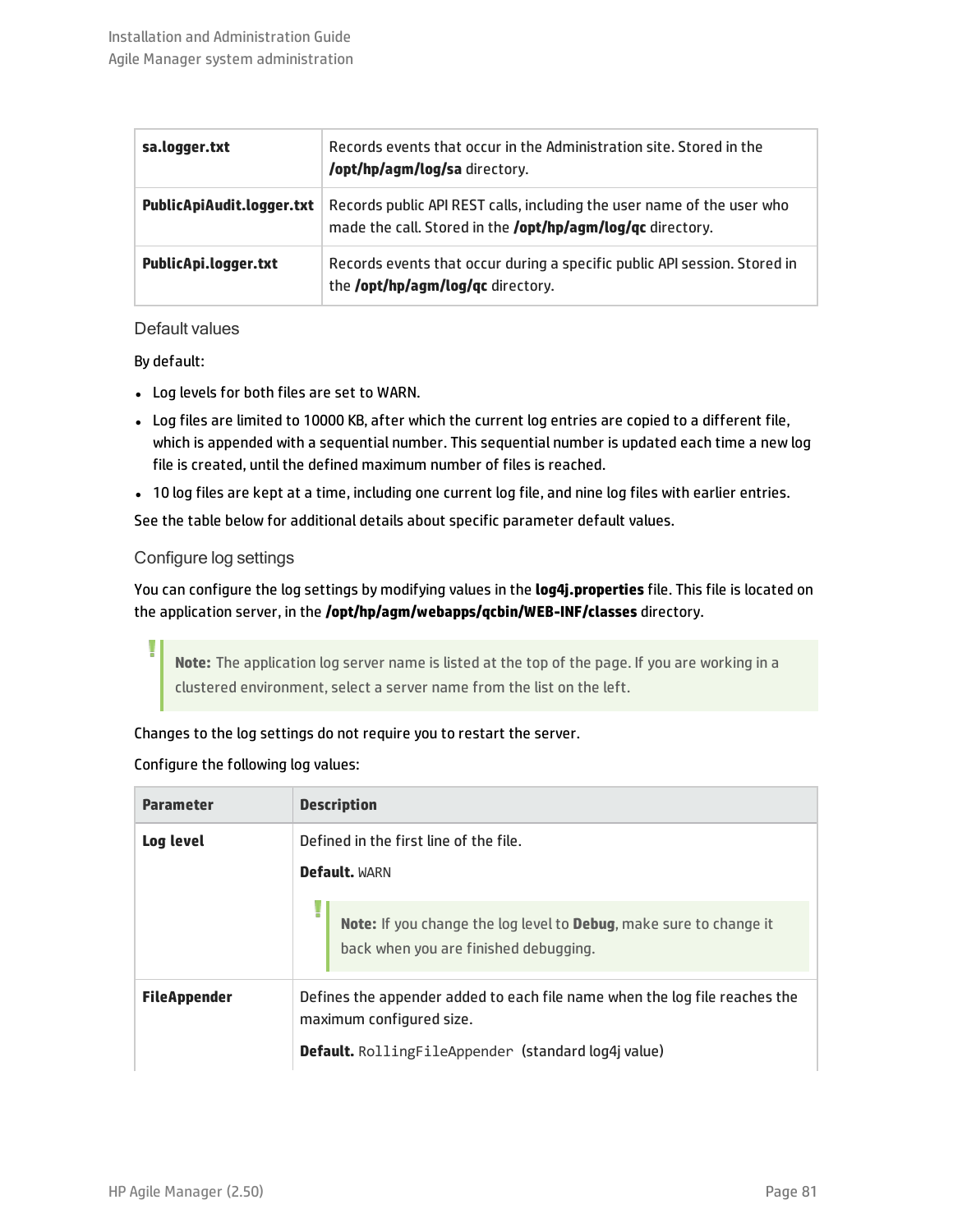| <b>Parameter</b>                              | <b>Description</b>                                                                                                                                                            |
|-----------------------------------------------|-------------------------------------------------------------------------------------------------------------------------------------------------------------------------------|
| <b>FileAppender.File</b>                      | Defines the location and name of the log file.                                                                                                                                |
|                                               | Default. \${log.folder}qc/agm.logger.txt                                                                                                                                      |
| <b>FileAppender.</b>                          | Defines the maximum size of the log file.                                                                                                                                     |
| <b>MaxFileSize</b>                            | <b>Default.</b> 10000 KB                                                                                                                                                      |
| <b>FileAppender.</b><br><b>MaxBackupIndex</b> | Defines the maximum number of log files retained, including files with<br>previous entries. After this maximum is reached, the oldest entries are<br>deleted from the system. |
|                                               | Default, 10 files                                                                                                                                                             |
| <b>FileAppender.layout</b>                    | Defines the log files layout and organization.                                                                                                                                |
|                                               | Default. PatternLayout (standard log4j value)                                                                                                                                 |
| FileAppender.layout.                          | Defines the data displayed in the log files.                                                                                                                                  |
| <b>ConversionPattern</b>                      | <b>Default.</b> Standard log4j values, as well as the following custom attributes:                                                                                            |
|                                               | file. The file that contains the event.                                                                                                                                       |
|                                               | class. The event class.                                                                                                                                                       |
|                                               | method. The event method.                                                                                                                                                     |
|                                               | build. The build where the event occurred.                                                                                                                                    |

# <span id="page-81-0"></span>Configure database settings

#### **Tab**: Servers > Database

Database server details are configured during Agile Manager installation and configuration, and most of the data on this page is read-only. For details about database configuration, see "Enter [database](#page-29-1) [parameters"](#page-29-1) on page 30.

If your site is undergoing maintenance, such as a site upgrade, view details about the maintenance in the **Maintenance Status** field, in the **Site Status** area. This field appears only during maintenance.

**Caution:** Do not perform any actions on this page while users are currently connected to Agile Manager.

Ø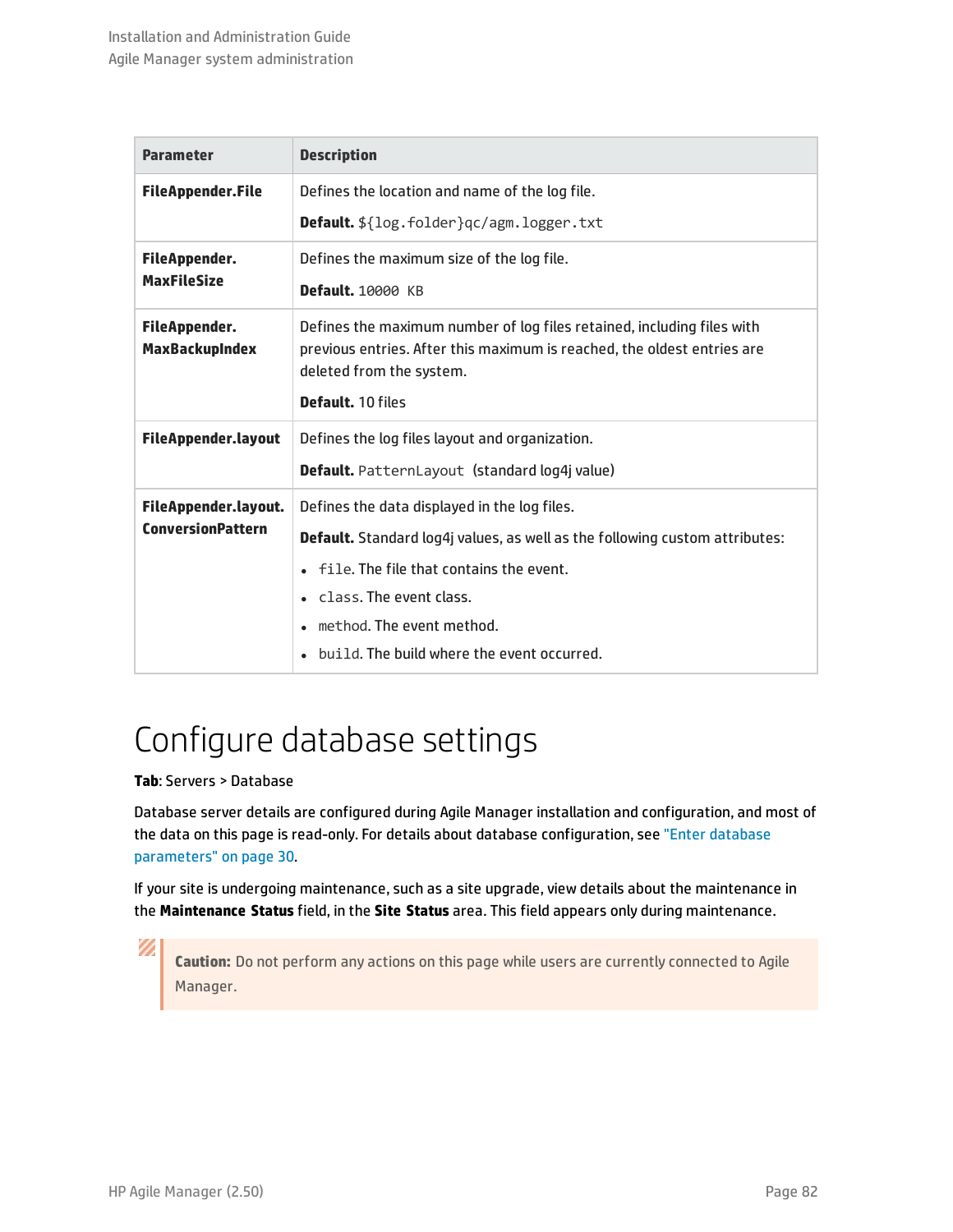#### The Administration site enables you to do the following:

- **.** ["Activate](#page-82-0) your site" below
- <sup>l</sup> "Change the site schema [password"](#page-82-1) below
- <span id="page-82-0"></span><sup>l</sup> ["Restore](#page-82-2) a site schema" below

## Activate your site

Your site is deactivated during maintenance procedures, such while you're editing configured passwords, or upgrading your site.

<span id="page-82-1"></span>When the maintenance is complete, under **Site Status**, click **Activate** to reactivate your site.

## Change the site schema password

If you update the password used to access your site schema , you will also need to edit the password configured in Agile Manager accordingly.

In the **Database User Credentials** area, click **Edit Password**. Enter the new password, and then enter it again to confirm.

#### **Note:**

- **.** Clicking **Edit Password** deactivates your site, even if you do not finish changing your password. Click **Activate** to reactivate your site.
- <sup>l</sup> This is different than updating your system schema password. For details, see ["Change](#page-73-0) the system schema [password"](#page-73-0) on page 74.

## <span id="page-82-2"></span>Restore a site schema

Restore a site to a previous state using an older version of your database and repository. This action replaces the database currently configured for Agile Manager (as listed under **General Information** on the **Servers** > **Database** page).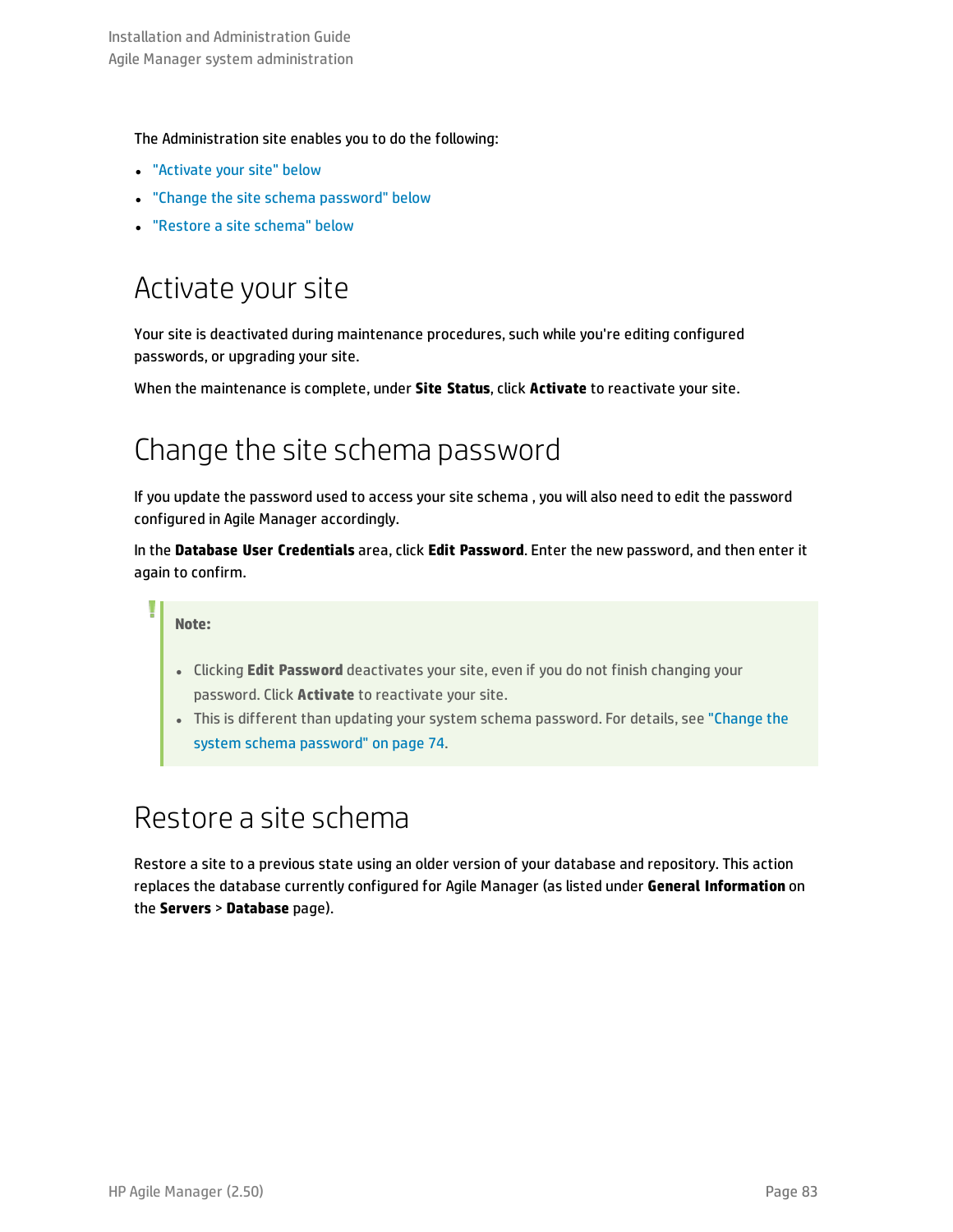### **Caution:**

- You can access only a single site from Agile Manager at a time. This means that after restoring a site schema, all the data currently displayed in Agile Manager will be inaccessible. Instead, you will be able to access the data from the restored schema only.
- To restore a site, you must use a schema hosted on the same database server, with identical credentials to the ones defined in the current version.
- If you are working with a completely new system administration schema, and restore an existing site schema, data residing in the administration schema will be unavailable after the upgrade. This includes user passwords for users authenticated by Agile Manager, as well as user avatar photos.
	- User login for users authenticated LDAP will not be affected at all.
	- Users authenticated directly by Agile Manager will be able to log in with no password at all.
	- All users will have to reset their avatar photos.

For more details, see "Upgrade a basic [production](#page-43-0) system" on page 44.

<span id="page-83-0"></span>At the top of the page, click **Restore Site Schema**, and enter the site schema and repository information for the site you want to restore.

# Configure an email notification server

#### **Tab**: Servers > Mail

U

You must configure an SMTP mail server to enable Agile Manager to send notifications to users.

- 1. From the **Mail server** drop-down, select **SMTP Server**.
- 2. Define the server name and server port number.
- 3. If your mail server requires SMTP authentication, select **Enable connection to an SMTP server that requires authentication**, and enter the authentication details.

**Note:** You must configure your authentication details if you are planning on configuring SSL/TLS on the SMTP server.

<span id="page-83-1"></span>4. Configure SSL/TLS on the SMTP server (optional).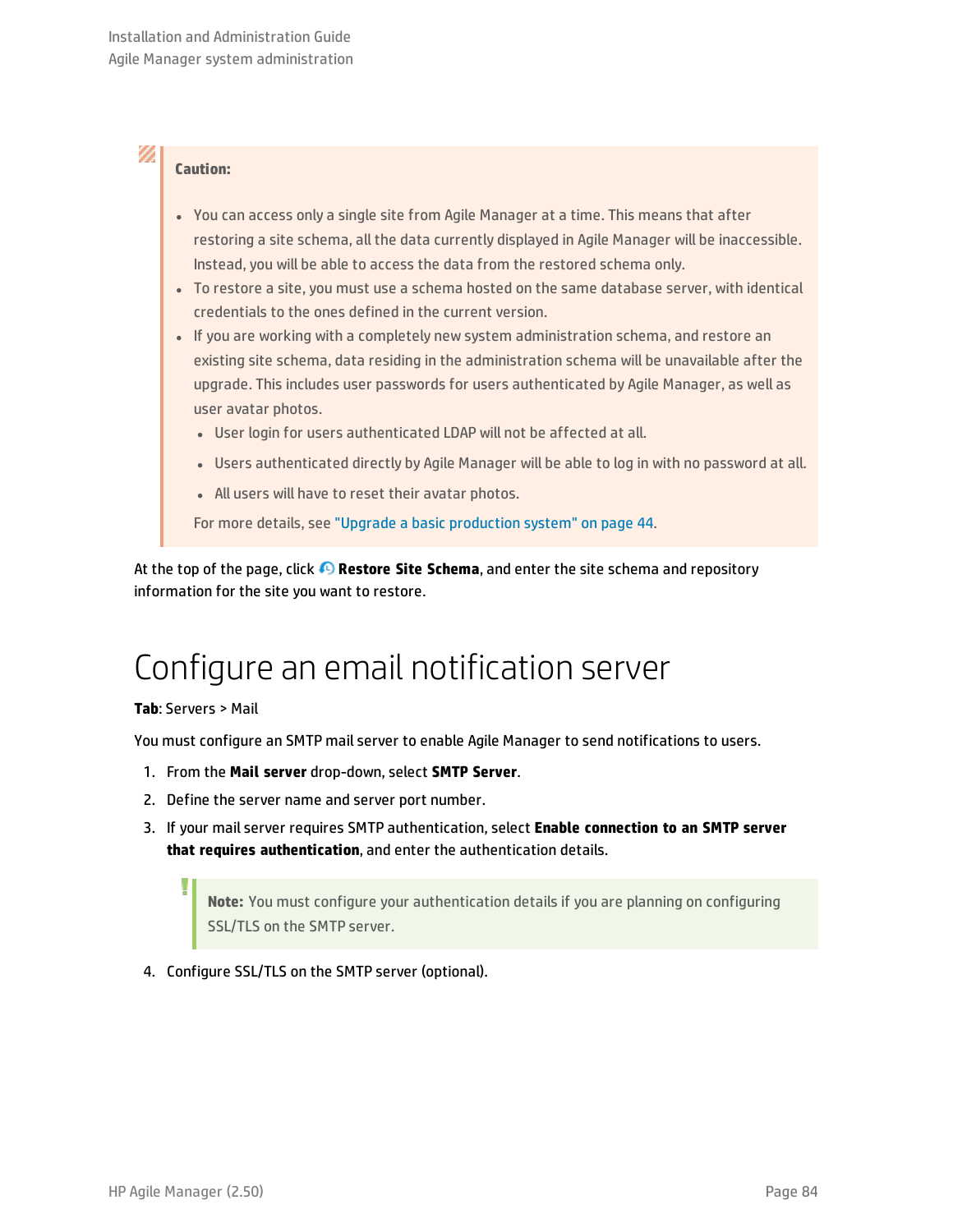To connect to a secured SMTP mail server, do the following:

- a. Select **Enable SSL support**.
- b. Pre-configure a certificate trust store on the Agile Manager application server.

In most cases, the default trust store is used. The default trust store is **/opt/hp/agm/java/jre/lib/security/cacerts**, and the default password is **changeit**.

To establish trust to the SMTP server certificate, import it into the Java trust store using the keytool utility. The keytool utility is located in the **/opt/hp/agm/java/jre/bin** directory.

#### **For example**

keytool -import -alias <your SMTP CA> -trustcacerts -file <SMTP CA cert> -keystore /opt/hp/agm/java/jre/lib/security/cacerts

c. If there are any intermediate Certificate Authorities, import their certificates as well.

**Note:** Using an encrypted connection on the SMTP server may cause your SMTP port to change. Verify the port, and change it if necessary.

- 5. Save your changes. At the top of the page, click **Save**.
- 6. If you are using an encrypted connection, restart Agile Manager after importing the certificate. For details, see the ["Start/Stop](#page-48-0) the Agile Manager service" on page 49.
- 7. Test your settings. At the top of the page, click **Test Send Mail** .

Enter the email address you want to send the test mail to, and click **Test**.

8. Configure an external URL for use in emails.

If you configure a mail server, Agile Manager sends emails to users that include links to Agile Manager. These emails might expose the actual machine names.

Examples of such emails include when users send an entity to another user directly from within Agile Manager, or when new users receive a welcome email, inviting them to log in.

To hide the actual machine names, add the **EXTERNAL\_BASE\_URL** advanced parameter on the **Advanced Parameters** page of the System Administration site. Define the value as the external URL you would like to appear in the emails.

For example: http://my-load-balancer-domain:8080/

**Note:** Do not add agm to the end of the URL.

For more details, see "Configure advanced [parameters"](#page-92-0) on page 93.

#### **See also:**

- <sup>l</sup> "Configure SSL/TLS on the [application](#page-64-0) server" on page 65
- <sup>l</sup> ["Configure](#page-85-1) SSL/TLS on the LDAP server" on the next page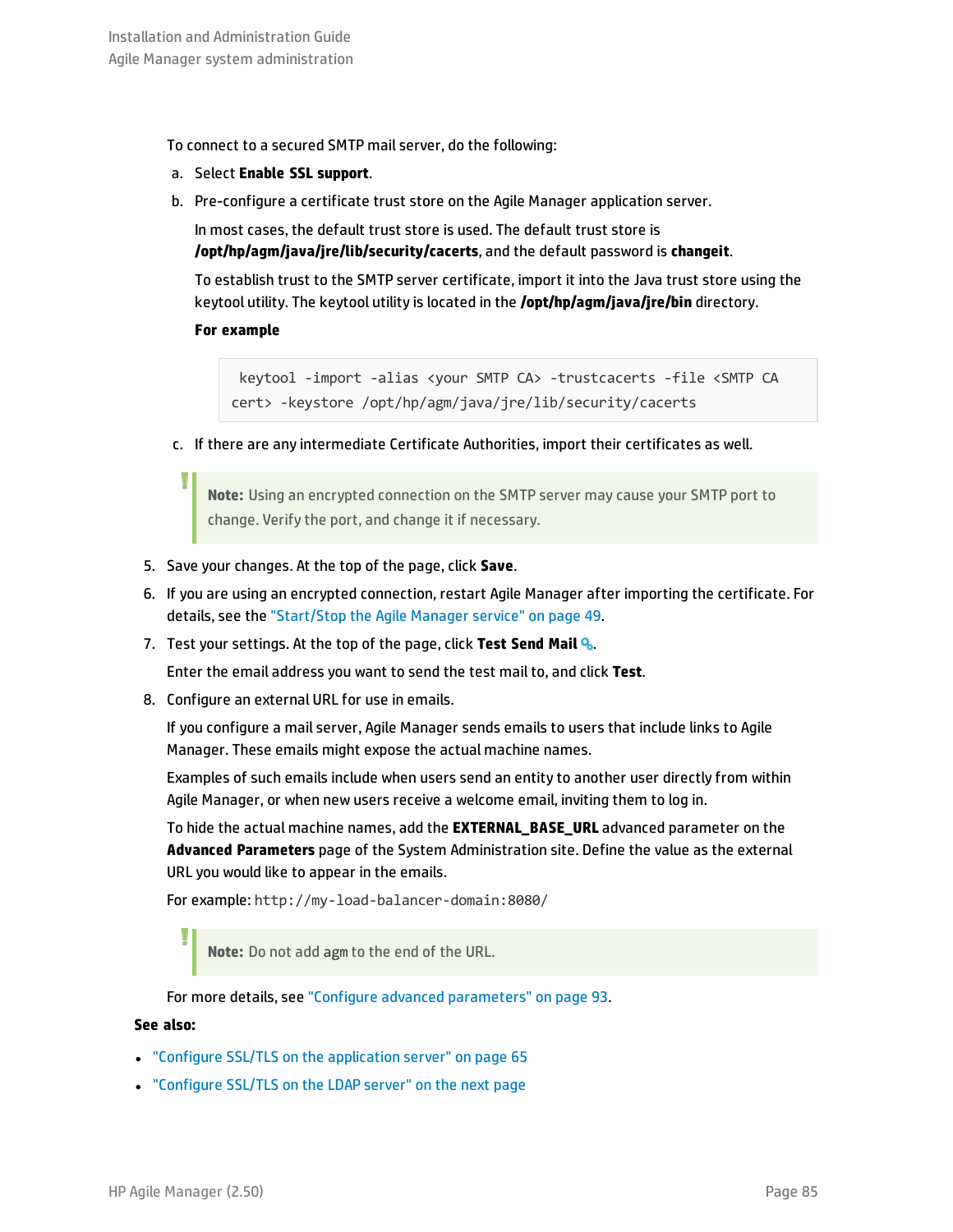# <span id="page-85-0"></span>Configure user authentication

**Tab**: Configuration > Authentication

Agile Manager supports the following types of authentication:

| <b>Type</b>                            | <b>Description</b>                                                                                                                                                                                                                                                               |
|----------------------------------------|----------------------------------------------------------------------------------------------------------------------------------------------------------------------------------------------------------------------------------------------------------------------------------|
| <b>Agile Manager</b><br>authentication | By default, users are added to and authenticated directly by Agile Manager.<br>Select Agile Manager, and continue directly to the Agile Manager configuration<br>area (Site > Users) to add individual users. This page is visible to Agile Manager Site<br>Administrators only. |
|                                        | For more details, see the Agile Manager Help Center.                                                                                                                                                                                                                             |
| <b>LDAP</b><br>authentication          | Users are imported from and authenticated by your company's LDAP system.<br>LDAP users log in to Agile Manager using the email address configured in their<br>system profile, and their computer password.<br>For details, see "Configure LDAP authentication" below.            |

## <span id="page-85-2"></span>Configure LDAP authentication

**Note:** Agile Manager also supports LDAP communication transfer over secure sockets (SSL). This ensures that users' credentials (passwords) are not sent over the network in an unsecured way.

### <span id="page-85-1"></span>**Configure SSL/TLS on the LDAP server**

To use LDAP over SSL/TLS, you must configure the following:

| <b>LDAP server</b> | Pre-configure the following on the LDAP server:                                                                                         |
|--------------------|-----------------------------------------------------------------------------------------------------------------------------------------|
| configuration      | Enable SSL/TLS.                                                                                                                         |
|                    | Define a secure port. Agile Manager uses port 636 by default.                                                                           |
|                    | Install a server certificate.                                                                                                           |
|                    | Additionally, obtain a root certificate (and any intermediate) from the certificate<br>authority (CA) that issued the LDAP certificate. |

T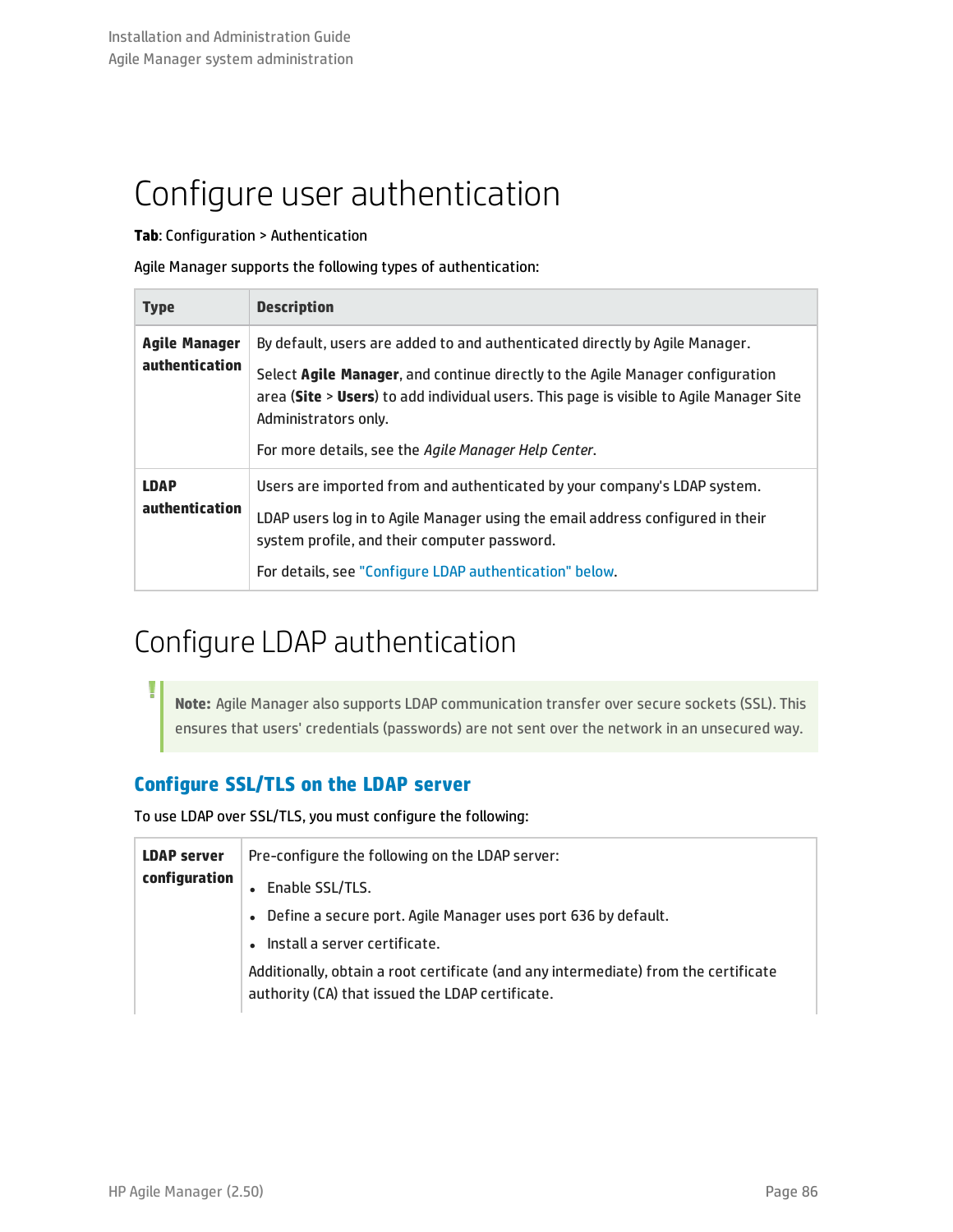| Agile<br><b>Manager</b><br>server<br>configuration | Pre-configure a certificate trust store on the Agile Manager application server.<br>In most cases, the default trust store is used. The default trust store is<br>/opt/hp/agm/java/jre/lib/security/cacerts, and the default password is changeit.<br>To establish trust to LDAP server certificate, import it into the java trust store using<br>the keytool utility. The keytool utility is located in the <b>/opt/hp/agm/java/jre/bin</b><br>directory.<br>For example: |  |
|----------------------------------------------------|----------------------------------------------------------------------------------------------------------------------------------------------------------------------------------------------------------------------------------------------------------------------------------------------------------------------------------------------------------------------------------------------------------------------------------------------------------------------------|--|
|                                                    | keytool -import -alias <your ca="" ldap=""> -trustcacerts -file<br/><ldap ca="" cert=""> -keystore<br/>/opt/hp/agm/java/jre/lib/security/cacerts<br/>If there are any intermediate Certificate Authorities, import their certificates as well.</ldap></your>                                                                                                                                                                                                               |  |

**Note:** You must restart Agile Manager after adding a certificate, and prior to connecting to an LDAP server over SSL/TLS. For details, see the ["Start/Stop](#page-48-0) the Agile Manager service" on page [49](#page-48-0).

#### **See also:**

- <sup>l</sup> "Configure SSL/TLS on the [application](#page-64-0) server" on page 65
- <sup>l</sup> "Configure SSL/TLS on the SMTP server [\(optional\)."](#page-83-1) on page 84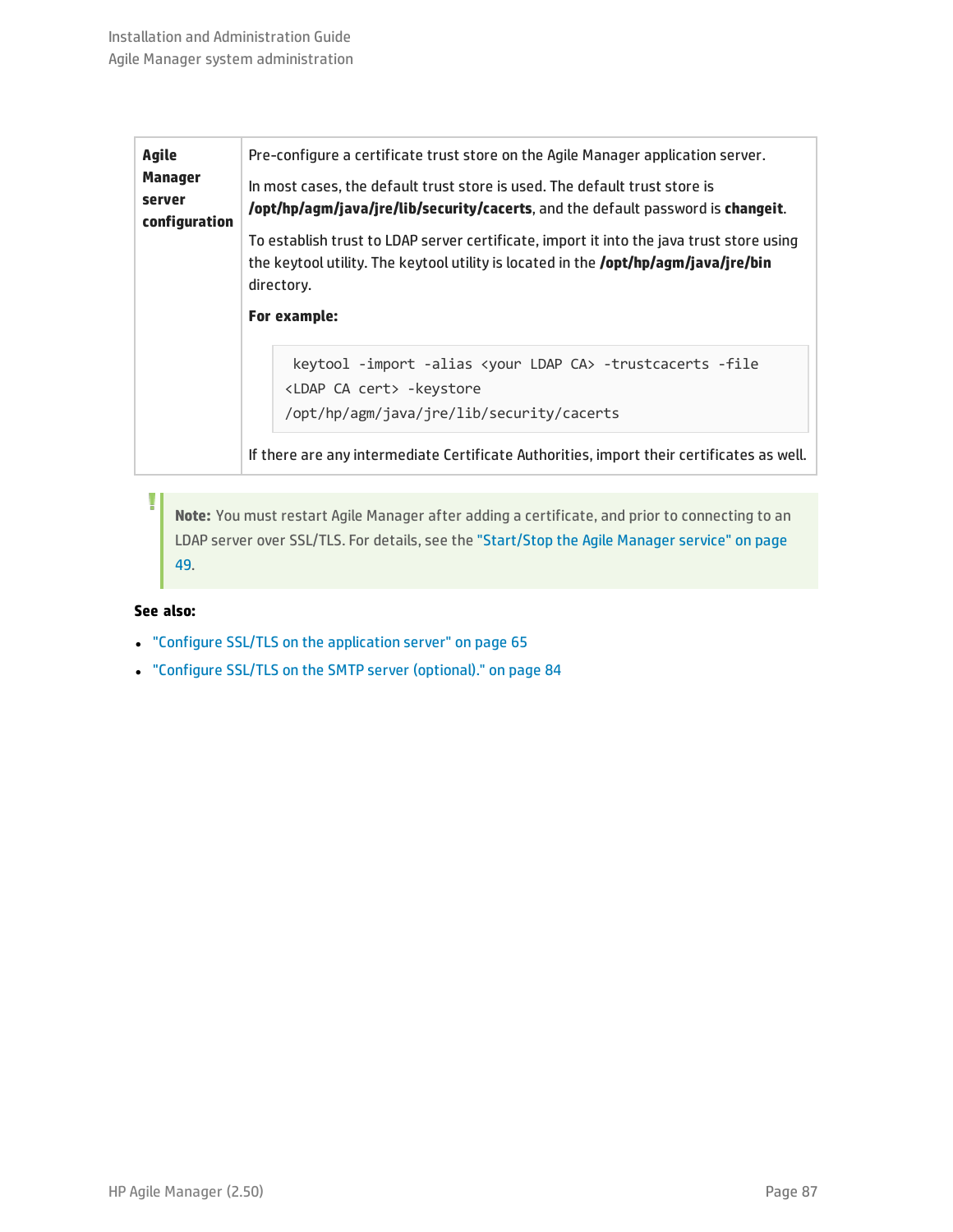#### **To configure LDAP authentication:**

1. Select **LDAP**, and configure Agile Manager to connect to your LDAP system using the fields below in the following areas.

Hover over tooltips  $\mathcal D$  if you need additional clarifications about a specific field.

| <b>LDAP Settings</b>                     | <b>Description</b>                                                                                                                                          |
|------------------------------------------|-------------------------------------------------------------------------------------------------------------------------------------------------------------|
| <b>Authentication</b><br><b>Settings</b> | General authentication data, including the LDAP server URL, and the<br>directory authentication type.                                                       |
|                                          | When setting the Directory Provider URL field for SSL/TLS, use on of the<br>following syntaxes:                                                             |
|                                          | ldaps:// <server name="">:<port></port></server>                                                                                                            |
|                                          | ldap:// <server name="">:<port>, if the LDAP server is not configured to<br/><math display="inline">\bullet</math><br/>use SSL/TLS</port></server>          |
|                                          | Click Test connection to test the connection with the LDAP server.                                                                                          |
| <b>Base Settings</b>                     | Details about the directory node from which users are retrieved, which users<br>are retrieved, and how many at a time.                                      |
|                                          | Set the Result Record Limit value to the number of users you want to<br>import into Agile Manager at a time.                                                |
|                                          | Importing large numbers of users simultaneously may take a few moments.                                                                                     |
| <b>Field Mappings</b><br>and Search      | Map LDAP fields to Agile Manager fields and define the LDAP searches<br>supported.                                                                          |
| <b>Types</b>                             | If your organization prefers to use login identifications other than the email<br>address, enter the relevant LDAP field in the Alternative Login ID field. |
|                                          | For details about defining searches, see "Configure searches for LDAP users"<br>below.                                                                      |

- 2. To verify both authentication and base settings, click **Test LDAP Settings** at the top of the page.
- 3. After the LDAP settings are defined, continue to the Agile Manager configuration area to import users (**Site** > **Users**). This page is visible to Agile Manager Site Administrators only.

<span id="page-87-0"></span>For more details, see the *Agile Manager Help Center*.

## Configure searches for LDAP users

Under **Field Mappings and Search Types**, select the type of search you want to enable for each field. Select one of the following: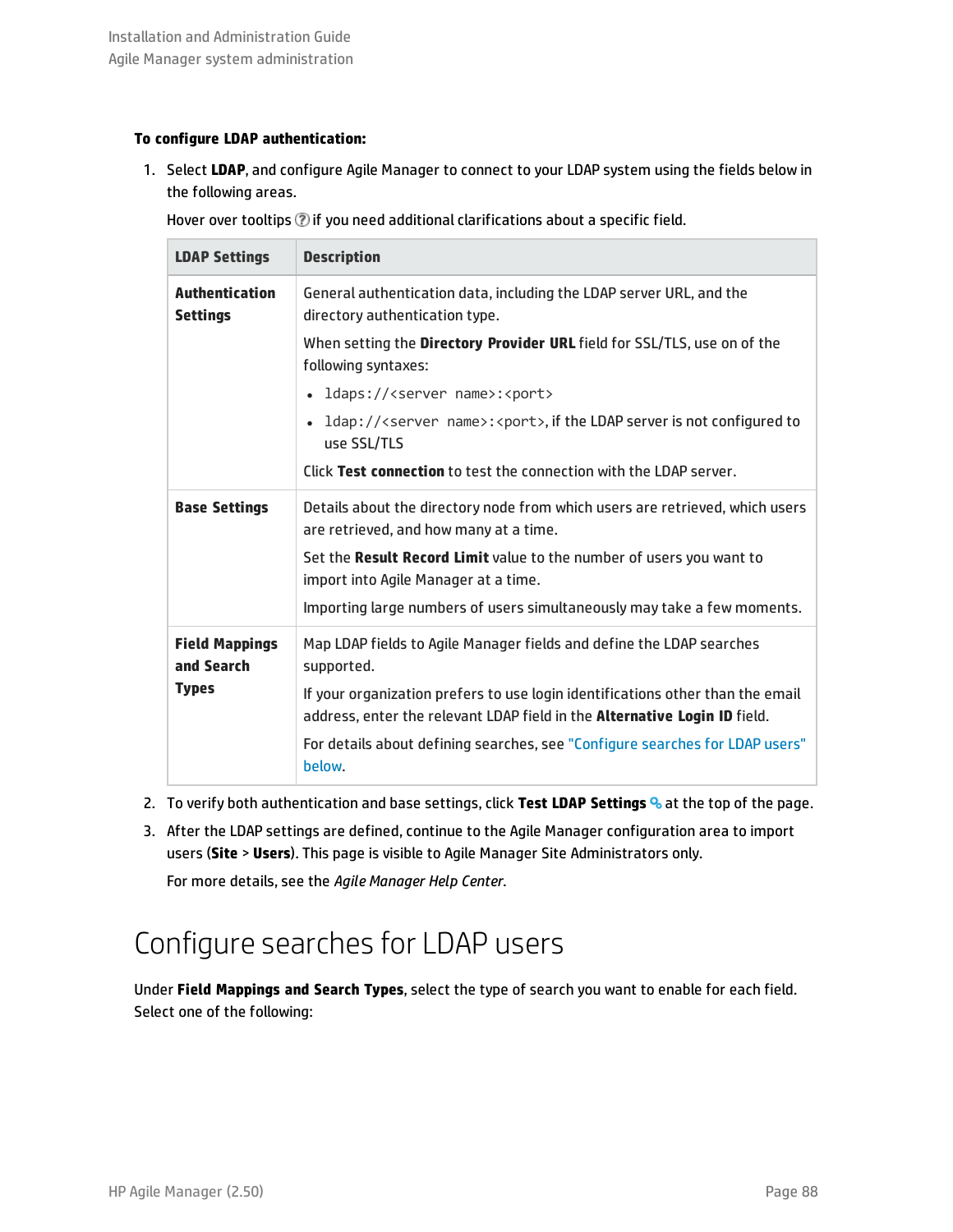| <b>Option</b>   | <b>Description</b>                                                                                                                                                                                                  |  |
|-----------------|---------------------------------------------------------------------------------------------------------------------------------------------------------------------------------------------------------------------|--|
| <b>Contains</b> | Returns results where the search string does not match the results exactly.                                                                                                                                         |  |
|                 | For example, if you select <b>Contains</b> for a full name field, a search for John will<br>return users that include John Doe, Johnny Smith, and John Carter. It will not<br>return users named Jon.               |  |
| <b>Equals</b>   | Requires search strings to match the results exactly.                                                                                                                                                               |  |
|                 | For example, if you select <b>Equals</b> for a full name field, the search string will have<br>to include the user's full name, such as John Doe. A simple search for John will not<br>return results for John Doe. |  |
| <b>None</b>     | All searches ignore this field.                                                                                                                                                                                     |  |
|                 | For example, if you select <b>None</b> for a phone number field, administrators will not<br>be able to search for users by their phone numbers.                                                                     |  |

## <span id="page-88-0"></span>Update user licenses

#### **Tab**: Configuration > Licenses

Agile Manager is installed with a default [Instant](#page-89-0) On license, which supports 100 users for 30 days. Purchase additional licenses to add more users, or to access Agile Manager after the initial 30 days.

Add additional licenses by updating your system with a **.dat** license file provided by HP. After updating your licenses, store the license file in a secure location to prevent unauthorized access.

When you have your **.dat** file ready, do the following:

- 1. At the top of the page, click **Update Licenses**.
- 2. Browse to, and select the **.dat** file you want to upload.
- 3. Click **Refresh** to view the updated number of licenses in the table.

#### **Juggling users and licenses**

Adding or importing more users than your licenses support will cause those users to be added as **Inactive**. Juggle user licenses by activating or deactivating users in the Agile Manager configuration area (**Site** > **Users**). This page is visible to Agile Manager Site Administrators only.

For more details, see the *Agile Manager Help Center*.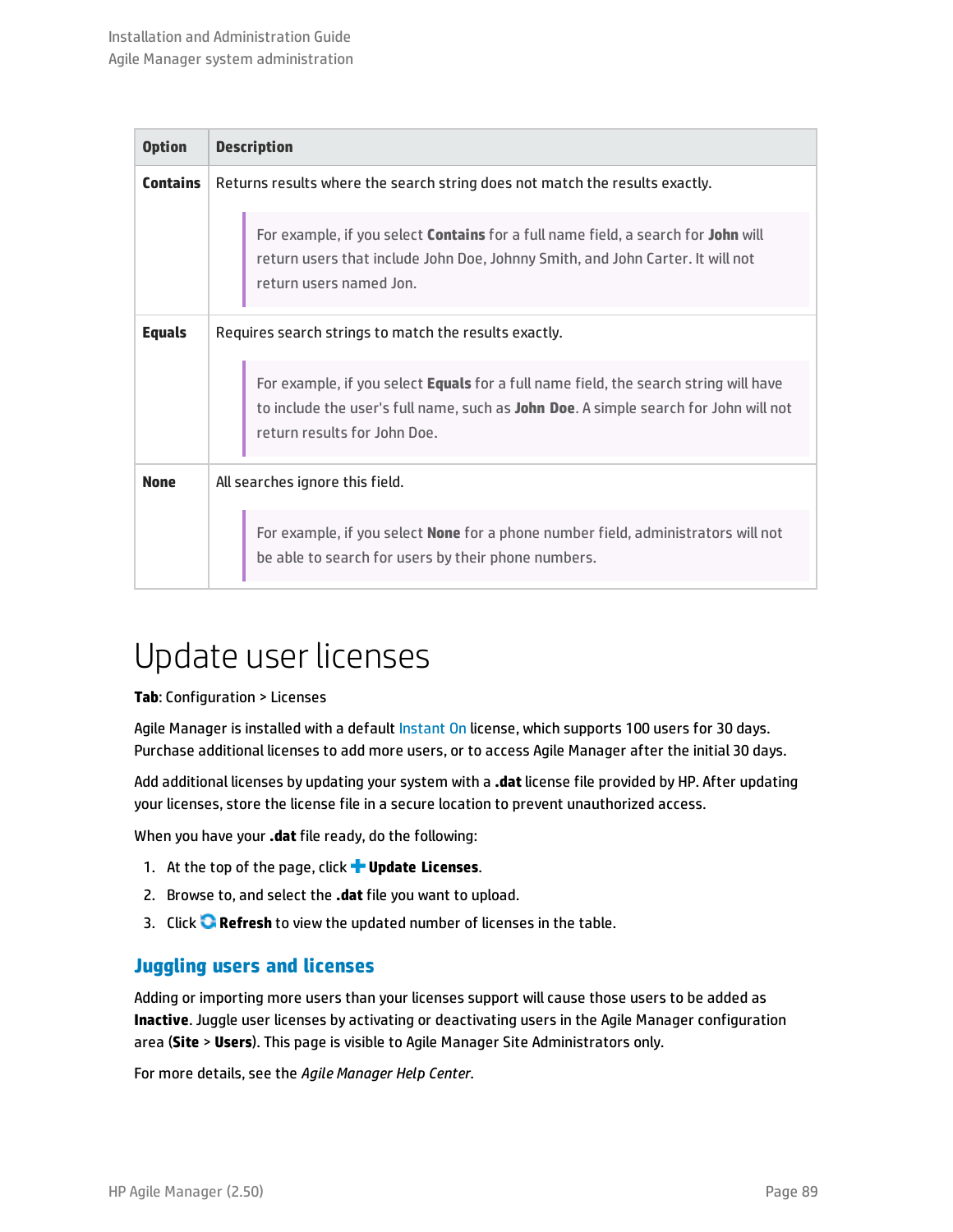### **License installations in clustered configurations**

If you are working in a clustered configuration, installing a license on one node will not always automatically install the license on the other node(s).

In such cases, access the Agile Manager Administration site directly from the other node (and not through the load balancer), and update the license there as well. Restart the other node for your license to take effect.

### **Concurrent licensing**

Concurrent licenses apply to a pool of users who are logged in simultaneously.

Upon initial installation, administrators can select to install concurrent [Instant](#page-89-0) On licenses, or named [Instant](#page-89-0) On licenses, which apply only to specifically named users.

If you are planning on using concurrent licenses, we recommend selecting Instant On concurrent licenses to start.

- You can purchase Named or Concurrent licenses, but you cannot use both types of license on the same system. After you install purchased licenses of one type on your system, you cannot install the other type of license.
- Instant On and Evaluation named licenses can be overridden by purchased concurrent licenses, and vice versa.

For more details, see ["License](#page-89-1) types" below.

### **License expiration**

If a limited time license expires, all users who are active on that license are deactivated (for details, see ["License](#page-89-1) types" below). Purchase additional licenses to continue working with Agile Manager.

If System Administrators are among the users who will be deactivated, Agile Manager first verifies whether there is another currently valid license installed. If there is, these System Administrators are moved to that other license, and can continue working with Agile Manager.

System Administrators have access to the Agile Manager On Premise System Administration site. For more details, see "System [Administrators"](#page-90-1) on the next page.

### <span id="page-89-1"></span>**License types**

<span id="page-89-0"></span>

| <b>Type</b> | <b>Description</b>                                                                                  |
|-------------|-----------------------------------------------------------------------------------------------------|
| Instant On  | Initial license provided with a trial download of Agile Manager. Supports 100 users for 30<br>davs. |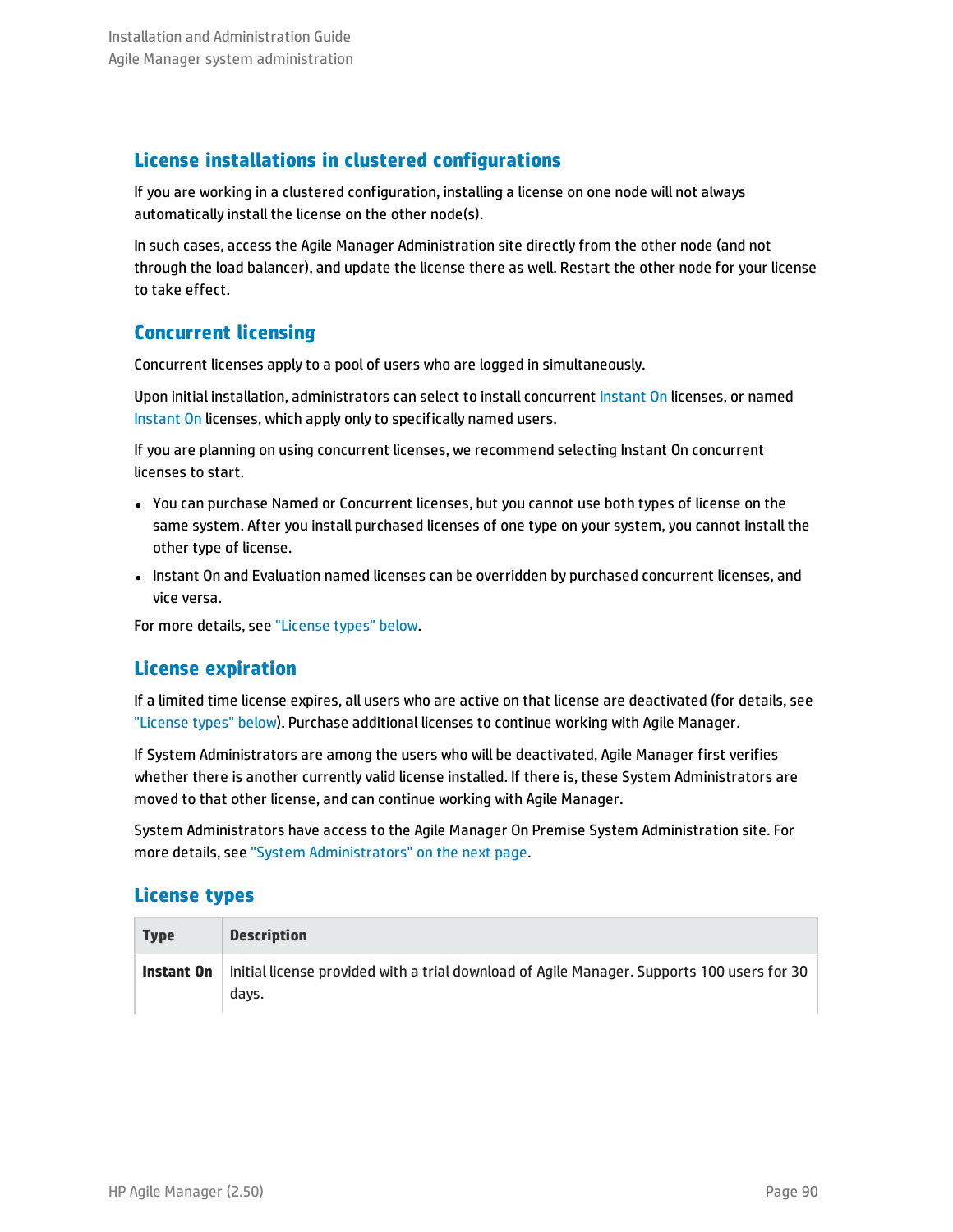| <b>Type</b>       | <b>Description</b>                                                                                                                                                                                                                                             |
|-------------------|----------------------------------------------------------------------------------------------------------------------------------------------------------------------------------------------------------------------------------------------------------------|
| <b>Evaluation</b> | License that supports a specific number of users, for a limited period of time, for<br>evaluation purposes.                                                                                                                                                    |
|                   | Used to replace the default Instant On license, in case you need more time to evaluate<br>Agile Manager.                                                                                                                                                       |
| <b>Perpetual</b>  | Purchased license that supports a specific number of users for an indefinite period of<br>time. Purchase additional licenses to add more users.                                                                                                                |
| <b>Term</b>       | Purchased license that supports a specific number of users, for a limited period of time.<br>After this time period is complete, additional licenses must be purchased for the<br>supported users to continue using Agile Manager, or to add additional users. |

# <span id="page-90-0"></span>Define system administrators and reset user passwords

<span id="page-90-1"></span>**Tab**: Configuration > Users

## System Administrators

After adding individual users to your site, or importing them from an LDAP system, define specific users as additional System Administrators.

System Administrators have read and write access to the Agile Manager Administration site. In the Agile Manager application, System Administrators have no default special privileges.

**Note:** You must add or import users in the Agile Manager configuration area (**Site** > **Users**), and only then define users as System Administrators. This page is visible to Agile Manager Site Administrators only.

For more details, see the *Agile Manager Help Center*.

- <sup>l</sup> To define a user as a System Administrators, select the user row and click **Set as System Administrator**.
- <sup>l</sup> To remove the System Administrators role from a specific user, select the user row and click **Remove from System Administrators**.
- <sup>l</sup> Find a specific user by entering all or part of a full or login name, or a phone number, in the **Filter** box.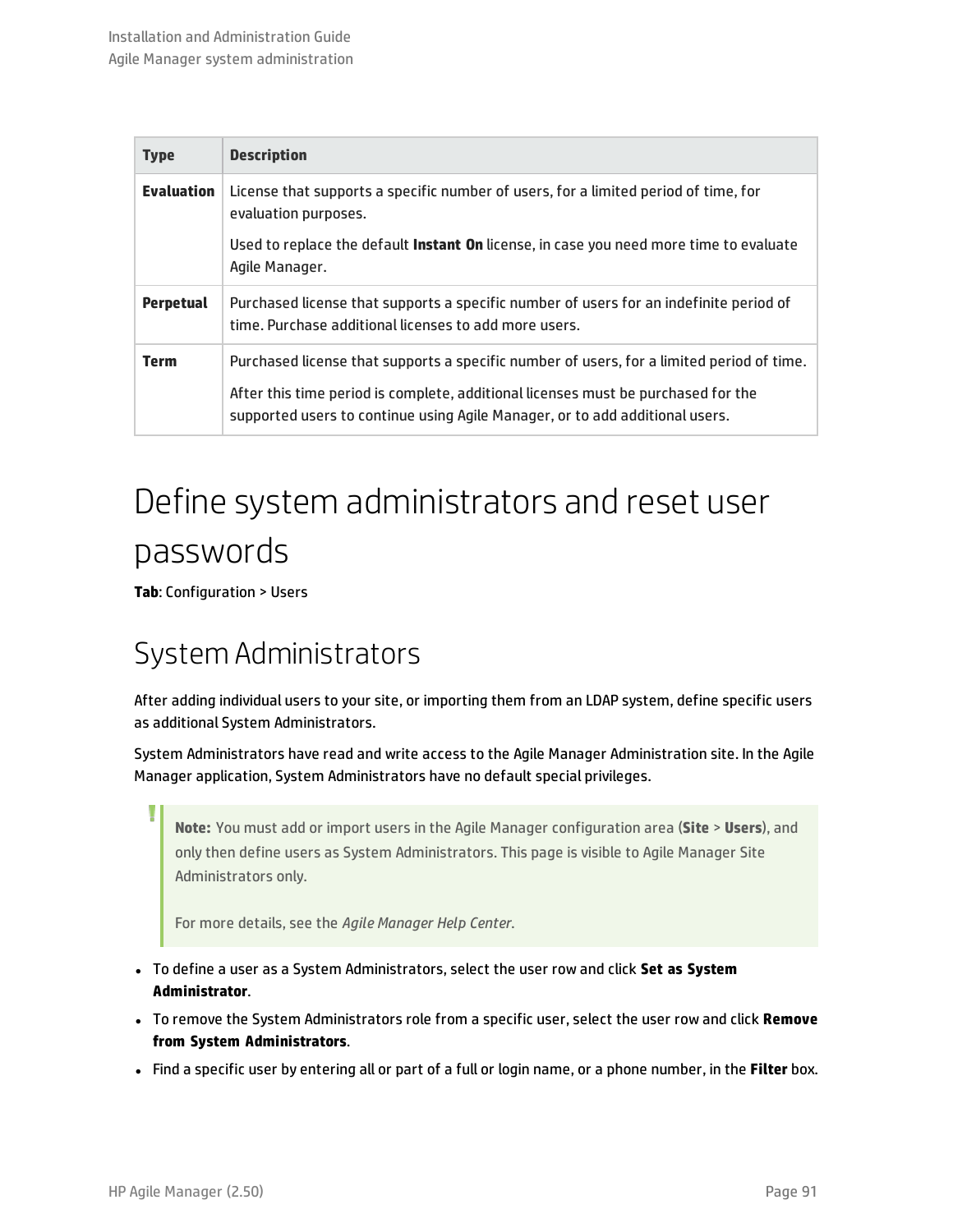## User passwords

Use this page to reset passwords for users authenticated directly by Agile Manager (and not via an LDAP system).

- 1. In the grid, select the user, and click **Reset User Password**.
- <span id="page-91-0"></span>2. Enter the new password and confirm it.

# Configure general system settings

**Tab**: Configuration > General

I

V)

### **Define security settings**

Under **Security**, define the following:

 $\cdot$  inactivity session timeout. The number of minutes after which an inactive user is logged out of Agile Manager.

**Note:** There can be a extra delay of up to 15 minutes until a user is logged out.

Changes to this setting take effect only after users log out and log in again.

<sup>l</sup> **Allow 'sa' user to log in with AGM credentials.** Whether the default **sa** user is allowed to log in using Agile Manager credentials, regardless of LDAP configuration

This setting is relevant when LDAP authentication is configured, but the sa user does not exist in the LDAP system.

#### **Caution:**

- **.** If you have system administrators other than the **sa** user, and you disable this option, you cannot enable it again.
- <sup>l</sup> You cannot disable this option if the **sa** user is the only system administrator or the only site administrator.

**System Administrators** are configured on the **Users** administration site page. For details, see "System [Administrators"](#page-90-1) on the previous page.

**Site Administrators** are configured in the Agile Manager configuration area (**Site** > **Users**). For details, see the *Agile Manager Help Center*.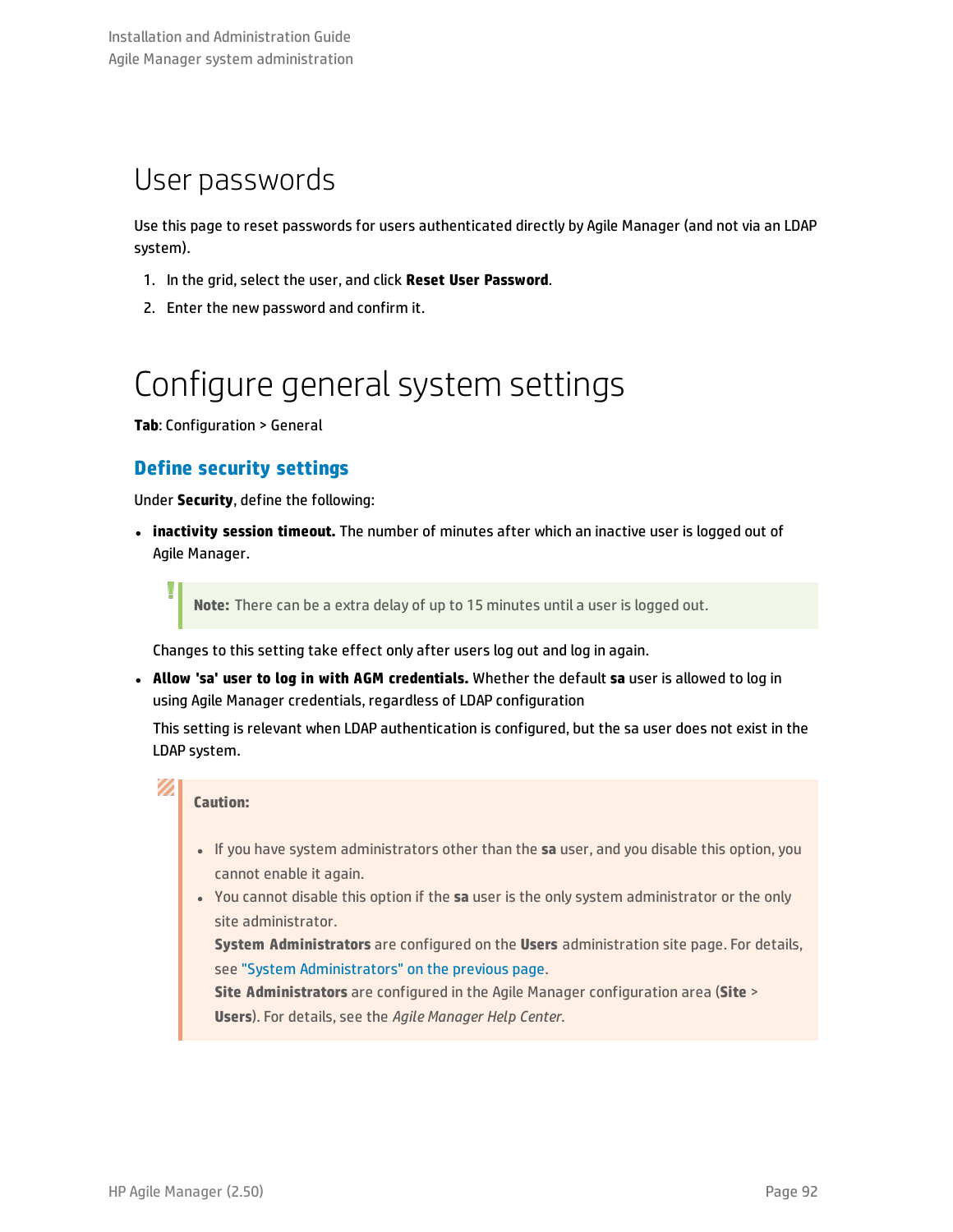### **Define attachment settings**

Define limitations for the types of files that can be uploaded as attachments, including:

- Maximum file size for each file uploaded
- Maximum aggregated size for all attachments in the site
- Blocked file extension types

### **Define settings for custom fields**

Administrators can create custom fields for the following entity types: *Themes*, *Features*, *User Stories*, *Defects*, or *Backlog Items* (which apply to both user stories and defects)

Define limits for:

<sup>l</sup> The maximum number of custom fields allowed in your site *per entity type*.

By default: 12

Maximum: 40

**Note:**

- Site administrators can divide this quota between site and workspace fields. For details, see Maximum number of custom fields in the *Agile Manager User Guide*.
- The total number of custom fields defined for themes, features, and user stories together cannot exceed 40.

Therefore, if you increase the maximum number of custom fields to 14 or higher, you will not be able to reach this maximum in all three entity types.

• The maximum number of values allowed per list field.

Default: 20

Maximum: 100

### **Define report settings**

Define when Agile Manager aggregates daily data for Dashboard graphs over time.

<span id="page-92-0"></span>**Note:** You must restart the server after modifying this value for any change to take effect.

# Configure advanced parameters

#### **Tab**: Configuration > Advanced Parameters

Advanced parameters are system parameters that change the default behavior of your system.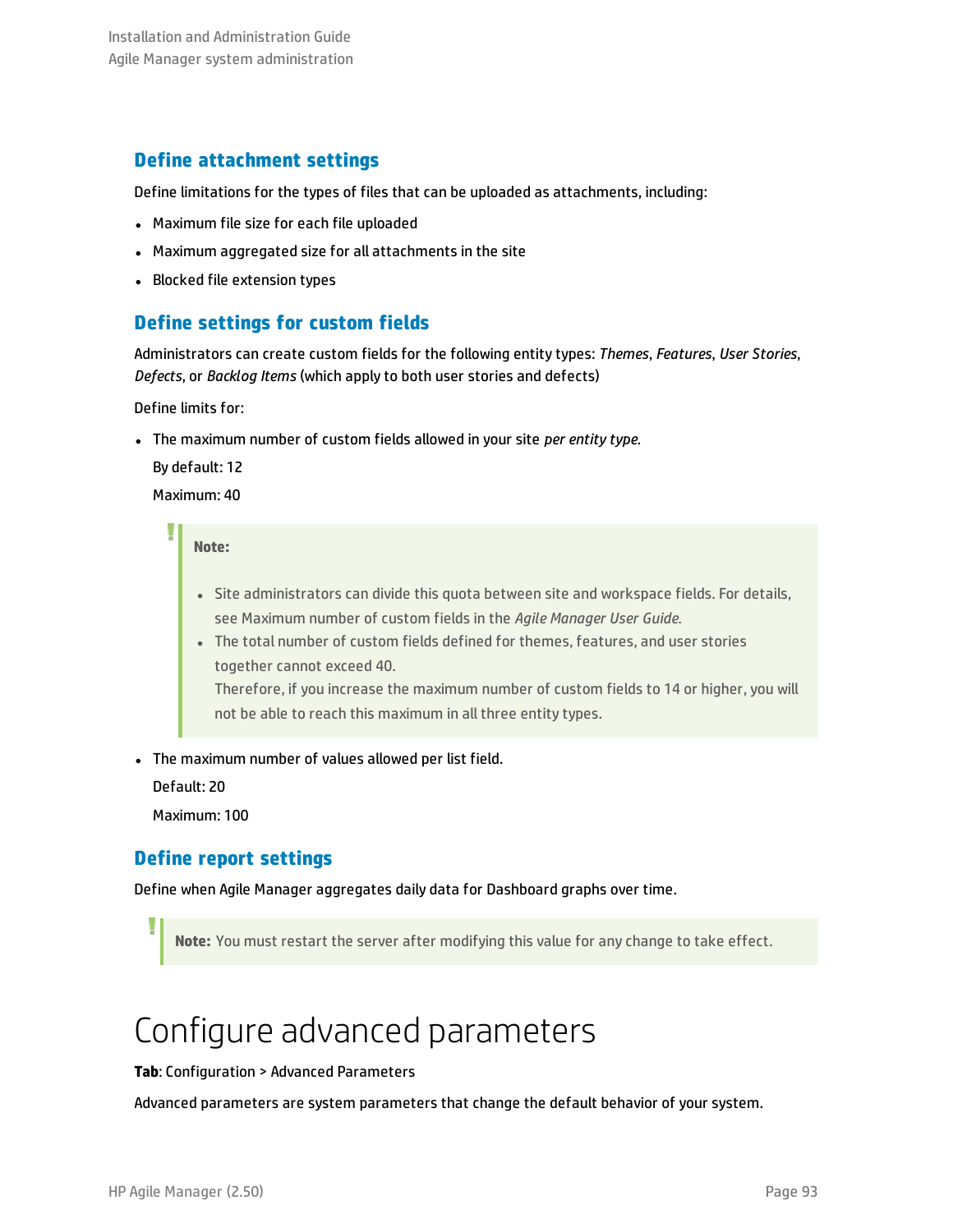Usually, you define system parameters only when it is suggested by HP customer support.

<sup>l</sup> Click **Add Parameter**. Enter the parameter's name and value, as well as an optional description.

**Note:** Spaces, and the following special character are not supported in parameter names:

 $[ \ ]$  **!** $\emptyset$  **#**  $\$$  % ^ & \*() = + | < , > / ? { [ }`~'":: ]

• Sort parameters by column, or filter parameters by any matching text in the parameter's name, value, or description.

### System parameters you can define on your own

- <sup>l</sup> **PRODUCT\_GROUP\_FUSE.** The number of workspaces that can be defined on your site. (Default=100, we recommend that you not set this higher than 400)
- <sup>l</sup> **OPB\_AGM\_SERVER\_URL.** The URL for an Integration Bridge to use when accessing Agile Manager. For details, see "Configure [application](#page-78-0) server settings" on page 79.
- **· OPB\_ENABLE\_AUTO\_UPGRADE**. Specifies whether the Integration Bridge can be automatically upgraded.

By default, the Integration Bridge is automatically upgraded. To disable the upgrades, set this parameter to N. For more details, see "Secure [attachment](#page-52-0) files and downloads" on page 53.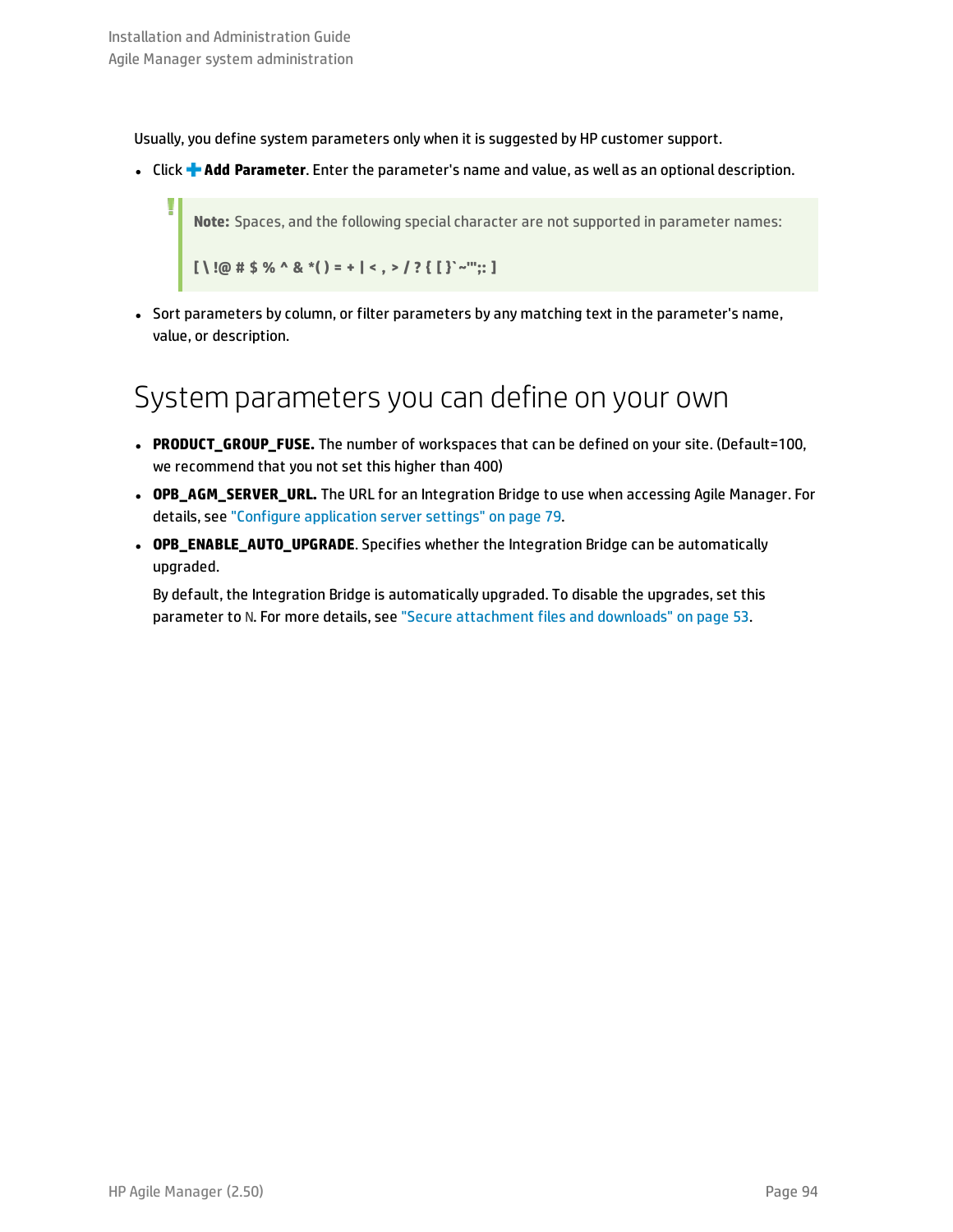# Send Us Feedback



Let us know how we can improve your experience with the Installation and Administration Guide.

Send your email to: [docteam@hpe.com](mailto:docteam@hpe.com?subject=Feedback on Installation and Administration Guide (Agile Manager 2.50))